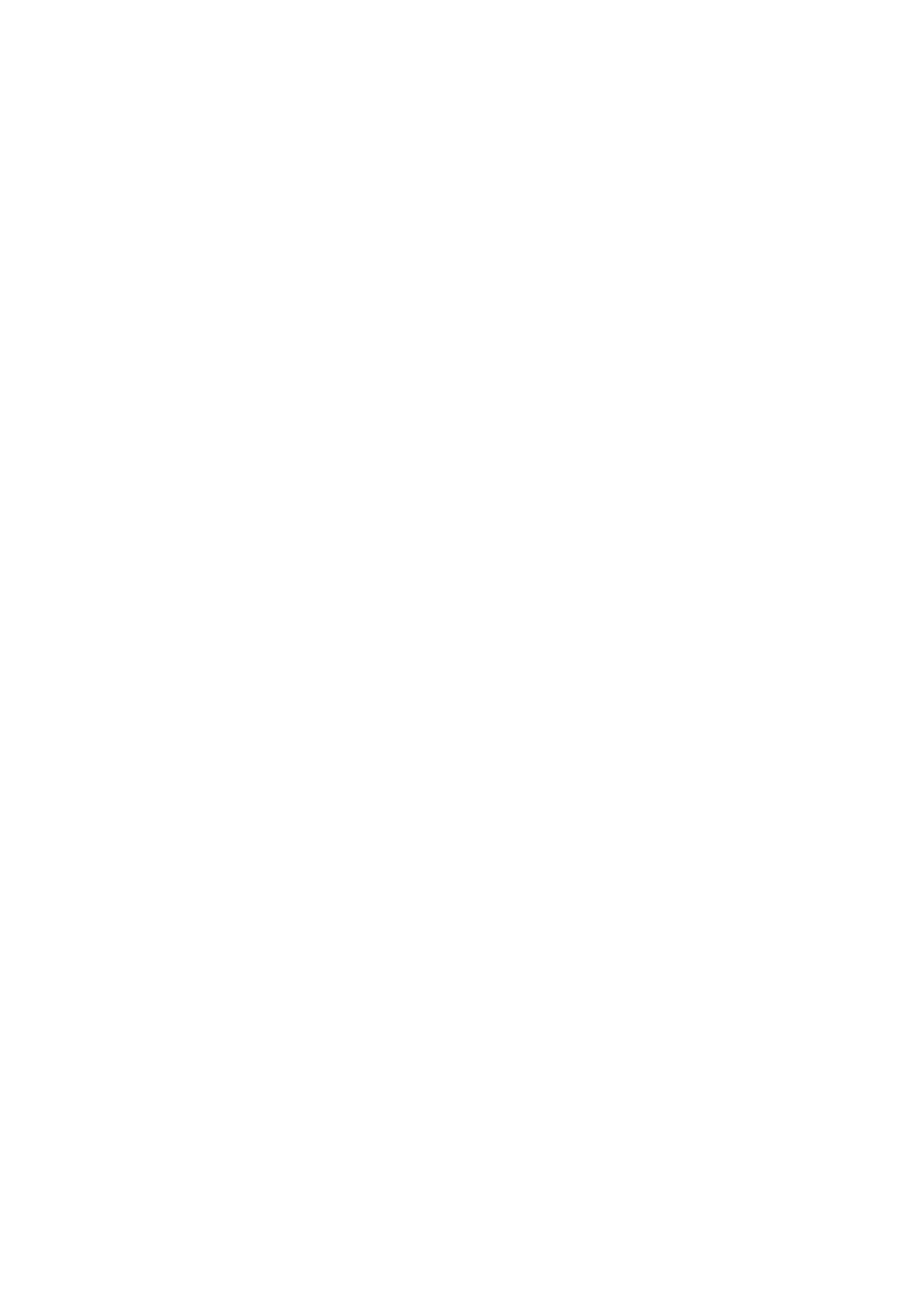## **Table of Contents**

|     |       | <b>CHAPTER I: ANNUAL FINANCIAL STATEMENTS OF THE FY 2007-08</b> |  |
|-----|-------|-----------------------------------------------------------------|--|
| 1.1 |       | Overall financial position of the Government in the FY 2007-08. |  |
| 1.2 |       |                                                                 |  |
|     | 1.2.1 |                                                                 |  |
|     |       |                                                                 |  |
|     | 1.2.3 |                                                                 |  |
|     |       |                                                                 |  |
|     |       | <b>CHAPTER II: REVISED BUDGET ESTIMATES OF FY 2008-09</b>       |  |

| 2.1 |  |  |
|-----|--|--|
|     |  |  |
|     |  |  |
| 2.2 |  |  |
| 2.3 |  |  |
| 2.4 |  |  |
| 2.5 |  |  |
| 2.6 |  |  |
| 2.7 |  |  |
| 2.8 |  |  |

## **CHAPTER III: BUDGET ESTIMATES FOR FY 2009-10**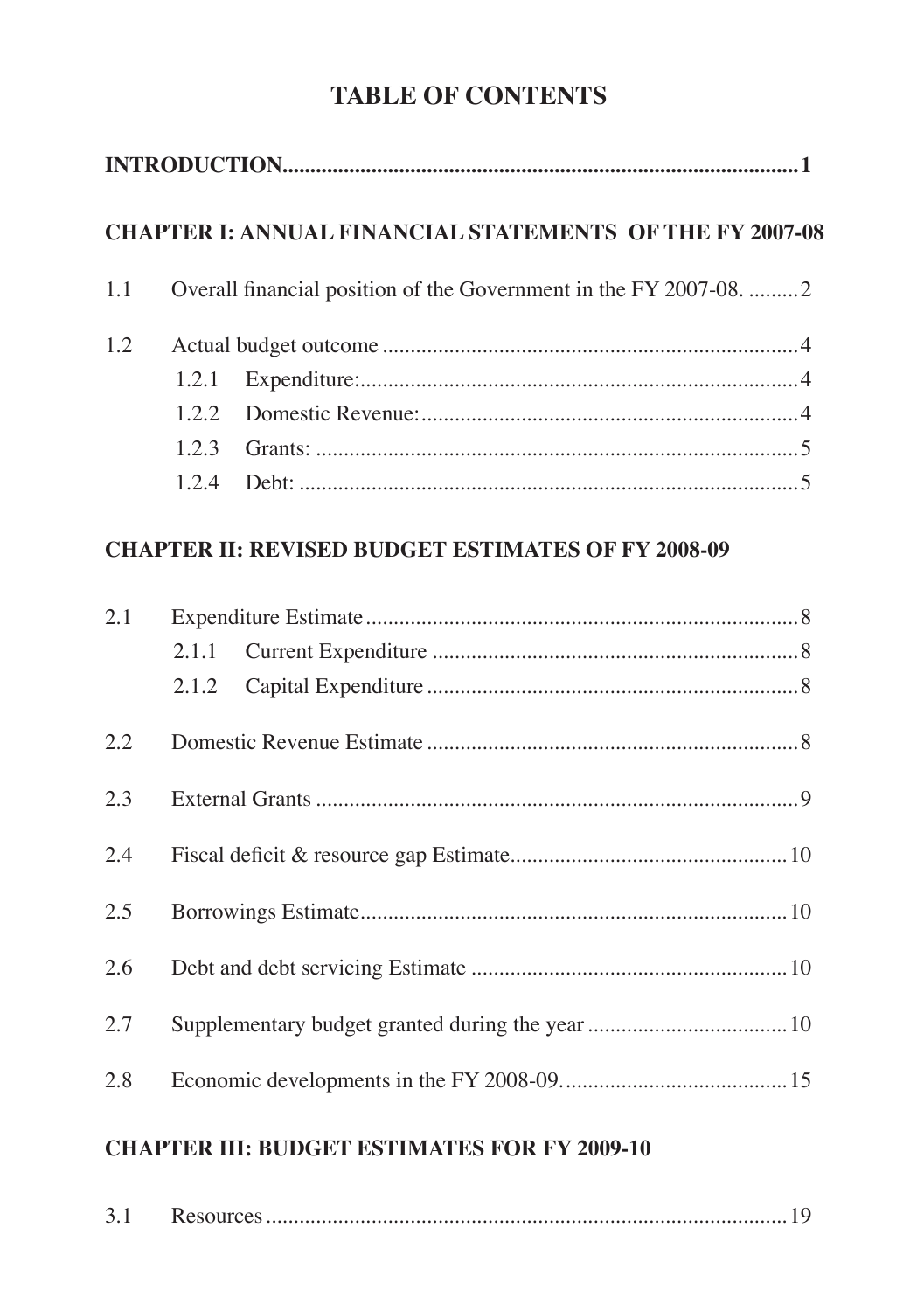|     | 3.1.1     |                                                   |  |
|-----|-----------|---------------------------------------------------|--|
|     | 3.1.2     |                                                   |  |
| 3.2 |           |                                                   |  |
|     | 3.2.1     |                                                   |  |
|     | 3.2.2     |                                                   |  |
|     | 3.2.3     |                                                   |  |
| 3.3 | Financing |                                                   |  |
|     | 3.3.1     |                                                   |  |
|     | 3.3.2     |                                                   |  |
|     | 3.3.3     |                                                   |  |
| 3.4 |           | Budget Estimates for Activities implemented by    |  |
|     |           |                                                   |  |
| 3.5 |           |                                                   |  |
|     |           |                                                   |  |
|     | 3.5.1     |                                                   |  |
|     | 3.5.2     | Renewable Natural Resources (RNR) Sector 32       |  |
|     | 3.5.3     | Trade, Industry and Private Sector Development35  |  |
|     | 3.5.4     |                                                   |  |
|     | 3.5.5     |                                                   |  |
|     | 3.5.6     |                                                   |  |
|     | 3.5.7     | Urban Development, Housing and Public Amenities41 |  |
|     | 3.5.8     |                                                   |  |
|     | 3.5.9     |                                                   |  |
|     | 3.5.10    |                                                   |  |
|     | 3.5.11    |                                                   |  |
|     |           |                                                   |  |

## **CHAPTER IV: ECONOMIC OUTLOOK & FISCAL PROJECTIONS**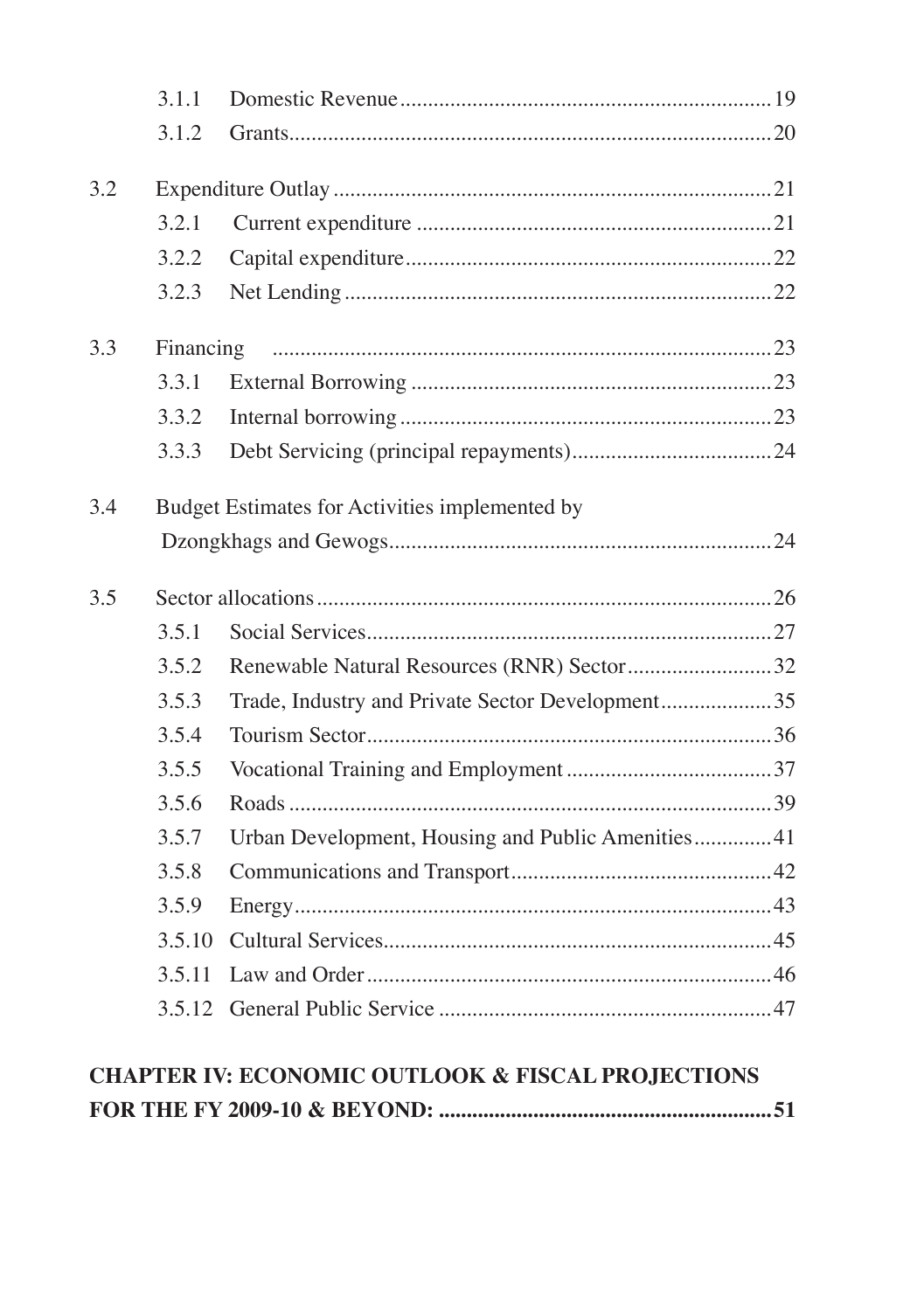## **CHAPTER V: REPORT ON STATE OWNED ENTERPRISES & GOVERNMENT'S SHARES IN COMPANIES**

| 5.1 |       | Performance of State-owned Enterprises (SoEs) and          |  |
|-----|-------|------------------------------------------------------------|--|
|     |       |                                                            |  |
| 5.2 |       |                                                            |  |
| 5.3 |       |                                                            |  |
| 5.4 |       |                                                            |  |
|     |       |                                                            |  |
| 6.1 |       |                                                            |  |
|     | 6.1.1 | Bhutan Trust Fund for Environmental Conservation (BTFEC)63 |  |
|     | 6.1.2 |                                                            |  |
|     | 6.1.3 |                                                            |  |
|     | 6.1.4 |                                                            |  |
|     |       |                                                            |  |
|     |       | Schedule of Expenditure Budget for the FY 2009-10 – on the |  |
|     |       |                                                            |  |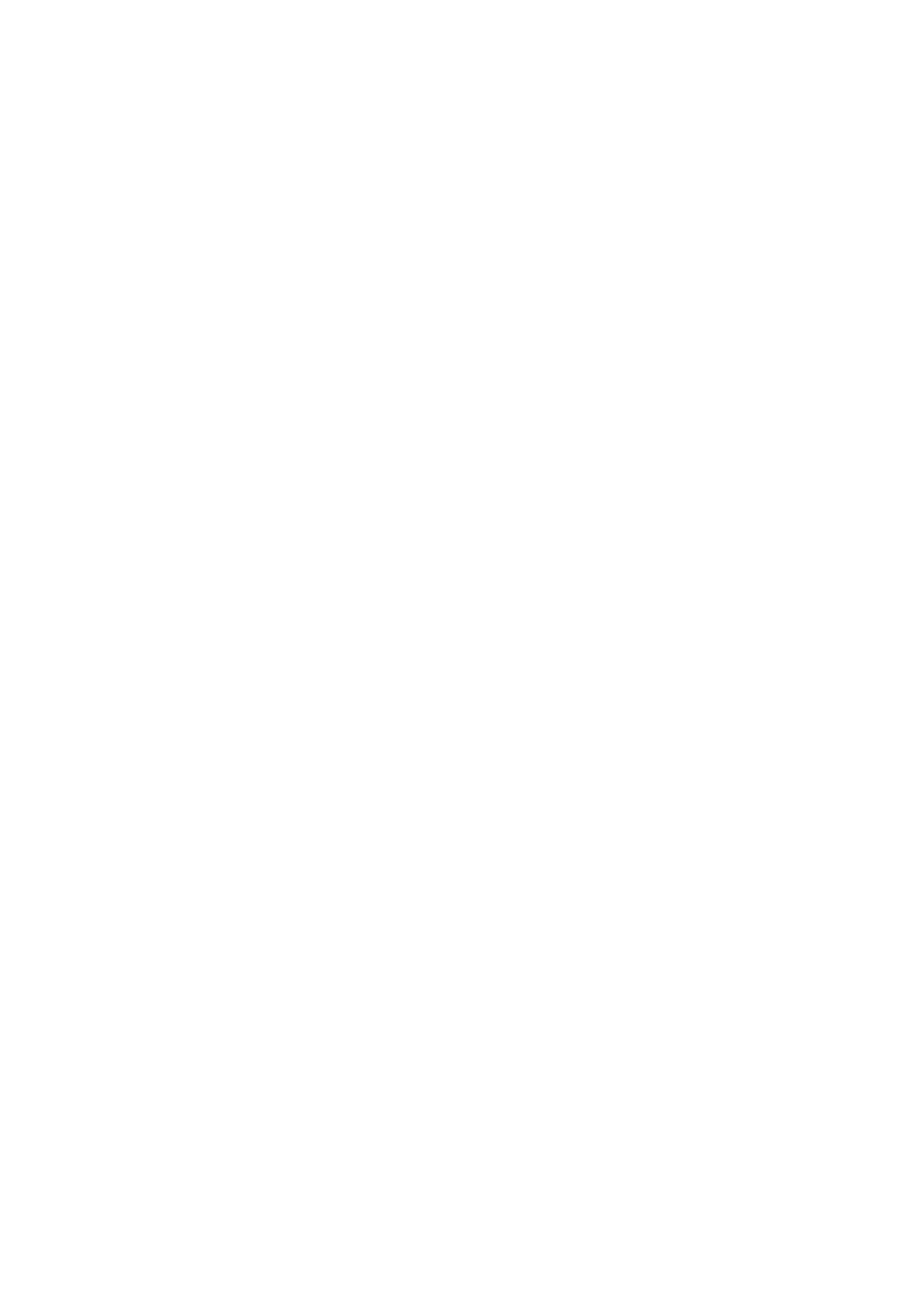## **INTRODUCTION**

I have the honour to present to this august body, the Royal Government's budget for the financial year (FY) 2009-10, a report on the FY 2008-09 budget and the annual financial statement for the FY 2007-08. My presentation of the budget today coincides with the completion of one year of the Government under parliamentary democracy, a system of governance into which we have successfully progressed. At this juncture, I would like to congratulate the Honourable Members of Parliament on successful completion of their first year in office.

During the year just passed, the world economy witnessed turbulent times due to the financial crisis. However, the Bhutanese people continued to live in peace and harmony, although occasional incidences of natural calamities reminded us of our exposure to certain factors beyond our control. The successes and achievements of the Government have always been guided by the visions of our beloved Kings, and under the present monarch, Druk Gyalpo His Majesty King Jigme Khesar Namgyel Wangchuck, we look forward to continued peace, progress and prosperity.

As stated by the Honourable Prime Minister, in his State of the Nation Annual Report presentation to Parliament on the opening day of this session, considerable achievements have been made in the first year of the Government. Besides consolidating the past achievements, refining plans and securing resources, many planned activities were started in earnest. In the second year, the nation is fully geared towards implementing the activities with greater vigour.

*My presentation will be in the sequence as summarized below:* 

| Chapter I - Annual Financial Statements of the FY 2007-08;            |
|-----------------------------------------------------------------------|
| Chapter II - Revised Budget Estimates for the FY 2008-09;             |
| Chapter III - Budget Estimates for the FY 2009-10;                    |
| Chapter IV- Economic Outlook and Fiscal Projections;                  |
| Chapter V - Report on State-owned Enterprises and Government's Share- |
| holdings in companies;                                                |
| $\alpha$ $\alpha$ $\alpha$ $\alpha$ $\alpha$                          |

*Chapter VI: Report on Trust Funds;*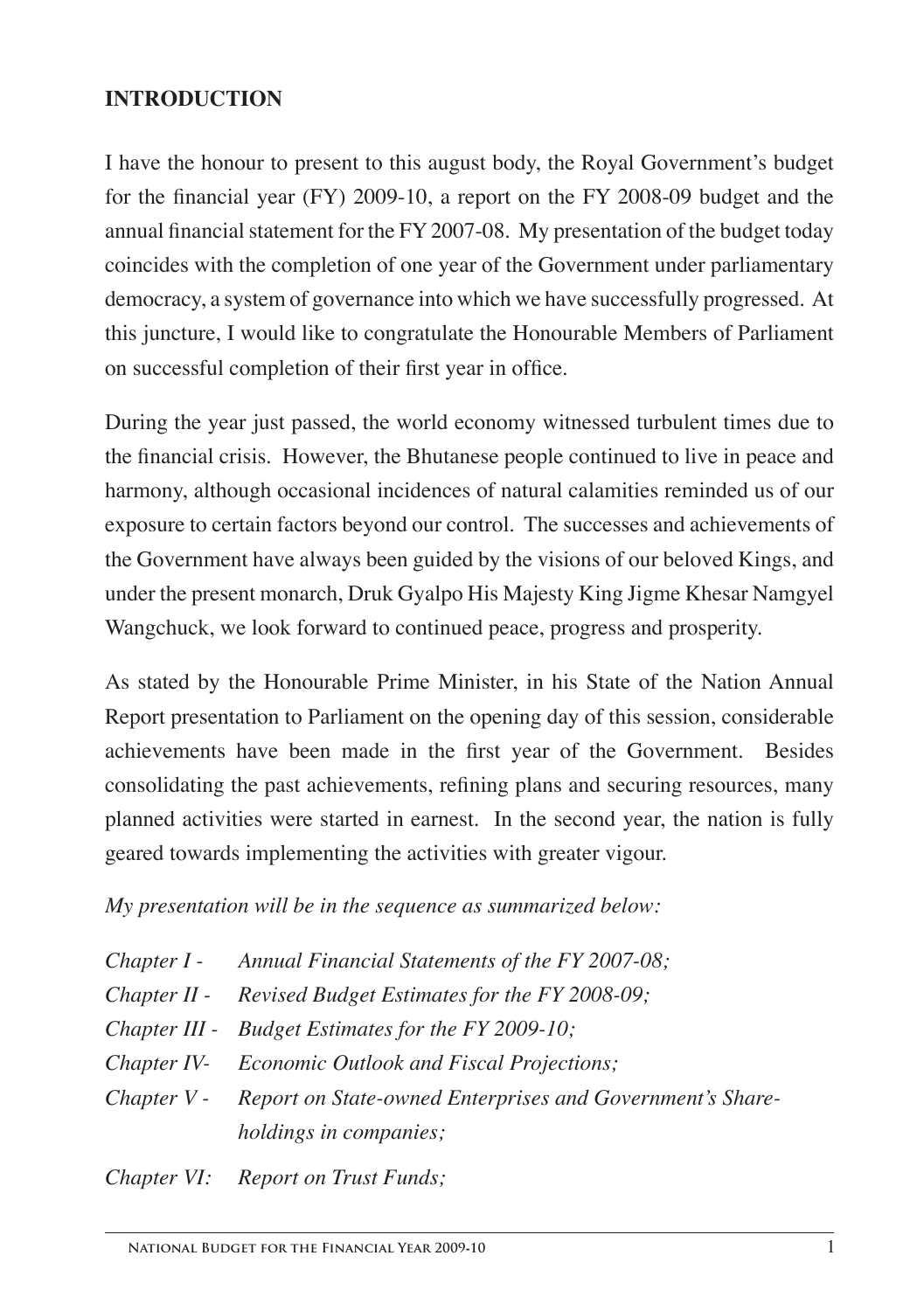#### **CHAPTER I: ANNUAL FINANCIAL STATEMENTS OF THE FY 2007-08**

I have the honour to present the salient features and summarized accounts of the audited Annual Financial Statements (AFS) for the FY 2007-08. *For kind information of the Honourable Members, the complete AFS is submitted as a separate document.*

## **1.1 Overall financial position of the Government in the FY 2007-08**

In the FY 2007-08, there was a fiscal surplus of Nu. 403.549 million, with total realized resources being Nu. 18,316.908 million against a reported expenditure of Nu.17,913.359 million. However, the year ended with a resource gap of Nu. 915.656 million due to the loan repayment of Nu. 2,076.784 million, which was higher than the fiscal surplus plus the receipt of project-tied borrowings of Nu.757.579 million.

During the FY, the domestic revenue not only covered the recurrent expenditure but was also able to finance a small portion (5.5 %) of the capital expenditure. The grant assistance of Nu. 5,935.421 million financed about 60% of the total capital expenditure of Nu. 9,967.310 million. The total government debt stood at Nu. 33,070.990 million, which is about 60 % of the GDP. *Table 1.1 below provides the details, i.e. the total resources, total expenditure and fiscal balances.*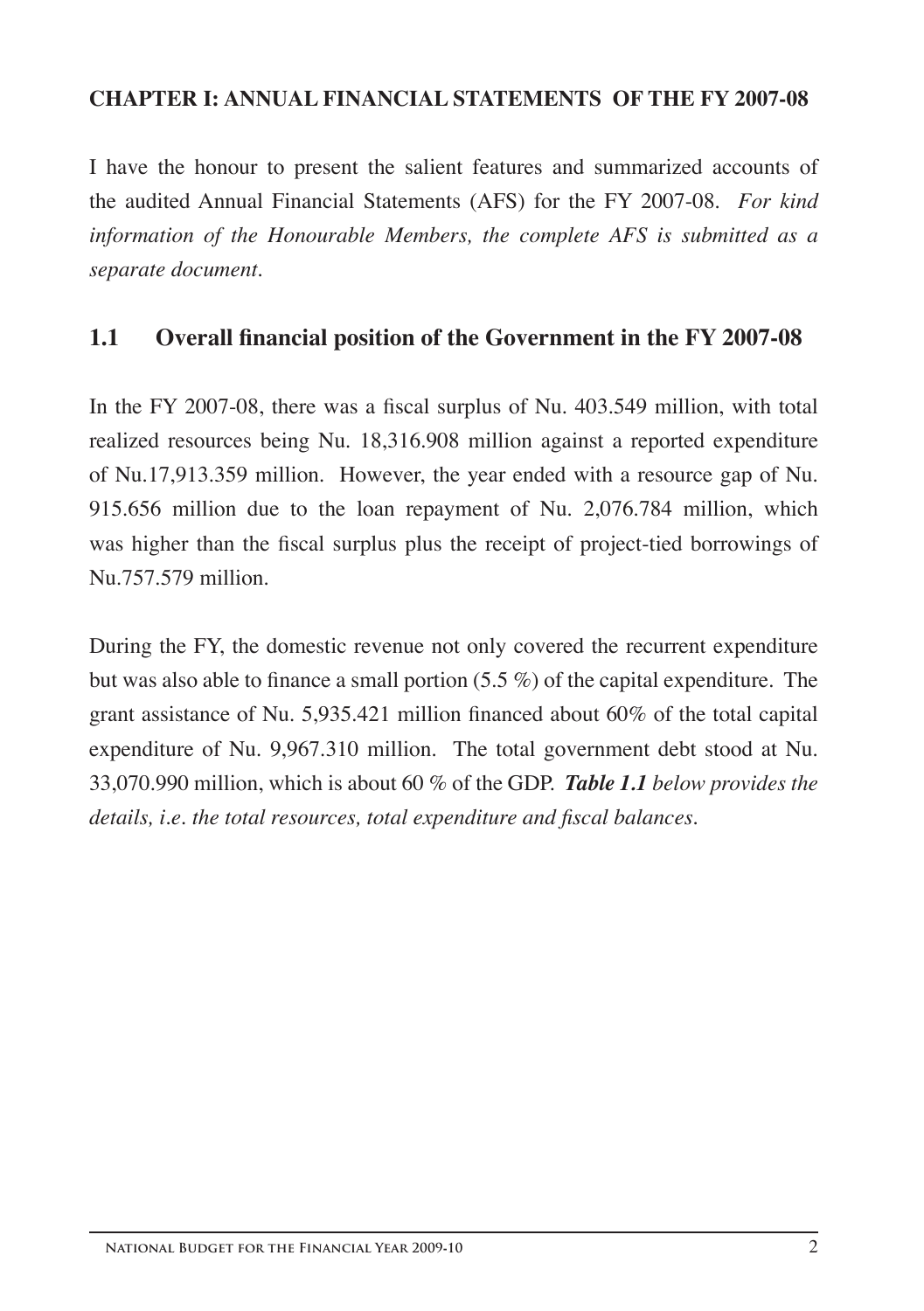|               |                            |                                     | Nu. in millions          |
|---------------|----------------------------|-------------------------------------|--------------------------|
|               |                            | <b>Approved</b><br><b>Estimates</b> | <b>Actual</b><br>Outcome |
| $\mathbf{A}$  | <b>RESOURCES</b>           | 20,690.094                          | 18,316.908               |
|               | <b>1. DOMESTIC REVENUE</b> | 11,607.980                          | 12,345.984               |
|               | i. Tax                     | 4,843.484                           | 5,238.357                |
|               | ii. Non Tax                | 6,764.496                           | 7,107.627                |
|               | <b>2. OTHER RECIEPTS</b>   | 66.678                              | 35.503                   |
|               | 3. GRANTS                  | 9,015.436                           | 5,935.421                |
|               | <b>Total GoI</b>           | 5,121.522                           | 4,671.114                |
|               | <b>Total Others</b>        | 3,893.914                           | 1,264.307                |
|               | <i>i.</i> Programme grants | 1,262.000                           | 1,202.413                |
|               | a) GoI                     | 1,100.000                           | 1,100.000                |
|               | b) Danida                  | 162.000                             | 102.413                  |
|               | ii. Project-tied grants    | 7,753.436                           | 4,733.008                |
|               | a) GoI                     | 4,021.522                           | 3,571.114                |
|               | b) Others                  | 3,731.914                           | 1,161.894                |
| B             | <b>OUTLAY</b>              | 23,051.839                          | 17,913.359               |
|               | 1. Total Expenditure       | 24,824.216                          | 19,693.029               |
|               | i. Current                 | 10,611.661                          | 9,725.719                |
|               | ii. Capital                | 14,212.555                          | 9,967.310                |
|               | 2. NET LENDING             | $-1,772.377$                        | $-1,805.391$             |
|               | 3. ADVANCE/ SUSPENCE.(Net) |                                     | 25.721                   |
| $\mathcal{C}$ | <b>OVERALL BALANCE</b>     | $-2,361.745$                        | 403.549                  |
| D             | <b>FINANCING</b>           | 2,361.745                           | $-403.549$               |
|               | <b>Borrowings (Net):</b>   | $-464.285$                          | $-1,319.205$             |
|               | i. Borrowings              | 1,666.431                           | 757.579                  |
|               | ii. Repayments             | 2,130.716                           | 2,076.784                |
| E             | <b>RESOURCE GAP</b>        | $-2,826.030$                        | $-915.656$               |

**Table 1.1: Summary of Approved Estimates Vs Actual Outcomes for the FY 2007-08**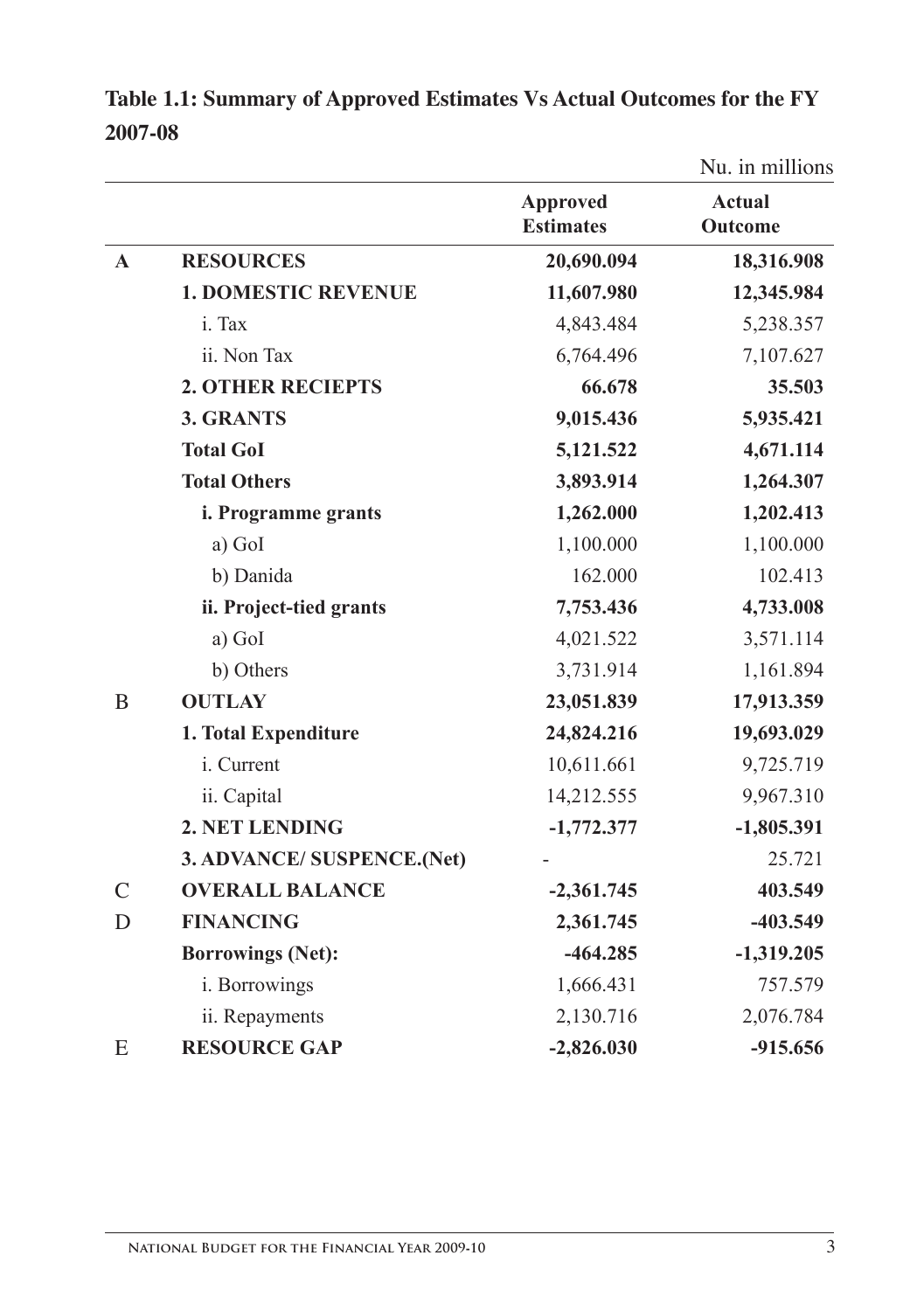## 1.2 Actual budget outcome

The details of the actual budget outcome are explained below:

## **1.2.1 Expenditure:**

During the FY, the total expenditure (*i.e. the total of recurrent and capital expenditure)* amounted to Nu. 19,693.029 million, which is about 37 % of GDP. This is an increase of 30 % over the previous FY. This increase is attributed to some of the major activities related to the national elections, preparatory activities for national celebrations and the commencement of the debt servicing of Tala Hydro-power Project (THPP).

The total **recurrent expenditure** was Nu. 9,725.719 million, which is about 18 % of GDP, an increase of 27 % over the previous FY's recurrent expenditure. The major shares in the recurrent expenditure were salaries & wages and the interest payments amounting to Nu. 3,524.937 million and Nu. 1,719.236 million, constituting 36.2 % and 17.7 % of the total recurrent expenditure respectively.

The total **capital expenditure** was Nu. 9,967.310 million, which is about 18.5 % of GDP, an increase of 32% over the previous FY's capital expenditure. The increase is attributed to major socio-infrastructure developments carried out during the period in preparation for the national celebrations in 2008.

## **1.2.2 Domestic Revenue:**

During the FY 2007-08, the total internal revenue realized was Nu.12,345.984 million, which is about 23 % of GDP, an increase of 22.45 % over the previous FY. The tax revenue amounted to Nu. 5,238.357 million and non-tax revenue to Nu.7,107.627 million. Tax revenue accounted for 9.5 % of GDP as compared to 8.8 % in the past year. Contribution to tax revenue was mainly from Corporate Income Tax (CIT), Business Income Tax (BIT) and royalties amounting to Nu. 3,386.784 million.

Under **non-tax revenue**, dividends and transfer of profits from corporate sectors were the two major sources contributing to the overall increase in revenue.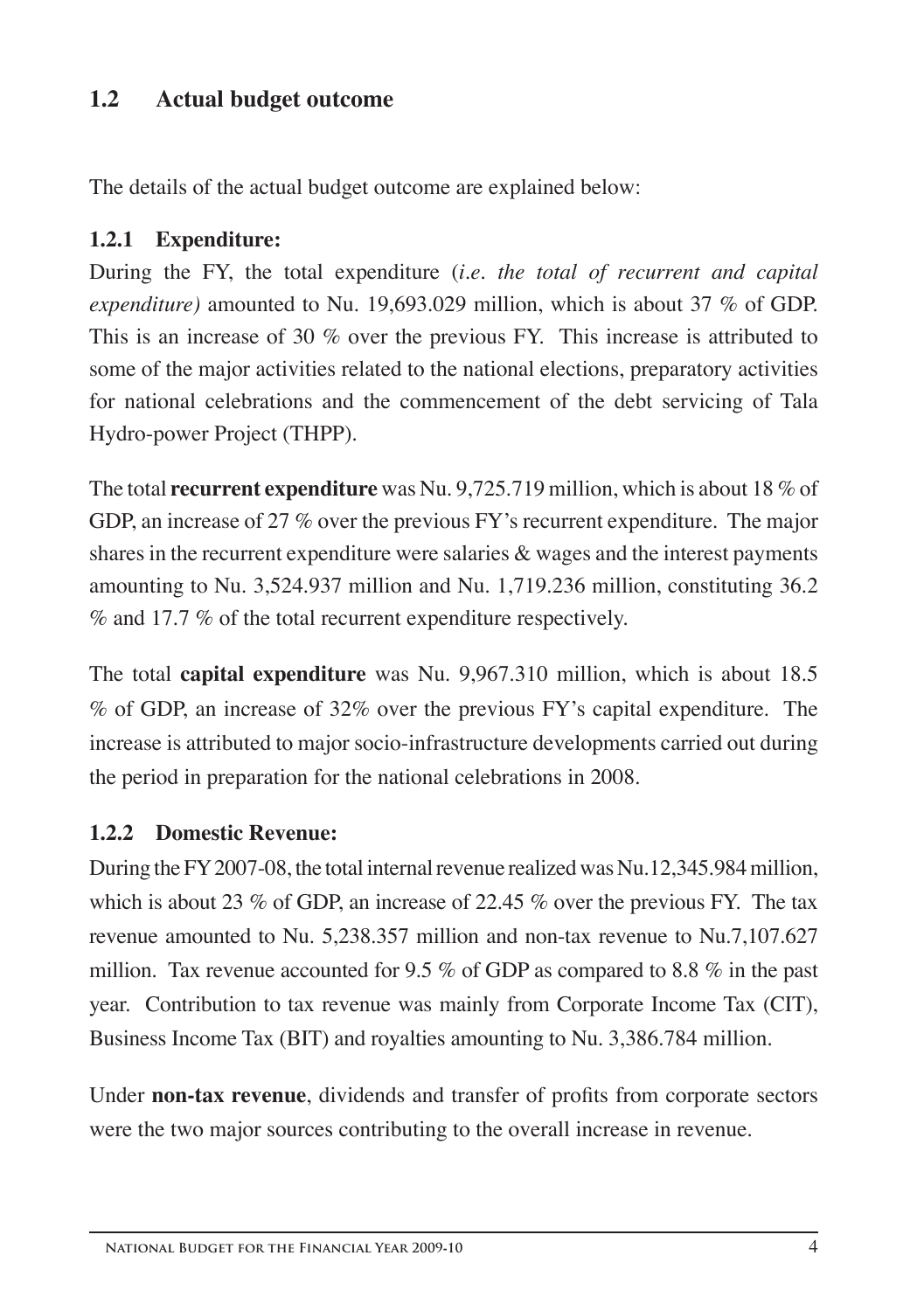## **1.2.3 Grants:**

During the FY 2007-08, the total external grants received both in terms of cash and kind was Nu. 5,935.421 million, which is about 11 % of GDP and 32 % of total resources. It covered 30 % of total expenditure. As in the past, the GoI continued to provide major portion of the grants.

## **1.2.4 Debt:**

During the FY, the Government's total borrowings amounted to Nu.1,484.144 million (Nu.619.718 million from the GoI and Nu.864.426 million from other external sources). No internal borrowings were availed save for ways and means advances. The Government also made a total principal loan repayment of Nu. 2,154.426 million. Total outstanding debt *(internal and external debts)* stood at Nu.33,070.990 million as on  $30<sup>th</sup>$  June 2008 which is about 60 % of the GDP.

## *Internal Debt*

The total internal debt outstanding was Nu.1,402.419 million being the balance of the loan availed for the purchase of aircraft. It constituted 4.24 % of the total debt. During the FY, the internal debt repayment (*principal*) amounted to Nu. 175.302 million. The loan will be totally liquidated by the FY 2015-16.

## *External Debt*

The total external debt outstanding stood at Nu. 31,668.571 million, which constituted 95.76 % of the total debt and represent about 57.60 % of GDP. The principal repayment amounted to Nu. 1,979.124 million during the FY.

## *Economic Growth*

As per the National Statistics Bureau, the economic growth of Bhutan is projected to have grown by about 13.8 % in FY 2007-08 with substantial contribution coming from electricity, construction, tourism related industries and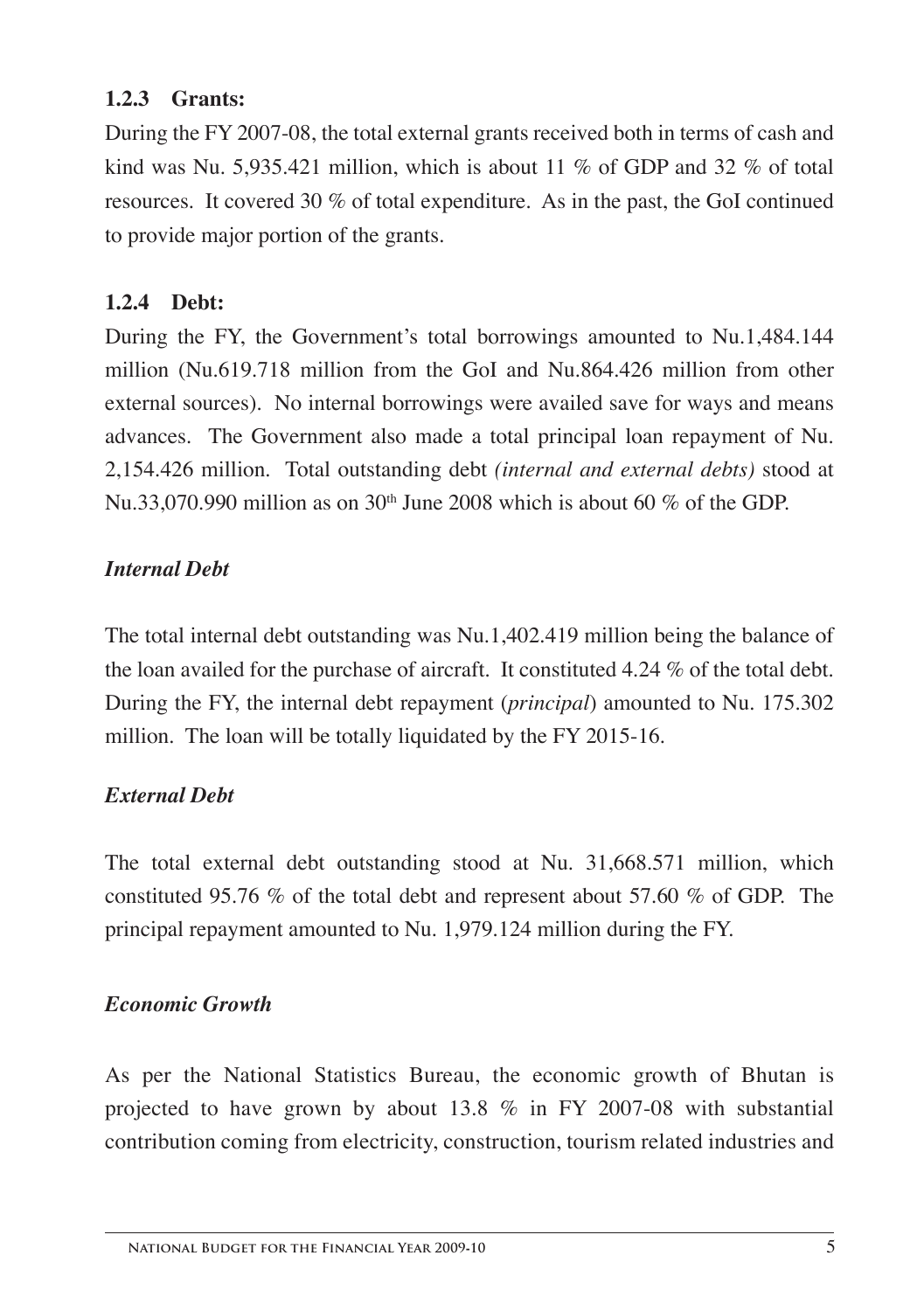communication sectors. Like in the past, the public sector continues to lead the economic growth of the country with increasing spending in the socio-economic development activities.

In concluding, I would like to report that as required by the Financial Rules and Regulations, the Annual Financial Statements have been prepared well within the stipulated time. The timely reporting has been made possible with the use of computer technology in maintaining budget and accounting information. The Annual Financial Statements have also been certified by the Royal Audit Authority, and as the Hon'ble Members would note, there are no major observations.

## **CHAPTER II: REVISED BUDGET ESTIMATES for the FY 2008-09**

Hon'ble Members, I would now like to present the status of the revised budget for the FY 2008-09. The initial approved budget for the FY was Nu. 21,584.720 million. The revised budget stands at Nu.25,519.695 million (as of 15th June 2009) which represents an increase of 18 %. The revised budget includes Nu.286.121 million the details of which are shown in the list of supplementary budget for kind endorsement by the House as shown in *Table 2.3a* below. The revised budget estimates have been prepared after incorporating the supplementary budget approved during the second session of the Parliament and additional resources secured subsequently. *The revised budget is summarized below in Table 2.1.*

|                           |                              | Nu. in millions                    |
|---------------------------|------------------------------|------------------------------------|
|                           | Original<br><b>Estimates</b> | <b>Revised</b><br><b>Estimates</b> |
| <b>OUTLAY</b>             | 21,584.720                   | 25,519.695                         |
| <b>Expenditure Outlay</b> | 23,042.463                   | 26,958.429                         |
| i. Current Expenditure    | 11,471.435                   | 11,910.831                         |
| ii. Capital Expenditure   | 11,571.028                   | 15,047.598                         |
| 2. Net Lending            | $-1,457.743$                 | $-1,438.734$                       |
| <b>RESOURCES</b>          | 15,080.457                   | 23,925.880                         |

**Table 2.1: Revised Budget Estimates for the FY 2008-09**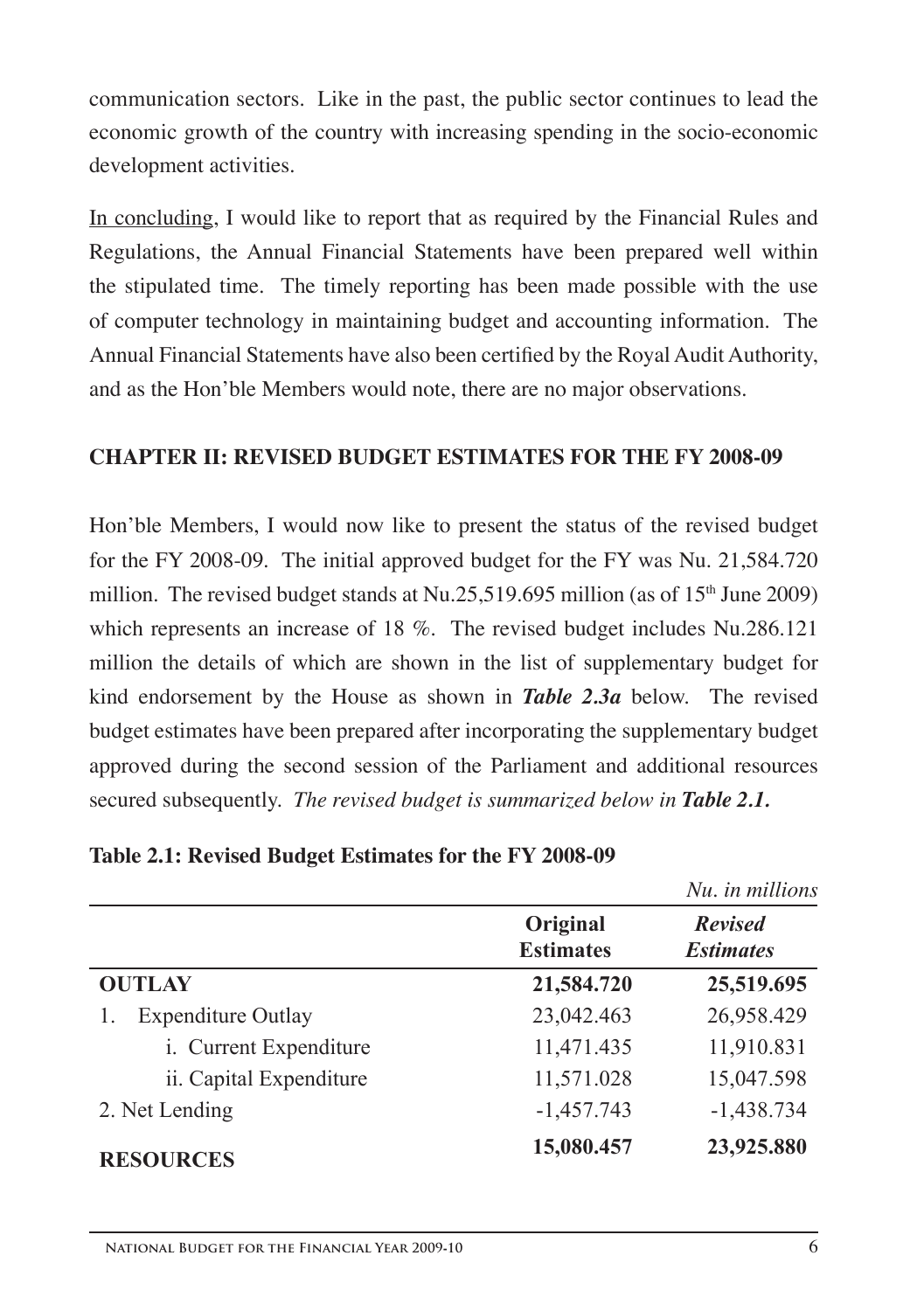| <b>DOMESTIC REVENUE</b><br>L                 | 11,932.580   | 14,440.830   |
|----------------------------------------------|--------------|--------------|
| i. Domestic                                  | 11,932.580   | 13,848.415   |
| <i>ii. Other Receipts &amp; Balances</i>     | 0.000        | 592.415      |
| <b>II. GRANTS</b>                            | 3,147.877    | 9,485.050    |
| i. Programme Grants                          | 871.200      | 1,671.200    |
| a) GoI                                       | 0.000        | 1,400.000    |
| b) DPG World Bank                            | 600.000      | 0.000        |
| c) DANIDA                                    | 75.000       | 75.000       |
| d) The Netherlands                           | 116.000      | 116.000      |
| e) ADB (2 million USD)                       | 80.200       | 80.200       |
| ii. Project-tied Grants                      | 2,276.677    | 7,813.850    |
| a) GoI                                       | 0.000        | 4,433.028    |
| b) Others                                    | 2,276.677    | 3,380.822    |
| DEFICIT (-)/SURPLUS (+)                      | $-6,504.263$ | $-1,593.815$ |
| <b>FINANCING</b> (Net Borrowing)             | 6,504.263    | 1,593.815    |
| i) Net External Borrowing                    | 125.391      | $-16.514$    |
| a. Project-tied Borrowing                    | 1,649.724    | 1,778.372    |
| b. Programme Borrowing                       | 160.400      | 160.400      |
| Less Repayment                               | 1,935.515    | 1,922.258    |
| ii) Net Domestic Borrowing                   | 6,679.566    | 1,769.118    |
| a. Project-tied Borrowing                    | 0.000        | 0.000        |
| Less Repayment                               | 175.303      | 175.303      |
| b. Resource Gap (Change in Cash<br>Balances) | 6,804.957    | 1,752.604    |
| <b>GDP</b> estimate                          | 61,942.900   | 61,942.900   |
| Overall balance % of GDP                     | 10.50%       | 2.57%        |
| <b>Resource Gap % of GDP</b>                 | 10.99%       | 2.83%        |

The details of the revised budget are as follows: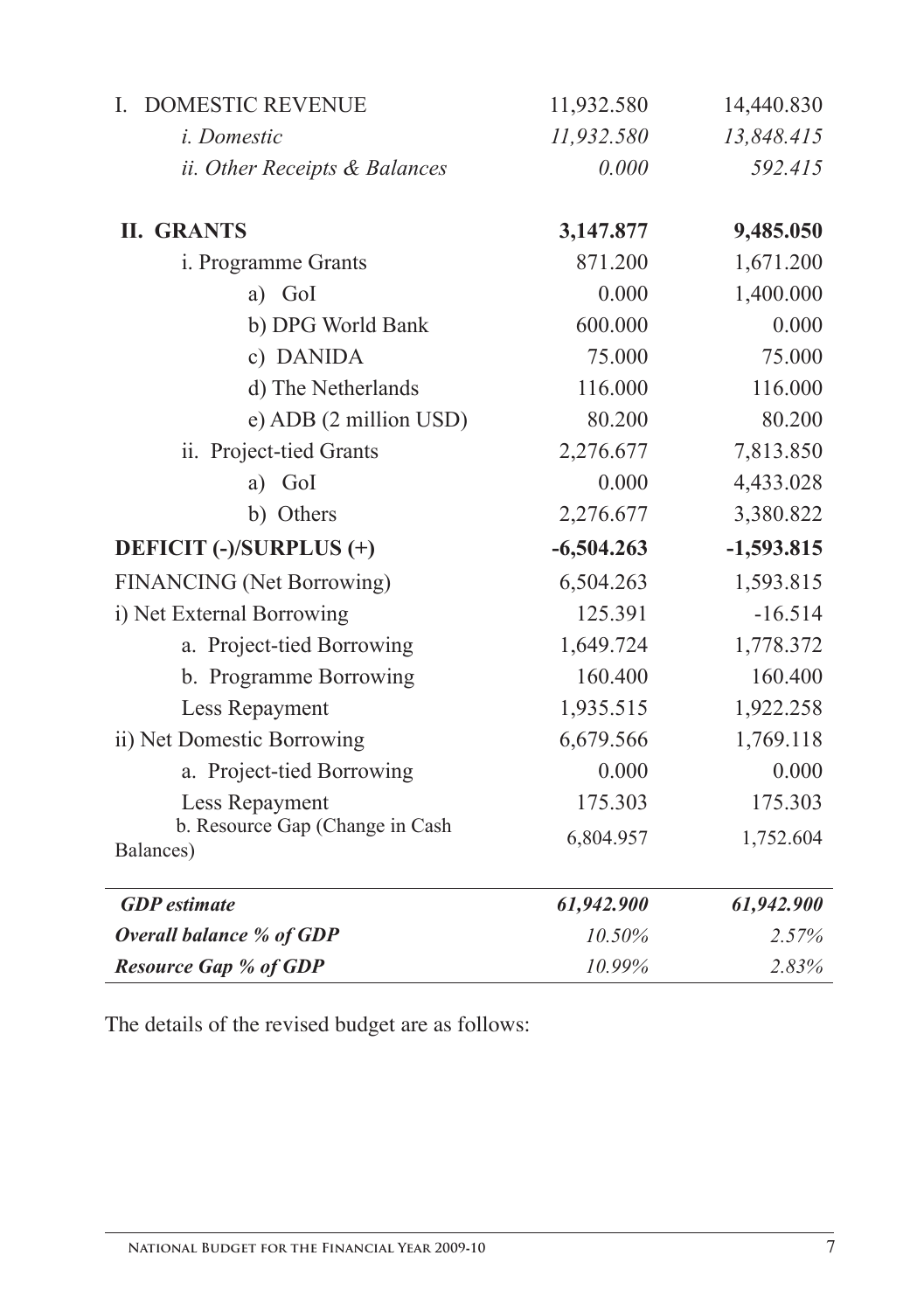## **2.1 Expenditure Estimate**

## **2.1.1 Current Expenditure**

The current expenditure projection is revised upwards to Nu.11,910.831 million which is an increase by 3.8 % from the original estimate. Some of the major factors which led to the increase were the establishment of consulate in Kolkata and embassy in Brussels, house rent for RBP personnel, prevention and control of bird flu, recruitment of nurse assistants, retirement benefits, medical treatment outside Bhutan, *kidu* expenses, VVIP visits, national celebrations and other operating expenses met through donor funds. In addition to the RGoB supplementary budget, Nu.275.667 million has also been incorporated under external funding.

## **2.1.2 Capital Expenditure**

The capital expenditure budget estimate has increased to Nu.15,047.598 million, representing a 30% increase from the original capital budget outlay of Nu. 11,571.028 million. The increase is mainly due to the incorporation of additional budget for activities such as farm roads, rural electrification, HRD, vehicles for RBP, national celebrations, minting of cupro-nickel coins, incorporation of project funds for Dungsum Cement Project (DCP) (*Nu. 1,598.141 million*) and other donorfunded activities amounting to Nu.2,354.185 million.

## **2.2 Domestic Revenue Estimate**

During the year, the projected revenue of Nu.11,932.580 million has been revised to Nu.13,848.415 million. The revision is mainly on account of increase in personal income tax (PIT) due to salary revision, BIT, import duty, excise duty and profit transfer from THPA. *The revised revenue estimates is presented in Table 2.2 below:*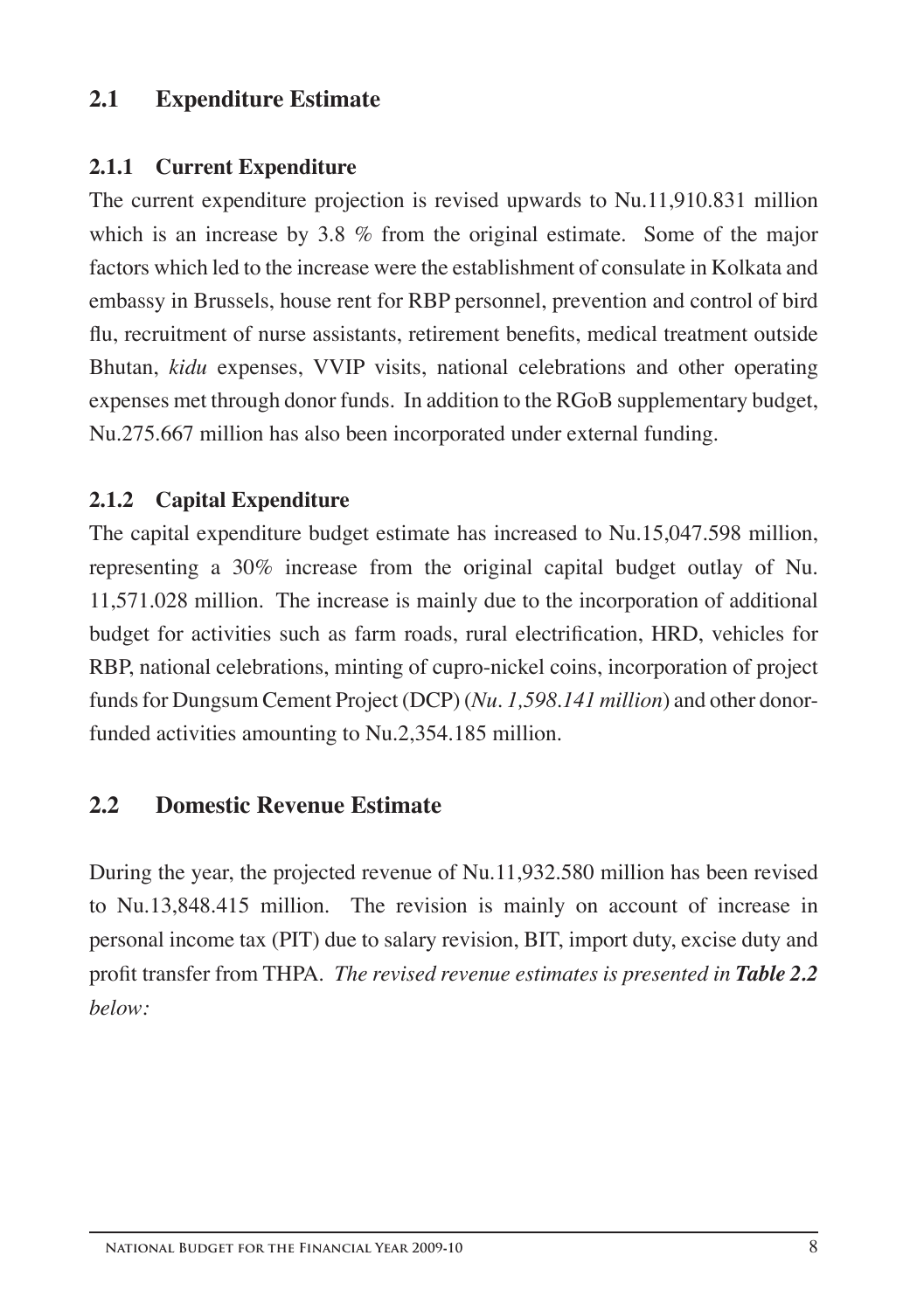|                |                                              |                       | Nu. in millions      |
|----------------|----------------------------------------------|-----------------------|----------------------|
|                | <b>Sources of Revenue</b>                    | 2008-09<br>(Original) | 2008-09<br>(Revised) |
| $\mathbf{A}$   | <b>Tax Revenue</b>                           | 5,485.999             | 5,828.807            |
| $\overline{I}$ | <b>Direct Tax</b>                            | 3,619.268             | 3,675.889            |
| 1              | Corporate Tax                                | 2,023.889             | 1,860.224            |
| $\overline{2}$ | <b>Business Income Tax</b>                   | 428.064               | 524.035              |
| 3              | Personal Income Tax                          | 260.745               | 371.657              |
| $\overline{4}$ | Other Tax Revenue                            | 906.570               | 919.972              |
| $I\!I$         | <b>Indirect Tax</b>                          | 1,866.731             | 2,152.918            |
| $\mathbf{1}$   | <b>Sales Tax</b>                             | 907.102               | 936.602              |
| $\overline{2}$ | <b>Excise Duty</b>                           | 850.000               | 1,055.197            |
| 3              | <b>Import Duty</b>                           | 100.000               | 148.088              |
| 4              | Other Tax Revenue                            | 9.629                 | 13.031               |
| B              | <b>Non Tax Revenue</b>                       | 6,446.581             | 8,019.608            |
| $\mathbf{1}$   | Admin. Fees & Charges                        | 277.481               | 239.719              |
| $\overline{2}$ | Capital Revenue                              | 91.260                | 86.720               |
| 3              | Revenue from Govt.<br>Dept                   | 184.682               | 250.624              |
| 4              | Dividend                                     | 2,237.098             | 2,124.569            |
| 5              | <b>Transfer of Profit</b>                    | 1,971.560             | 3,653.699            |
| 6              | Other Non-Tax Revenue                        | 8.531                 | 25.362               |
| $\overline{7}$ | <b>Interest Receipt from</b><br>Corporations | 1,675.969             | 1,638.914            |
|                | <b>Total Domestic Revenue (A+B)</b>          | 11,932.580            | 13,848.415           |

#### **Table 2.2: Revised Revenue Summary for the Financial Year 2008/09**

#### **2.3 External Grants**

In the FY, the total grants have been revised from Nu. 3,147.877 million to Nu. 9,485.050 million. The increase is mainly due to the confirmation of GoI Programme and Project-tied Grants. Nu. 600 million was projected to be received from the World Bank as Development Policy Grant. It was processed and received last month, and as such, it has been projected in the FY 2009-10 estimates.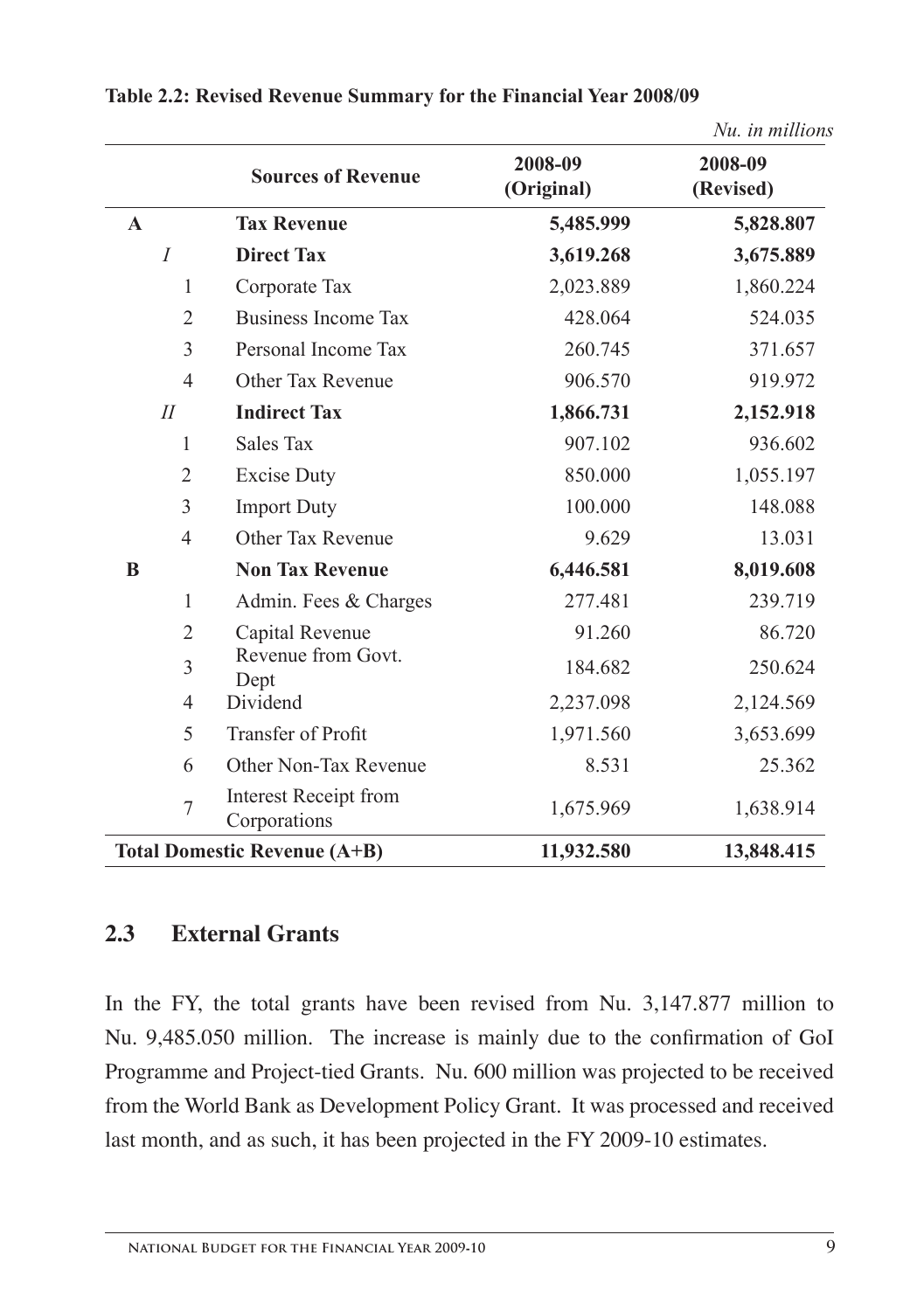## **2.4 Fiscal deficit & resource gap Estimate**

In the revised budget, the estimated fiscal deficit of Nu. 1,593.815 million and resource gap of Nu. 1,752.604 million represents 2.57 % and 2.83 % of GDP respectively. The improvement in the fiscal situation as compared to the original estimate of 11 % of GDP is due to the inclusion of GoI grants and increased domestic revenue collections.

## **2.5 Borrowings Estimate**

Borrowings from external sources have been revised to Nu. 1,938.772 million representing an increase of 7.8 % from the original estimate of Nu. 1,810.124 million. The upward revision is due to the incorporation of loans from IFAD for Agriculture Marketing and Entrepreneur Promotion Program (AMEPP) and from the World Bank for Decentralized Rural Development Programme (DRDP). With the improvement in the fiscal balance due to net increase in the overall resources, the Government did not resort to domestic borrowings during the year.

## **2.6 Debt and debt servicing Estimate**

The total debt outstanding stands at Nu. 35,109.3 million, which is about 56.7 % of GDP. The external debt comprises 96.5 % of the total outstanding debt. The total debt repayment (*i.e. principal plus interest*) is about 5.7 % of GDP, and the external debt service ratio stands at 13.8%.

The total *external* debt outstanding is projected to be about 54.7 % of the estimated GDP. Out of the total outstanding debt, 61.02 % is hydro-power construction loans and 31.98 % availed for other socio-infrastructure development projects.

## **2.7 Supplementary budgets granted during the year**

In the second session of Parliament, a supplementary budget of Nu. 488.439 million (*Nu. 192.073 million for current expenditure and Nu. 296.366 million for capital expenditure*) was approved. Against this, Nu. 319.434 million only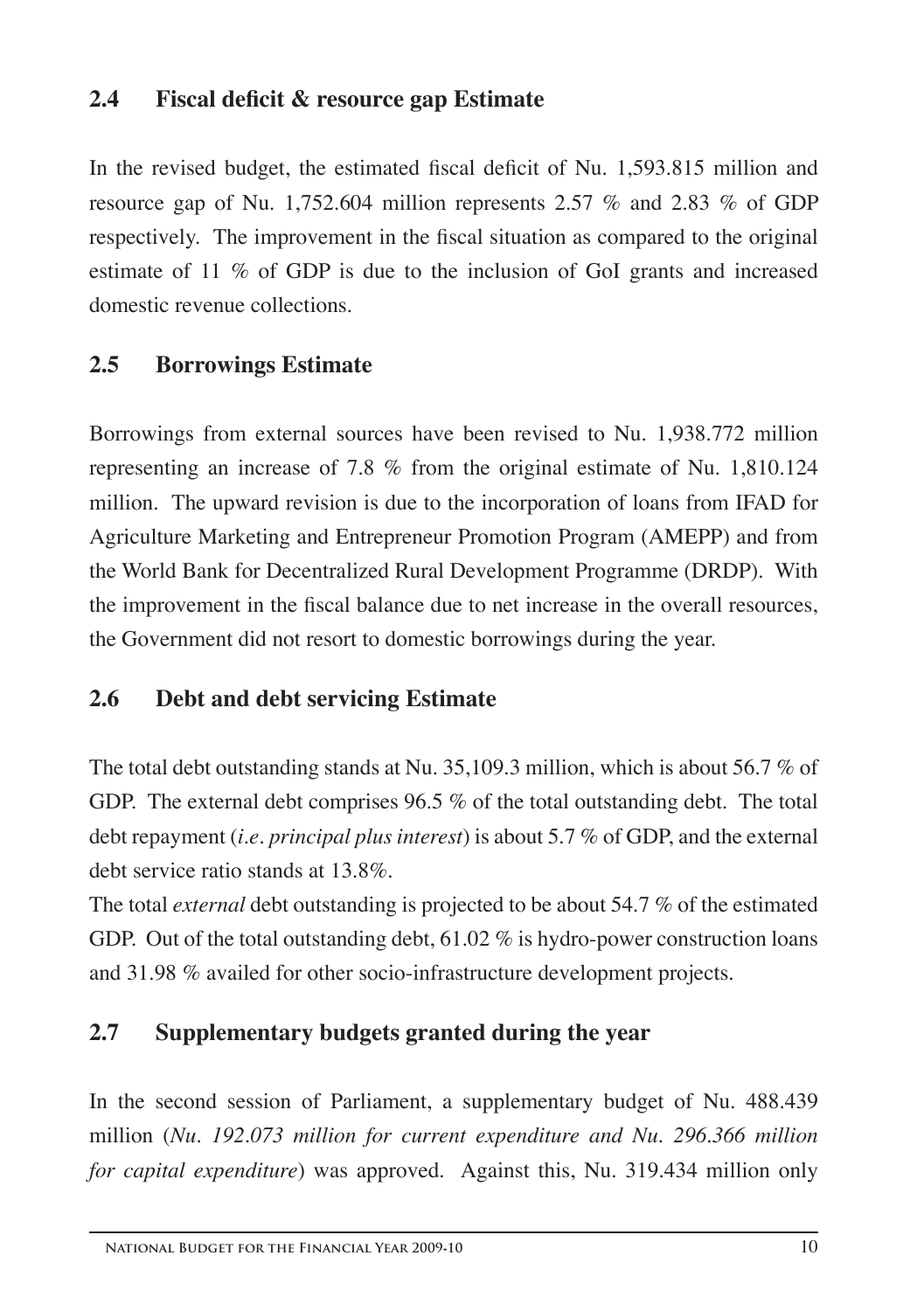has been incorporated as on  $15<sup>th</sup>$  June 2009. The balance amount relating to farm road constructions, rental of buildings for police personnel, remedial measures for stabilization of new township at Dagana are incorporated in the FY 2009-10 as spill-over activities.

Since the last session of Parliament, there has been need for further supplementary budget of Nu. 286.121 million (*as shown under Table 2.3a*) under RGoB funding and Nu.3,952.326 million (as shown in *Table 2.3b*) under external funding, the latter incorporated as authorized under Section 60 of the PFA 2007. Technical adjustments as permissible under Section 55 of the PFA 2007, have been made to cover shortfalls in certain sector activities through re-appropriations.

**Table 2.3a: Supplementary budget under RGoB funding – December 2008- June 2009**

|         |                                                                                             | Nu. in millions |
|---------|---------------------------------------------------------------------------------------------|-----------------|
| Sl. No. | <b>Purpose</b>                                                                              | Amount          |
| 1       | Additional Equity - BDFC                                                                    | 100.000         |
| 2       | Minting of 200,000 pieces of cupro-nickel coins, NSCC Secretariat                           | 56.500          |
| 3       | Procurement of Breast Star (Druk Wangyel & Yulgyel)                                         | 1.798           |
| 4       | Kidu expenses                                                                               | 43.703          |
| 5       | Establishment costs of new Embassy at Brussels, MFA                                         | 16.082          |
| 6       | Retirement benefits for civil servants                                                      | 15.000          |
| 7       | Government hospitality $\&$ entertainment expenses under various<br>ministries and agencies | 11.400          |
| 8       | Medical treatment in India                                                                  | 8.570           |
| 9       | Treatment in third country                                                                  | 6.001           |
| 10      | <b>VVIP</b> travel outside                                                                  | 8.000           |
| 11      | Acquisition of land for new township, Paro                                                  | 5.958           |
| 12      | Procurement & installation of kitchen items, DNP                                            | 2.162           |
| 13      | Const. of rest room, retaining walls $\&$ security rooms, Motithang                         | 2.020           |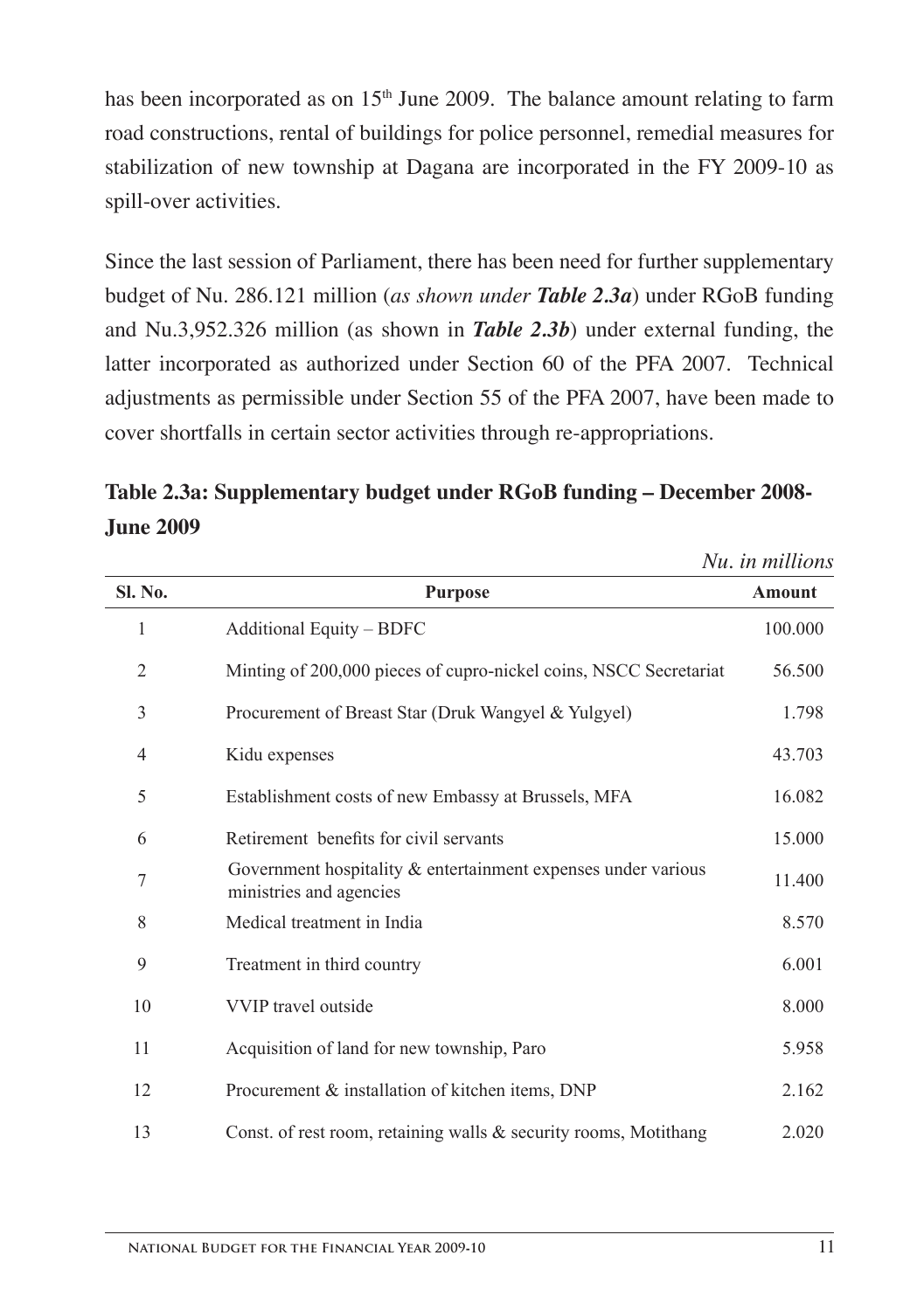|    | <b>Total:</b>                                                              | 286.121 |
|----|----------------------------------------------------------------------------|---------|
| 22 | Bhutan-India Friendship Car Rally, MFA                                     | 0.300   |
| 21 | Entertainment of state guests                                              | 0.500   |
| 20 | Printing of motor vehicle license, MIC                                     | 0.710   |
| 19 | Re-roofing of Govt. institutions (natural calamity), Sagteng,<br>Tashigang | 1.536   |
| 18 | Civil Service Common Examination Expenses, RCSC                            | 0.976   |
| 17 | Tongsa Penlop Scholarships                                                 | 1.028   |
| 16 | Grants to private medical students (12 students for 6 months)              | 1.800   |
| 15 | Construction of common work shed for painters/tailors, Motithang           | 0.077   |
| 14 | Maintenance of Palace                                                      | 2.000   |

## **Table 2.3b: Supplementary budget under external funding**

|                |                                                                                            |               | Nu. in millions |
|----------------|--------------------------------------------------------------------------------------------|---------------|-----------------|
| Sl. No.        | <b>PURPOSE</b>                                                                             | <b>Amount</b> | Funding         |
| 1              | Implementation of micro, small & medium enterprise<br>sector development programme, MEA    | 70.429        | ADB             |
| $\overline{2}$ | Consultancy service for urban infrastructure<br>development project MWHS                   | 13.836        | ADB             |
| 3              | Financial sector development project, RMA, MoF                                             | 12.500        | <b>ADB</b>      |
| 4              | Rural electrification at Phojikha, MEA                                                     | 33.150        | Austria         |
| 5              | Development of new system (PLaMs) & capacity<br>building, GNHC                             | 20.141        | Austria         |
| 6              | Feasibility study & preparation of project document<br>for Dagachhu Hydro Power Plant, MoF | 18.333        | Austria         |
| 7              | Const. of Astrology School at Pangrizampa, MHCA                                            | 8.236         | Austria         |
| 8              | Decentralized natural resource management program,<br>MoA                                  | 53.140        | Danida          |
| 9              | Environment sector program support, MoA                                                    | 42.742        | Danida          |
| 10             | Support for land record system & policy development,<br><b>NLC</b>                         | 27.208        | Danida          |
| 11             | Capacity building & const. of Tashigang Court,<br>Judiciary                                | 19.150        | Danida          |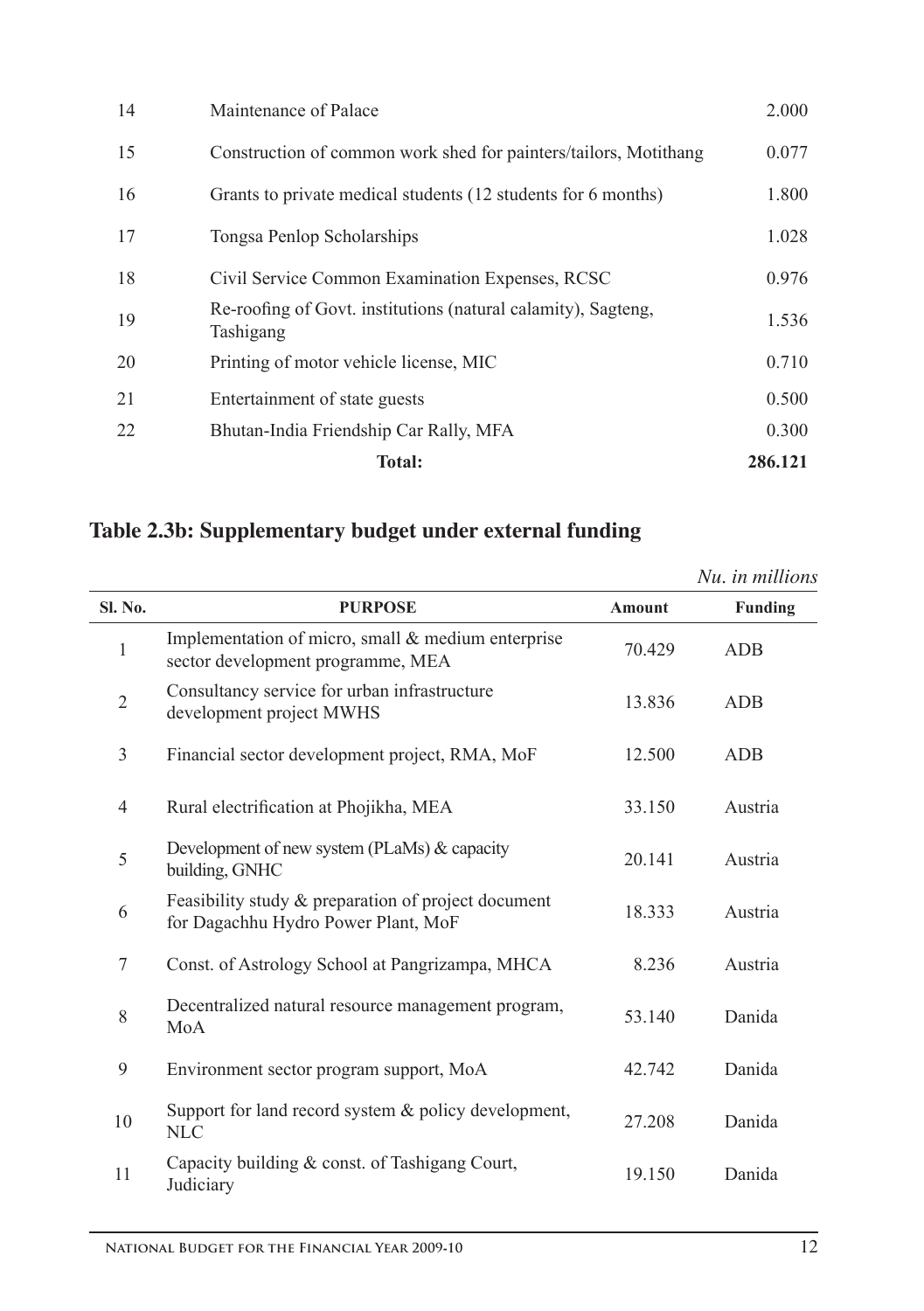| 12 | Installation of new transmitter & training for BBSC<br>staff, MoF                        | 17.622    | Danida       |
|----|------------------------------------------------------------------------------------------|-----------|--------------|
| 13 | Institutional capacity building of Bhutan Agro Industries<br>Ltd. MoF                    | 5.430     | Danida       |
| 14 | Agriculture sector support programme for farm<br>machineries, MoA                        | 21.116    | EU           |
| 15 | Const. of decoction unit, MoA                                                            | 5.000     | EU           |
| 16 | Mitigation of Glacial Lake Outbursts in Punakha, W/<br>Phodang & Chamkhar in Bumthang    | 37.915    | <b>GEF</b>   |
| 17 | Procurement of 3 Toyota Hilux, 2 Ambulances & 1<br>Jumbo truck, MoH                      | 8.230     | <b>GFATM</b> |
| 18 | Dungsam Cement Project                                                                   | 1,598.141 | GoI          |
| 19 | Const. of Tingtibi-Tongsa/Bumthang transmission<br>line, DoE                             | 209.270   | GoI          |
| 20 | Construction of MRRH & JDWNRH, MoH                                                       | 428.687   | GoI          |
| 21 | Tata Consultancy Services for DHI, MoF                                                   | 56.474    | GoI          |
| 22 | Const. of National Council building, MWHS                                                | 40.241    | GoI          |
| 23 | Local area network for JDWNRH, MoH                                                       | 34.000    | GoI          |
| 24 | Support to agriculture marketing programme, MoA                                          | 26.111    | GoI          |
| 25 | Const. of Youth Centre, MoE                                                              | 18.131    | GoI          |
| 26 | Installation of rural telemedicine at BHUs & SAARC<br>Telemedicine site preparation, MoH | 12.825    | GoI          |
| 27 | Const. of Babesa MSS, Thimphu Thomdey                                                    | 10.420    | GoI          |
| 28 | Const. of Gyalpoizhing Nganglam road, MWHS                                               | 9.770     | GoI          |
| 29 | Const. of Tashidingkha School, Punakha Dzongkhag                                         | 8.740     | GoI          |
| 30 | Infrastructure development, RIM                                                          | 8.450     | GoI          |
| 31 | Preparation of DPRs for Hydropower Projects of<br>Mangdechhu & Punatsangchhu, MEA        | 7.500     | GoI          |
| 32 | Const. of Garpawung MSS, S/Jongkhar                                                      | 5.263     | GoI          |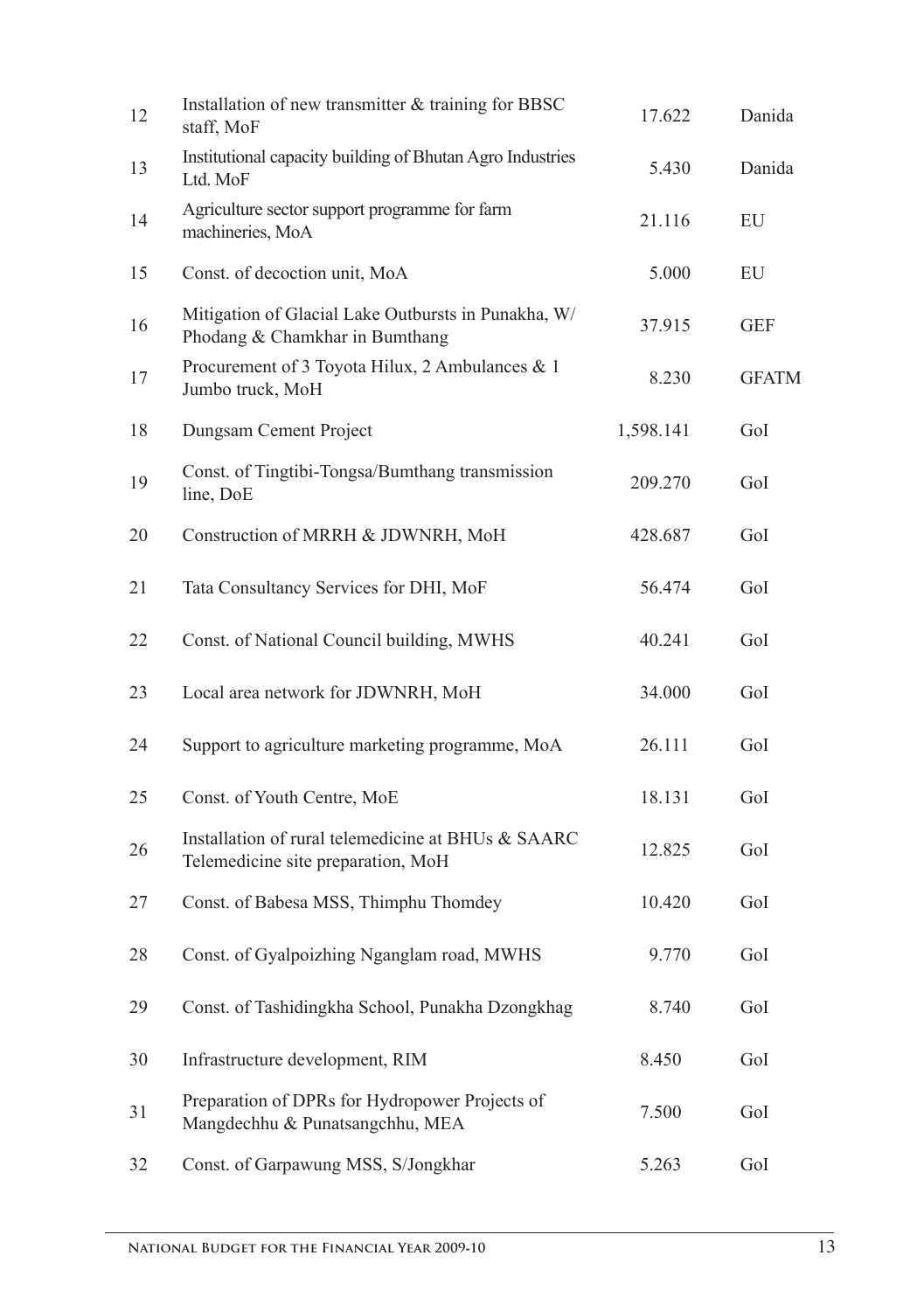| 33 | Renovation of W/ Phodang Dzong, MHCA                                                            | 5.000   | GoI         |
|----|-------------------------------------------------------------------------------------------------|---------|-------------|
| 34 | Const. of Lunakha-Phulusue farm road, Punakha                                                   | 5.000   | GoI         |
| 35 | Capacity building of local govt. & rural communities,<br><b>GNHC</b>                            | 10.926  | Helvetas    |
| 36 | AMEPP Rural Credit Loan to BDFC                                                                 | 29.000  | <b>IFAD</b> |
| 37 | Const. of farm roads from Khomazam to Khoma,<br>Khardung to Lagay & Menji to Chenling, Lhuentse | 19.229  | <b>IFAD</b> |
| 38 | Const. of farm road from Changmadung to Tokhaphu,<br>Tashi Yangtse                              | 6.845   | <b>IFAD</b> |
| 39 | Others                                                                                          | 753.214 | Multi-donor |
| 40 | Institutional strengthening of energy sector, DoE                                               | 9.103   | Norway      |
| 41 | Institutional & human capacity building, ACC                                                    | 8.500   | <b>SDC</b>  |
| 42 | Institutional & human capacity building, MoF                                                    | 6.000   | <b>SDC</b>  |
| 43 | Human Resource Development Project, RCSC                                                        | 83.650  | <b>SDS</b>  |
| 44 | Institutional & human capacity building, ACC                                                    | 8.500   | <b>UNDP</b> |
| 45 | Capacity building & management, RAA                                                             | 5.982   | <b>UNDP</b> |
| 46 | Strengthening the role of media, MIC                                                            | 5.901   | <b>UNDP</b> |
| 47 | Institutional & human capacity building, ECB                                                    | 5.035   | <b>UNDP</b> |
| 48 | Conducting poverty survey & procurement of equipment,<br><b>GNHC</b>                            | 8.729   | <b>UNEP</b> |
| 49 | Establishment of internet lines to Gasa & Dagana,<br><b>BICMA</b>                               | 5.654   | <b>USF</b>  |
| 50 | Establishment of IT Park at Wangchhutaba, MIC                                                   | 27.281  | <b>WB</b>   |
| 51 | HIV/AIDS & STD prevention & control programme,<br>MoH                                           | 18.474  | WB          |
| 52 | Const. of Schools, MoE                                                                          | 14.774  | WB          |
| 53 | Improvement of public financial management<br>programme, RAA                                    | 11.184  | WB          |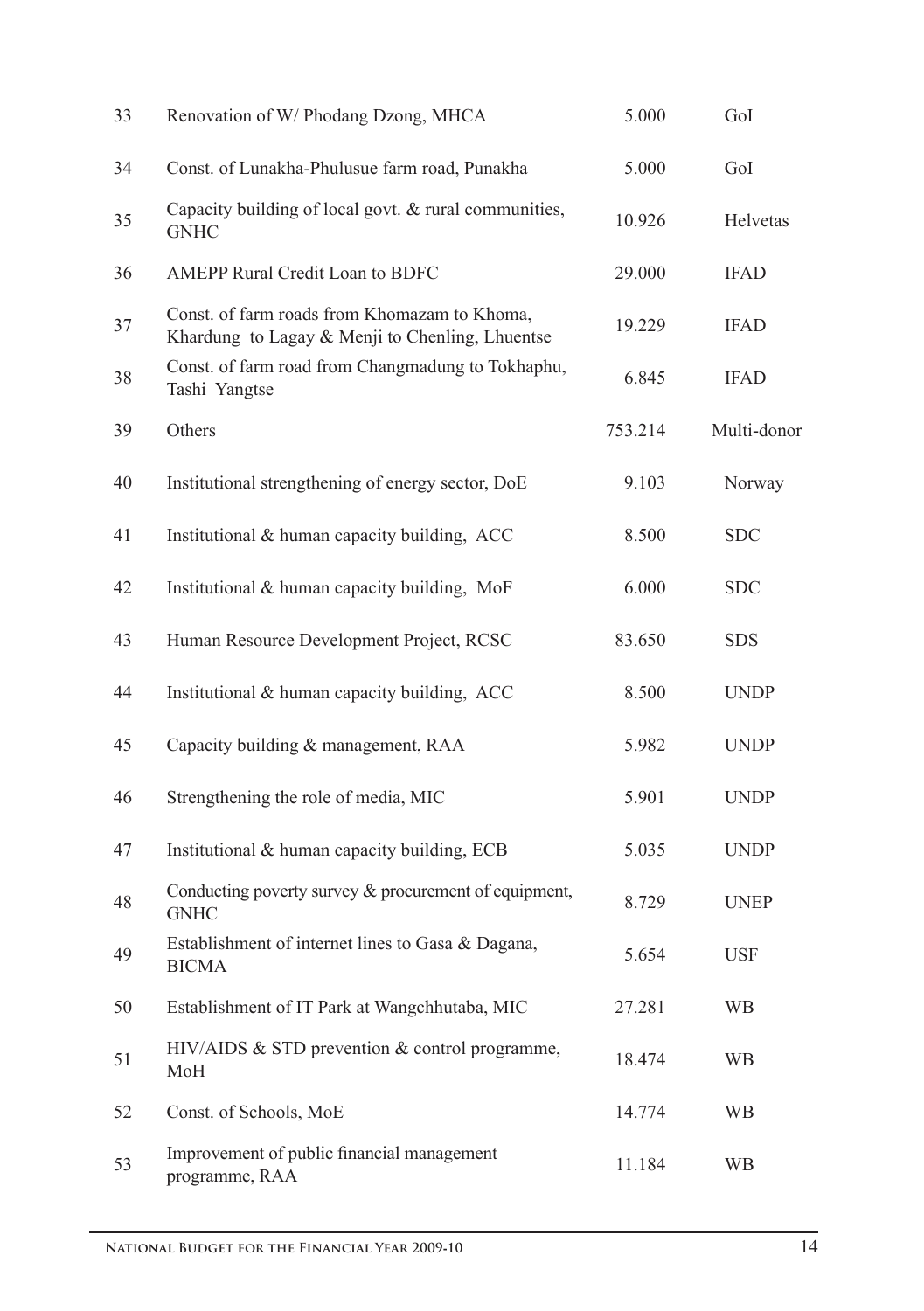| 54 | National influenza preparedness programme, MoA                               | 7.544     | WB         |
|----|------------------------------------------------------------------------------|-----------|------------|
| 55 | Const. of quarters (matron & warden) for Langdurbi<br>& Bjoka CPSs, Zhemgang | 8.600     | <b>WFP</b> |
|    | Total                                                                        | 3,952.326 |            |

While presenting the revised budget for FY 2008-09, I would also like to inform the Hon'ble Members that the actual expenditure of the budget is likely to be less than estimated. The Ministry of Finance carried out a review of the budget in January 2009, and found that many agencies had been unable to implement a substantial portion of the budgeted activities. Overall, agencies indicated that about 10% of the approved budget would be unutilised. Many of those activities have been taken out of the budget.

## **2.8 Economic developments in the FY 2008-09.**

In concluding the presentation of the FY 2008-09 revised budget, I would like to present a brief overview of the macro-economic development during the year. During the year, the world economy witnessed a severe financial crisis which has slightly affected the Bhutanese economy primarily on the tourism sector. Nevertheless, the Bhutanese economy is projected to have grown by 8.1% with 1.7 % growth in the primary (*agriculture*) sector, 7.5% growth in the secondary (*industry*) sector and 12.1% in the tertiary (*service*) sector. The share of primary, secondary and tertiary sectors to the GDP are 16%, 45% & 36% respectively.

During the period, Bhutan also witnessed inflation rising from 4.78 % in the last quarter of 2007 to as high as  $9.3\%$  in the third quarter of 2008. Thereafter, it has been declining from 9.04 % in the last quarter of 2008 to 7.21 % in the first quarter of 2009, largely following the Indian inflation trend. The unemployment rate as reported stands at 3.7 %.

The Ngultrum follows the Rupee exchange rate and over the period of one year in 2008, the Ngultrum depreciated by more than 15 % against the US dollar. Due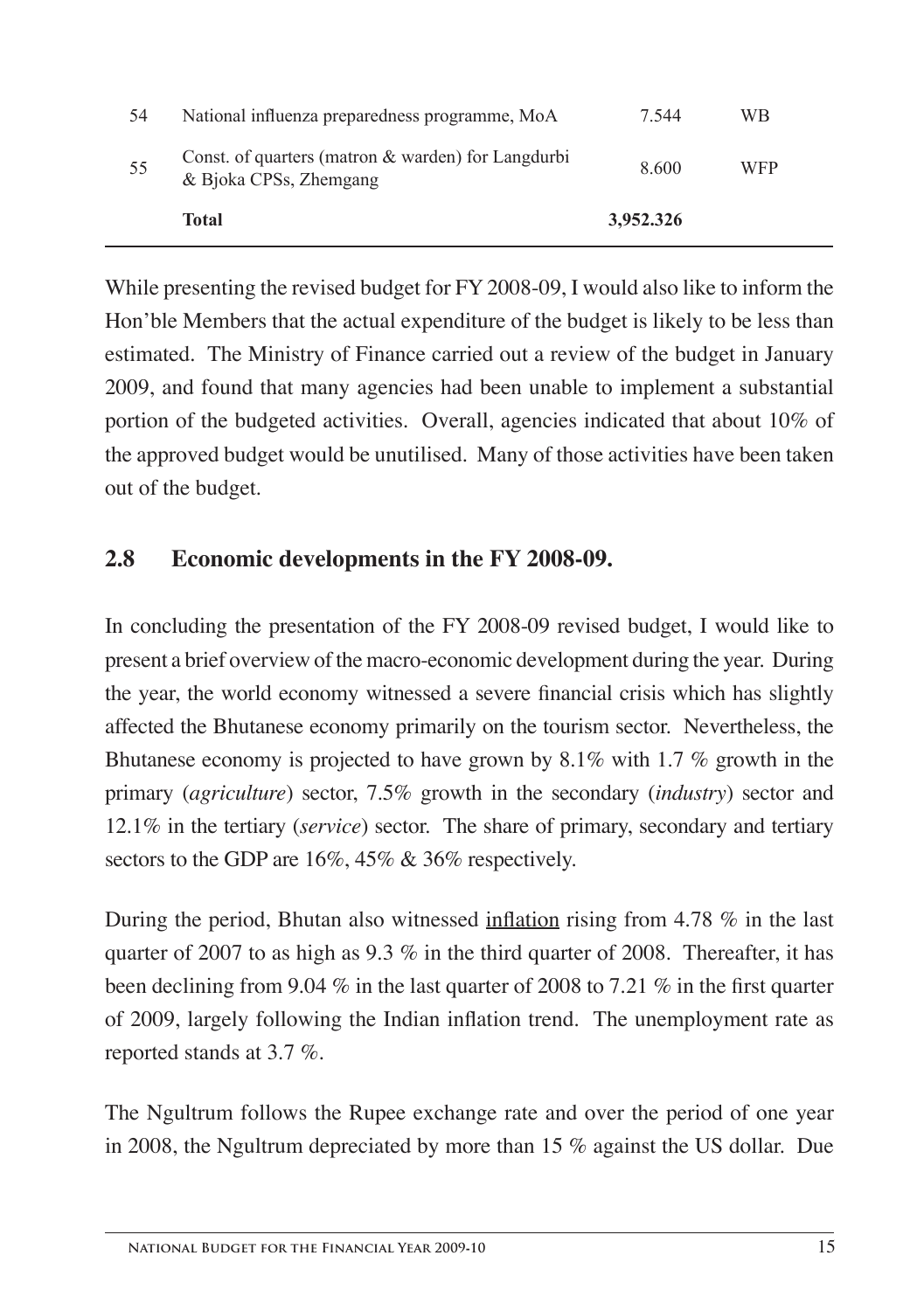to such significant depreciation, the Government's budget was adversely affected especially in the repayment of convertible currency loans.

Trade balance continued to remain negative with rising imports and the current account also reflected negative balance. However, the overall balance of payments remained positive with the inflow of capital through loans and foreign direct investment (FDI). As such, the international reserves is projected to increase by Nu. 208.5 million by the end of the financial year. At the end of April 2009, the gross international reserves (*convertible currency and Indian Rupee combined*) were recorded at US \$ 676.02 million.

## *Developments in the Financial Sector*

In the financial sector, the performance of the financial institutions have been satisfactory, with increasing loans, advances and deposits. During the period ending December 2008, the total assets and liabilities of the financial institutions grew by 25.15 %. In terms of share in the credit portfolio, the highest credits availed is seen in the housing sector followed by manufacturing & industry and trade & commerce with share of 26.2 %, 19.8% and 17.2 % in the total credit portfolio respectively.

The Government continued to pursue the policy of financial sector liberalisation. In December 2008, the RMA gave "*In Principle*" approval to three new financial institutions to be established. It will create healthy competition amongst the financial institutions and bring about greater efficiency in their services. On the cautious side, while the financial institutions will provide more financial choices and access to the people, the increase in number of financial institutions will also translate into increasing credit growth and the exposure to bad debts could increase accordingly. Therefore, it is critical for the RMA to implement the monetary policies in a sound manner to prevent any monetary or financial crisis as witnessed in other countries. To enable the RMA to pursue its functions in a professional manner, the RMA Act has been revised and the draft has been submitted to the Parliament.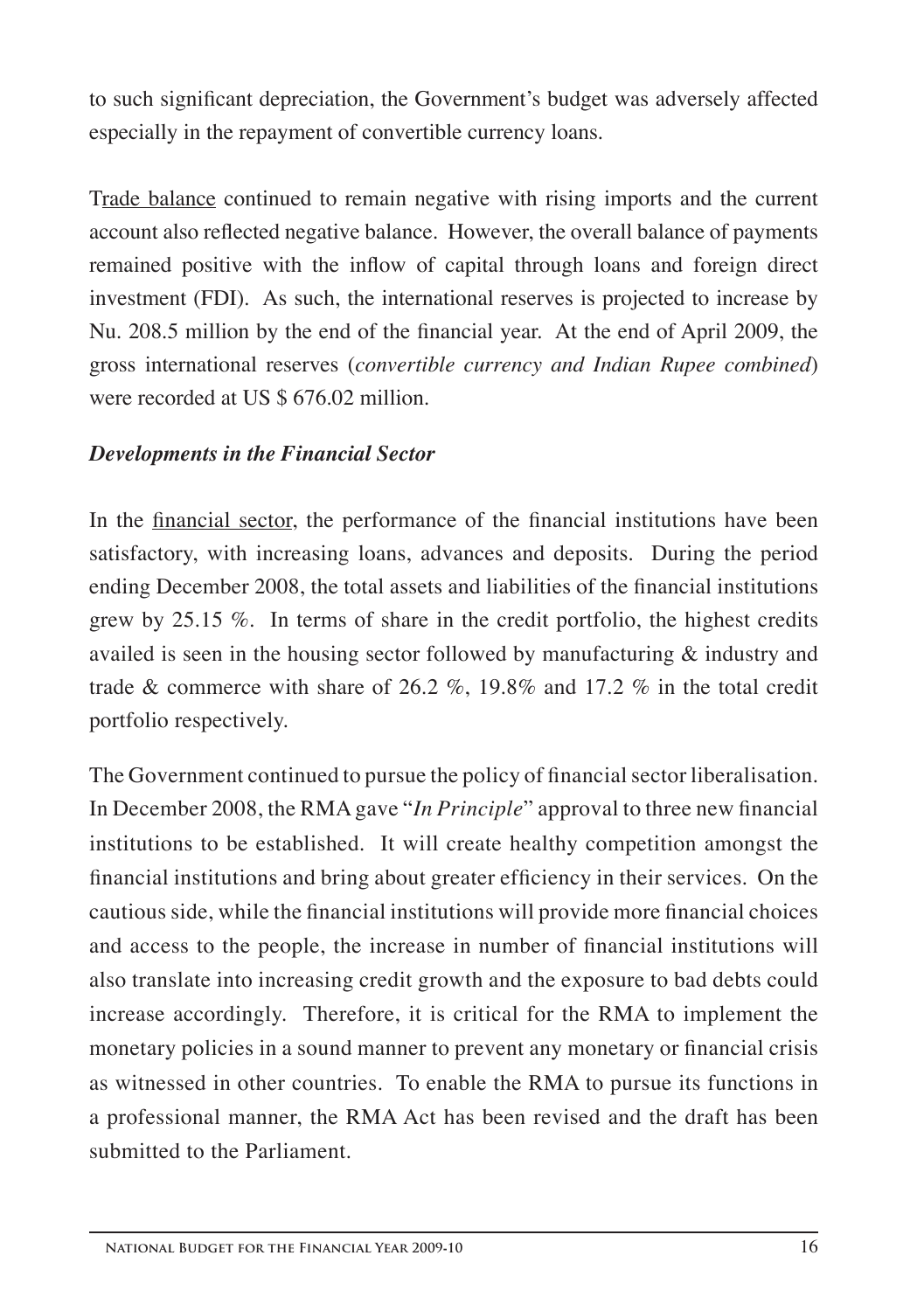To improve the lending capacity of the financial institutions, the paid-up capital of the financial institutions have also been increased. This would allow the financial institutions to finance larger projects either independently or through consortium.

## **CHAPTER III: BUDGET ESTIMATES FOR the FY 2009-10**

Having presented the financial position of the Government for the last two fiscal years, I now have the honour to present the budget estimates for the FY 2009-10. The budget is geared towards achieving the core objective of poverty reduction by pursuing focused socio-economic development strategies within a sound macroeconomic framework. The macroeconomic framework is based on the general budget policy and a fiscal framework (BPFF). As in the past, the Government is guided by the following policies.

- • *avoid current operating deficits;*
- • *limit the overall fiscal deficit to GDP at sustainable levels;*
- keep outstanding debt at internationally accepted thresholds;
- • *keep external debt service to exports ratio at low levels;*
- *limit domestic borrowings by the government to avoid crowding out of private sector borrowings;*
- maintain the momentum of investments in the socio-economic sectors;
- • *invest in industries with potential for significant revenue and employment generation.*

The budget has been formulated generally in line with the budget ceilings drawn from the Tenth Five Year Plan's  $(10<sup>th</sup> FYP's)$  indicative planning figures of the sectors, Dzongkhags, Gewogs and the BPFF mentioned earlier. Whatever plans and programmes agencies may propose, ultimately, it has to remain within the Government's capacity to generate matching resources. Thus, resource availability has been taken into account while considering the budget proposals. The other factor was to consider proposals that would impact positively on the lives of the people, as well as those that fitted with the Government's policies and priorities. *For*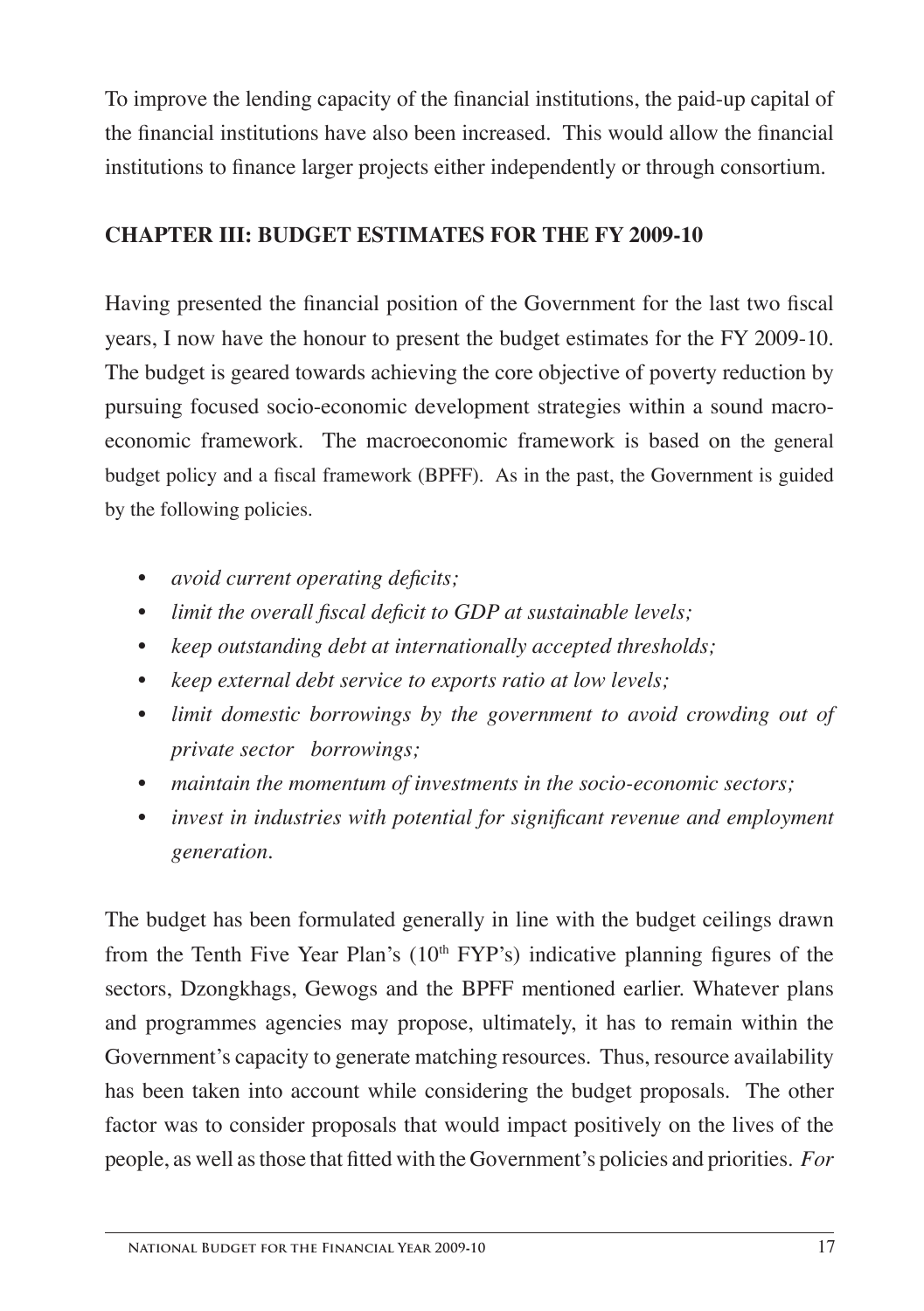*example, realizing the farm roads' contribution towards enhancing the livelihoods of farmers, all the proposals from the Dzongkhags and Gewogs for the construction of farm roads have been considered, but the targets and financial outlay may have been altered slightly. However, if they are able to implement the budgeted farm roads, more funds can be provided. The budget estimates for the FY 2009-10 is summarized in Table 3.1 below:*

|                                                  |                    | Nu. in millions |
|--------------------------------------------------|--------------------|-----------------|
|                                                  | <b>Recommended</b> | % of Total      |
| <b>RESOURCES</b>                                 | 21,498.389         | 100             |
| <b>DOMESTIC REVENUE</b><br>L                     | 14,108.766         | 66              |
| i. Tax                                           | 7,068.352          | 33              |
| ii. Non-Tax                                      | 7,040.414          | 33              |
| <b>OTHER RECEIPTS</b><br>Π.                      | 35.800             |                 |
| <b>GRANTS</b><br>III.                            | 7,353.823          | 34              |
| <b>Total GoI</b>                                 | 4,372.661          | 20              |
| <b>Total Others</b>                              | 2,981.162          | 11              |
| i. Programme Grants                              | 2,263.751          | 11              |
| a) GoI                                           | 1,400.000          | 7               |
| b) DPG World Bank                                | 445.851            | 3               |
| c) DANIDA                                        | 150.000            | 1               |
| The Netherlands<br>d)                            | 116.000            |                 |
| e) ADB (2 million USD)                           | 98.000             |                 |
| f) DANIDA & UNCDF<br>(USD 1.1 m for Local Govt.) | 53.900             |                 |
| ii. Project-tied Grants                          | 5,090.072          | 24              |
| a) GoI                                           | 2,972.661          | 14              |
| b) Others                                        | 2,117.411          | 10              |
| <b>OUTLAY</b>                                    | 26,304.310         | 100             |
| I.<br><b>Total Expenditure</b>                   | 27,421.446         | 104             |
| i. Current Expenditure                           | 13,594.134         | 52              |
| ii. Capital Expenditure                          | 13,827.312         | 52              |
| II. Net Lending                                  | $-1,117.136$       | $-4$            |

#### **Table 3.1: Budget Summary for the FY 2009-10**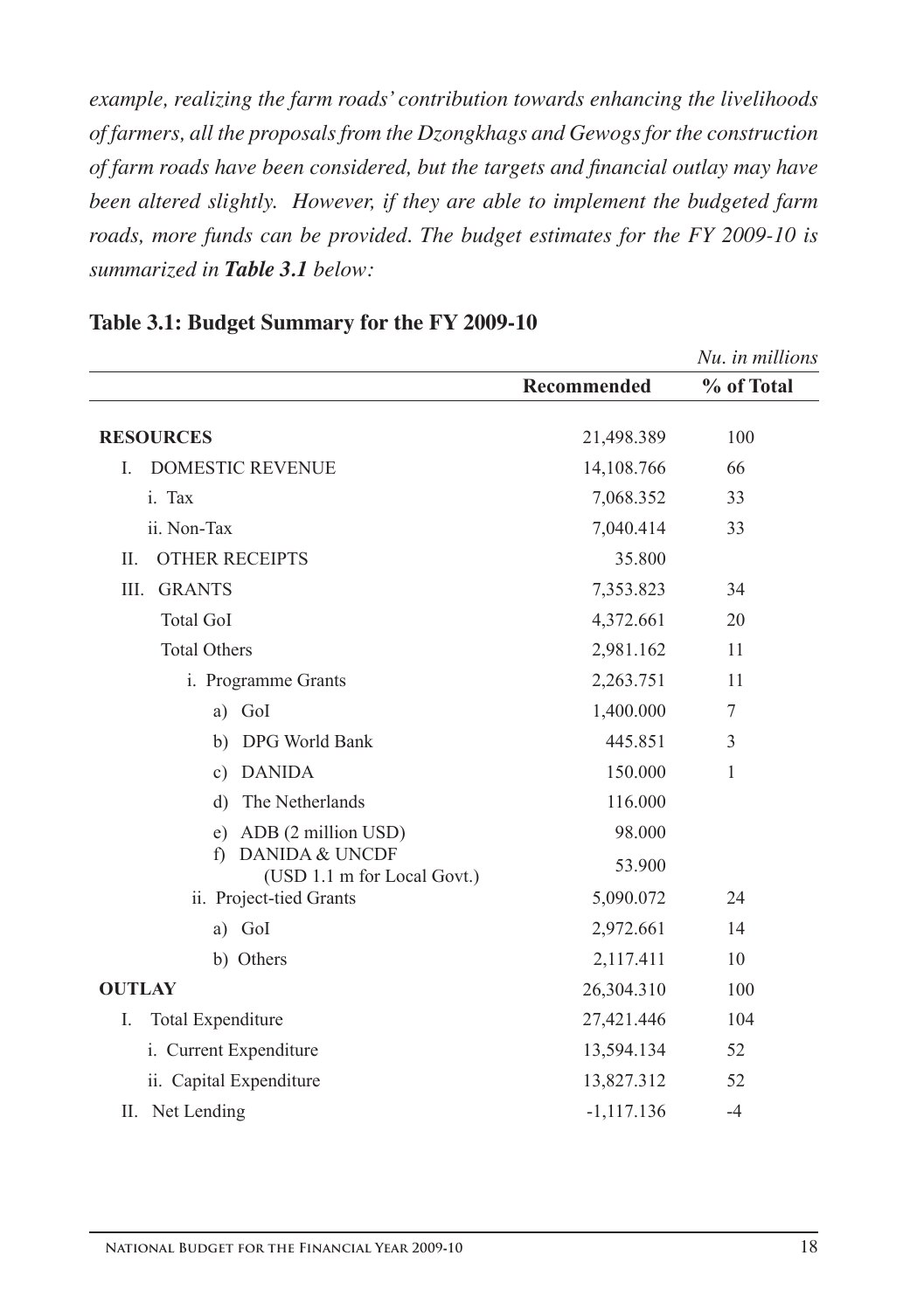| <b>OVERALL BALANCE</b>                                        | $-4,805.921$ | $-18$ |
|---------------------------------------------------------------|--------------|-------|
| <b>FINANCING</b>                                              | 4,805.921    | 100   |
| i. Project-tied borrowing                                     | 1,851.187    | 39    |
| Program borrowing (ADB Nu. 196 m +<br>11<br>WB Nu. 544.929 m) | 740.929      | 16    |
| iii. Less Repayment                                           | 2,287.223    | $-48$ |
| iv. Resource Gap (Change in Cash Balances)                    | 4,501.028    | 93    |
| <b>GDP</b>                                                    | 69,585.997   |       |
| Overall balance % of GDP                                      | 6.91%        |       |
| Resource Gap % of GDP                                         | 6.47%        |       |

#### **3.1 Resources**

As reflected in *Table 3.1* above, the total resources for the FY is projected at Nu.21,498.389 million, comprising of domestic revenue of Nu. 14,108.766 million and external grants of Nu. 7,353.823 million. *The details are as follows*:

#### **3.1.1 Domestic Revenue**

During the FY, domestic revenue is estimated at Nu. 14,108.766 million, which is 2 % increase from the revised revenue estimate of Nu. 13,848.415 million of the previous year. Increase in revenue is expected from PIT, CIT and dividends, but a decline in revenue is expected in tourism royalty and profit transfer from RMA due to the impact of global economic recession. *The domestic revenue projection for the FY 2009-10 is shown below in Table 3.2:*

|              |                           | Nu in millions |
|--------------|---------------------------|----------------|
|              | <b>Sources of Revenue</b> | <b>Amount</b>  |
| $\mathbf{A}$ | <b>Tax Revenue</b>        | 7,068.352      |
| I            | <b>Direct Tax</b>         | 4,722.501      |
| 1            | Corporate Tax             | 2,854.886      |
| 2            | Business Income Tax       | 563.647        |
| 3            | Personal Income Tax       | 417.516        |
| 4            | Other Tax Revenue         | 886.452        |
|              |                           |                |

| Table 3.2: Domestic Revenue Projection for the FY 2009-10 |  |
|-----------------------------------------------------------|--|
|-----------------------------------------------------------|--|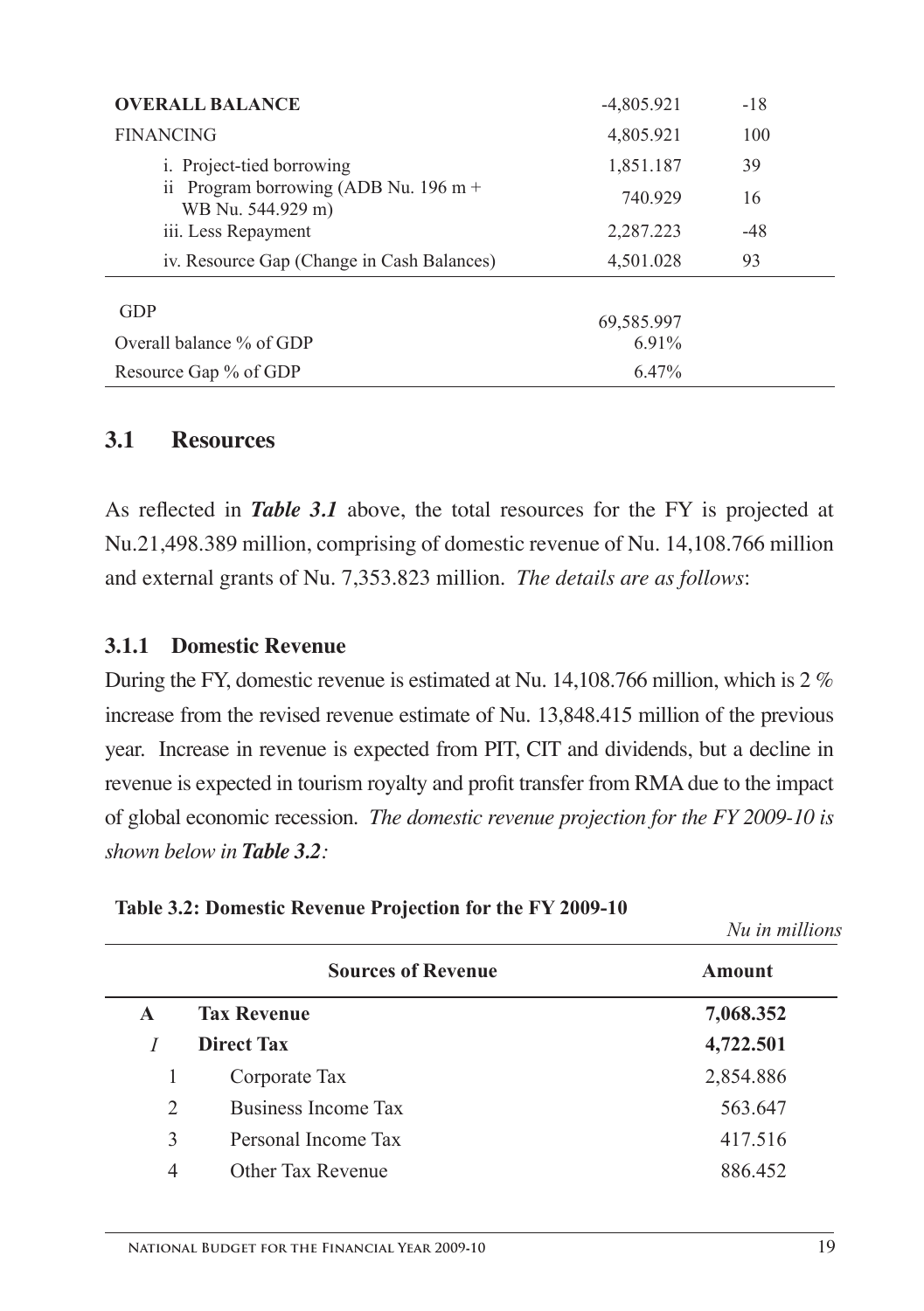| $I\!I$         | <b>Indirect Tax</b>                        | 2,345.851  |
|----------------|--------------------------------------------|------------|
| 1              | Sales Tax                                  | 1,036.831  |
| $\overline{2}$ | <b>Excise Duty</b>                         | 1,148.583  |
| 3              | <b>Import Duty</b>                         | 145.798    |
| 4              | Other Tax Revenue                          | 14.639     |
| B              | <b>Non Tax Revenue</b>                     | 7,040.414  |
| 1              | Administrative Fees & Charges              | 253.989    |
| 2              | Capital Revenue                            | 90.462     |
| 3              | <b>Revenue from Government Departments</b> | 271.385    |
| 4              | Dividend                                   | 4,078.796  |
| 5              | <b>Transfer of Profit</b>                  | 610.000    |
| 6              | Other Non-Tax Revenue                      | 27.139     |
| $\overline{7}$ | <b>Interest Receipt from Corporations</b>  | 1,708.644  |
|                | <b>Total Domestic Revenue (A+B)</b>        | 14,108.766 |

As can be seen from *Table 3.1*, there is a resource gap of Nu. 4,501.028 million in the new FY. Further, the recurrent expenditure has been increasing at a faster rate than the internal revenue mainly due to the expanding infrastructure. In 2007- 08 FY, current expenditure increased by 27 % while revenue increased by 22 % only. To meet the challenges, the MoF will be introducing measures to expand the revenue base. At the same time, the Government is also considering fiscal incentives to stimulate private sector growth primarily to enhance employment opportunities.

#### **3.1.2 Grants**

The total external grants of Nu. 7,353.823 million estimated in the FY is based on the donors' commitments and agreements, including Nu. 600 million Development Policy Grant received from the World Bank at the end of FY 2008-09. It constitutes about 34 % of the total resources (*i.e. domestic revenue plus grants*) and covers about 27 % of the total expenditure.

A significant portion of the grants are provided by the GoI as in the past. For the FY, the total GoI grants of Nu. 4,372.661 million is presently projected,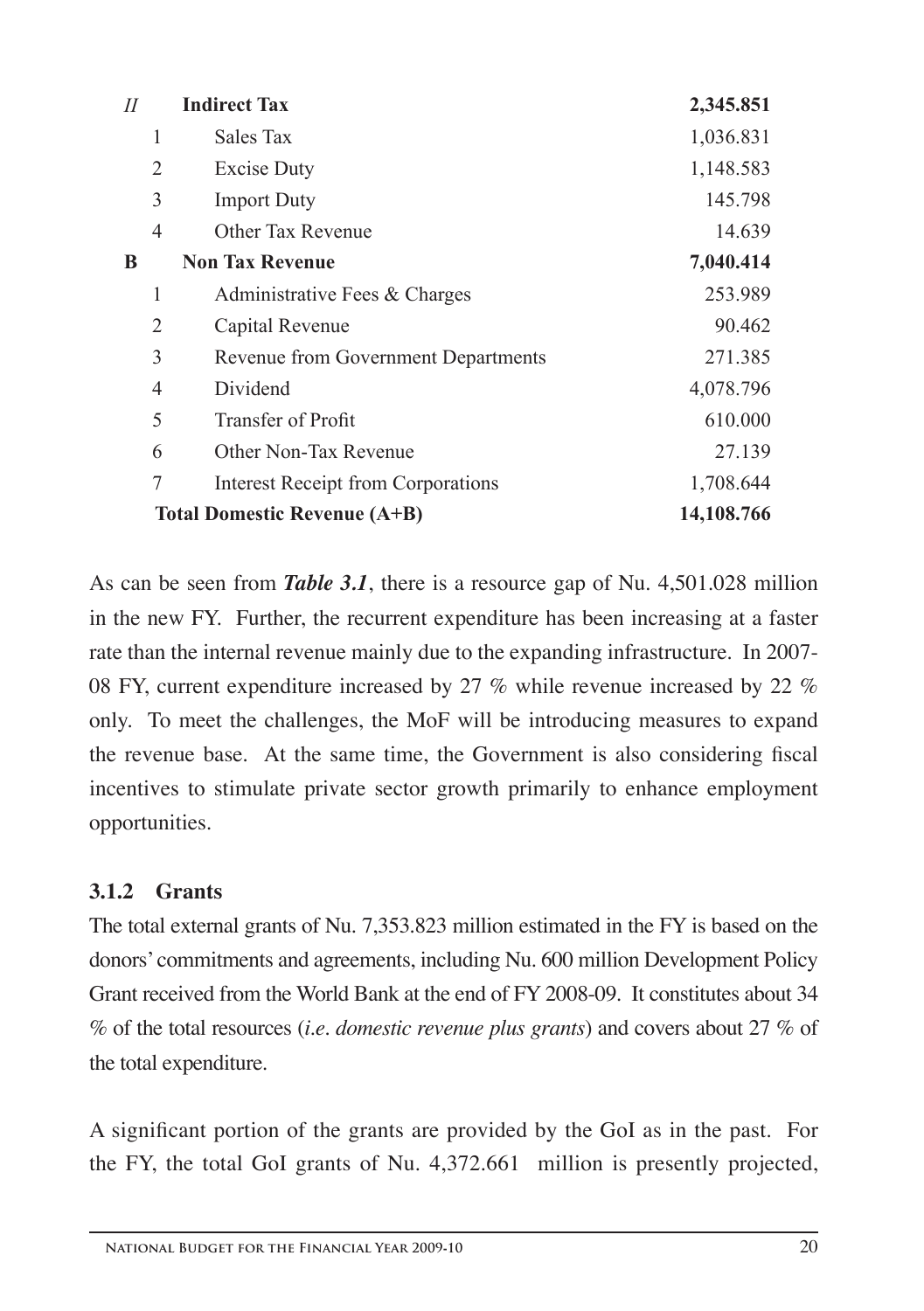of which, the Programme Grant is Nu. 1,400 million and the project grants is Nu. 2,972.661 million. The quantum of Project Grants from GoI is expected to increase substantially during the course of the year, as many of the larger identified projects become ready for implementation. I would like to inform the Hon'ble Members that an important component of GoI assistance for the  $10<sup>th</sup>$ FYP is the Small Development Project (SDP), which could not be implemented as the modality had not been finalised. However, the Honourable Members will be pleased to learn that this will now materialise. Under the initiative of the Honourable Prime Minister, agreement has been reached on the modality. Through this funding source, a large share of the local government activities will be undertaken. Besides the GoI, Project-tied Grants of Nu. 2,117.411 million and Programme Grants of Nu. 863.751 million is expected from other bilateral and multilateral agencies.

Since the inception of the nation's first FYP, the Government has come a long way in enhancing the domestic revenue. Over the years, domestic resources have been able to finance increasing proportions of the developmental needs. However, external grants continue to be an important mode of finance for Bhutan's socioeconomic development.

On behalf of the Royal Government of Bhutan, I would like to thank the GoI and other development partners for their continued support.

## **3.2 Expenditure Outlay**

The total expenditure outlay (*i.e. total expenditure + net lending*) for the FY 2009- 10 is estimated at Nu.26,304.310 million. It is an increase of 3.07 % from that of the revised expenditure outlay of the FY 2008-09. The increase is within the indicative planning figures of the  $10<sup>th</sup> FYP$ .

## **3.2.1 Current expenditure**

The estimated current expenditure is Nu. 13,594.134 million, which is about 18% higher than the revised estimates of FY 2008-09. The increase is mainly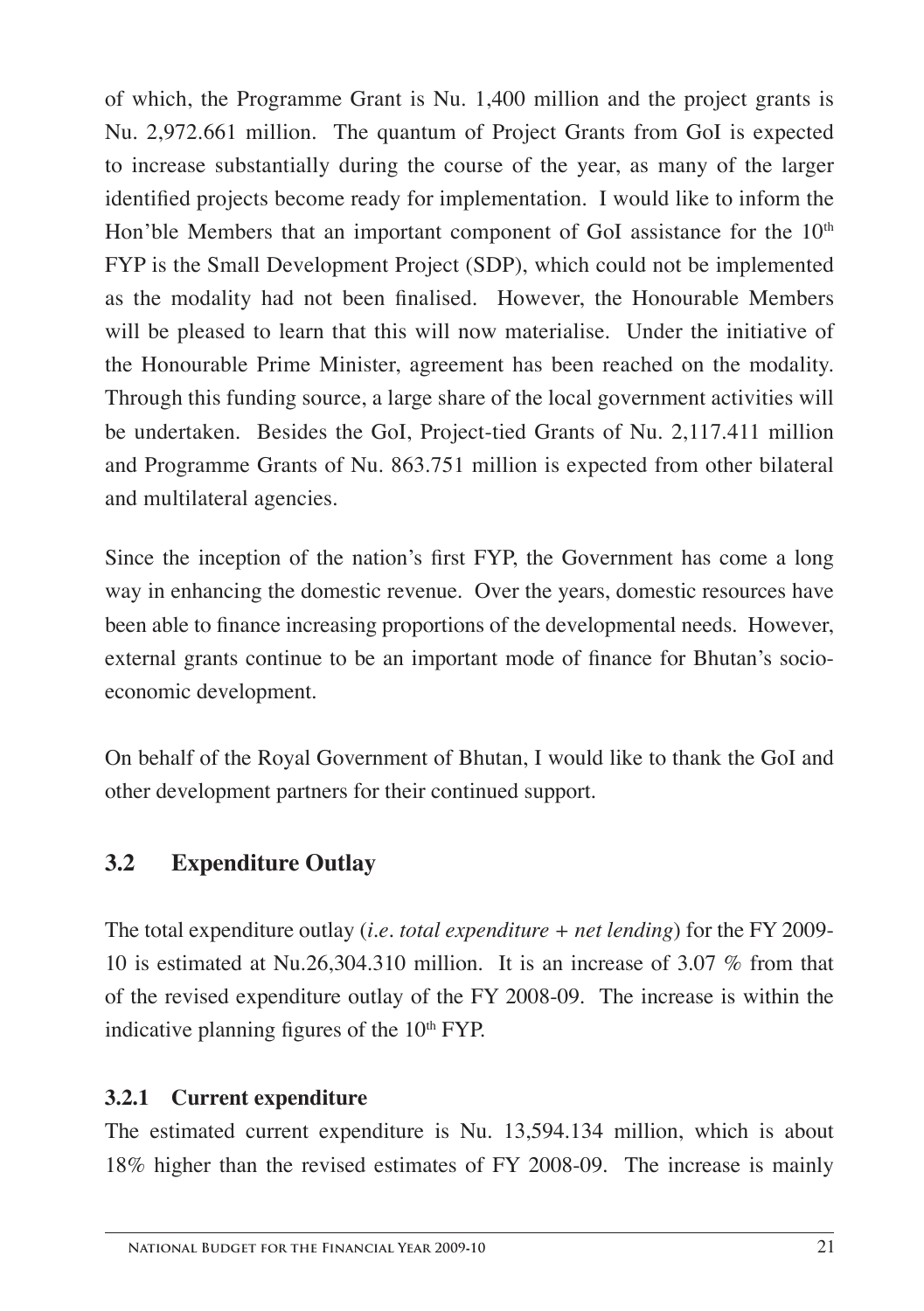on account of salary revision including Provident Fund (PF) contributions, new appointments, enhanced travel budget, budget for new offices, operating costs and interest payments. S*alaries and wages* account for about 43 % of the total current expenditure and is an increase of 23 % as compared to FY 2008-09.

With the expansion of government infrastructures and increase in development activities, the operation and maintenance cost is increasing every year. It is estimated to be Nu. 5,319.784 million for the FY constituting about 39  $\%$  of the total current expenditure. In view of the rising expenditure on operation  $\&$ maintenance, measures are being taken to minimize wasteful expenditures. The MoF has issued circulars on cost cutting measures.

*Interest payments* for the FY 2009-10 is estimated at Nu. 1,761.529 million, of which, 85 % is on account of loans availed for Tala and Kurichhu hydro-power projects (*Nu.1,497.558 million*). Interest payment for domestic loan is estimated to be about Nu. 67.491 million.

*Subsidies* is estimated at Nu.649.736 million in the FY. The major portion of subsidy recipients are Druk Air for its interest on loans for the purchase of aircraft (*Nu.132.678 million*), Bhutan Broadcasting Service Corporation (*Nu. 90 million*), Rural Life Insurance scheme (*Nu.34.268 million*) and rural house insurance scheme (*Nu.7.152 million*), Thimphu Thomdey (*Nu. 30.100 million*) and Bhutan Postal Corporation for the City Bus Service and for rural mail delivery. (*Nu. 12.589 million*).

## **3.2.2 Capital expenditure**

Capital expenditure is estimated at Nu. 13,827.312 million which accounts for about 50 % of the total expenditure outlay. Over 70 % of the amount is estimated for financing from external grant and loans. The outlay includes only activities from confirmed grants and loans, and as such the amount may increase through incorporation of additional amounts as and when they get confirmed. *The details of the capital expenditure are provided under sector allocation.*

## **3.2.3 Net Lending**

During the FY, lending to the corporations is estimated at Nu. 693.667 million, of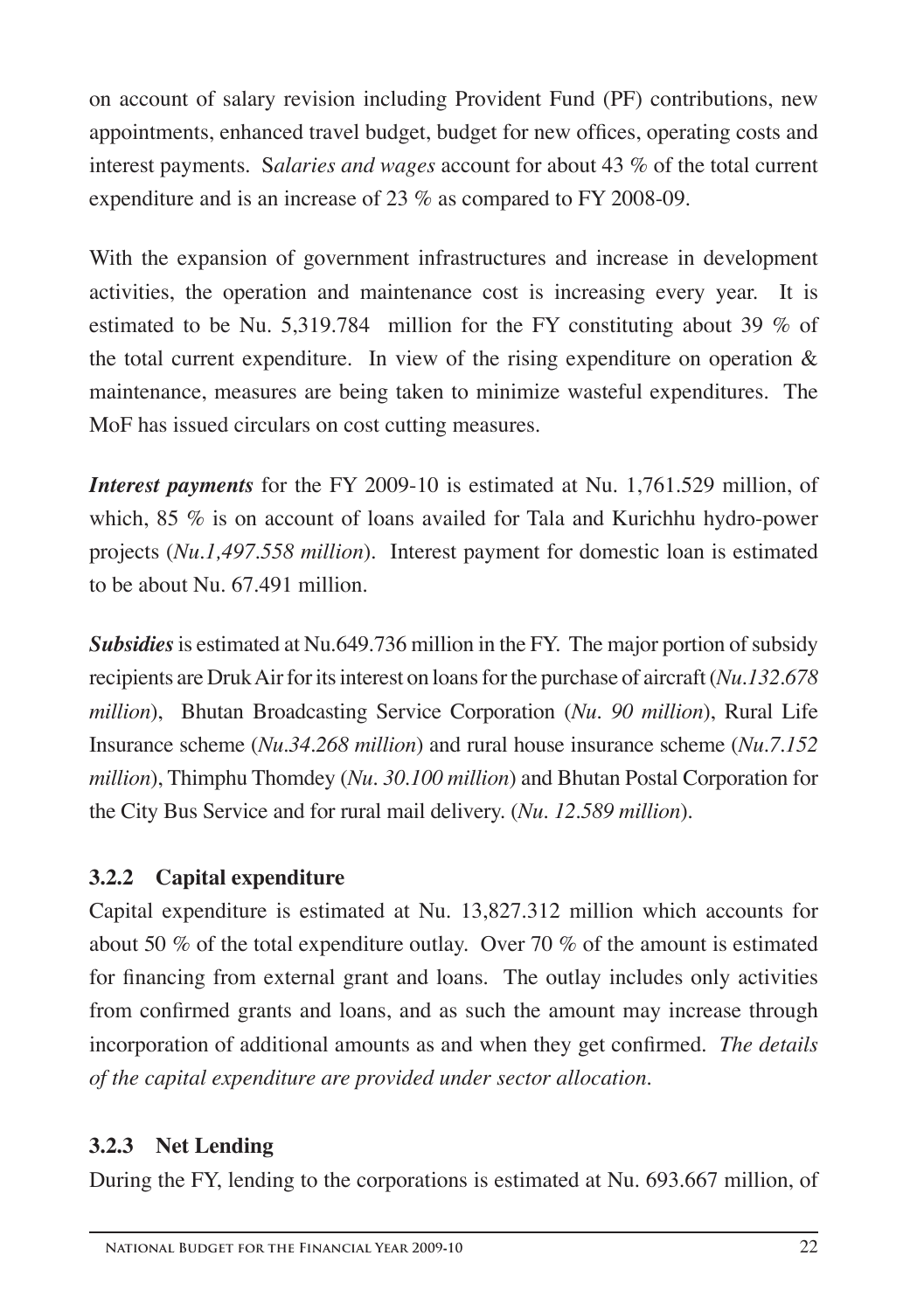which, Nu.587 million will be provided to BPC for rural electrification, and the balance is on-lending to BDFC for rural credit related activities. Recovery of loans from the corporations is estimated at Nu. 1,810.803 million of which THP project principal loan recovery accounts for 77 %.

## **3.3 Financing**

## **3.3.1 External Borrowing**

A total external loan disbursement of Nu. 2,592.116 million is estimated in the FY 2009-10. The expected loan includes programme borrowing equivalent of Nu. 544.929 million from the World Bank & Nu. 196 million from the Asian Development Bank. *The details of external borrowings, excluding programme borrowings are presented in Table 3.3 below:*

|                |                                                 | Nu. in millions |
|----------------|-------------------------------------------------|-----------------|
| <b>Sl. No.</b> | Lender                                          | <b>Amount</b>   |
| 1              | Asian Development Bank                          | 745.427         |
| 2              | International Fund for Agricultural Development | 156.745         |
| 3              | Japan International Cooperation Agency          | 500.000         |
| 4              | World Bank                                      | 449.015         |
|                | TOTAL                                           | 1,851.187       |

|  |  |  |  | <b>Table 3.3 : External Borrowings</b> |
|--|--|--|--|----------------------------------------|
|--|--|--|--|----------------------------------------|

#### **3.3.2 Internal borrowing**

If the planned and budgeted activities of the FY are implemented as expected, the Government will resort to internal borrowing to the extent of Nu. 4,501.028 million. In order to do this, the Ministry of Finance will introduce Treasury bills (T-bills) for which details are currently being worked out. The T-bills will not only help to finance the resource gap but also facilitate the development of a capital market in the country.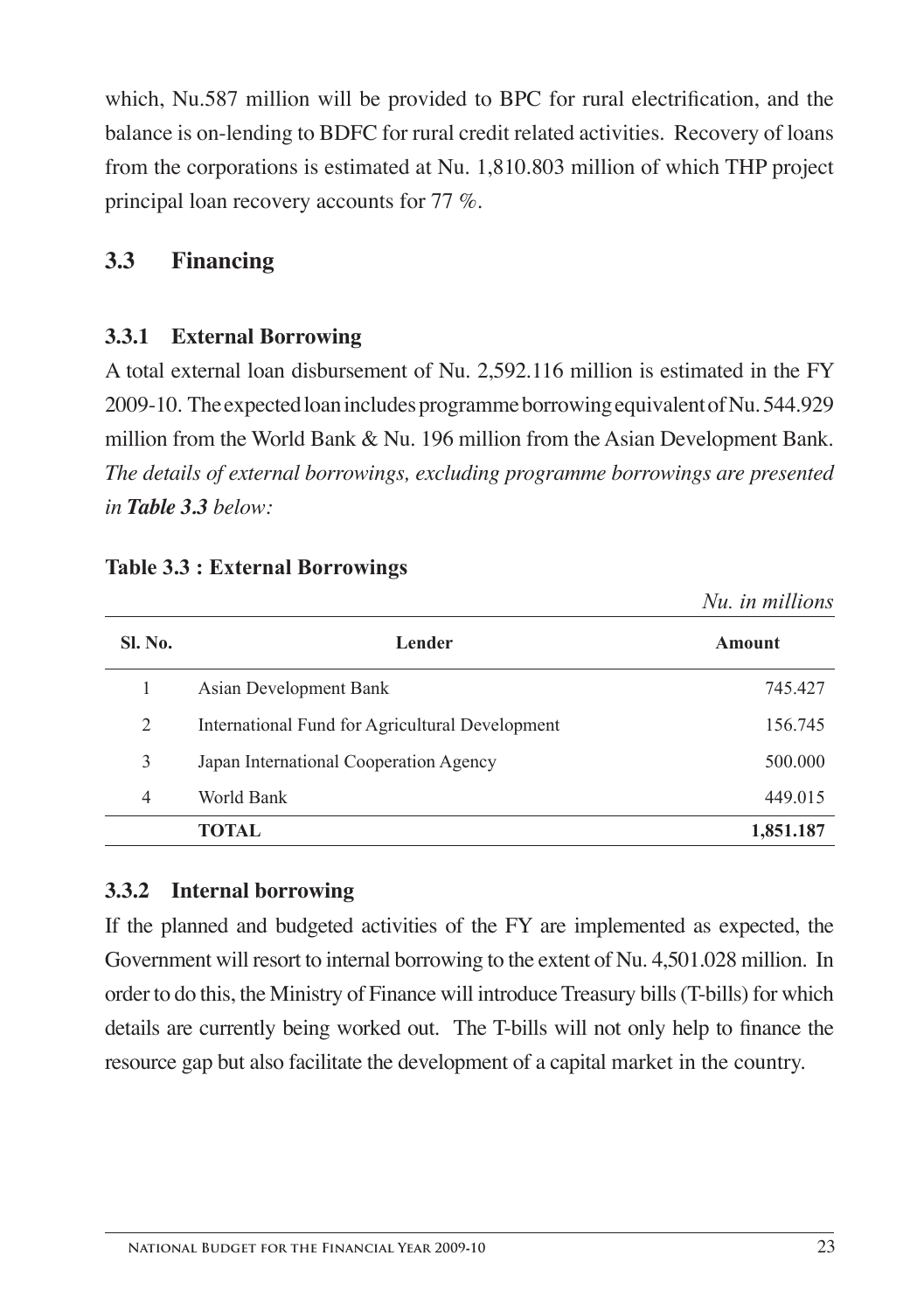## **3.3.3 Debt Servicing (principal repayments)**

The total principal repayment is estimated to be Nu. 2,287.223 million, of which, Nu. 2,111.920 million (92 %) is on account of external loans and Nu. 175.303 million for domestic loans. The debt service ratio is projected to remain at 9.20 %. *The details of the principal loan repayment by lender are presented in Table 3.4 below:*

|                                    |                    | $1.101.$ 111 111111101110 |
|------------------------------------|--------------------|---------------------------|
| <b>Sl. No.</b>                     | Lender             | Amount                    |
|                                    | <b>ADB</b>         | 210.221                   |
| 2                                  | Austria            | 125.302                   |
| 3                                  | <b>Denmark</b>     | 85.856                    |
| 4                                  | GoI                | 1,581.840                 |
| 5                                  | <b>IFAD</b>        | 31.676                    |
| 6                                  | World Bank         | 77.025                    |
| Total external principal repayment |                    | 2,111.920                 |
| Total internal principal repayment |                    | 175.303                   |
|                                    | <b>Grand Total</b> | 2,287.223                 |

**Table 3.4: Principal loan repayments for the FY 2009-10**

## **3.4 Budget Estimates forActivities implemented by Dzongkhags and Gewogs**

The combined budget estimates of all activities implemented by the Dzongkhags & Gewogs comes to Nu. 6,928.205 million, as shown in *Table 3.5* below. It constitutes about 26 % of the total expenditure outlay and an increase of 11 % over their revised budget of the FY 2008-09. Of the total estimated amount, 87 % will be implemented by Dzongkhags and 13 % by Gewogs.

*Nu. in millions*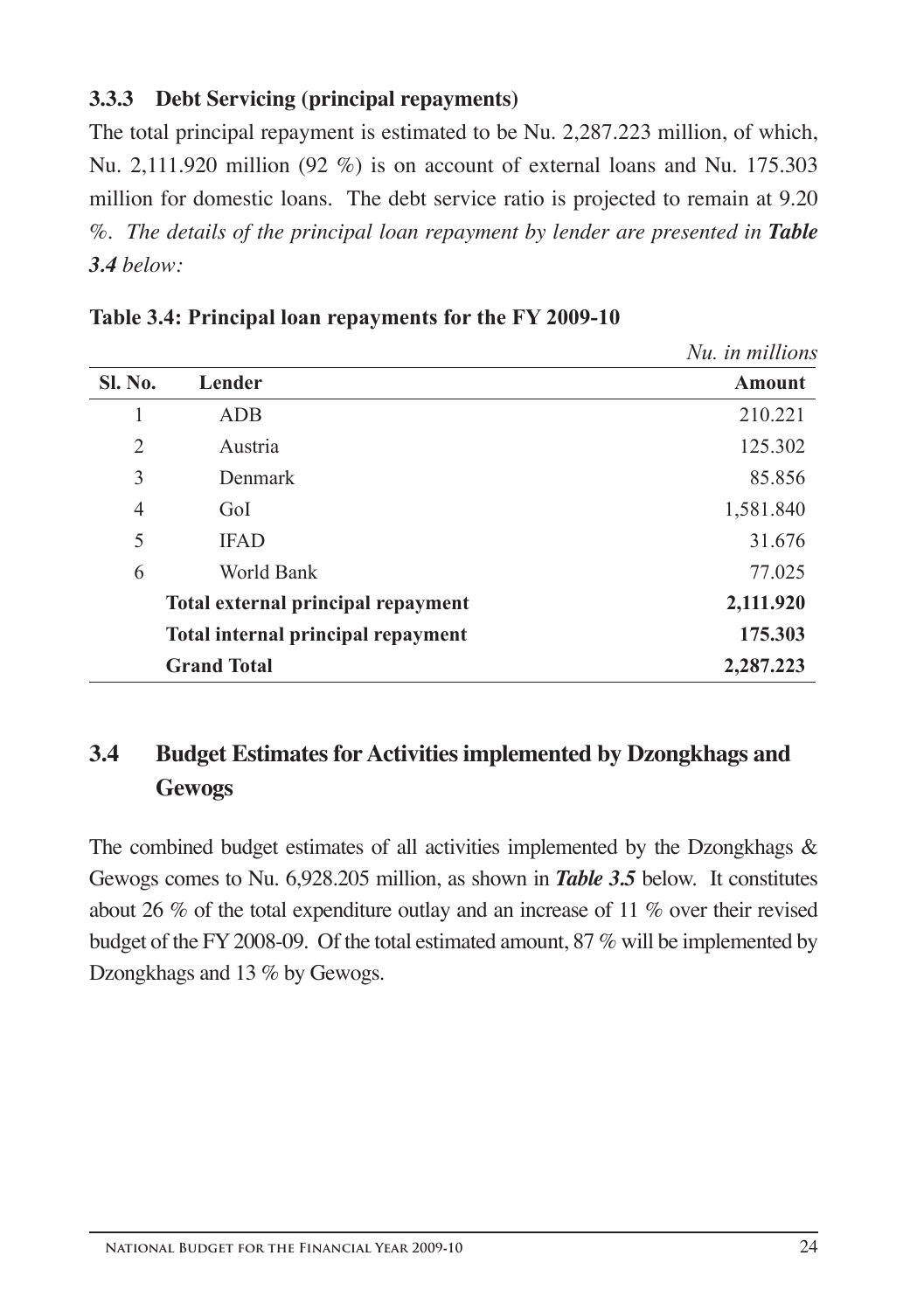|                     |                                  | Nu. in millions                    |
|---------------------|----------------------------------|------------------------------------|
| <b>Description</b>  | 2008-09<br><b>Revised Budget</b> | 2009-10 Budget<br><b>Estimates</b> |
| <b>Dzongkhags</b>   | 5,050.778                        | 6,001.676                          |
| Current             | 3,220.275                        | 3,758.801                          |
| Capital             | 1,830.503                        | 2,242.875                          |
| <b>Gewogs</b>       | 926.348                          | 926.529                            |
| Current             | 114.930                          | 135.297                            |
| Capital             | 811.418                          | 791.232                            |
| Dzongkhags & Gewogs | 5,977.126                        | 6,928.205                          |
| Current             | 3,335.205                        | 3,894.098                          |
| Capital             | 2,641.921                        | 3,034.107                          |

**Table 3.5: Summary of Budget for Activities implemented by Dzongkhags & Gewogs**

Activities implemented by Gewogs include construction of farm roads, Gewog offices, irrigation channels, water supply, RNR activities, and others. Activities which are larger and/or cover more than one Gewog or which are beyond the capacity of a Gewog are implemented by the Dzongkhags. Besides what the local authorities implement, there are many other activities in the Gewogs and Dzongkhags which are implemented by the central organisations. The amount shown above does not include such activities implemented by Dzongkhags and central agencies. *Including all such activities, the actual investment in the local areas are considerably higher.*

Besides, Gewog offices and RNR centres have been determined to be standard facilities in every Gewog. Therefore, for the Gewogs which lack these facilities, the budget provided for the construction of these standard facilities are *over and above their budget ceiling*.

It may also be mentioned that the ceilings *have not been applied strictly* and particularly for the construction of farm roads as this activity is the highest in demand and also the most effective in bringing about rapid development of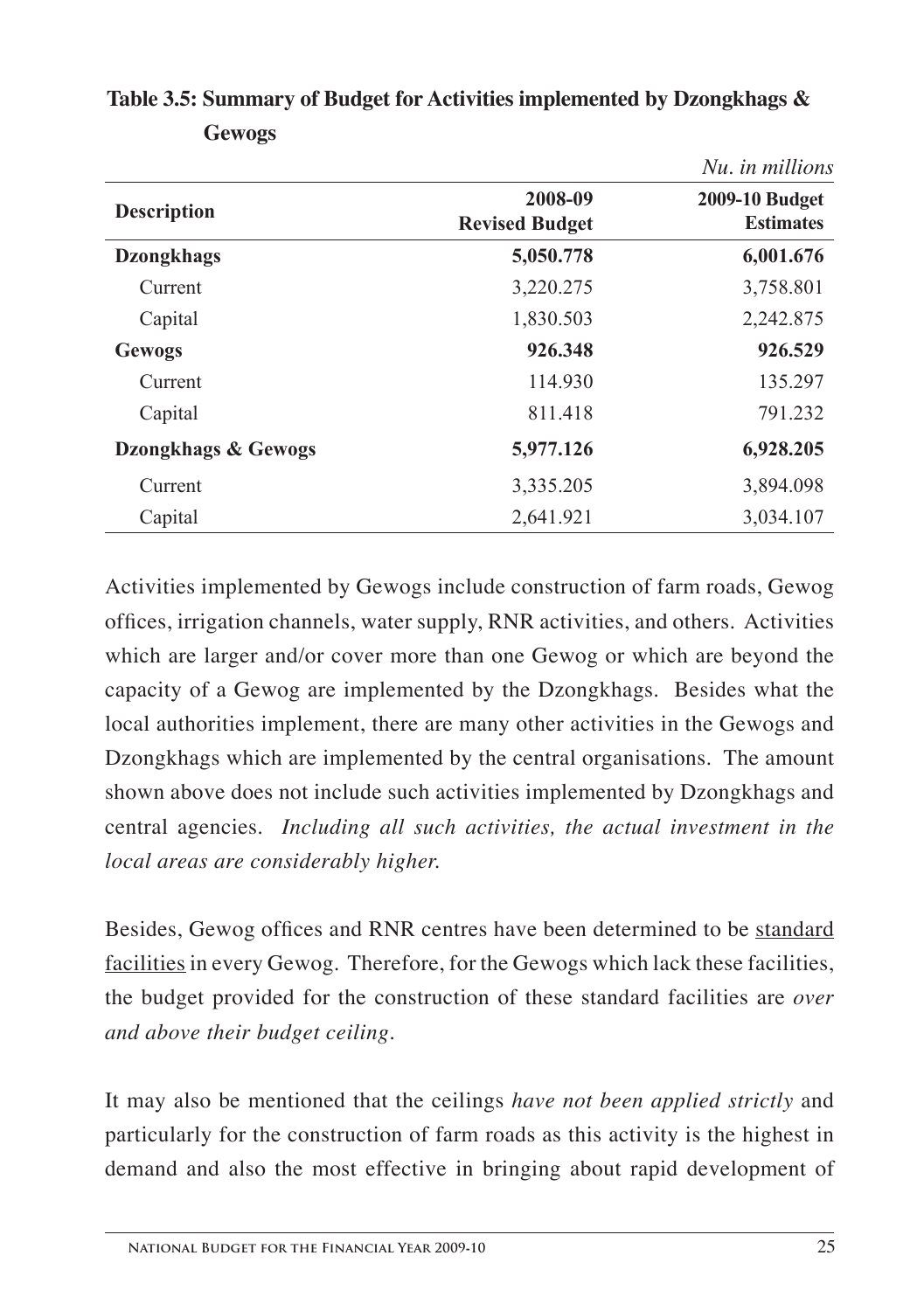the rural areas. Their *implementation capacity* has however been taken into account, but assurances have been given that more funds will be provided for this if capacity improves. Most of the Gewogs and Dzongkhags do not have adequate number of technical manpower to carry out many activities, and as a result most of the activities spill over to the next financial year.

In addition, the local governments will benefit from the Constituency Development Grant activities. As approved by Parliament, the Government introduced the programme for the Members of the National Assembly. Detailed rules of implementation and reporting have been issued. The grant will enable local communities to meet unplanned needs and those not covered under the normal budgetary activities.

The details of the capital activities are explained in the respective sectors.

## **3.5 Sector allocations**

*The sector-wise allocation is given in the Table 3.6 below:*

|                                         |                |           |              | Nu, in millions |
|-----------------------------------------|----------------|-----------|--------------|-----------------|
| <b>Sectors</b>                          | <b>Current</b> | Capital   | <b>Total</b> | <b>Percent</b>  |
| <b>Social Services</b>                  | 4,409.630      | 3,210.080 | 7,619.710    | $25.1\%$        |
| Health                                  | 1,396.266      | 914.059   | 2,310.325    | 7.6%            |
| Education                               | 3,013.364      | 2,296.021 | 5,309.385    | 17.5%           |
| <b>Economic and Public Services</b>     | 2,728.738      | 6,994.595 | 9,723.333    | <b>32.0%</b>    |
| Agriculture                             | 1,445.722      | 1,946.521 | 3,392.243    | $11.2\%$        |
| Mining & Manufacturing Industries       | 223.974        | 313.147   | 537.121      | 1.8%            |
| Roads                                   | 252.316        | 2,470.545 | 2,722.861    | $9.0\%$         |
| Housing & Community Amenities           | 371.767        | 909.433   | 1,281.200    | 4.3%            |
| Communications                          | 380.087        | 635.483   | 1,015.570    | 3.3%            |
| Energy                                  | 54.872         | 719.466   | 774.338      | 2.5%            |
| <b>Religion &amp; Cultural Services</b> | 485.546        | 584.561   | 1,070.107    | 3.5%            |
| <b>Law and Order Services</b>           | 1,419.535      | 830.067   | 2,249.602    | 7.4%            |

#### **Table 3.6: Sector allocation for the FY 2009-10**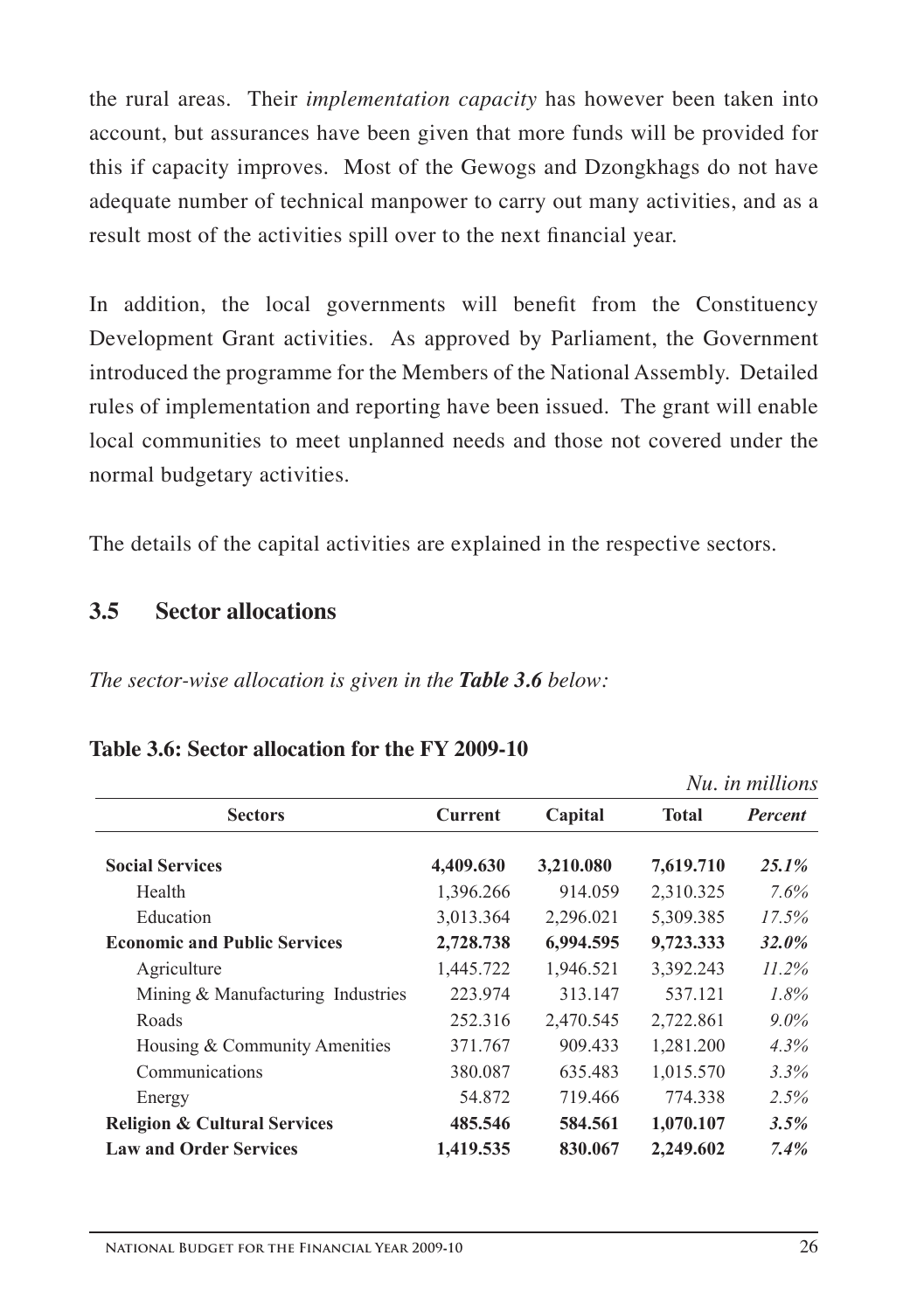| <b>General Public Services</b> | 2,789.156  | 2,208.009  | 4,997.165  | $16.4\%$ |
|--------------------------------|------------|------------|------------|----------|
| <b>National Debt Services</b>  | 1,761.529  | 2,980.890  | 4,742,419  | $15.6\%$ |
| Repayment                      | 1,761.529  | 2.287.223  | 4.048.752  | $13.3\%$ |
| Lending                        | 0.000      | 693.667    | 693.667    | $2.3\%$  |
| <b>Total</b>                   | 13,594.134 | 16,808,202 | 30,402.336 | 100.0%   |

#### **3.5.1 Social Services**

As always, high priority is given to the health and education sectors. The two sectors combined receive the highest share of about 25 % of the total budget, a trend which has been maintained over the years.

## *Health*

The overall thrust of the health sector is to improve the quality of life through sustained professional health care system. *The major activities in the health sector for the FY are as shown in Table 3.7a.*

| Table 3.7a: Major areas of expenditure under health sector |  |
|------------------------------------------------------------|--|
|------------------------------------------------------------|--|

|                |                                                                            |         | Nu, in millions |  |
|----------------|----------------------------------------------------------------------------|---------|-----------------|--|
| SI.<br>No.     | <b>Activity</b>                                                            | Amount  | <b>Funding</b>  |  |
| $\mathbf{1}$   | Procurement of mosquito nets under vector-borne<br>disease control program | 22.500  | <b>GFATM</b>    |  |
| 2              | Procurement of CD 4 and Elisa machines                                     | 6.575   | <b>GFATM</b>    |  |
| $\mathfrak{Z}$ | Const. of 150-bedded Central Regional Referral<br>Hospital at Gelephu      | 20.000  | GoI             |  |
| 4              | Const. of 40-bedded Samtse Hospital                                        | 19.000  | GoI             |  |
| 5              | Const. of public health laboratory, Thimphu                                | 15.000  | GoI             |  |
| 6              | Procurement of insecticides, Malaria Control<br>Programme                  | 5.000   | GoI             |  |
| 7              | Procurement of hospital equipment                                          | 120.967 | <b>RGoB</b>     |  |
| 8              | Const. and rehabilitation of RWSS (for Dzongkhags)                         | 119.860 | <b>RGoB</b>     |  |
| 9              | Const. of BHUs in Dzongkhag budget                                         | 115.903 | <b>RGoB</b>     |  |
| 10             | Procurement of essential drugs                                             | 110.000 | <b>RGoB</b>     |  |
| 11             | Treatment of patients in India, JDWNRH                                     | 94.909  | <b>RGoB</b>     |  |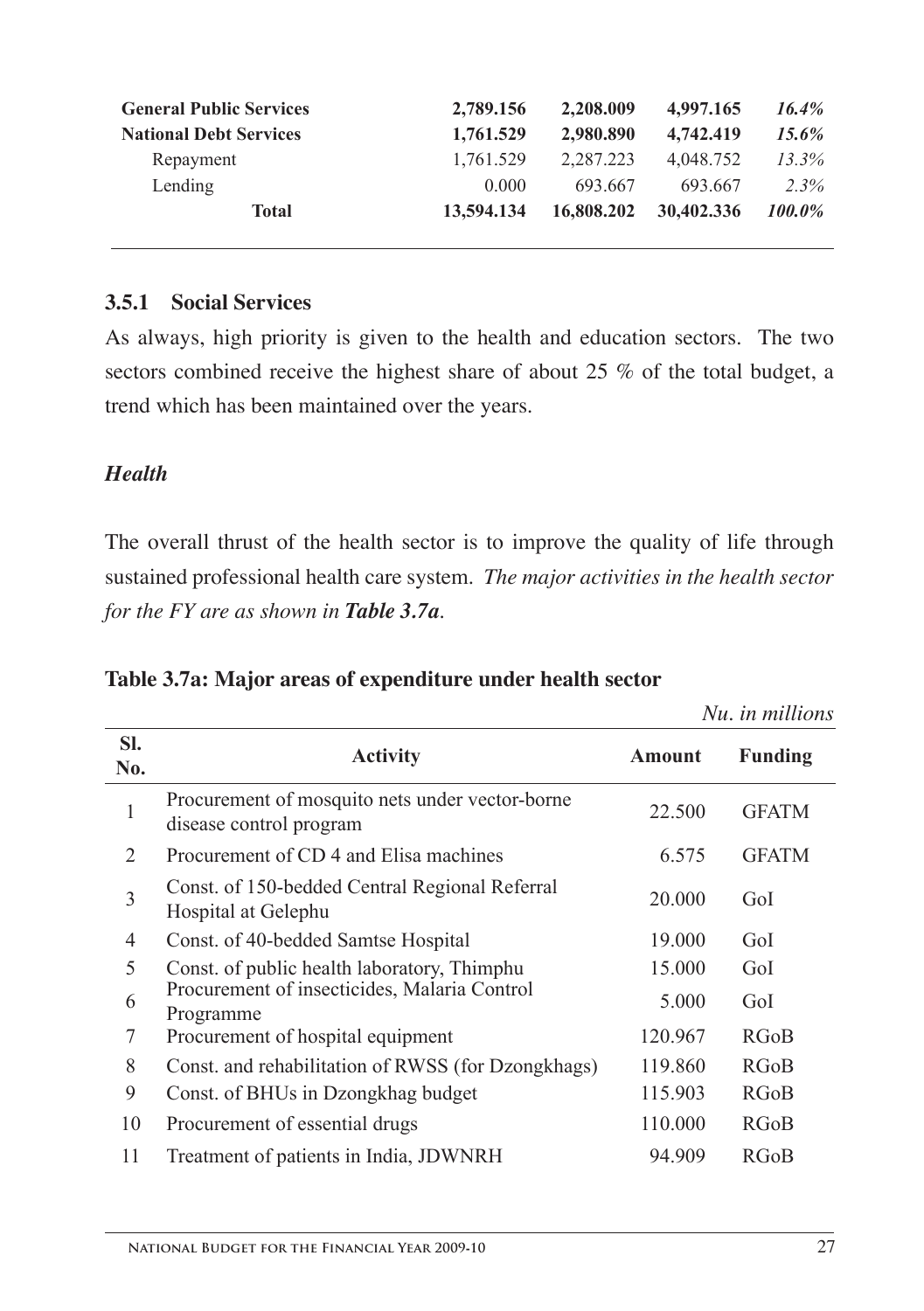| 12 | Procurement of hospital expendable materials                                    | 85.000 | <b>RGoB</b>   |
|----|---------------------------------------------------------------------------------|--------|---------------|
| 13 | Expansion of JDWNRH (spill-over and additional<br>works)                        | 42.795 | <b>RGoB</b>   |
| 14 | Replacement of 10 ambulances                                                    | 30.000 | <b>RGoB</b>   |
| 15 | Maintenance of hospital equipment                                               | 7.429  | <b>RGoB</b>   |
| 16 | Const. of car park and site development at Mongar<br>Regional Referral Hospital | 6.328  | <b>RGoB</b>   |
| 17 | <b>Expansion of Mongar Regional Referral Hospital</b><br>(spill-over)           | 6.200  | <b>RGoB</b>   |
| 18 | Const. of Out-reach clinics                                                     | 45.000 | <b>RGoB</b>   |
| 19 | Procurement of vaccines                                                         | 13.900 | <b>UNICEF</b> |
| 20 | Procurement of materials for school water supply<br>schemes                     | 11.712 | <b>UNICEF</b> |
| 21 | Set up laboratory information system under public                               | 6.240  | World         |
|    | health laboratory                                                               |        | Bank          |

The budget under consideration has provided for constructions of one regional hospital, 1 Dzongkhag hospital, 55 ORCs, 18 new BHUs, 3 reconstructions and relocations of BHUs and two up-gradations of ORCs to BHUs. As per the commitment of the Government to equip every district hospital with a minimum of 2 ambulances, the budget also includes the supply of ten ambulances during the FY.

Water supply for the rural areas is also one of the top priorities of the Government. Due to lack of proper maintenance, some of the previously constructed schemes have become non-functional.

Many others have become defunct as water sources have dried up. The budget covers 246 new water supply schemes, 171 rehabilitations and 30 source protections.

One of the serious constraints in the health sector is the shortage of doctors and other medical professionals. Towards meeting this shortage, the Government has regular programmes of scholarships. In this budget, a sum of Nu. 71.315 million has been allocated to cover expenses for both on-going and new scholarships of 177 doctors, nurses and technicians. In addition, in order to accelerate the mitigation of the shortage, a scheme to subsidize private medical students has been introduced for which an amount of Nu. 8.1 million has been kept aside.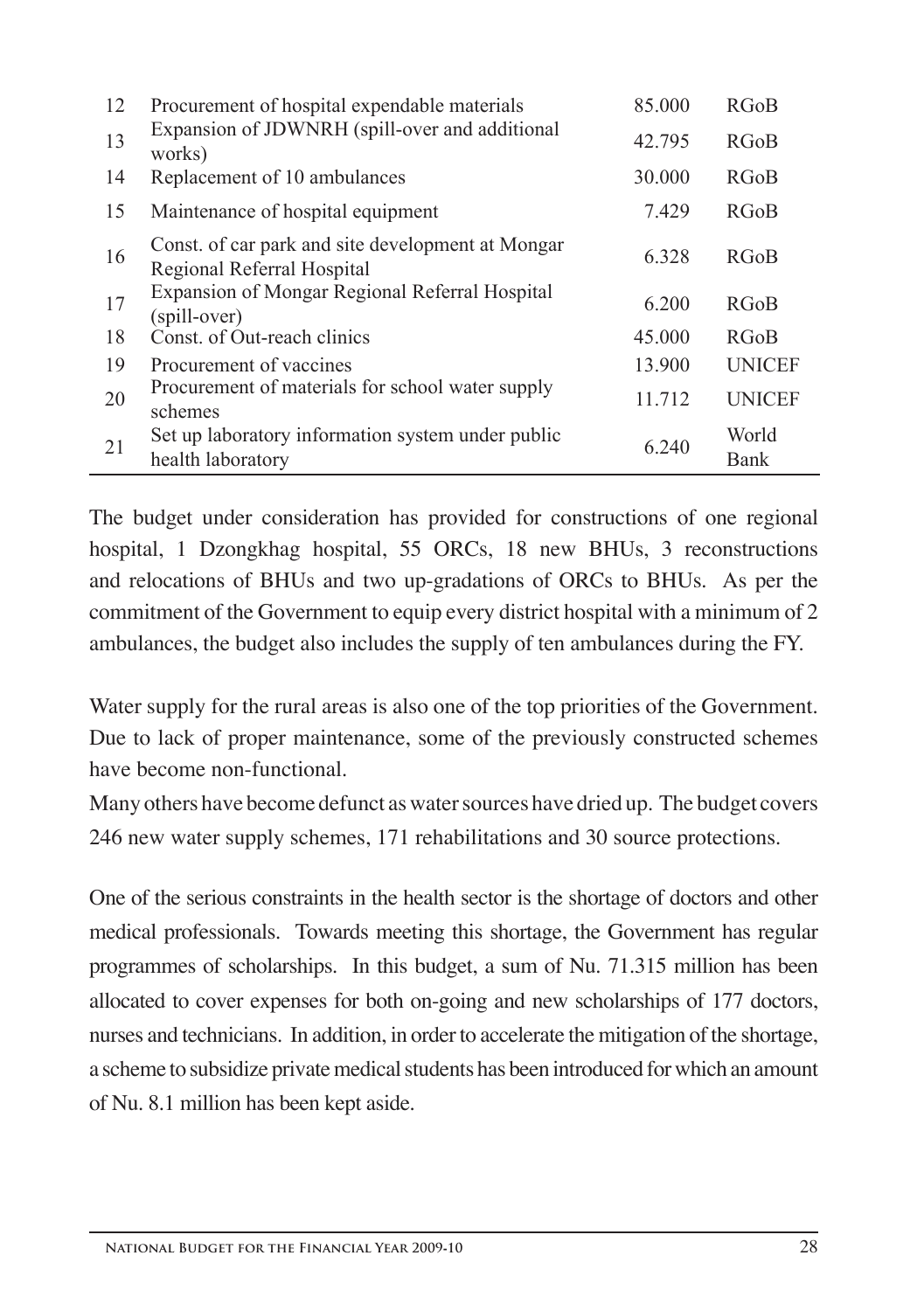## *Education*

As enshrined in the Constitution, the provision of free education up to tenth standard is the responsibility of the state. The Government will endeavour to enhance accessibility and improving the quality of education. To achieve these education goals, the Government continues to provide additional education infrastructures, teachers and instructors. The new constructions and up-gradation of existing infrastructures as listed in *Table 3.7b* are some of the major components of the education budget in Dzongkhags and Gewogs. The budget also covers scholarships for 475 existing students (*Nu. 122.057 million*) and for 268 new students (*Nu. 70.495 million*).

Out of the total budget allocated to the education sector, Nu. 132.284 million is kept for the Royal Education Council (REC) which was set up towards improving the quality of education. The budget is mainly for consultancy services (*Nu. 104.14 million*). The list of major activities of the education sector is presented in **Table** *3.7b below.*

|                |                                                                                   |               | Nu. in millions |
|----------------|-----------------------------------------------------------------------------------|---------------|-----------------|
| SI.<br>No.     | <b>Activity</b>                                                                   | <b>Amount</b> | <b>Funding</b>  |
| 1              | Up-gradation of Peljorling MSS, Samtse                                            | 18.000        | GoI             |
| 2              | Expansion of Gelephu LSS, Sarpang                                                 | 9.000         | GoI             |
| 3              | Expansion of Damphu LSS, Tsirang                                                  | 8.190         | GoI             |
| $\overline{4}$ | Const. of staff quarters, hostel, etc. at Mandalgang<br>MSS, Tsirang (spill-over) | 6.560         | GoI             |
| 5              | Const. of Karmaling HSS, S/Jongkhar (New)                                         | 8.000         | GoI             |
| 6              | Const. of admn. & academic block at NID, Khaling<br>(spill-over)                  | 32.300        | RGoB            |
| $\overline{7}$ | Const. of hostels & MPH, Thinleygang MSS,<br>Punakha (spill-over)                 | 16.900        | <b>RGoB</b>     |
| 8              | Const. of Class Rooms, Phuentsholing LSS,<br>Chhukha                              | 8.000         | RGoB            |
| 9              | Const. of MPH at Chamgang LSS, Thimphu (spill-<br>over)                           | 8.000         | <b>RGoB</b>     |

**Table 3.7b: Major capital works in the education sector**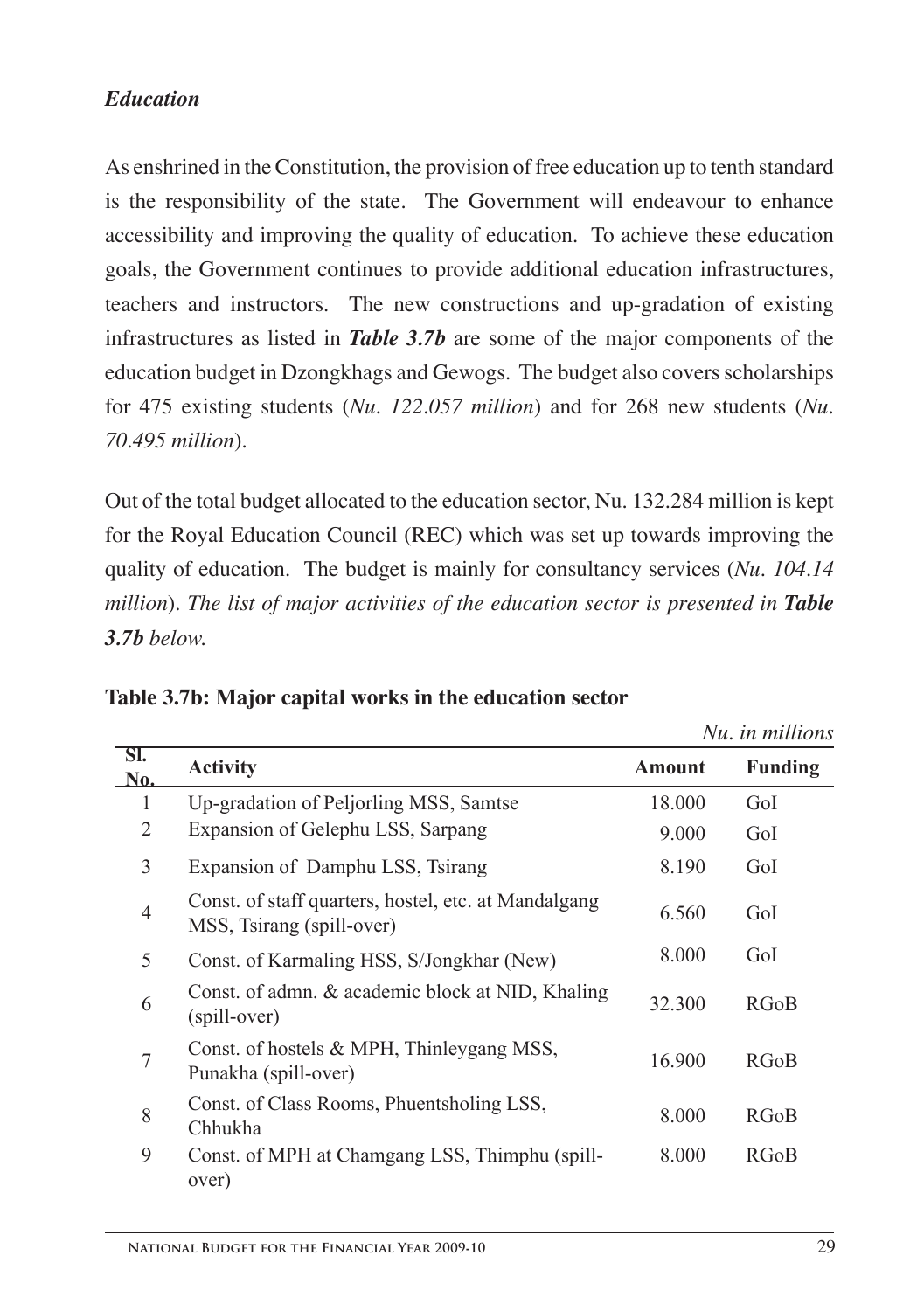| 10 | Const. of MPH at Genyekha LSS, Thimphu (spill-<br>over)                                            | 7.500   | <b>RGoB</b> |
|----|----------------------------------------------------------------------------------------------------|---------|-------------|
| 11 | Const. of MPH at Garpawung MSS, S/Jongkhar (spill-<br>over)                                        | 7.800   | <b>RGoB</b> |
| 12 | Consultancy, Royal Education Council                                                               | 107.130 | <b>RGoB</b> |
| 13 | Const. of academic block,, staff quarters and hostel<br>at Buli MSS, Zhemgang (spill-over)         | 40.680  | <b>WB</b>   |
| 14 | Const. of academic block and staff quarters at<br>Sonamthang MSS, Zhemgang (spill-over)            | 13.910  | <b>WB</b>   |
| 15 | Const. of academic block, staff quarters and hostel<br>at Autsho MSS, Lhuentse (spill-over)        | 34.340  | <b>WB</b>   |
| 16 | Const. of MoE Secretariat building, Thimphu (spill-<br>over)                                       | 30.000  | <b>WB</b>   |
| 17 | Const. of academic block at Changzamtok MSS,<br>Thimphu (spill-over)                               | 17.000  | <b>WB</b>   |
| 18 | Const. of academic block and principal's quarter at<br>Kuzugchen LSS, Thimphu (spill-over)         | 15.770  | <b>WB</b>   |
| 19 | Const. of academic block and principal's quarter at<br>Rinchhen Kuenphen LSS, Thimphu (Spill-over) | 11.640  | <b>WB</b>   |
| 20 | Const. of academic block, staff quarter and hostel at<br>Bartsham MSS, Tashigang (spill-over)      | 24.260  | <b>WB</b>   |
| 21 | Const. of academic block and staff quarter at<br>Tashigang MSS (spill-over)                        | 16.290  | <b>WB</b>   |
| 22 | Const. of academic block, hostels, principal's<br>quarter etc. at Dungtsi MSS, T/gang (spill-over) | 10.000  | <b>WB</b>   |
| 23 | Const. of academic block, staff quarters and hostel<br>at Lobesa MSS, W/Phodang (spill-over)       | 23.180  | <b>WB</b>   |
| 24 | Const. of academic block and staff quarter at<br>Ramjer MSS, T/Yangtse (spill-over)                | 16.040  | <b>WB</b>   |
| 25 | Const. of academic block and staff quarters at<br>Lango MSS, Paro (spill-over)                     | 15.250  | <b>WB</b>   |
| 26 | Const. of academic block, staff quarters and hostel<br>at Dametse MSS, Mongar (spill-over)         | 14.450  | <b>WB</b>   |
| 27 | Const. of academic block, staff quarters and hostel<br>at Tendu MSS, Samtse (spill-over)           | 11.150  | WB          |
| 28 | Const. of academic block, staff quarters and hostel<br>at Tshapel LSS, Ha (spill-over)             | 8.080   | <b>WB</b>   |
| 29 | Const. of Gelephu Education Regional store,<br>Sarpang (spill-over)                                | 6.750   | <b>WB</b>   |
|    |                                                                                                    |         |             |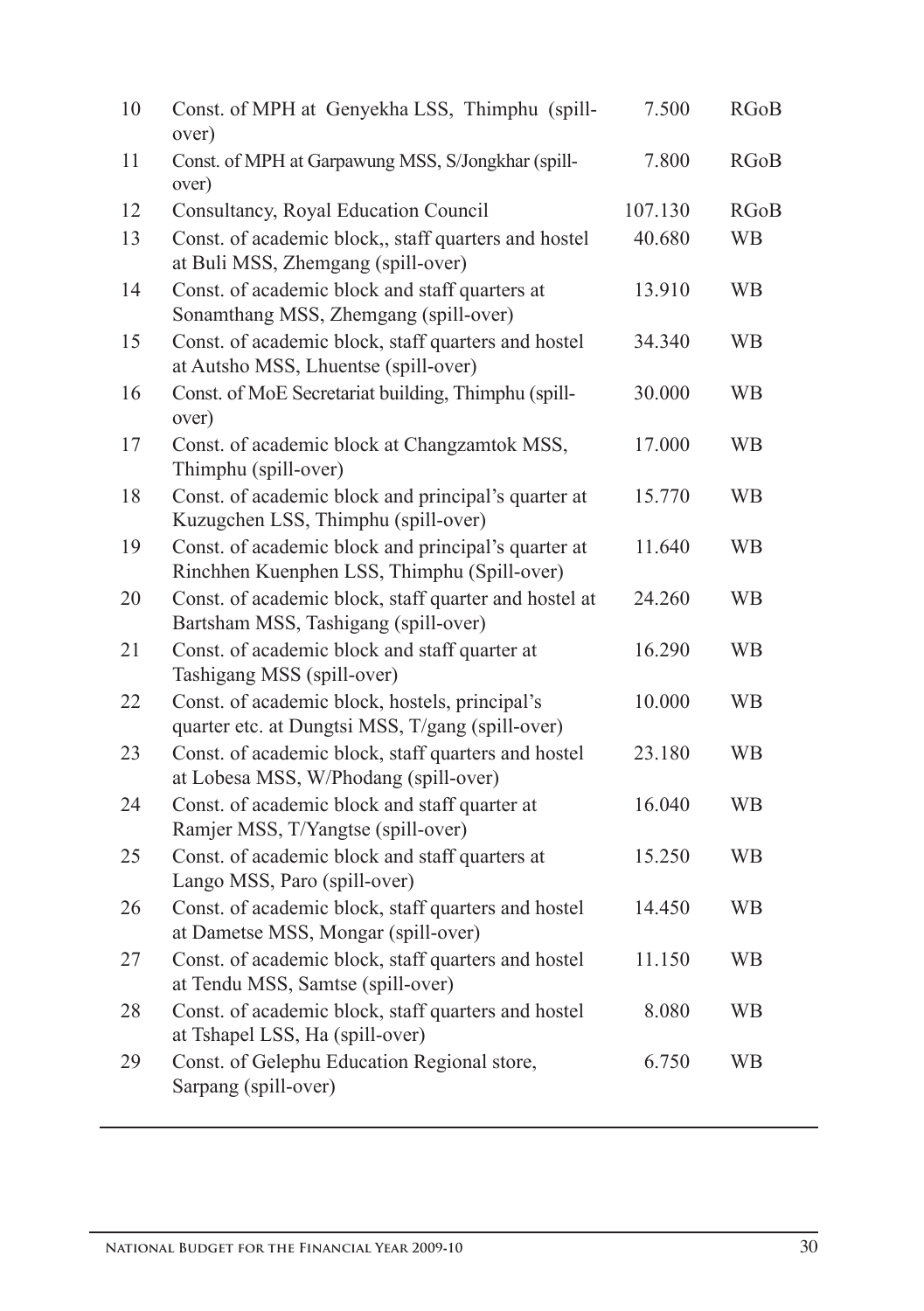### *Human Resource Development (HRD)*

The Government has always accorded priority towards human capital investment to improve efficiency and professionalism of the civil servants. Although this is not a sector as such, because of its importance, a separate mention of it is made here. During the FY, besides health and education sectors, the Ministry of Agriculture is allocated Nu. 55.498 million, the Ministry of Works and Human Settlement with Nu. 35.674 million, while there are also provisions in other government agencies.

*The major HRD provisions for various agencies are presented in Table 3.7c below.*

|                |                                                                                               |               | Nu. in millions |
|----------------|-----------------------------------------------------------------------------------------------|---------------|-----------------|
| SI.<br>No.     | <b>Activity</b>                                                                               | <b>Amount</b> | <b>Funding</b>  |
| 1              | Post graduate scholarship, RCSC                                                               | 94.000        | GoI/SDS         |
| $\overline{2}$ | Capacity development of micro, small and medium<br>enterprise sector development program, MEA | 4.885         | <b>UNDP</b>     |
| 3              | Capacity building, DUDES, MWHS                                                                | 17.803        | Danida/ SDS     |
| 4              | Capacity building of energy sector, MEA                                                       | 10.746        | GoI             |
| 5              | Undergraduate scholarship for students, MoE                                                   | 192.552       | RGoB/GoI        |
| 6              | Fellowships for MoE                                                                           | 5.000         | <b>IDA</b>      |
| 7              | Distance education and award bearing programs for<br>teachers, MoE                            | 25.425        | <b>RGoB</b>     |
| 8              | Capacity building, MoF (DPA)                                                                  | 6.477         | Danida          |
| 9              | Post graduate & diploma courses in RIM                                                        | 16.584        | <b>RGoB</b>     |
| 10             | Capacity building, ACC                                                                        | 2.500         | <b>SDC</b>      |
| 11             | Capacity building, Sustainable Development<br>Secretariat                                     | 8.000         | <b>SDS</b>      |

**Table 3.7c: Human resource development budget**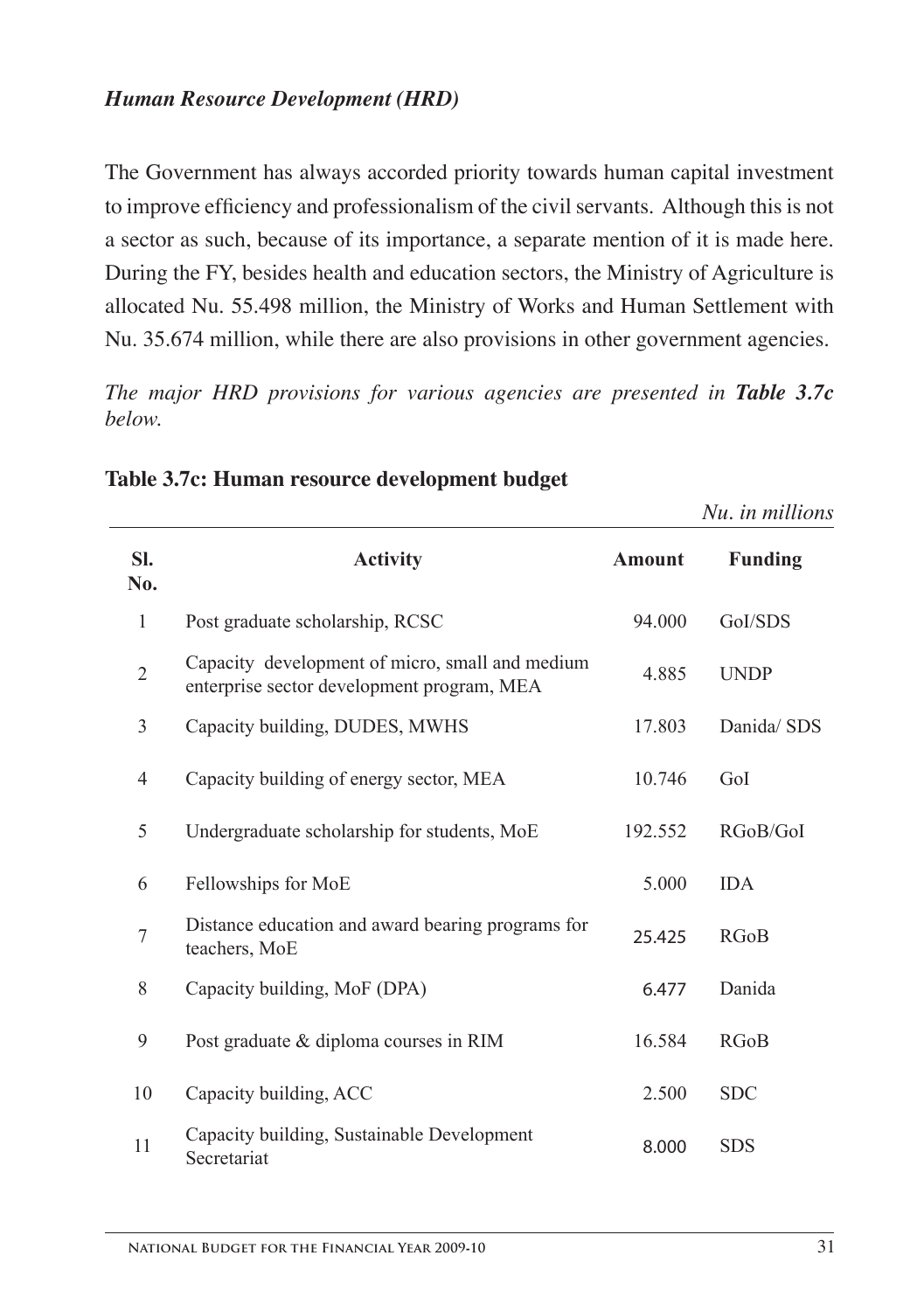| Capacity building, GNHC                                                              | 18.536 | <b>SDS/UNDP</b>           |
|--------------------------------------------------------------------------------------|--------|---------------------------|
| Capacity building, National Statistics Bureau                                        | 4.662  | UNFPA/<br><b>UNICEF</b>   |
| Capacity building of health personnel (non-<br>clinical), MoH                        | 19.760 | Multi-donors              |
| Specialization, masters, diploma courses for<br>doctors, nurses and technicians, MoH | 71.315 | RGoB/<br>Multi-<br>donors |
| E-Governance development training programme, MIC                                     | 4.200  | GoI                       |
| Capacity building, Judiciary                                                         | 6.490  | Danida                    |
| Capacity development, NEC                                                            | 4.000  | Danida                    |
| Training for police personnel, RBP                                                   | 8.384  | <b>RGoB</b>               |
| HRD for private and corporate sector, MLHR                                           | 4.190  | GoI                       |
| Capacity building, MoA                                                               | 84.189 | EU/ GoI                   |
|                                                                                      |        |                           |

### **3.5.2 Renewable Natural Resources (RNR) Sector**

Poverty in Bhutan is concentrated in the rural areas, where people depend on agriculture for their livelihood. One of the primary constraints to bringing about further improvements in the rural areas has been the lack of roads. Roads not only enable faster service delivery but also helps optimise the utilisation of service facilities. The Government has therefore placed considerable importance on the construction of farm roads, especially to the Gewog centres.

In line with this objective, Nu. 248.556 million has been provided for construction of new farm roads (*203 km*) and there is additional allocation of Nu.149.276 million for spill-over construction of farm roads (*115 km*) from last FY. For renovation, improvement and up-gradation of existing farm roads, budget of Nu. 29.433 million is earmarked. Besides, a pool provision of Nu. 200 million is kept as *reserve for the construction of farm/ feeder roads* that will be made available based on the work progress and readiness to start new ones.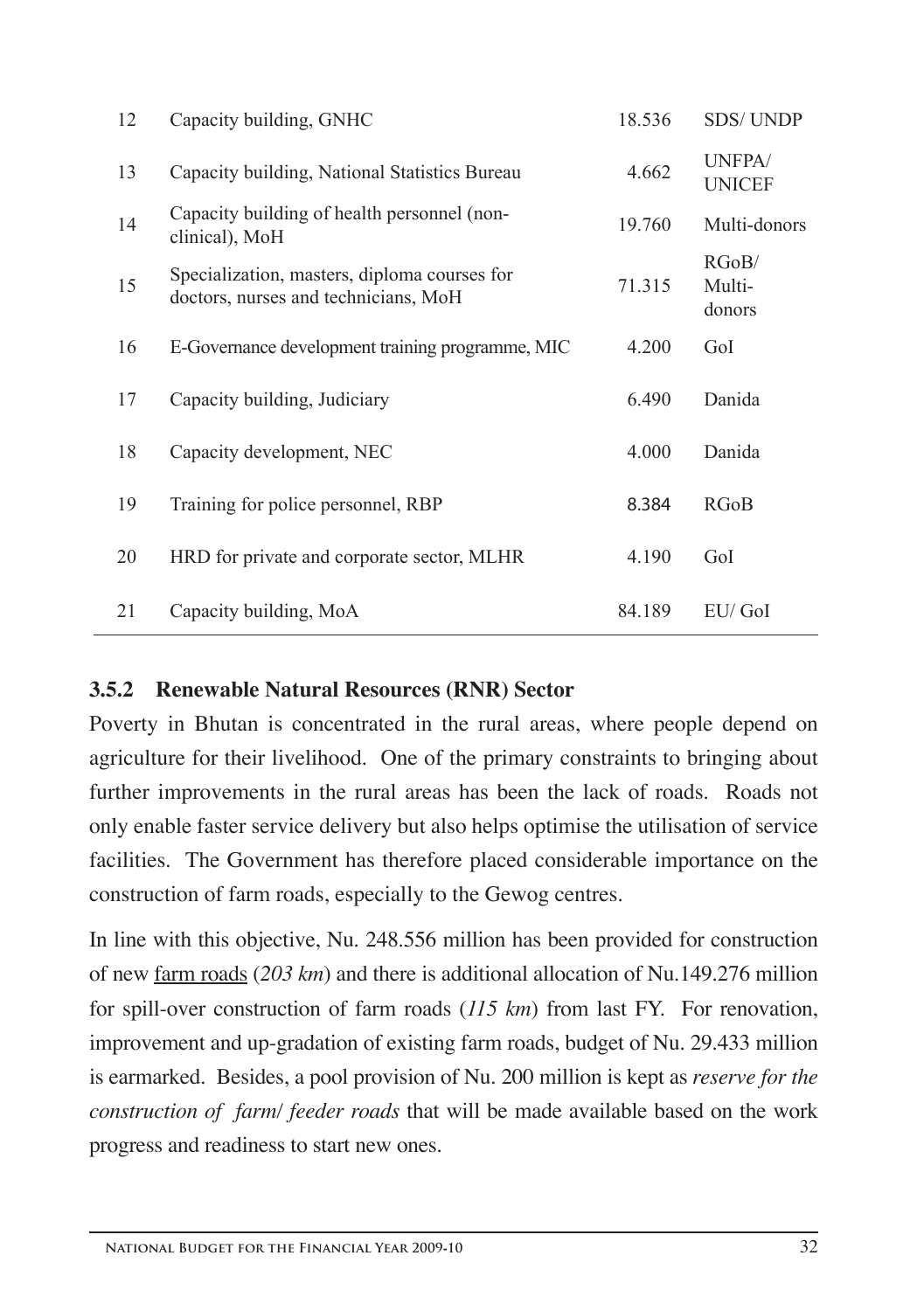In particular, one of the commitments of the Government is to provide motorable road access to all the Gewog centres. There are 66 Gewogs which do not have motorable road access. In the budget, Nu. 80 million has been provisioned to construct road access to 19 Gewog centres and work continuation of 7 Gewogs. Some of the roads are long and the provision kept is only for what can be done in the FY. Out of the 66 Gewogs, construction of roads to 14 Gewog centres depends on the prior completion of other main roads.

At this juncture, it is appropriate to mention that *resources are being mobilised* in earnest for the construction of rural roads. The Government is confident that the targets will largely be met. As of now, the sources for rural roads are WB, ADB and IFAD, besides the Government's own resources. Negotiations are going on also with Danida for their mixed-credit scheme, and with Japan Fund for Poverty Alleviation (JFPR). Substantial amounts are also expected from the GoI under the Small Development Project funding window, which will become operational in the coming months.

Another important rural development programme budgeted in the FY under this sector is the *constructions of RNR centres* which are part of the standard facilities for a Gewog. Currently, there are 92 Gewogs which do not have RNR centres. Budget provision has been made for the construction of 39 RNR centres. *The budget projected for some of the major activities under the RNR sector is presented in Table 3.8 below:*

|            |                                                                                                  |        | Nu, in millions |  |
|------------|--------------------------------------------------------------------------------------------------|--------|-----------------|--|
| SI.<br>No. | <b>Activity</b>                                                                                  | Amount | Funding         |  |
|            | Development of infrastructure at national feed $\&$<br>fodder development, Bumthang (spill-over) | 14 400 | Gol             |  |
| 2          | Const. of regional poultry breeding centre, Sarpang                                              | 7 000  | GoI             |  |
| 3          | Const. of quarantine stations, Gelephu and S/<br>Jongkhar                                        | 7345   | Gol             |  |

#### **Table 3.8: Major capital works in the RNR sector**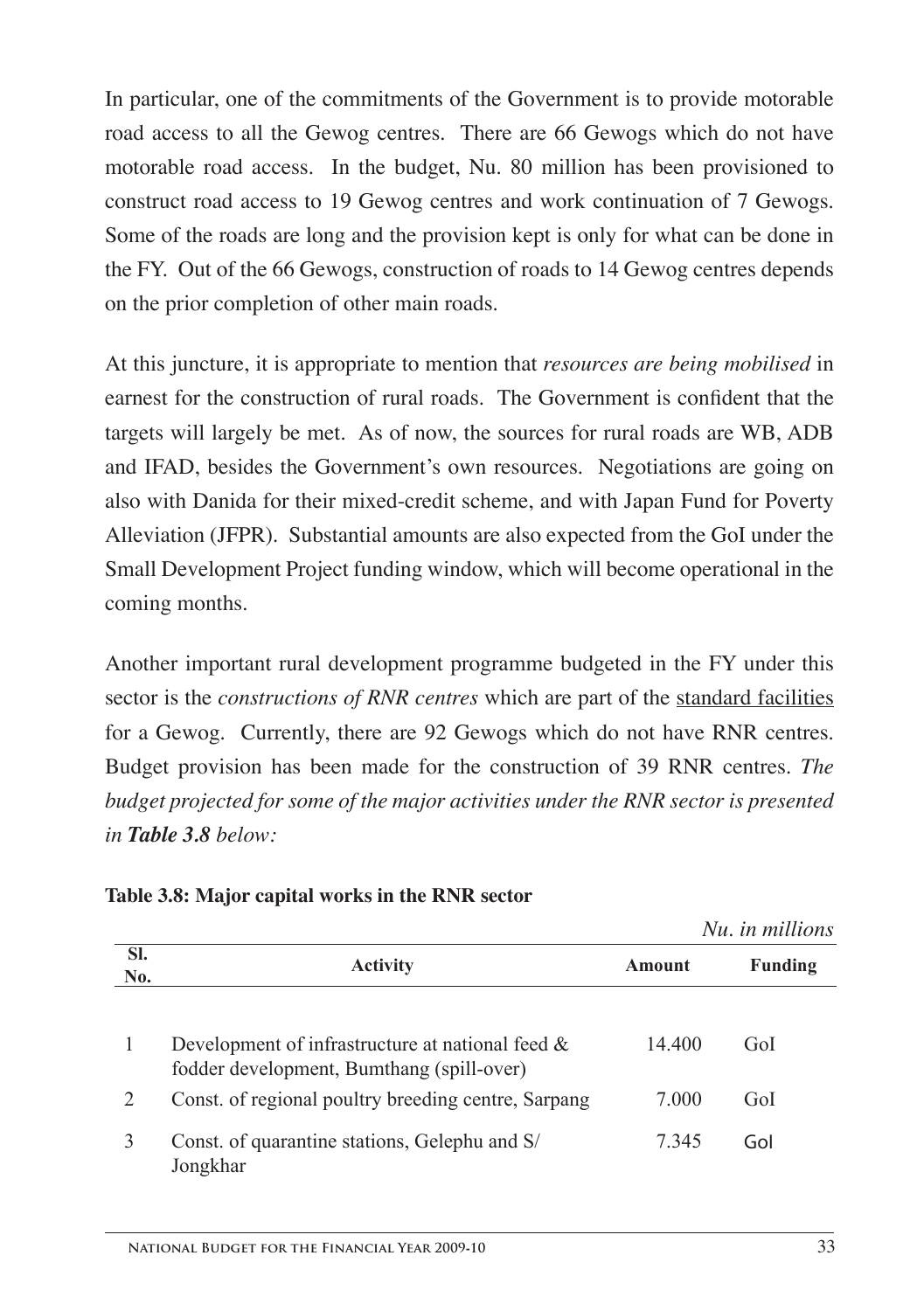| $\overline{4}$ | Commercial pig production model farm, Yusipang                                                           | 12.520 | GoI         |
|----------------|----------------------------------------------------------------------------------------------------------|--------|-------------|
| 5              | Const. of national animal hospital, Chhubachhu,<br>Thimphu                                               | 22.750 | GoI         |
| 6              | Const. of national centre for animal health,<br>Serbithang                                               | 14.101 | GoI         |
| 7              | Const. of standard national veterinary laboratory<br>Serbithang, Thimphu (spill-over)                    | 17.000 | GoI         |
| 8              | Development of regional veterinary laboratories,<br>Kanglung, Tsimasham, Zhemgang, W/Phodang &<br>G/phug | 8.606  | GoI         |
| 9              | Dzongkhag vetrnry. hospital const., P/ling                                                               | 6.000  | GoI         |
| 10             | Producing, processing & marketing dairy products,<br>MoA                                                 | 19.500 | GoI         |
| 11             | Strengthening of disease surveillance and diagnosis<br>capacity                                          | 7.280  | GoI         |
| 12             | Strengthening of regional pig breeding centre,<br>Lingmithang                                            | 6.900  | GoI         |
| 13             | Const. of class rooms at UWIEFS (spill-over)                                                             | 9.130  | McArthur    |
| 14             | Const. of hostel at UWIEFS, Bumthang (spill-over)                                                        | 13.160 | McArthur    |
| 15             | Const. of laboratory building (UWIEFS),<br>Bumthang (spill-over)                                         | 7.500  | McArthur    |
| 16             | Dog Control Programme                                                                                    | 10.000 | <b>RGoB</b> |
| 17             | Const. of BAFRA offices in Gasa, Dagana,<br>Samdubchheoling, Zhemgang & Lhuentse                         | 13.260 | <b>RGoB</b> |
| 18             | Const. of barracks at Royal Manas National Park<br>(spill-over)                                          | 8.700  | <b>RGoB</b> |
| 19             | Construction of 52 irrigation channels                                                                   | 27.036 | <b>RGoB</b> |
| 20             | Const. of RNR centre at Sampheling Gewog,<br>Chhukha                                                     | 5.000  | <b>RGoB</b> |
| 21             | Const. of RNR centre at Gesarling, Dagana (spill-<br>over)                                               | 6.000  | <b>RGoB</b> |
| 22             | Const. of cold storage, National Post Harvest<br>Centre, Paro                                            | 7.700  | <b>RGoB</b> |
| 23             | Const. of RNR centre at Chhubu, Punakha                                                                  | 5.500  | <b>RGoB</b> |
| 24             | Const. of RNRC cum staff quarter at Sagteng,<br>Tashigang                                                | 6.000  | <b>RGoB</b> |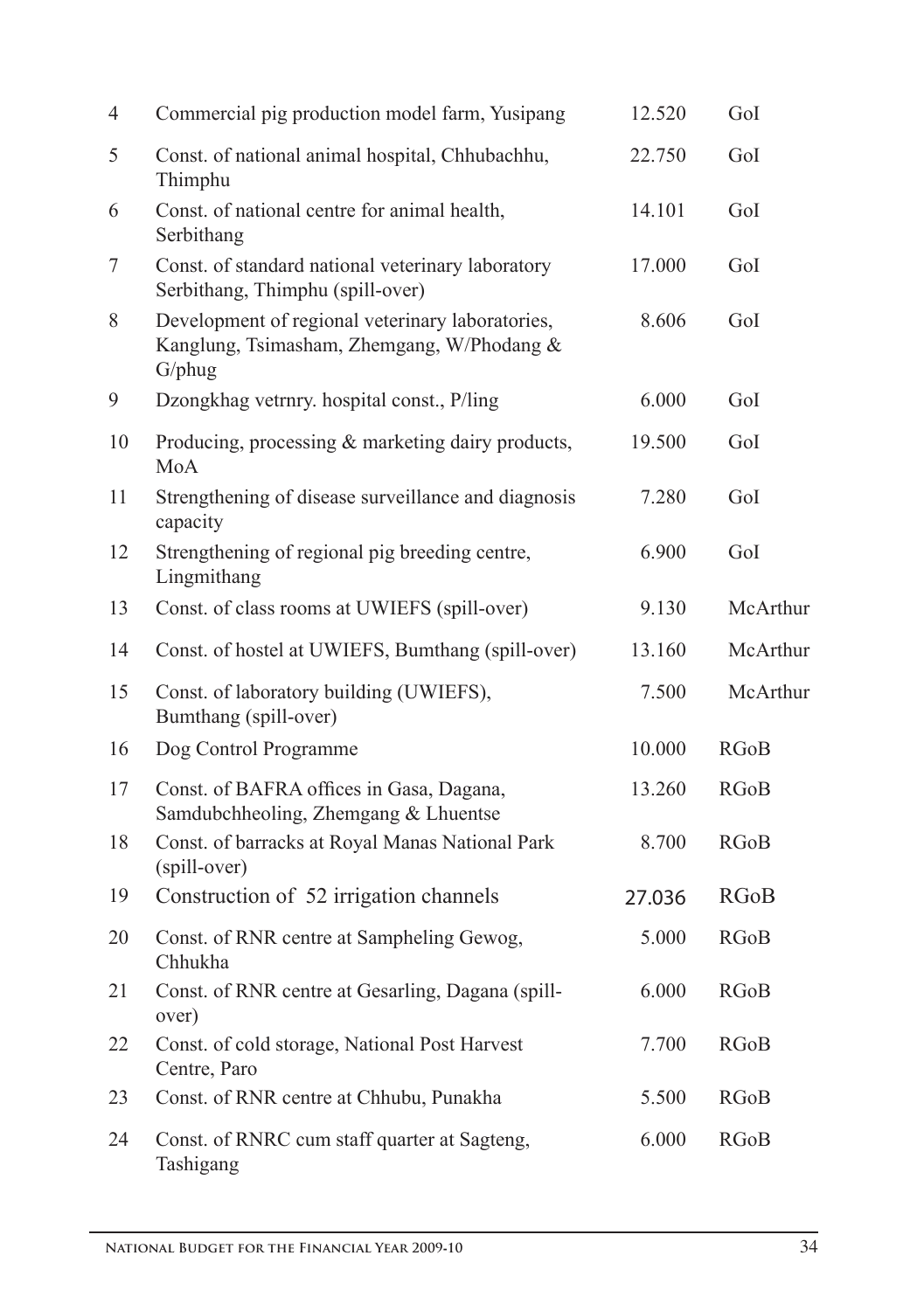| Re-location & re-const. of RNRC at Kanglung,<br>Tashigang       | 6.000   | <b>RGoB</b> |
|-----------------------------------------------------------------|---------|-------------|
| Re-location & Re-Const. of RNRC at Phongmey,<br>Tashigang       | 6.000   | <b>RGoB</b> |
| Const. of RNR centre at Genyekha, Thimphu                       | 8.000   | <b>RGoB</b> |
| Const. of RNR centre at Kawang Gewog, Thimphu<br>(spill-over)   | 5.500   | <b>RGoB</b> |
| Const. of RNR centre at Dunglagang, Tsirang<br>(spill-over)     | 5.200   | <b>RGoB</b> |
| Const. of RNR centre at Patalay, Tsirang (spill-<br>over)       | 5.200   | <b>RGoB</b> |
| Const. of RNR centre at Phuentenchhu, Tsirang<br>(spill-over)   | 5.200   | <b>RGoB</b> |
| Const. of RNRC - Ramjer, Bumdeling &<br>Khamdang, Tashi Yangtse | 9.000   | <b>RGoB</b> |
| Const. of RNR centre at Dangchhu, W/Phodang                     | 5.000   | <b>RGoB</b> |
| Renovation of 83 irrigation channels                            | 24.431  | <b>RGoB</b> |
| Reserve for new construction of farm roads                      | 200.000 | <b>RGoB</b> |
| Land management campaign                                        | 5.500   | RGoB/GoI    |
| Construction of farm roads (203 kms)                            | 248.556 | Various     |
| Construction of farm roads (115 kms) – spill-over               | 149.276 | Various     |
| Renovation and improvement of farm roads                        | 29.433  | Various     |
|                                                                 |         |             |

### **3.5.3 Trade, Industry and Private Sector Development**

Being one of the key sectors which can provide opportunities for economic growth and employment, considerable importance have always been placed on this. The number of industries with a relatively small resource base today is a testimony to that. While in the past large industries were initiated by the Government due to lack of capital and experience in the private sector. Over the years, the private sector gained strength and today they are able to undertake large projects as well. Thus, more and more, the Government's main role is in creating and improving the enabling environment. Towards that, the Private Sector Development Committee has been revitalised, the *Economic*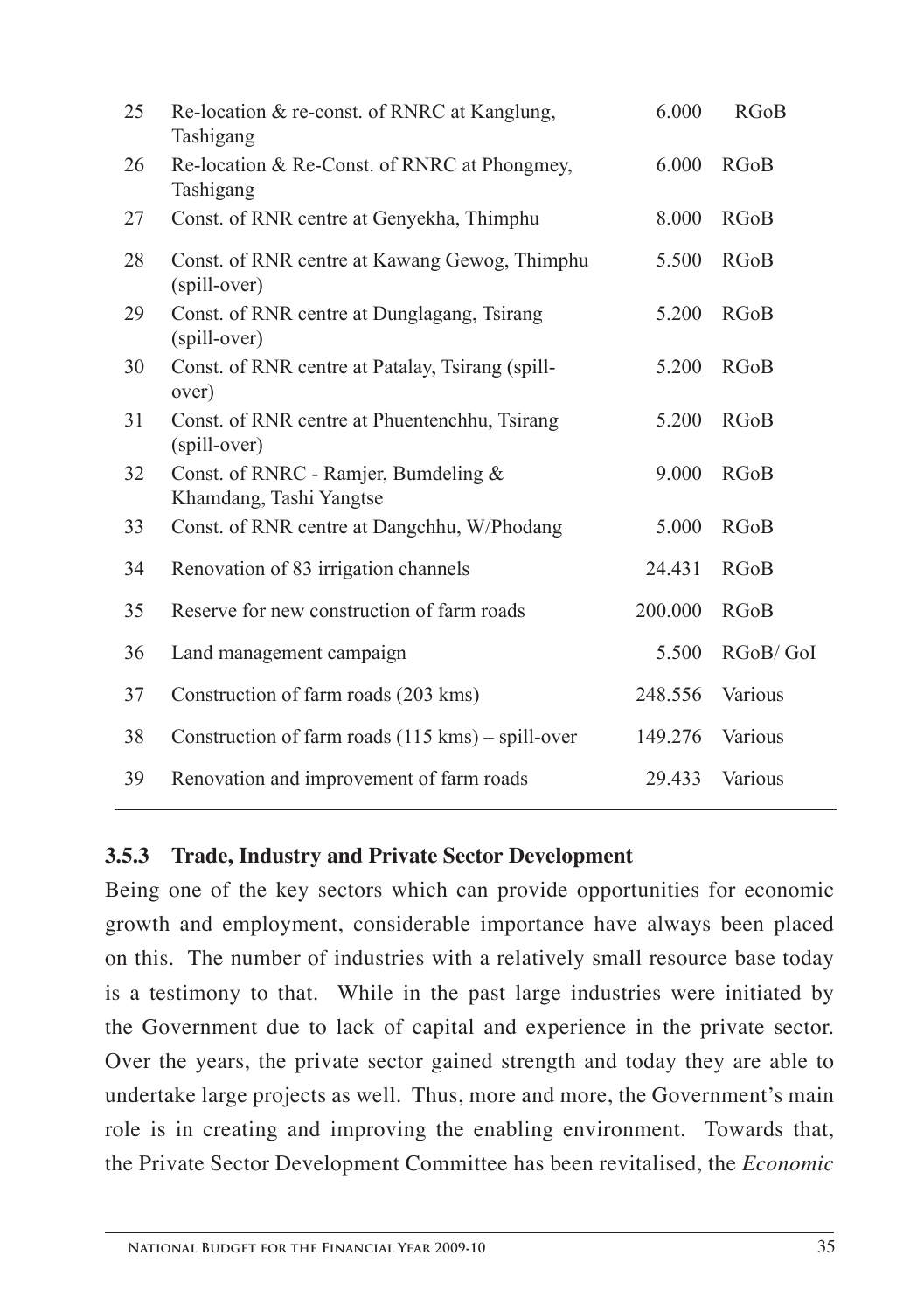*Development Policy* is being developed with appropriate fiscal incentives and the *Foreign Direct Investment Policy* is being revised. Thus, the budget includes the operational expenses of the agencies involved, and the expenditure on the development and maintenance of industrial sites. The fiscal incentives the Government initiated in the past had mixed results. The new incentive scheme will therefore be more focussed. Other support to the private sector include the continuation of assistance to the private sector people in attending trade fairs and other relevant meetings, and HRD. *The major activities included in the FY 2009-10 budget are highlighted in Table 3.9 below:* 

|                |                                                                          |        | Nu, in millions |
|----------------|--------------------------------------------------------------------------|--------|-----------------|
| <b>Sl. No.</b> | <b>Activity</b>                                                          | Amount | <b>Funding</b>  |
| 1              | Development of industrial system and Industrial Act,<br><b>MEA</b>       | 5.000  | <b>RGoB</b>     |
| 2              | Dredging of river beds at Pasakha, Chhukha                               | 2.000  | <b>RGoB</b>     |
| 3              | Development of micro, small and medium<br>enterprises, MEA (Spill-over)  | 42.408 | UNDP            |
| 4              | Construction of new water supply line at Pasakha,<br>Chhukha             | 9.409  | <b>UNDP</b>     |
| 5              | Road black topping at Pasakha Industrial Estate,<br>Chhukha (spill-over) | 6.516  | UNDP            |
|                |                                                                          |        |                 |

**Table 3.9: Major capital works in the trade and industry sector** 

### **3.5.4 Tourism Sector**

Tourism is a major service industry in Bhutan. It not only generates valuable foreign exchange and revenue for the Government but also provides employment to the Bhutanese. In 2008, there were over 27,000 tourists who visited Bhutan, and in the FY 2008-09, the revenue from tourism is projected to be Nu. 490.1 million, which is an increase from Nu. 435 million of actual revenue collected in FY 2007-08. However, tourism revenue is projected to decline to around Nu. 417 million in FY 2009-10 with decreasing number of tourists mainly due to the impact of the global recession. While the impact is inevitable, it is expected that the recession will be over soon and the world economy will pick up once again. It is most crucial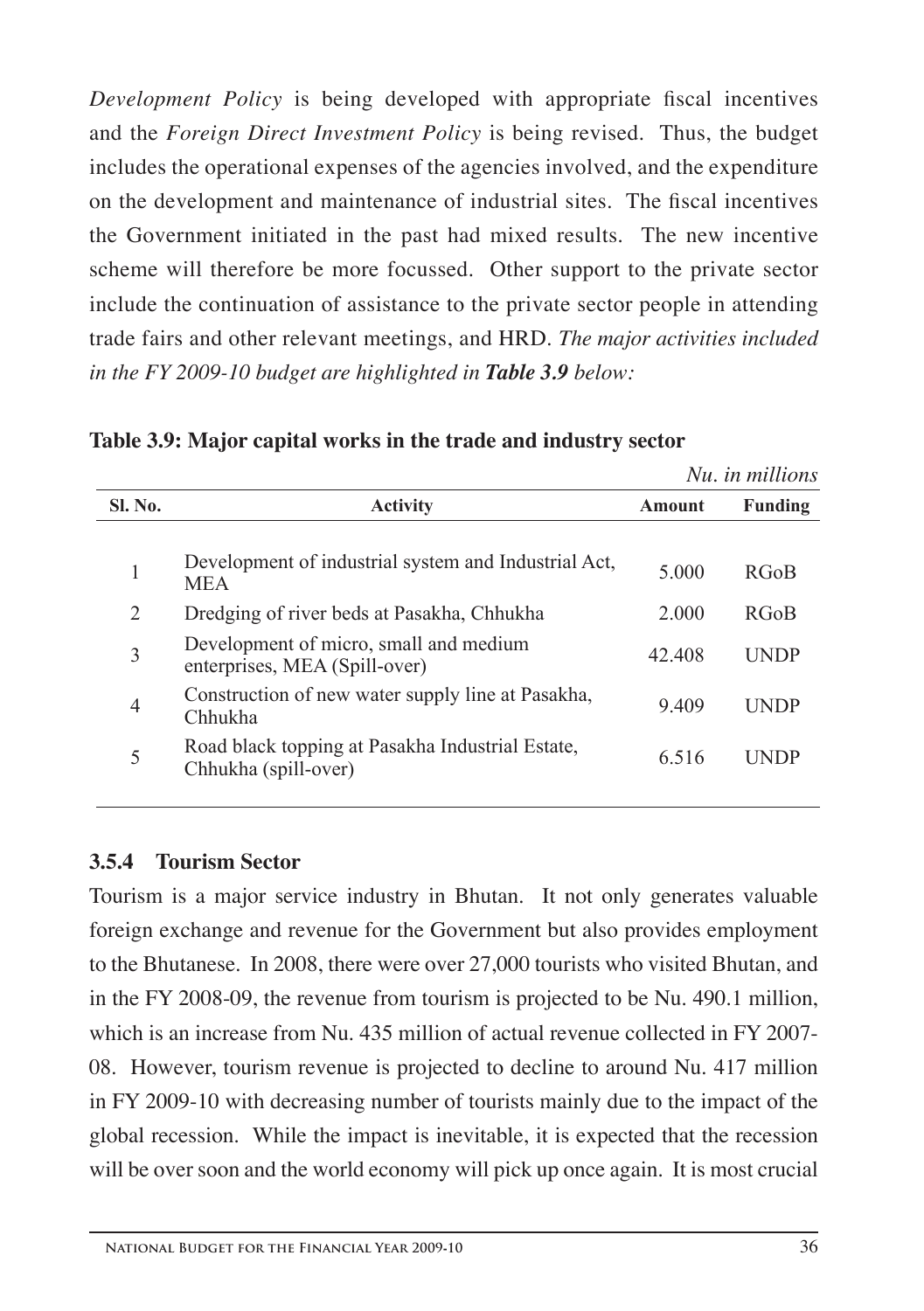for Bhutan as we have developed a great deal of capacity in this sector.

During the FY, the most significant budget for the sector is the amount of Nu.166.231 million allocated for completing the construction of the Hotel and Tourism Management Training Institute in Motithang including operation and maintenance. Although not large, another activity budgeted for, that is significant in terms of the benefits, is the construction of road-side amenities for tourists. *The major tourism related activities included in the FY are highlighted in Table 3.10.* 

|                |                                                                           |         | Nu. in millions          |
|----------------|---------------------------------------------------------------------------|---------|--------------------------|
| SI.<br>No.     | <b>Activity</b>                                                           | Amount  | <b>Funding</b>           |
| 1              | Tourism Master Plan                                                       | 2.200   | Austria                  |
| $\overline{2}$ | Construction of Hotel Tourism Management<br>& Training Institute, Thimphu | 163.045 | Austria &<br><b>RGoB</b> |
| 3              | Development of Dur Tshachhu, Bumthang                                     | 3.060   | <b>Helvetas</b>          |
| $\overline{4}$ | Development of road amenities at various tour<br>spots                    | 4.000   | <b>RGoB</b>              |
| 5              | Market strategy development                                               | 4.000   | <b>RGoB</b>              |
| 6              | Development $&$ screening of promotional<br>films on Bhutan               | 3.200   | <b>RGoB</b>              |
| 7              | Sustainable tourism development at<br>Zhemgang                            | 3.270   | <b>SDS</b>               |
| 8              | Restoration of heritage village at Zhemgang                               | 2.715   | <b>SDS</b>               |

**Table 3.10: Major capital works in the tourism sector**

# **3.5.5. Vocational Training and Employment**

Vocational training is one of the key strategies of the Government to absorb the growing number of youth in gainful employment. During the FY 2008-09, the Government established two Internship Service Centres in Thimphu and Tashi Yangtse. There are now nine vocational training institutes imparting various skills to the job-seekers. In the current FY, two new training institutes i.e. VTI in Jigmeling and Zorig Chusum in Tsirang are to be established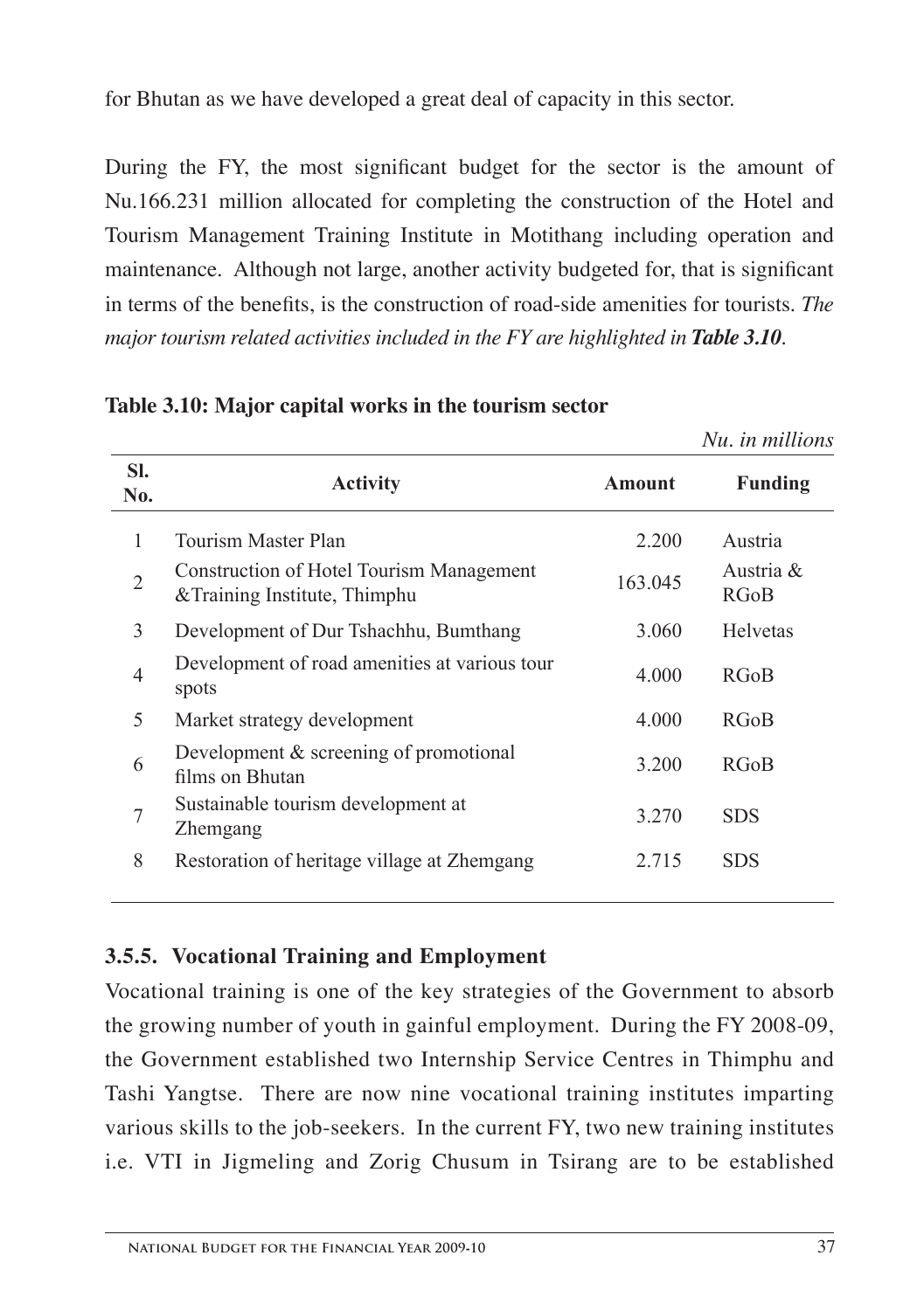and budget has been provisioned accordingly. Besides imparting skills, the Government continues to study, identify and implement strategies to generate employment and reduce the unemployment rate to below 2.5 % in the 10<sup>th</sup> FYP. For youth pre-employment program, a budget provision of Nu. 7.2 million is kept to cover six months wages for around 666 job seekers @ Nu. 1,800 per month. The provision for the youth pre-employment is based on the existing arrangement where the monthly wages are shared in the ratio of 60% by the government and 40% by the prospective private sector employer. *The major activities budgeted in the FY are as in Table 3.11:*

**Table 3.11: Major capital works in vocational training & employment sector**

|                |                                                                          |               | Nu. in millions |
|----------------|--------------------------------------------------------------------------|---------------|-----------------|
| SI.<br>No.     | <b>Activities</b>                                                        | <b>Amount</b> | <b>Funding</b>  |
| $\mathbf{1}$   | Rural skill development, MLHR                                            | 20.498        | <b>ADB</b>      |
| $\mathbf{2}$   | Training on occupational skills & standards,<br><b>MLHR</b>              | 6.445         | Danida          |
| $\overline{3}$ | Development of quality assurance system,<br><b>MLHR</b>                  | 4.195         | Danida          |
| $\overline{4}$ | Development $&$ implementation of national<br>accreditation system, MLHR | 3.018         | Danida          |
| 5              | Establishment of new VTI, Jigmeling, Sarpang                             | 14.875        | GoI             |
| 6              | Establishment of new institute of Zorig<br>Chusum, Tsirang               | 14.875        | GoI             |
| $\tau$         | Special training for schools leavers, MLHR                               | 8.400         | GoI             |
| 8              | Occupational health and safety, MLHR                                     | 4.800         | GoI             |
| 9              | Special skills development programme, MLHR                               | 3.180         | GoI             |
| 10             | Equipment for VTIs and Zorig Chusum                                      | 40.000        | <b>RGoB</b>     |
| 11             | Const. of river protection wall, Rangjung VTI                            | 20.000        | <b>RGoB</b>     |
| 12             | Const. of class III & IV staff quarters,<br>Rangjung, Tashigang          | 8.544         | <b>RGoB</b>     |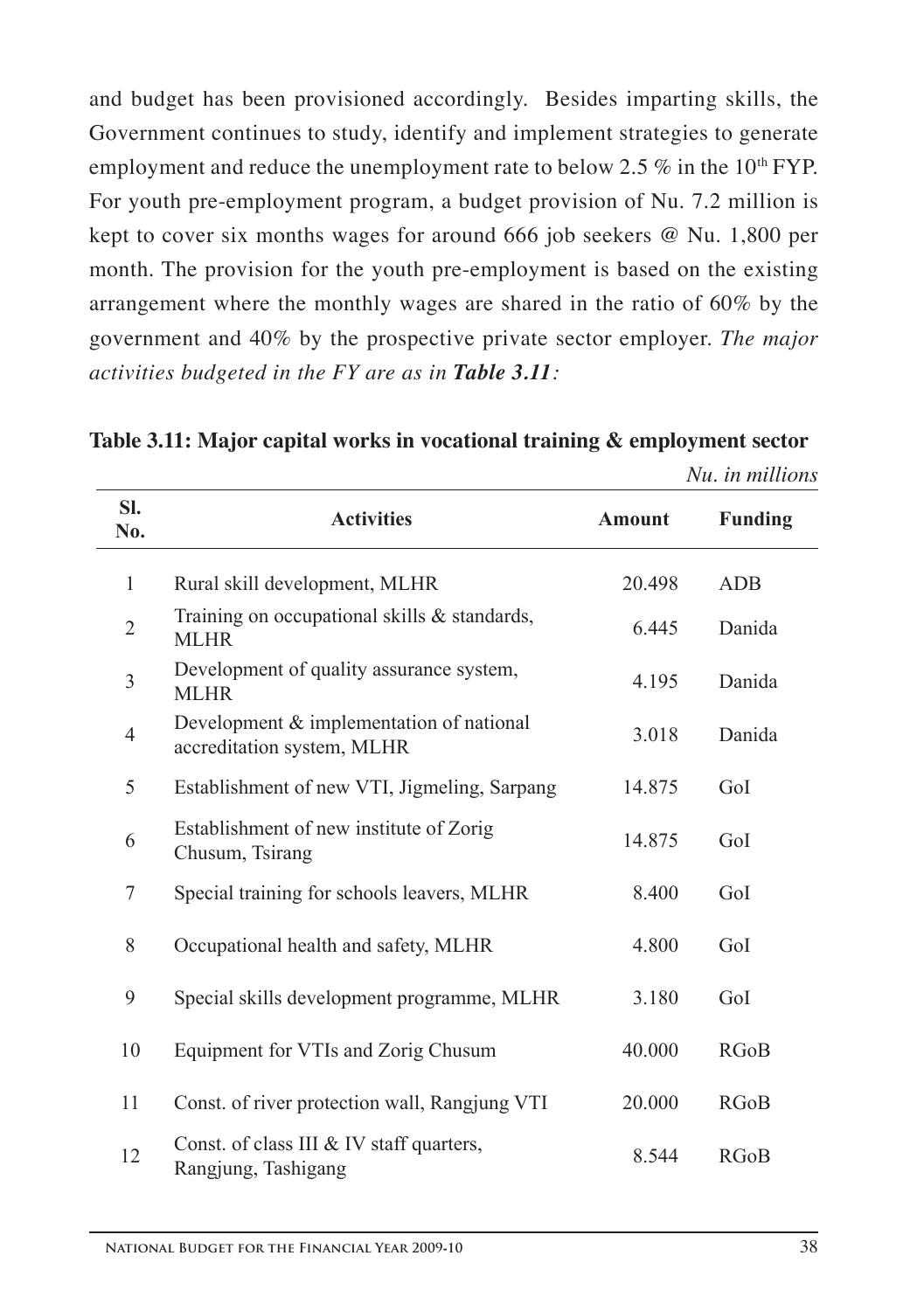| 13 | Youth pre-employment engagement programme,<br><b>MLHR</b>    | 7.200 | <b>RGoB</b> |
|----|--------------------------------------------------------------|-------|-------------|
| 14 | Const. of administrative block, IZC, Tashi<br>Yangtse        | 6.930 | <b>RGoB</b> |
| 15 | Const. of auto workshop, Samthang, W/<br>Phodang             | 5 900 | <b>RGoB</b> |
| 16 | Const. of mechanical workshop shed, VTI<br>Chhumey, Bumthang | 2.330 | <b>RGoB</b> |
| 17 | Labour force survey, MLHR                                    | 2.000 | <b>RGoB</b> |
|    |                                                              |       |             |

#### **3.5.6. Roads**

Over the years, the Government has built 1,634.3 km of expressway and national highways, 481.2 km of district roads, 809.2 km of feeder roads, 150.6 km of urban roads, 716.9 km of farm roads and 559.6 km of forest roads. The construction of roads in Bhutan is costly given the mountainous and fragile terrain of the country. However, the development of road networks remains one of the top priorities of the Government. In the FY, a budget provision of Nu. 854.997 million is kept for road resurfacing, improvement and maintenance, Nu. 961.716 million for road constructions and Nu. 283.601 million for construction of bridges. *The list of major works are presented in Table 3.12 below:*

|              |                                                                        |               | Nu. in millions           |
|--------------|------------------------------------------------------------------------|---------------|---------------------------|
| SI.<br>No.   | <b>Activity</b>                                                        | <b>Amount</b> | <b>Target</b><br>(Km/No.) |
| $\mathbf{A}$ | <b>Const. of Primary National Highways (Km)</b>                        | 537.500       | 95                        |
| 1            | Const. of Nangar-Ura Road, Bumthang                                    | 37.500        | 10                        |
| 2            | Const. of Gyalpoizhing-Nganglam Road, Mongar                           | 295.000       | 20                        |
| 3            | Const. of Samtse-Phuentsholing Road                                    | 50.000        | 50                        |
| 4            | Const. of Gongphu - Panbang Road, Zhemgang                             | 90.000        | 5                         |
| 5            | Const. of Tingtibi-Wangduegang Road, Zhemgang                          | 65.000        | 10                        |
| B            | <b>Const. of Secondary National Highways</b><br>(Dzongkhag Roads - Km) | 43.850        | 47                        |

#### **Table 3.12: Construction of roads & bridges**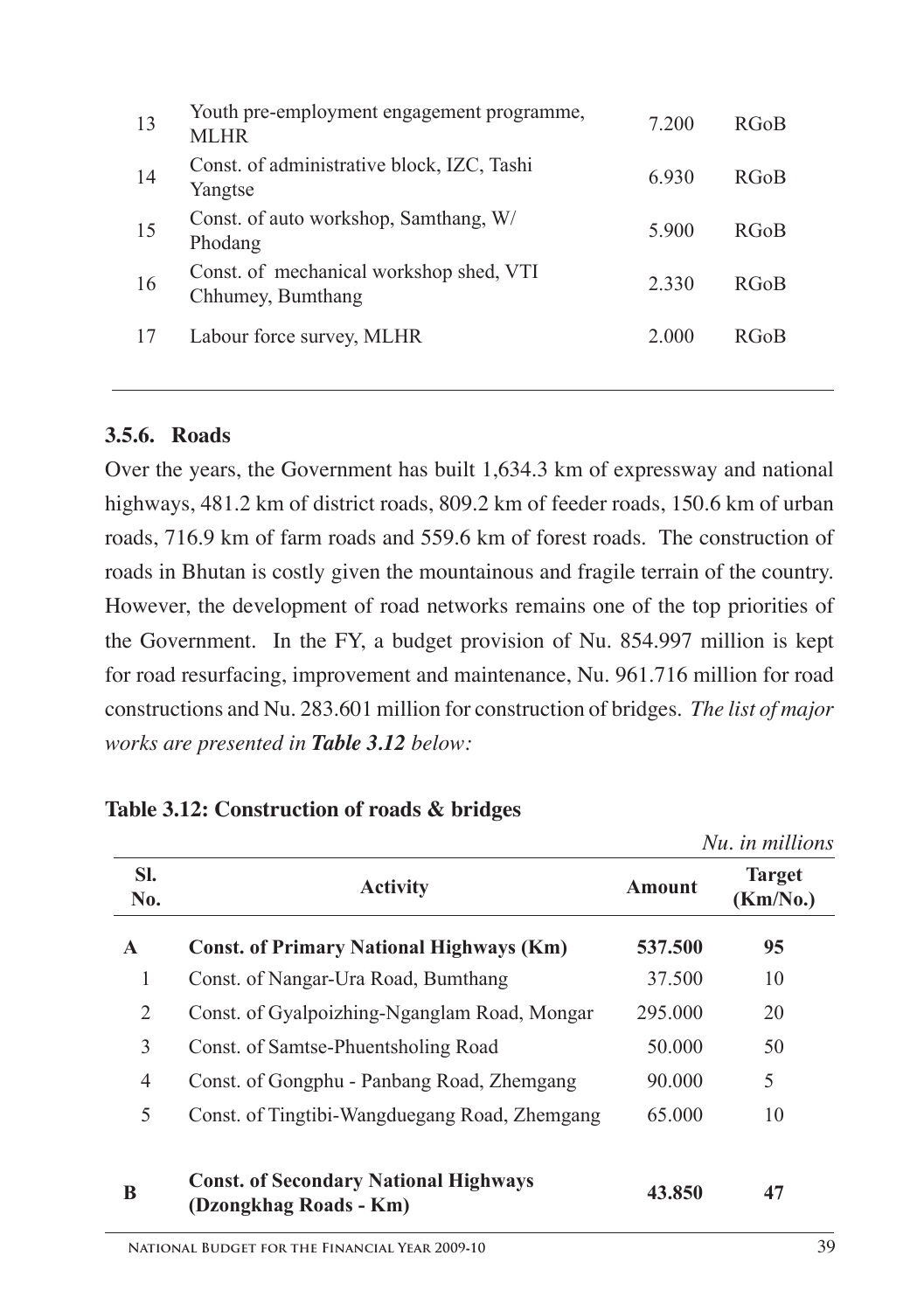| $\mathbf{1}$   | Const. of Damji-Zameychhu Road, Gasa                                        | 8.850   | 9            |
|----------------|-----------------------------------------------------------------------------|---------|--------------|
| $\overline{2}$ | Const. of Zameychhu-Gasa Road, Gasa                                         | 5.000   | 13           |
| 3              | Const. of Halaley-Dorokha Road, Samtse                                      | 30.000  | 25           |
| $\mathbf C$    | <b>Const. of Dzongkhag Roads (Feeder Roads -Km)</b>                         | 380.366 | 99           |
| $\mathbf{1}$   | Const. of Meritsem-Bongo Road, Chhukha                                      | 21.072  | 17           |
| 2              | Const. of Dujeygang-Balung Road, Dagana                                     | 63.423  | 8            |
| 3              | Const. of Autsho-Gumrang Road, Lhuentse                                     | 36.653  | 15           |
| $\overline{4}$ | Const. of Gorbagtang-Chhali Road, Lhuentse                                  | 32.299  | 12           |
| 5              | Extension of Lhuentse-Dungkar Road, Lhuentse                                | 6.644   | 1            |
| 6              | Const. of Khar-Tsebar Road, Pema Gatshel                                    | 53.000  | 10           |
| 7              | Const. of Tsebar-Yurung, Pema Gatshel                                       | 52.650  | 9            |
| 8              | Const. of Kharungla-Kangpara Road, Tashigang                                | 73.000  | 16           |
| 9              | Const. of Jangchhubchholing-Tashidingkha, W/<br>Phodang                     | 25.500  | 5            |
| 10             | Const. of Tekizam-Bjena Road, W/Phodang                                     | 16.125  | 6            |
| D              | <b>Construction of Bridges (No.)</b>                                        | 283.601 | 16<br>Nos.   |
|                |                                                                             |         |              |
| $\mathbf{1}$   | Const. of suspension bridges (material<br>procurements only for Dzongkhags) | 26.710  | <b>SDS</b>   |
| $\overline{2}$ | Const. of Chamkharchhu Bridge, Bumthang                                     | 10.000  | 1            |
| 3              | Const. of Amochhu Bridge, Phuentsholing                                     | 75.000  | 1            |
| $\overline{4}$ | Const. of Zameychhu Bridge, Gasa                                            | 9.000   | $\mathbf{1}$ |
| 5              | Const. of Phawan Bridge, Lhuentse                                           | 3.600   | 1            |
| 6              | Const. of Kerung & Kurungchhu Bridges, Mongar                               | 26.200  | 2            |
| 7              | Const. of Zimsorong Bridge, Mongar                                          | 25.500  | 1            |
| 8              | Const. of Khakari Bridge, Mongar                                            | 7.650   | $\mathbf{1}$ |
| 9              | Survey & Design of Gongri Bridge, Mongar                                    | 3.927   | $\mathbf{1}$ |
| 10             | Const. of Kameychhu Bridge, W/Phodang                                       | 7.020   | 1            |
| 11             | Const. of Baychhu Bridge, W/Phodang                                         | 6.240   | 1            |
| 12             | Const. of Nishoka Bridge (1500 m span), Panbang                             | 30.000  | 1            |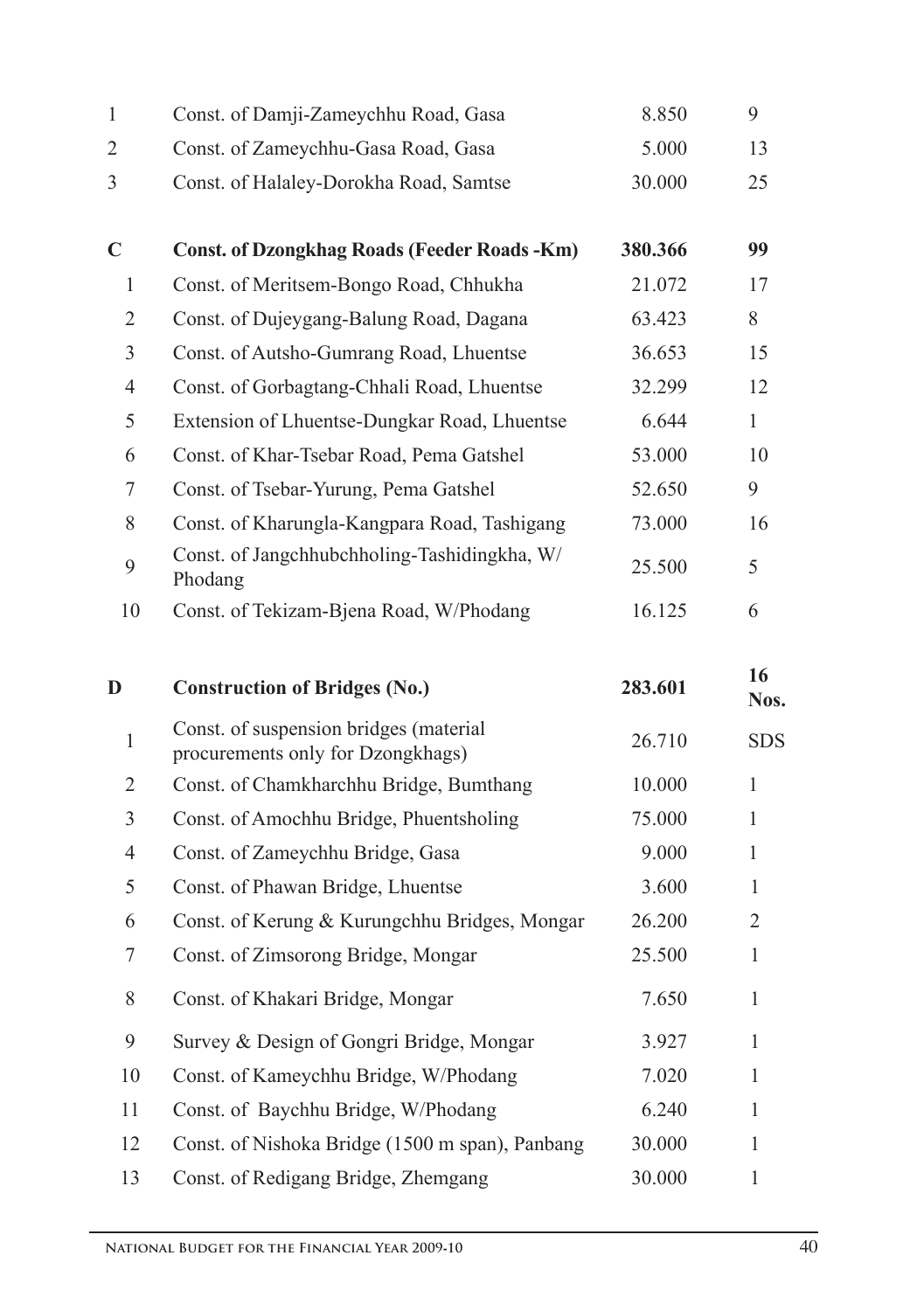| 14 | Const. of Wangduegang Bridge, Zhemgang    | 8877  |  |
|----|-------------------------------------------|-------|--|
| 15 | Const. of Yesheygangchhu Bridge, Zhemgang | 8877  |  |
| 16 | Const. of Pangtang Bridge, Zhemgang       | 5.000 |  |

## **3.5.7 Urban Development, Housing and Public Amenities**

Currently, there are urban structural plans for 31 towns, of which, the implementation of plans for around 17 towns are underway. The implementation of urban structural plans involves acquiring land, provision of basic amenities and services for which substantial resources are required. *Table 3.13 shows the major activities included in the FY 2009-10 budget.* 

|                |                                                                                  |               | Nu, in millions |
|----------------|----------------------------------------------------------------------------------|---------------|-----------------|
| Sl. No.        | <b>Activity</b>                                                                  | <b>Amount</b> | <b>Funding</b>  |
|                |                                                                                  |               |                 |
| 1              | Development of urban infrastructure, Thimphu                                     | 155.906       | <b>ADB</b>      |
| $\overline{2}$ | Development of urban infrastructure, P/ling                                      | 41.935        | <b>ADB</b>      |
| $\overline{3}$ | Development of urban infrastructure, Damphu,<br>Tsirang                          | 37.090        | Danida          |
| 4              | Development of urban infrastructure, G/phu                                       | 21.930        | Danida          |
| 5              | Development of urban infrastructures,<br>Gyalpoizhing                            | 9.990         | Danida          |
| 6              | Development of urban infrastructure, Tashigang                                   | 4.700         | Danida          |
| 7              | Development of urban infrastructure, Samtse                                      | 1.700         | Danida          |
| 8              | Const. & furnishing of housing for Ministers $\&$<br>constitutional post holders | 132.430       | <b>RGoB</b>     |
| 9              | Major renovation of staff quarters in Thimphu $\&$<br>Phuentsholing              | 13.500        | <b>RGoB</b>     |
| 10             | Slope stabilization works of new township,<br>Dagana                             | 12.000        | <b>RGoB</b>     |

### **Table 3.13: Major activities in the urban development sector**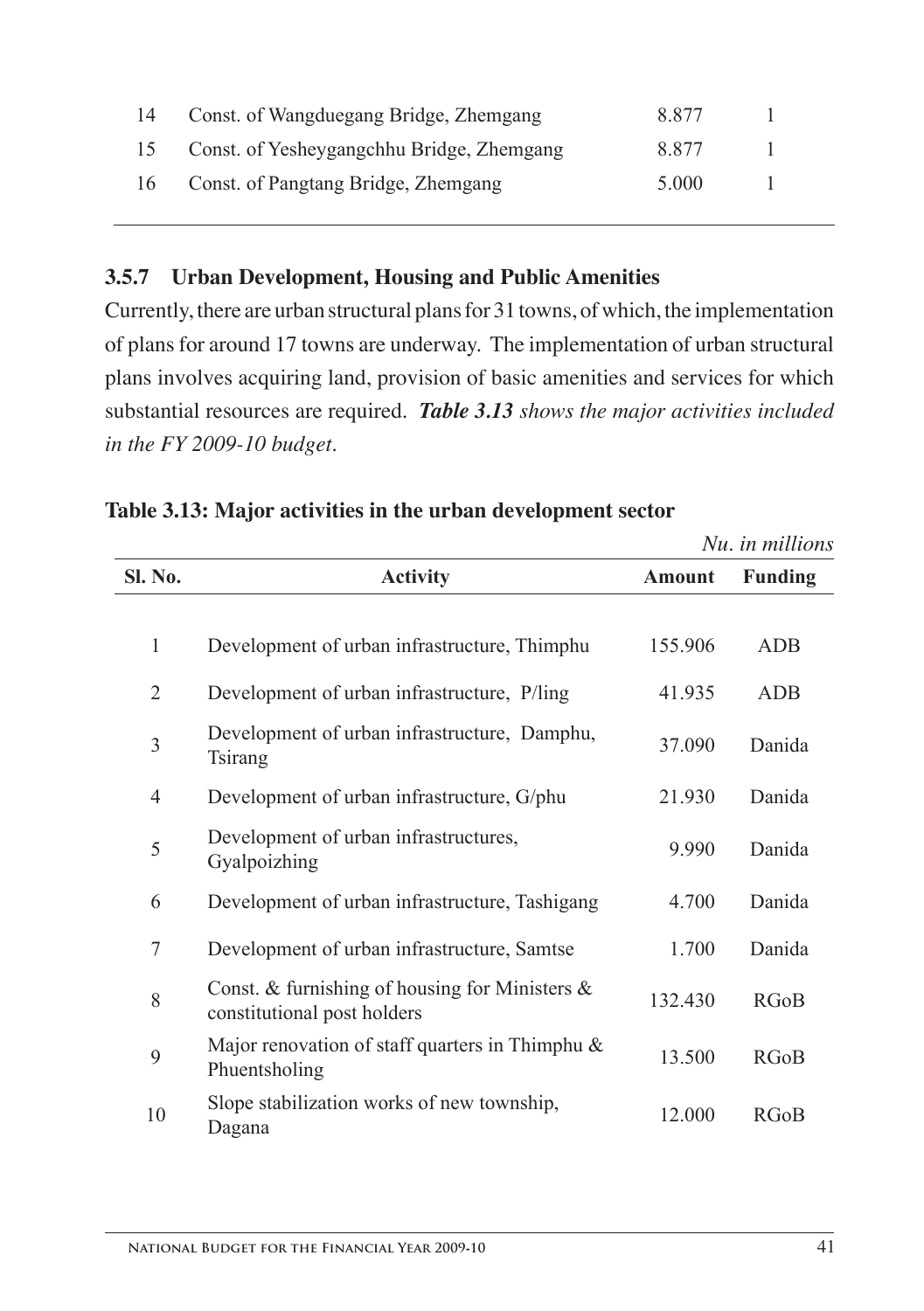| -11 | Geological study for new urban towns         | 11.270 | - RGoB |
|-----|----------------------------------------------|--------|--------|
| 12  | Government land registration $\&$ fees, NHDC | 7.000  | RGoB   |

## **3.5.8. Communications and Transport**

The Information and Communications Technology (ICT) sector plays an important role in enhancing socio-economic development. In the FY 2009-10 budget, provision amounting to Nu. 321.8 million is kept for installation of internet broadband. The establishment of an IT Park in Wangchhutaba is another important project in this sector for which a budget of Nu. 12.55 million is earmarked to provide connections for water supply & sewerage, power supply and telecommunications. This project is expected to provide the much needed employment for the Bhutanese youth.

The budget also provides for support to the private media and for the master-plan preparation for establishing domestic airports in Gelephu and Bumthang. *The major activities included in the budget are shown in Table 3.14 below.*

|                |                                                                |               | Nu. in millions |
|----------------|----------------------------------------------------------------|---------------|-----------------|
| <b>Sl. No.</b> | <b>Activities</b>                                              | <b>Amount</b> | <b>Funding</b>  |
| $\mathbf{1}$   | Installation of broadband (Master Plan) in various<br>agencies | 321.800       | GoI             |
| $\overline{2}$ | Installation of E-Governance systems in various<br>agencies    | 63.350        | GoI             |
| 3              | Procurement of traffic safety and communication<br>equipment   | 16.190        | GoI             |
| $\overline{4}$ | River protection work at Paro Airport                          | 15.000        | GoI             |
| 5              | Expansion of airport terminal building, Paro                   | 15.000        | GoI             |
| 6              | Construction of fire station at Paro Airport                   | 15.000        | GoI             |
| 7              | Construction of runway turn pad, Paro                          | 10.000        | GoI             |
| 8              | Establishment of IT Park at Wangchhutaba                       | 12.550        | <b>IDA, WB</b>  |

| Table 3.14: Major capital works in the communications $\&$ transport sector |  |  |
|-----------------------------------------------------------------------------|--|--|
|                                                                             |  |  |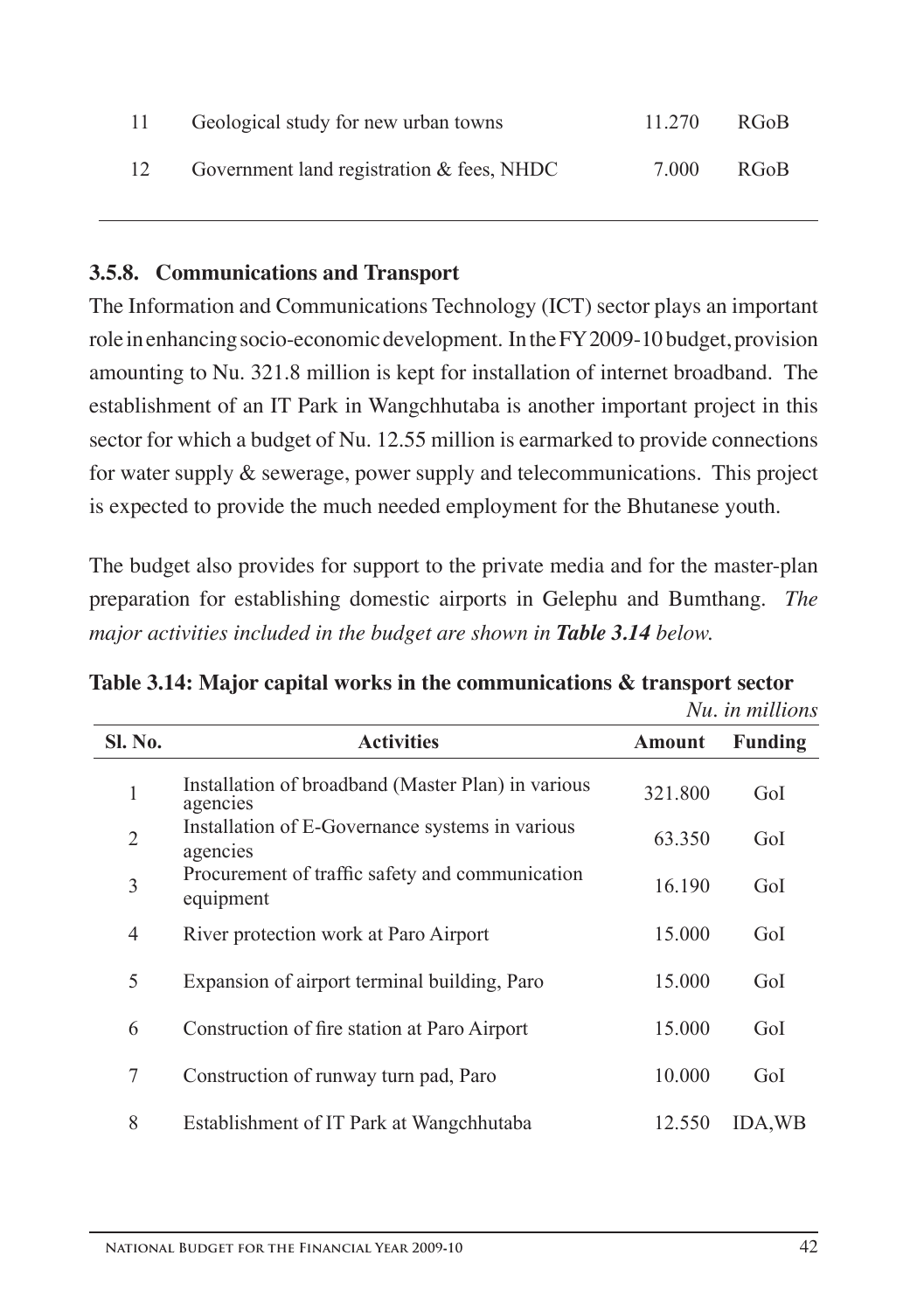| 9   | Construction of bus terminal at Paro                             | 10.000  | <b>RGoB</b> |
|-----|------------------------------------------------------------------|---------|-------------|
| 10  | Dev. of master plans for Gelephu & Bumthang<br>domestic airports | 5.000   | <b>RGoB</b> |
| -11 | Subsidy to private media organizations, MIC                      | 4.000   | <b>RGoB</b> |
| 12  | Establishment of community information centres in<br>Gewogs      | 3 7 5 0 | RGoB        |

# **3.5.9. Energy**

The energy sector is the back bone of the Bhutanese economy and given the huge potential, the Government has decided to accelerate the investments in the sector. The Government remains committed to achieve 10,000 MW generation of hydroelectricity power by the year 2020, and as such, budget provisions of Nu. 170.413 million has been kept for the preparation of the Detail Project Report (DPR) for several hydropower projects in the FY. The constructions for the Puna-tsangchhu HP I project has already commenced. As it is outside the normal budget, the budget does not feature here.

The target of 100 % rural electrification by the year 2013 remains one of the top priorities of the Government, and therefore, a budget provision of Nu. 983.955 million is earmarked for the FY 2009-10 which is an increase from Nu.656.787 million kept during the FY 2008-09. There are over 42,000 households yet to be provided electricity within the remaining 4 years of the  $10<sup>th</sup> FYP$ . The FY 2009-10 budget will provide electricity to 15,778 households.

Of the total estimate of Nu. 983.955 million, the Government is resorting to external soft loan from JBIC & ADB and grants from Austria to the extent of Nu. 633.620 million. The balance of Nu. 350.335 million is from RGoB as counterpart funds. The Government is confident that the target of full rural electrification will be achieved as resource mobilization for this purpose is very likely to be successful. *The major activities under this sector are listed in Table 3.15 below*.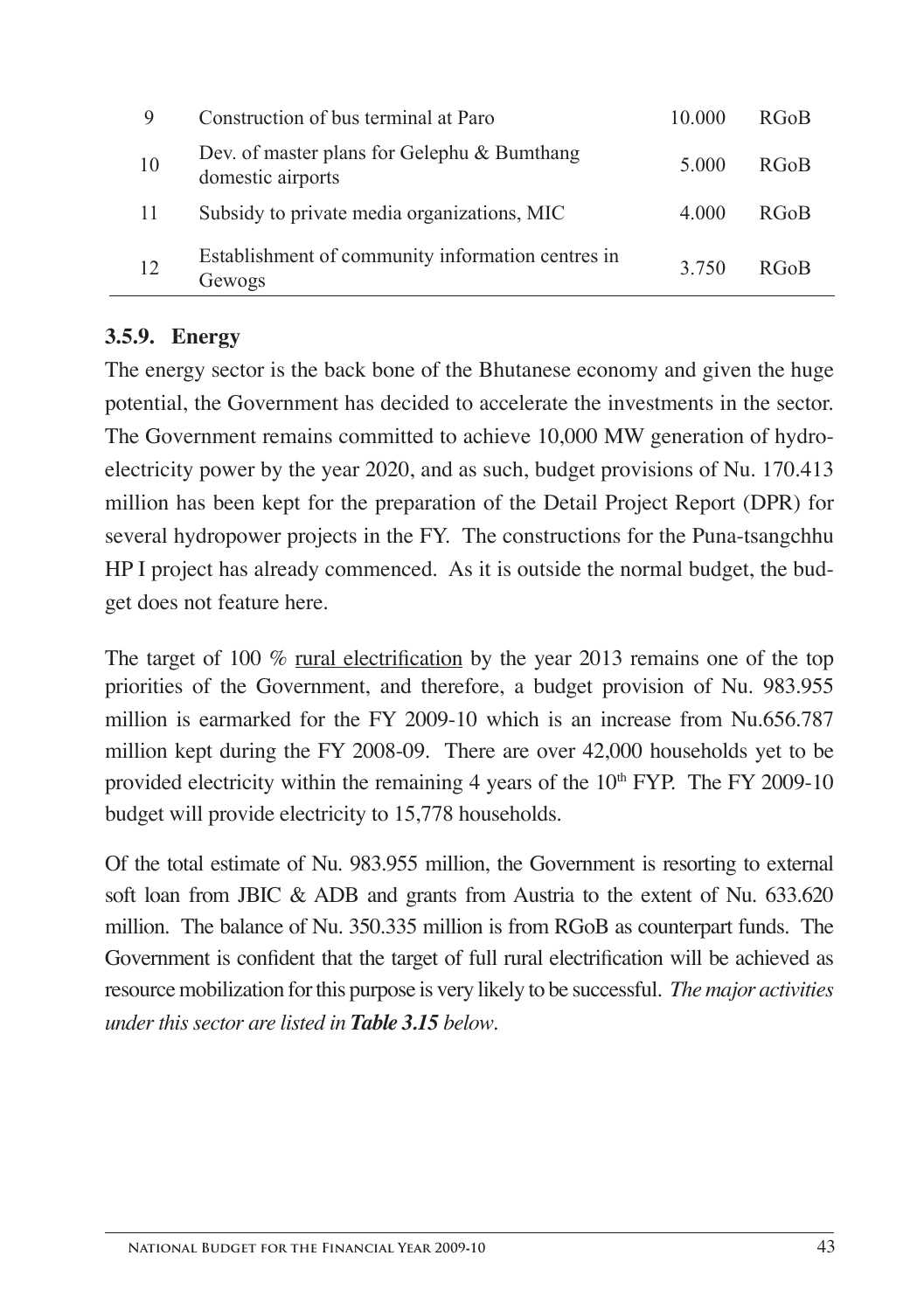|                |                                                                                                 |               | <i>iva. ut nuuvits</i> |
|----------------|-------------------------------------------------------------------------------------------------|---------------|------------------------|
| SI.<br>No.     | <b>Activity</b>                                                                                 | <b>Amount</b> | <b>Funding</b>         |
| $\mathbf{1}$   | Rural electrification (RGoB counterpart for JBIC)                                               | 252.138       | <b>RGoB</b>            |
| $\overline{2}$ | Rural electrification under JBIC                                                                | 500.000       | <b>JBIC</b>            |
| 3              | Rural electrification (ADB phase IV)                                                            | 87.000        | ADB-IV                 |
| 4              | Rural electrification (RGoB counterpart for ADB<br>Phase IV)                                    | 86.353        | <b>RGoB</b>            |
| 5              | DPR for Kuri-Gongri (1,800 MW)                                                                  | 71.886        | GoI                    |
| 6              | DPR for Chamkharchhu I, Digala (670 MW)                                                         | 51.781        | GoI                    |
| 7              | Rural electrification under ACB-VI Project                                                      | 46.620        | Austria                |
| 8              | DPR for Kholongchhu, Gomokora (486 MW)                                                          | 41.746        | GoI                    |
| 9              | Preparation of national transmission grid<br>development Master Plan                            | 30.000        | GoI                    |
| 10             | Solar electrification at Bumthang, P/Gatshel, S/<br>Jongkhar, T/phu, T/gang, T/Yangtse & Mongar | 37.731        | <b>RGoB</b>            |
| 11             | Installation of early flood warning system in<br>Punakha, W/Phodang and Chamkhar Valleys        | 23.620        | <b>UNDP</b>            |
| 12             | Rural electrification under accelerated RE project                                              | 11.844        | <b>RGoB</b>            |
| 13             | Diesel power subsidy for Panbang Dungkhag                                                       | 8.000         | <b>RGoB</b>            |
| 14             | Integrated energy master plan                                                                   | 6.000         | GoI                    |
| 15             | Hydropower development at Lingzhi (100 kw)                                                      | 5.804         | <b>RGoB</b>            |
| 16             | DPR for Sunkosh (4060 MW)                                                                       | 5.000         | GoI                    |
| 17             | Institutionalization of cleaner technology<br>environment<br>management                         | 5.000         | Danida                 |
| 18             | Const. of meteorology & hydrology site office,<br>Sumpa, Lhuentse & Sherimung, Mongar           | 3.962         | <b>RGoB</b>            |
| 19             | Hydropower development at Soe Jangothang (50<br>kw), Thimphu                                    | 3.869         | <b>RGoB</b>            |
| 20             | Equipment procurement for flood warning system                                                  | 2.300         | GoI                    |

*Nu. in millions*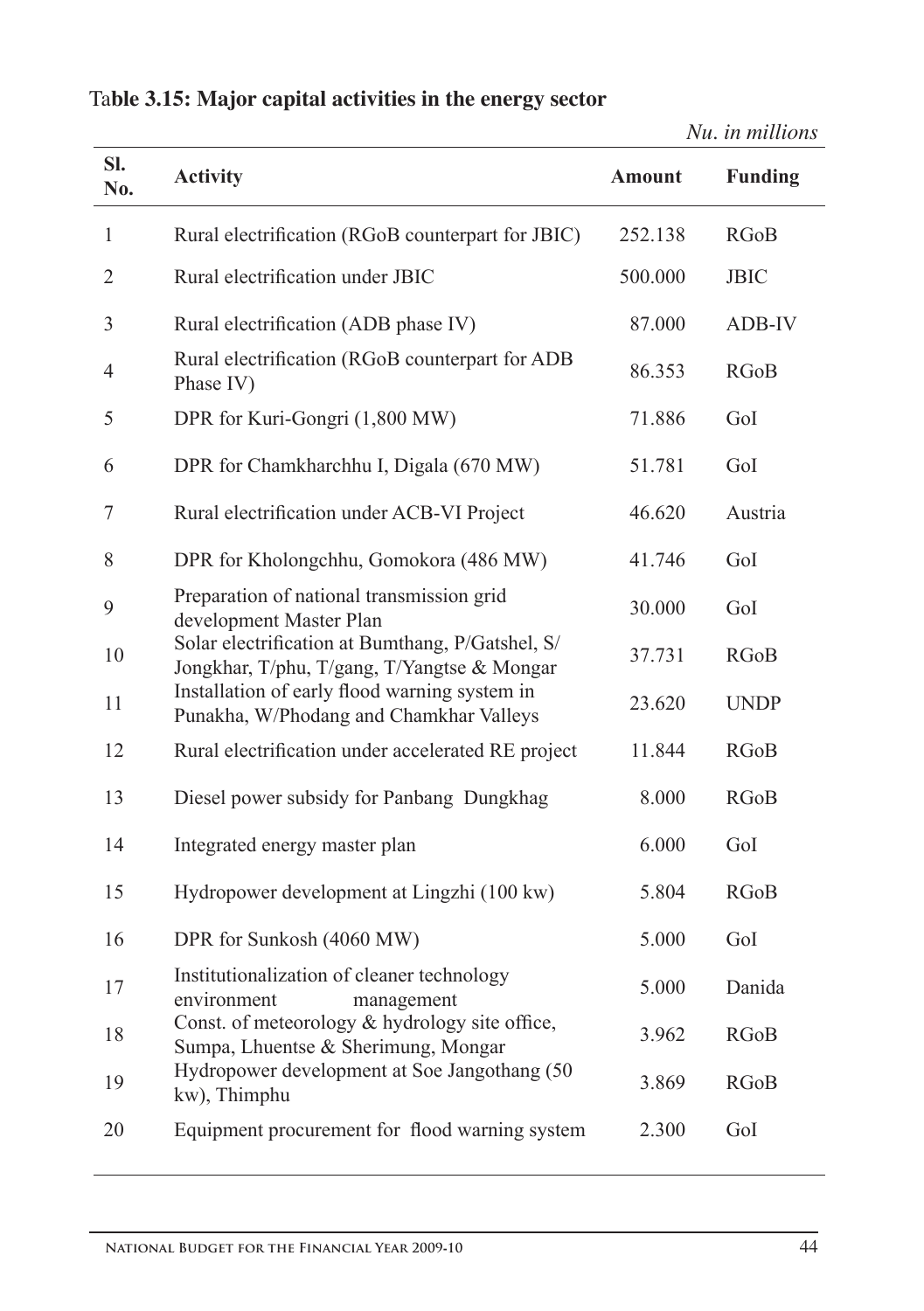# **3.5.10 Cultural Services**

Being one of the pillars of Gross National Happiness, the conservation and promotion of religious and cultural traditions, heritage and institutions is of high significance to Bhutan. During the year, a substantial budget has been earmarked for new construction and renovation of some of the old Dzongs. *The major works under cultural services are listed in Table 3.16 below:*

|                |                                                                   |               | Nu. in millions |
|----------------|-------------------------------------------------------------------|---------------|-----------------|
| Sl. No.        | <b>Activity</b>                                                   | <b>Amount</b> | <b>Funding</b>  |
| $\mathbf{1}$   | Construction of Dashag & renovation of Dzong,<br>Lhuentse         | 25.600        | GoI             |
| 2              | Renovation of Paro Dzong                                          | 27.600        | GoI             |
| 3              | <b>Construction of Pema Gatshel Dzong</b>                         | 96.150        | GoI             |
| $\overline{4}$ | <b>Expansion of Tango Buddhist College</b>                        | 17.544        | GoI             |
| 5              | Const. of National Conservation Lab. Thimphu                      | 15.100        | GoI             |
| 6              | Renovation of T/Yangtse Dzong & construction<br>of Dashag, Dagana | 31.890        | GoI             |
| 7              | Renovation of W/Phodang Dzong                                     | 46.100        | GoI             |
| 8              | Development of Datshang Master Plan                               | 4.700         | <b>RGoB</b>     |
| 9              | Const. of traditional kitchen at Folk Heritage<br>Museum          | 5.195         | <b>RGoB</b>     |
| 10             | Development of management information<br>system for Datshang      | 3.700         | <b>RGoB</b>     |
| 11             | Construction of men's hostel, RAPA                                | 1.500         | <b>RGoB</b>     |
| 12             | Construction of aqua-privy toilet in 15<br>institutions           | 12.300        | <b>UNICEF</b>   |
| 13             | Supply of safe drinking water in 10 religious<br>institutions     | 3.350         | <b>UNICEF</b>   |

#### **Table 3.16:Major capital works of the Culture sector**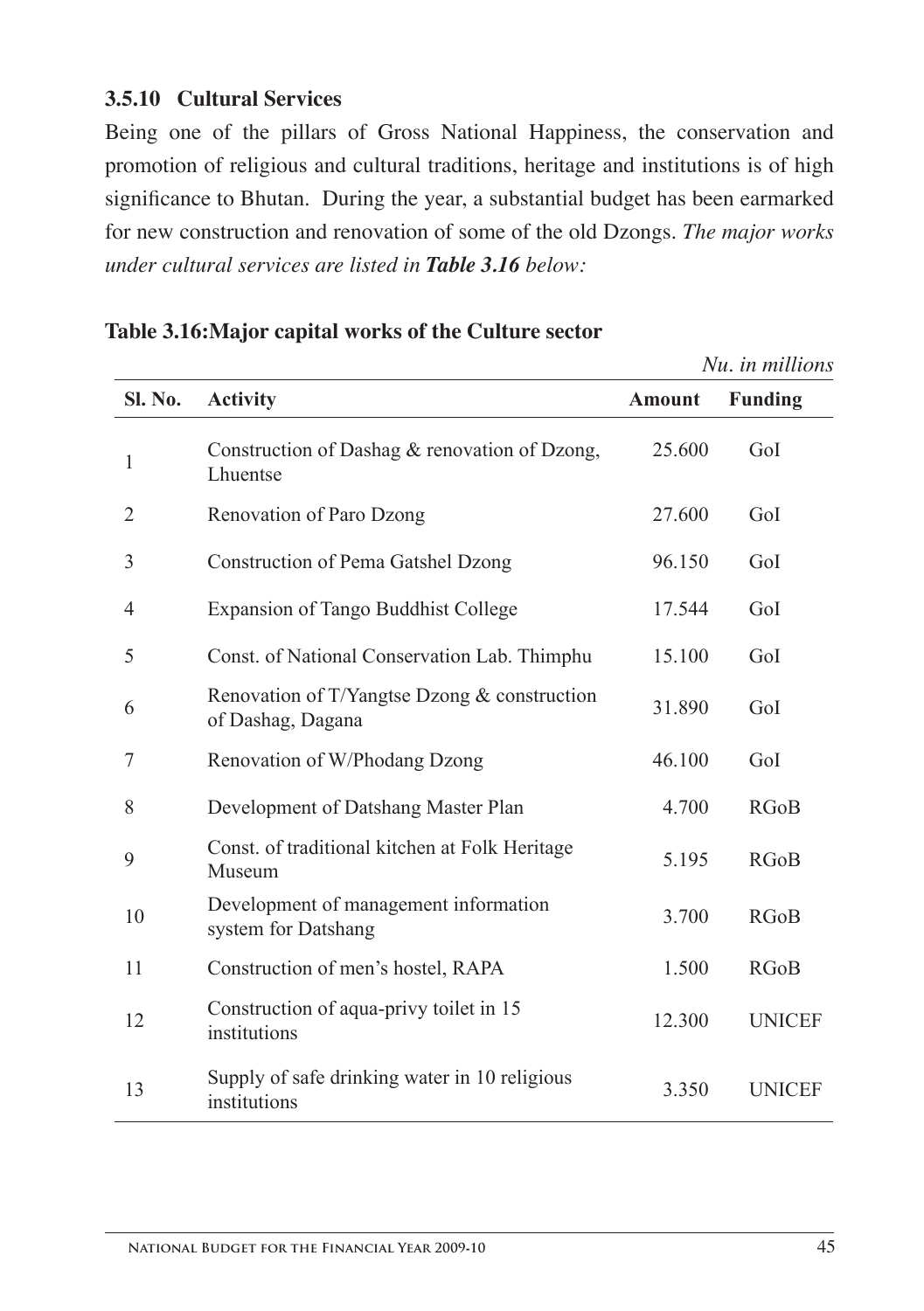# **3.5.11 Law and Order**

Besides giving high importance of maintaining law and order and as the Honourable Members are fully aware, particularly at this juncture, it is critical to dispense quality justice for the general public to have faith and confidence in the parliamentary democracy. Therefore, due consideration has been given for ensuring provision of adequate budget for the programmes of the sector. The main agencies are the Judiciary and the Royal Bhutan Police. *The major activities included in the FY 2009-10 budgets of these agencies are as in Table 3.17*:

|                |                                                                                                                      |               | Nu. in millions |
|----------------|----------------------------------------------------------------------------------------------------------------------|---------------|-----------------|
| А.             | <b>Royal Bhutan Police</b>                                                                                           | <b>Amount</b> | <b>Funding</b>  |
| $\mathbf{1}$   | Const. of family quarters, in P/ling, Panbang,<br>Tashi Gatshal, Tsimasham, Dagana, Samtse, S/<br>Jongkhar, Thimphu, | 81.400        | <b>RGoB</b>     |
| $\overline{2}$ | Const. of officers' quarters, P/ling                                                                                 | 5.000         | <b>RGoB</b>     |
| 3              | Site dev. works for Dolungang Prison, Sarpang                                                                        | 10.000        | <b>RGoB</b>     |
| $\overline{4}$ | Const. of quarter for prison OC, S/Jongkhar                                                                          | 4.000         | <b>RGoB</b>     |
| 5              | Installation of transformer 1500 KVA at HQ,<br>Thimphu                                                               | 13.000        | <b>RGoB</b>     |
| 6              | Strengthening of security at Chamgang Prison,<br>Thimphu                                                             | 7.710         | <b>RGoB</b>     |
| 7              | Expansion of facilities for urban detention centres                                                                  | 4.000         | <b>RGoB</b>     |
| В.             | <b>Judiciary</b>                                                                                                     |               |                 |
| 1              | Const. of Supreme Court, Thimphu                                                                                     | 218.790       | GoI             |
| $\overline{2}$ | Const. of Dungkhag Courts at Lhamoidzingkha,<br>Sibsu, Panbang, Jomotsangkha, Samdubchhoeling<br>& Nganglam.         | 27.600        | GoI             |
| 3              | Const. of District Court, Tashigang                                                                                  | 20.000        | Danida          |
| $\overline{4}$ | Const. of District Court, Mongar                                                                                     | 11.240        | Danida          |
| 5              | Const. of Dungkhag Court, Gelephu                                                                                    | 8.400         | Danida          |

**Table 3.17: Major capital works in the Law and Order sector**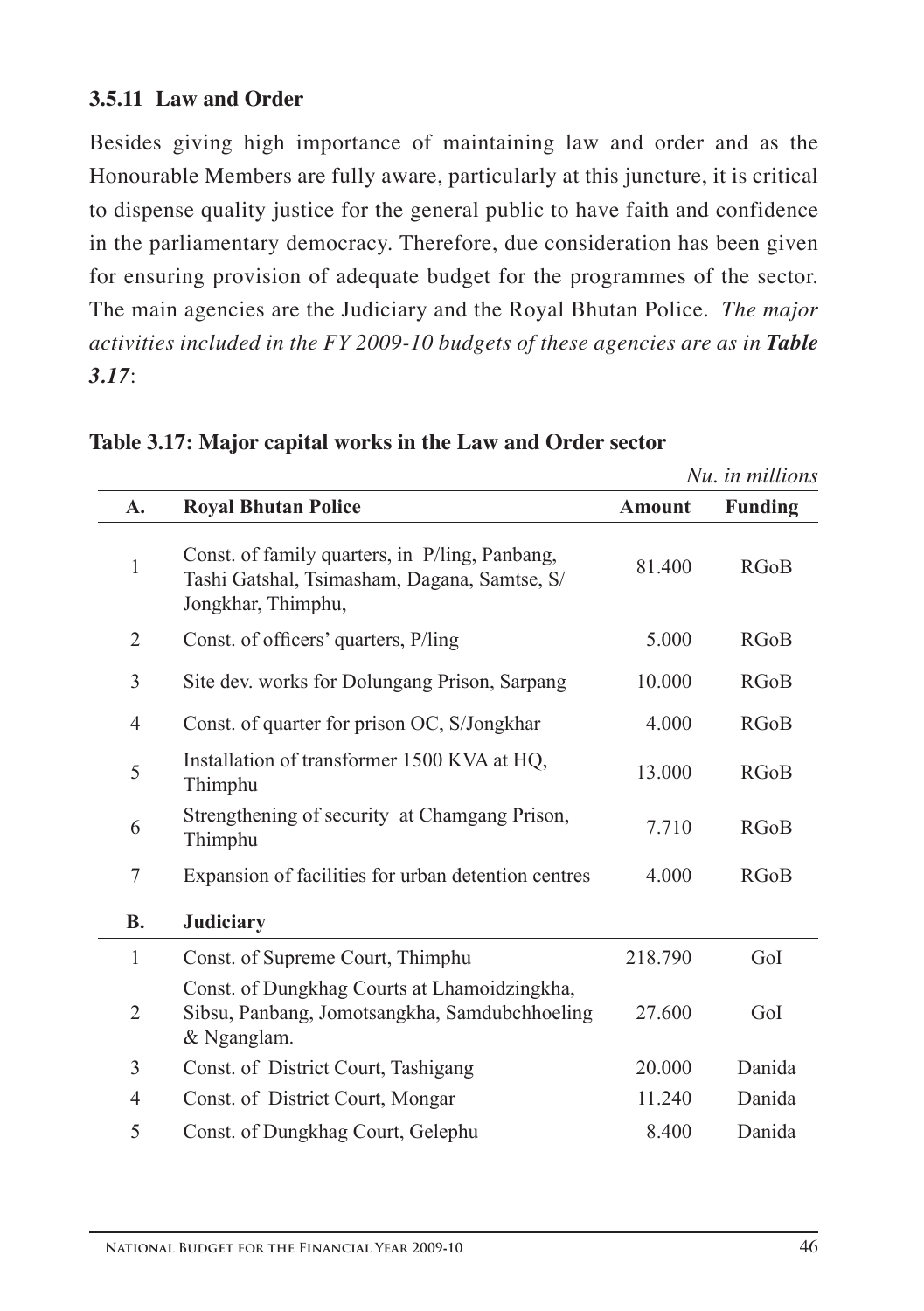### **3.5.12 General Public Service**

The general public service includes, among others, the activities relating to local Government administrations, finance, audit, foreign, election and anti-corruption offices, Parliament, the Commissions such as National Land Commission, GNH Commission, and National Environment Commission, etc. Some of the significant activities falling under this category *are as follows*:

One of the major activities included is the *"Accelerating Bhutan's Economic Development Project"* to be implemented by GNH Commission to increase the scope, strength and effectiveness of our development plans. The project will aim to achieve the three objectives of; i) Improving the efficiency and effectiveness of public services, ii) Generating employment and iii) Enabling and managing change. The Government is in the process of procuring the services of an internationally renowned consultancy firm for this project. The consultancy firm will not only identify areas of concern and develop strategies, but also pilot and implement it. Therefore, this is a unique project of its kind and the Government is confident, it will meet all its objectives and also help achieve other outlined objectives of the  $10<sup>th</sup>$  FYP. The project is expected to take-off in the FY 2009-10 and it will be for a period of two years. The consultancy cost is expected to be around US \$ 10 million, and a budget of Nu 350 million, is kept in the FY. Although the cost seems high, it is expected to result in equal or more cost savings through efficiency gains.

As the Hon'ble Members are aware, the  $16<sup>th</sup>$  SAARC Summit will be held in Bhutan in April 2010. This will be for the first time that Bhutan will be hosting such a high level meeting. To coordinate the preparatory activities for holding the Summit, a high level committee under the chairmanship of the Foreign Minister has been set up. As the cost is yet to be properly estimated, a tentative budget provision of Nu 50 million has been kept. The GoI has also been requested to support some of the costs.

Another important initiative that the Parliament has already ratified is the establishment of the SAARC Development Fund (SDF) Secretariat in Bhutan.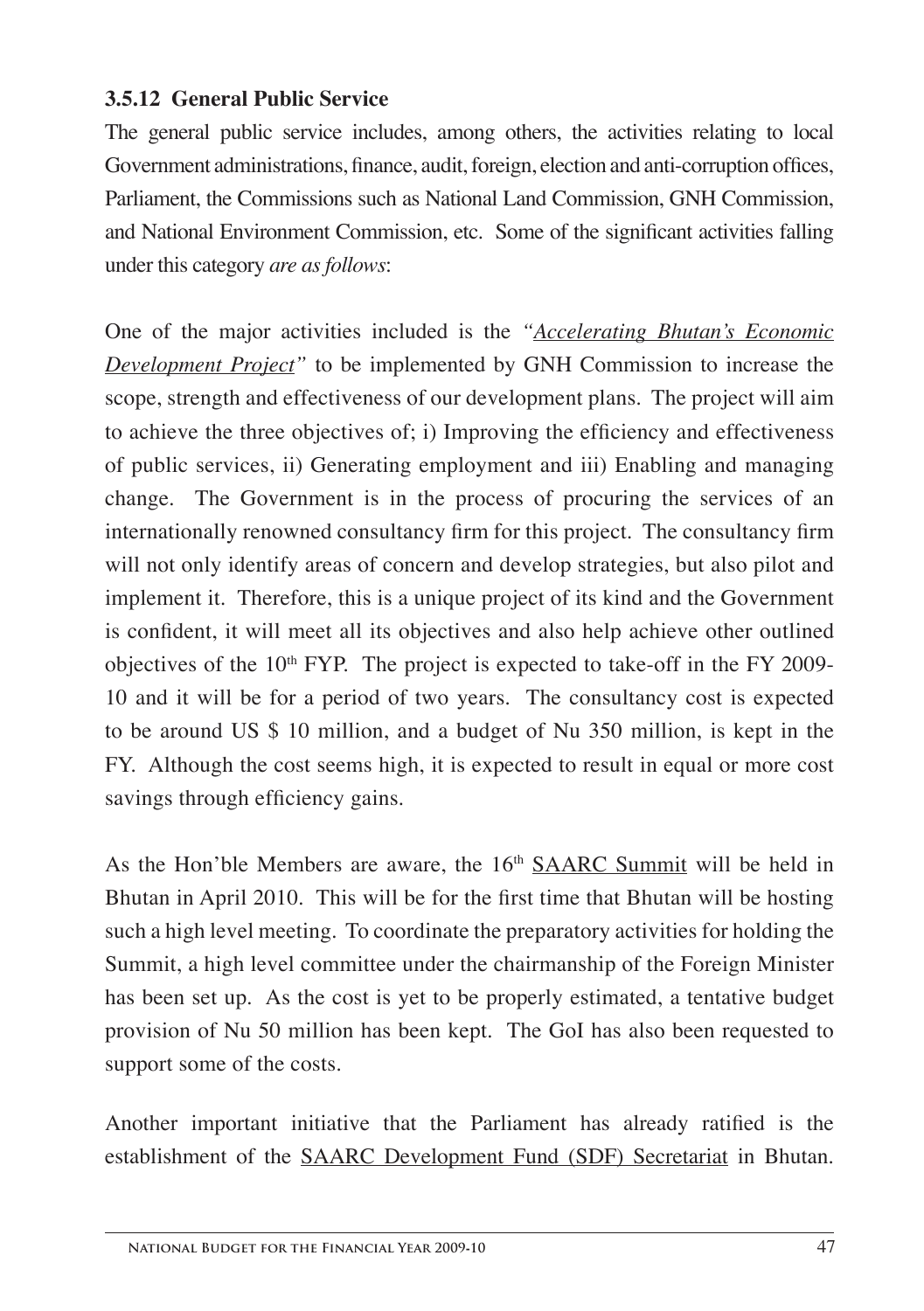While the preparatory activities are going on, a budget of Nu 150 million has been kept to meet Bhutan's annual contribution to the Fund.

Also in this category, one of the important activities is the constructions of Gewog offices. Gewog offices are one of the standard facilities in every Gewog. Currently, there are 34 Gewogs which do not have proper office. In the new budget year, provision has been made for the construction of 17 Gewog offices with a provision of Nu. 20.670 million. *Major capital budgets included under this sector are presented in Table 3.18:*

| Sl.<br>No.     | <b>Activity</b>                                                                 | <b>Amount</b> | <b>Funding</b> |
|----------------|---------------------------------------------------------------------------------|---------------|----------------|
| 1              | Construction of Gewog Office (17)                                               | 20.670        | <b>RGoB</b>    |
| $\overline{2}$ | Loan to RMA for financial sector development,<br>MoF                            | 73.600        | ADB            |
| $\mathfrak{Z}$ | Development of new systems (PLaMS) & capacity<br>building for LG, GNHC          | 11.940        | Austria        |
| 4              | Capacity building for self assessment multi scale<br>project, NEC               | 10.880        | Austria        |
| 5              | Enhancing adaptive capacity to climate change,<br><b>NEC/MEA</b>                | 27.580        | Danida         |
| 6              | Nation-wide land use and land cover classification,<br>National Land Commission | 5.380         | Danida         |
| 7              | Capacity dev. for financial decentralization at local<br>levels, DPA            | 6.090         | Danida         |
| 8              | Capacity building of local governance & rural<br>community, GNHC                | 8.650         | Helvetas       |
| 9              | Capital grants to BBSC, MoF                                                     | 73.080        | <b>RGoB</b>    |
| 10             | Construction of sports facilities, BoC                                          | 7.100         | <b>RGoB</b>    |
| 11             | Construction of RAA Training Centre cum office at<br>Tsirang                    | 5.000         | <b>RGoB</b>    |

#### **Table 3.18: Major activities in the General Public Services**

 *Nu. in millions*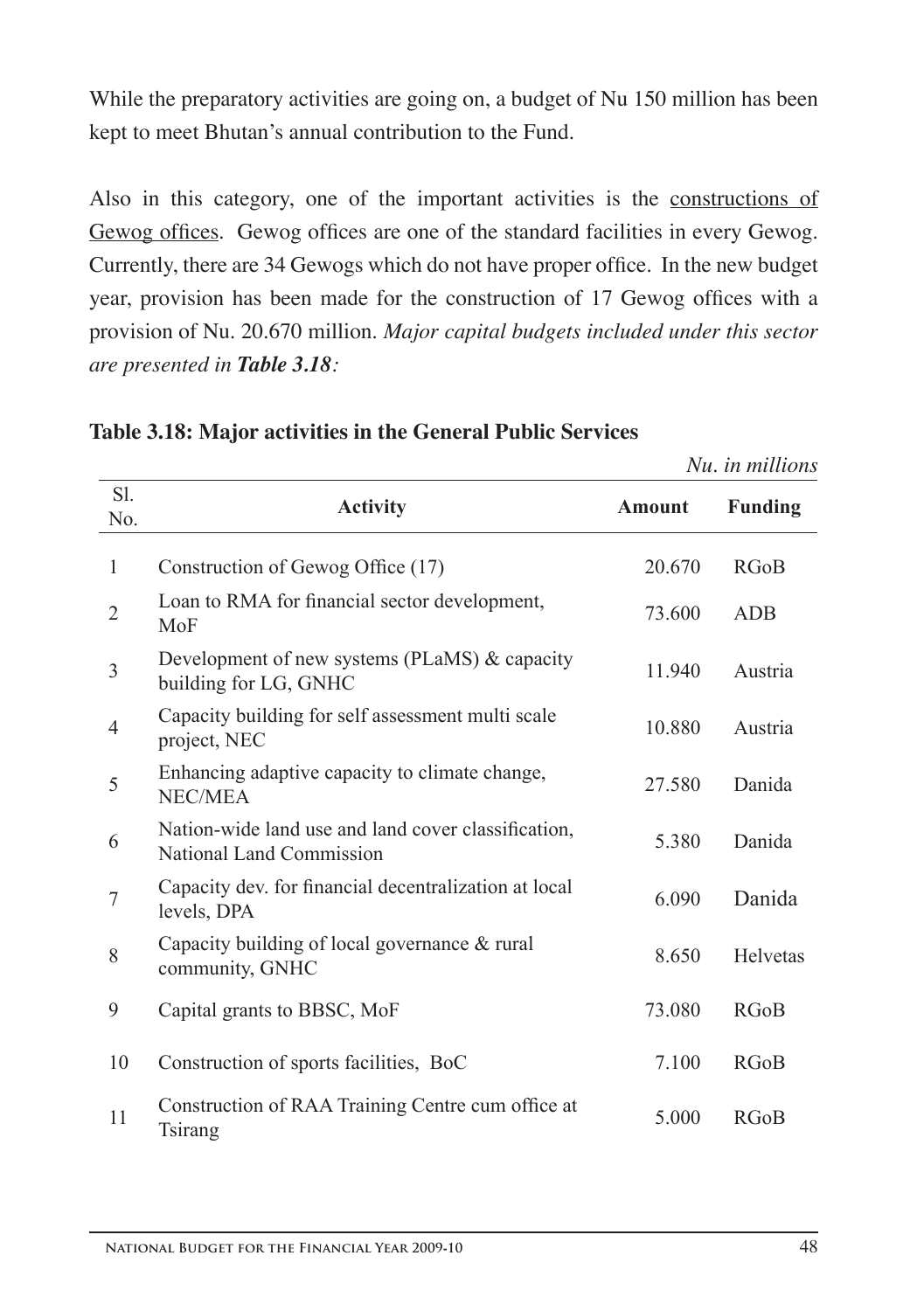| 12 | Accelerated economic development project, GNHC                                                          | 350.000 | <b>RGoB</b>  |
|----|---------------------------------------------------------------------------------------------------------|---------|--------------|
| 13 | Survey pegging & monuments (National Land<br>Commission)                                                | 91.480  | <b>RGoB</b>  |
| 14 | Contribution to SAARC Development Fund, MoF                                                             | 150.000 | <b>RGoB</b>  |
| 15 | Const. of security guard quarter & rest house at<br>Motithang Palace, MoF                               | 10.730  | <b>RGoB</b>  |
| 16 | Construction of goldsmith workshop, DNP                                                                 | 6.000   | <b>RGoB</b>  |
| 17 | Construction of vehicle parking below RCSC office                                                       | 4.800   | <b>RGoB</b>  |
| 18 | Contribution to Indo-Bhutan Friendship<br>Association, MoF                                              | 14.340  | <b>RGoB</b>  |
| 19 | Construction of regional immigration office, S/<br>Jongkhar (spill-over)                                | 6.000   | <b>RGoB</b>  |
| 20 | Construction of border check post & wall<br>maintenance, Samtse, S/Jongkhar, Gelephu &<br>Phuentsholing | 5.000   | <b>RGoB</b>  |
| 21 | Construction of regional immigration office<br>building, Gelephu                                        | 5.000   | <b>RGoB</b>  |
| 22 | Construction of immigration office building, HQ,<br>Thimphu                                             | 3.000   | <b>RGoB</b>  |
| 23 | Capital grants to Thimphu City Corporation                                                              | 55.300  | <b>RGoB</b>  |
| 24 | Capital grants to Phuentsholing City Corporation                                                        | 31.150  | <b>RGoB</b>  |
| 25 | Field data collection, NSB                                                                              | 7.140   | <b>UNFPA</b> |
| 26 | Development of medium term fiscal framework,<br>MoF                                                     | 5.650   | <b>WB</b>    |

Further, in addition to reserves kept for new appointments, establishment of new offices, spill-over works, transfer benefits, retirement benefits, foreign travel and government hospitality, budget provision has been kept for the following purposes as reflected in *Table 3.19* below.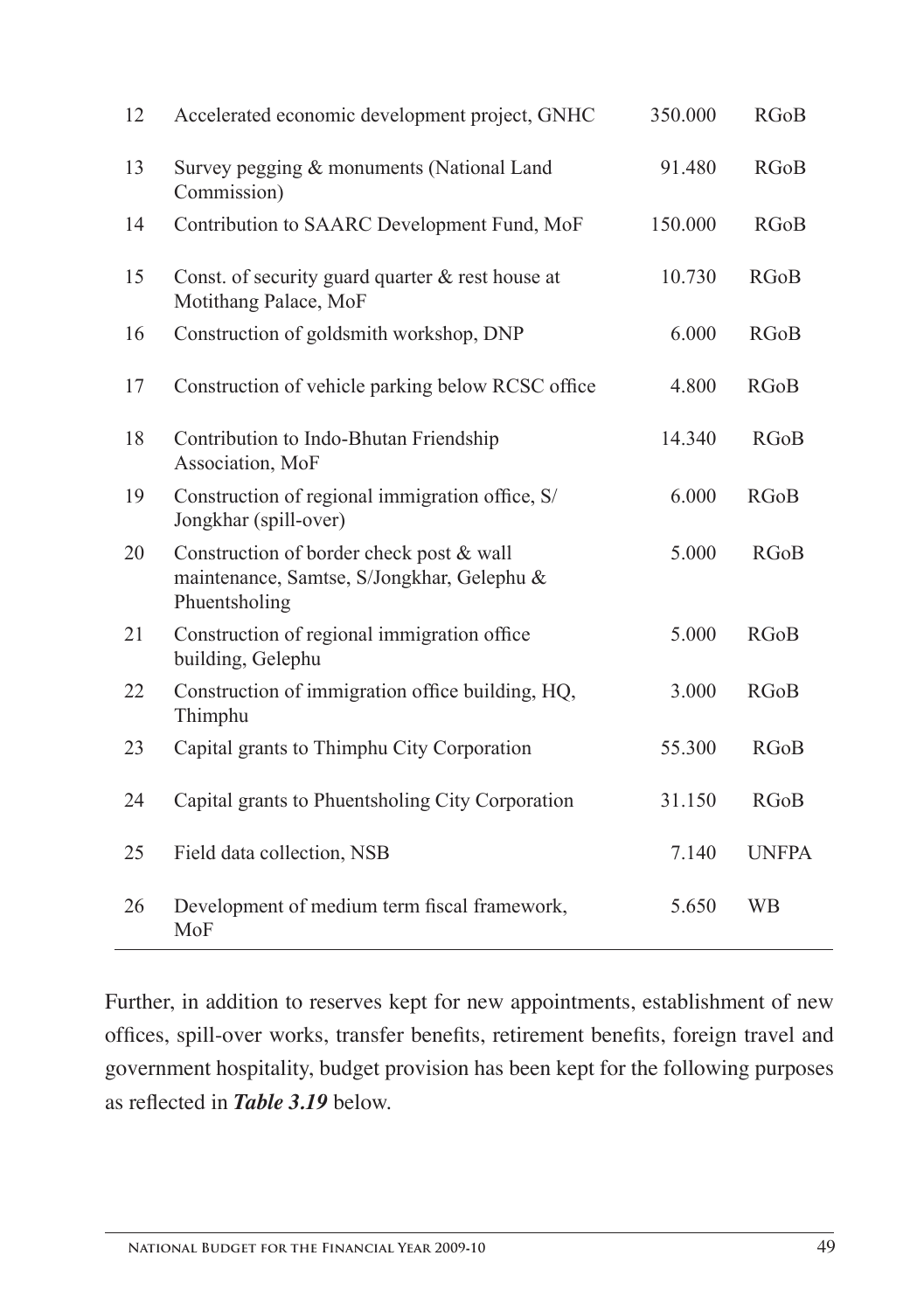#### **Table 3.19: Contingency Reserves for the General Public Services**

*Nu. in millions*

| SI.<br>$\bf No$ | <b>Activity</b>                                                               | <b>Amount</b> | <b>Remarks</b>                                                                                                                                                          |
|-----------------|-------------------------------------------------------------------------------|---------------|-------------------------------------------------------------------------------------------------------------------------------------------------------------------------|
| 1               | Local government<br>elections                                                 | 165,000       | This will be made available to the<br>Election Commission                                                                                                               |
| $\overline{2}$  | Disaster relief                                                               | 200.000       | Maintained to meet expenses related<br>to restoration works after natural<br>calamities, especially in light of May<br>2009 flood damages                               |
| 3               | Constituency<br>development grant                                             | 188,000       | 47 constituencies                                                                                                                                                       |
| $\overline{4}$  | <i>Ad hoc</i> provision<br>for the 16 <sup>th</sup> SAARC<br>Summit in Bhutan | 50.000        | A nominal amount is kept. The actual<br>requirement is yet to be ascertained.<br>Some costs are likely to be financed by<br>the GoL                                     |
| 5               | Monsoon restoration<br>works ( <i>other than</i><br>roads)                    | 30.000        | A lump sum amount of Nu. 110 m is<br>kept with DoR for monsoon damages<br>caused on roads. This will cover other<br>restoration works for damages caused by<br>monsoon. |
| 6               | HM's Relief Fund                                                              | 20.000        | As per Article 14, Section 12 of the<br>Constitution.                                                                                                                   |
| $\overline{7}$  | Grants to private<br>medical students (27<br>students)                        | 8.100         |                                                                                                                                                                         |

As we have been painfully reminded last month, we have to be prepared for natural disasters. The cost of the damages has been estimated at Nu. 719.11 million. Adequate budget provisions have been made for the restoration works in the budgets of the respective sectors. This is besides the normal reserves (*Nu. 30 million in FY 2009-10*) that are maintained for restoration of roads damaged by the monsoon rains. In addition, a reserve of Nu. 200 million has also been provided for. The Government also is undertaking works at the glacial lakes to prevent outburst. A budget of Nu.33.575 million is provided for.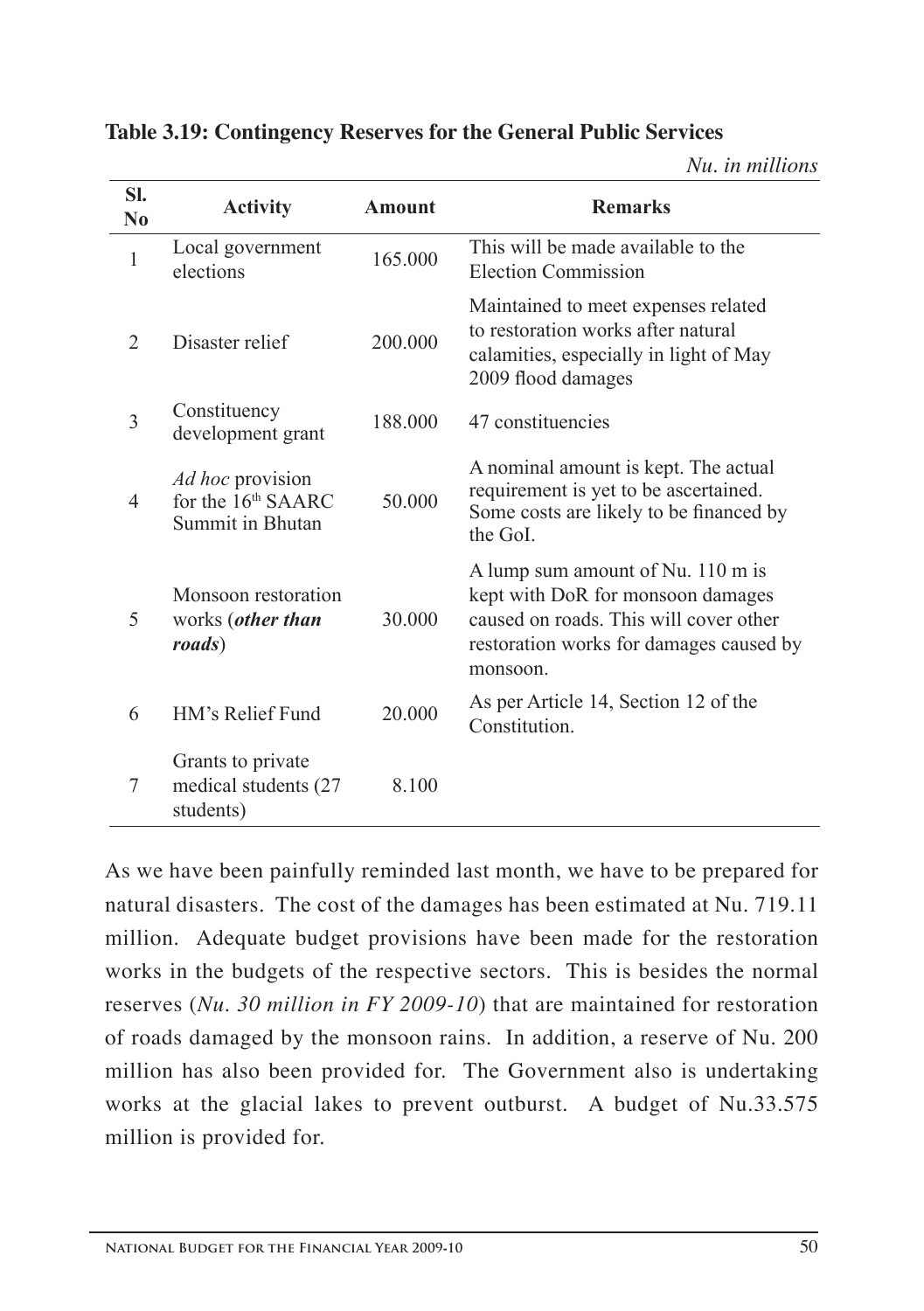As per the Constitution, a separate budget head exists for HM's Relief Fund, and an amount of Nu. 20 million has been incorporated in the new budget. This budget will be enhanced as and when the balances deplete.

It may also be reported that adequate budget provisions have been made for the independent administration of constitutional bodies, namely the High Court, the Election Commission, the Royal Audit Authority, the Civil Service Commission and the Anti-corruption Commission. For the local government elections, an amount of Nu. 165 million has been kept in reserves.

# **CHAPTER IV: ECONOMIC OUTLOOK & FISCAL PROJECTIONS FOR THE FY 2009-10 & BEYOND:**

The projections for the next two fiscal years are made to provide an indication of the impact of the present budget on the future macro-economic variables. *The projections are as in Table 4.1.*

|                                   |           |                          |               |           | Nu. in millions |
|-----------------------------------|-----------|--------------------------|---------------|-----------|-----------------|
|                                   | 2007/08   | 2008/09                  | 2009/10       | 2010/11   | 2011/12         |
|                                   | Actual    | Revised<br><b>Budget</b> | <b>Budget</b> | Proj.     | Proj.           |
| <b>Total Revenue &amp; Grants</b> | 18,316.90 | 23,925.88                | 21,498.39     | 21,108.40 | 22,427.80       |
| <b>Domestic Revenue</b>           | 12,346.00 | 13,848.42                | 14,108.77     | 14,256.20 | 15,118.80       |
| <b>Grants</b>                     | 5,935.40  | 9,485.05                 | 7,353.82      | 6,852.20  | 7,309.00        |
| <b>Project-tied Grants</b>        | 4,733.00  | 7,813.85                 | 5,090.07      | 5,106.00  | 5,643.00        |
| <i>India</i>                      | 3,571.10  | 4,433.03                 | 2,972.66      | 2,800.00  | 3,080.00        |
| <i>Others</i>                     | 1,161.90  | 3,380.82                 | 2,117.41      | 2,306.00  | 2,563.00        |
| <b>Program Grants</b>             | 1,202.40  | 1,671.20                 | 2,263.75      | 1,746.20  | 1,666.00        |
| <i>India</i>                      | 1,100.00  | 1,400.00                 | 1,400.00      | 1,400.00  | 1,400.00        |

#### **Table 4.1 : Budget Policy and Fiscal Framework Statement**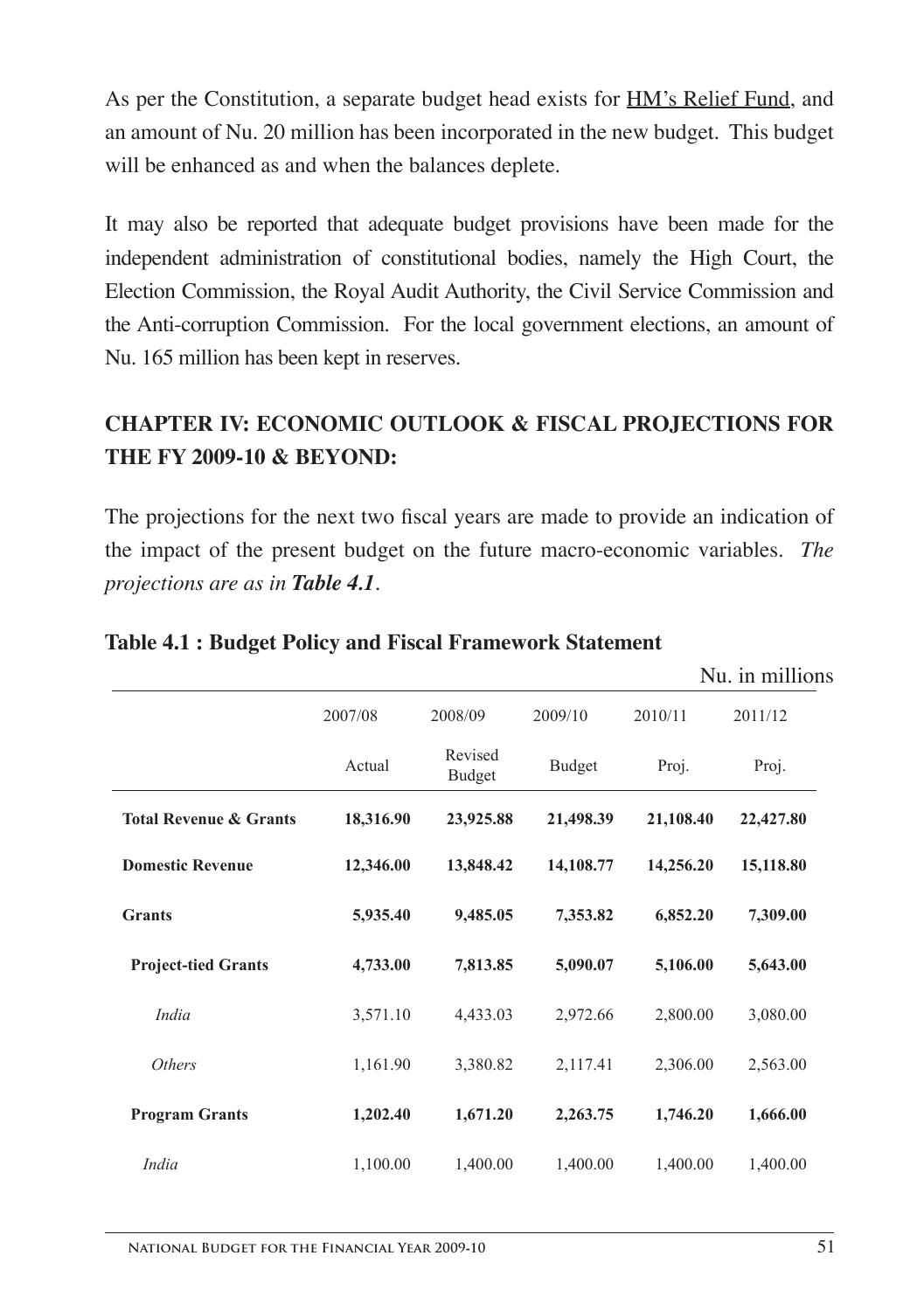| <b>Others</b>                                   | 102.40      | 271.20      | 863.75      | 346.20      | 266.00      |
|-------------------------------------------------|-------------|-------------|-------------|-------------|-------------|
| Other receipts                                  | 35.50       | 592.42      | 35.80       | 0.00        | 0.00        |
| <b>Expenditure + Net</b><br>Lending             | 17,913.30   | 25,519.70   | 26,304.31   | 23,459.80   | 25,078.60   |
| <b>Total Expenditure</b>                        | 19,693.00   | 26,958.43   | 27,421.45   | 24,370.10   | 26,600.40   |
| <b>Current expenditure</b>                      | 9,725.70    | 11,910.83   | 13,594.13   | 13,664.00   | 14,214.90   |
| of which interest on<br>Tala loans              | 1,295.90    | 1,295.90    | 1,295.90    | 1,295.90    | 1,295.90    |
| Capital expenditure                             | 9,967.30    | 15,047.60   | 13,827.31   | 10,706.10   | 12,385.50   |
| Project tied capital<br>expenditure             | 5,597.50    | 10,320.80   | 6,934.70    | 7,689.60    | 9,328.20    |
| Financed by project-<br>tied loans              | 864.50      | 2,064.40    | 1,851.19    | 2,583.60    | 3,685.20    |
| Financed by project-<br>tied grants             | 4,733.00    | 8,256.40    | 5,083.51    | 5,106.00    | 5,643.00    |
| Other capital<br>expenditure                    | 4,369.80    | 4,726.80    | 6,892.61    | 3,016.50    | 3,057.30    |
| Net lending (NL)                                | $-1,805.40$ | $-1,438.73$ | $-1,117.14$ | $-910.30$   | $-1,521.80$ |
| <b>Advance/Suspense (Net)</b>                   | 25.70       | 0.00        | 0.00        | 0.00        | 0.00        |
| <b>Fiscal Balance (including</b><br>all grants) | 403.60      | $-1,593.82$ | $-4,805.92$ | $-2,351.40$ | $-2,650.80$ |
| Financing, net                                  | $-403.60$   | 1,593.82    | 4,805.92    | 2,351.40    | 2,650.80    |
| Project-tied loans, net                         | $-1,319.20$ | $-158.79$   | 304.89      | 449.90      | 1,529.80    |
| Disbursements<br>$(1851.2+740.9)$               | 757.60      | 1,938.77    | 2,592.12    | 2,583.60    | 3,685.20    |
| Repayments                                      | 2,076.80    | 2,097.56    | 2,287.22    | 2,133.70    | 2,155.40    |
| of which Tala &<br>Dagachhu                     | 1,395.20    | 1,395.20    | 1,395.20    | 1,395.20    | 1,395.20    |
| Resource gap, net                               | 915.60      | 1,752.60    | 4,501.03    | 1,901.50    | 1,121.00    |
| Domestic financing, net                         | 915.60      | 1,752.60    | 4,501.03    | 1,901.50    | 1,121.00    |
| Ways and Means, net                             | 915.60      | 1,752.60    | 4,501.03    | 1,901.50    | 1,121.00    |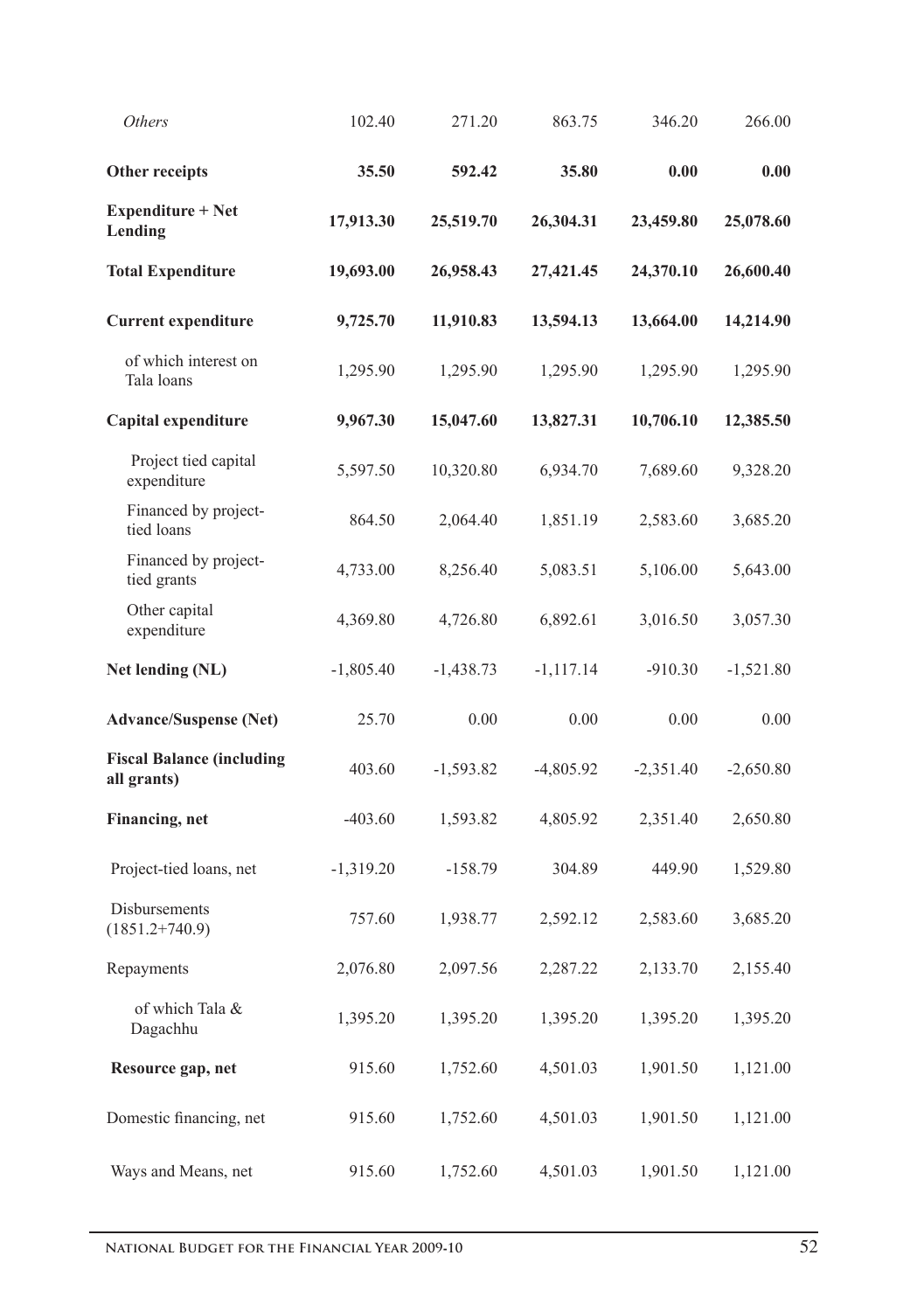#### *Percentage to GDP*

| Total Revenue & Grants   |                                        | 33.33   | 38.63   | 30.89   | 26.93    | 25.38   |  |
|--------------------------|----------------------------------------|---------|---------|---------|----------|---------|--|
|                          | Domestic Revenue                       | 22.46   | 22.36   | 20.28   | 18.19    | 17.11   |  |
|                          | Grants                                 | 10.80   | 15.31   | 10.57   | 8.74     | 8.27    |  |
|                          | Other receipts                         | 0.06    | 0.96    | 0.05    | 0.00     | 0.00    |  |
|                          | Expenditure + Net Lending              | 32.59   | 41.20   | 37.80   | 29.93    | 28.38   |  |
|                          | Total Expenditure                      | 35.83   | 43.52   | 38.41   | 31.09    | 30.10   |  |
|                          | Current expenditure                    | 17.70   | 19.23   | 19.54   | 17.43    | 16.09   |  |
|                          | of which interest on Tala<br>loans     | 2.40    | 2.10    | 1.90    | 1.70     | 1.50    |  |
|                          | Capital expenditure                    | 18.14   | 24.29   | 19.87   | 13.66    | 14.02   |  |
|                          | Net lending (NL)                       | $-3.29$ | $-2.32$ | $-1.61$ | $-1.16$  | $-1.72$ |  |
|                          | Fiscal Balance (including all grants)  | 0.73    | $-2.57$ | $-6.91$ | $-3.00$  | $-3.00$ |  |
| Resource gap, net        |                                        | 1.67    | 2.83    | 6.47    | 2.43     | 1.27    |  |
| <b>Memorandum Items:</b> |                                        |         |         |         |          |         |  |
|                          | Total government debt (% of GDP)       | 60.20   | 56.70   | 59.30   | 59.40    | 63.80   |  |
|                          | Foreign debt (% of GDP)                | 57.60   | 54.70   | 57.80   | 58.20    | 63.00   |  |
| GDP)                     | Of which hydropower debt (% of         | 36.30   | 32.40   | 32.70   | 36.30    | 45.20   |  |
|                          | Domestic debt (% of GDP)               | 2.60    | 2.00    | 1.50    | 1.10     | 0.80    |  |
| G&S                      | External debt service (% of exports of | 17.00   | 13.80   | 9.20    | $8.00\,$ | 6.80    |  |
| millions)                | Nominal GDP at market prices (Nu. in   | 54,958  | 61,943  | 69,586  | 78,378   | 88,360  |  |
|                          | Real GDP (annual % change)             | 13.80   | 8.10    | 8.10    | 7.80     | 7.80    |  |

*Source: Macroeconomic Framework Coordination Committee.*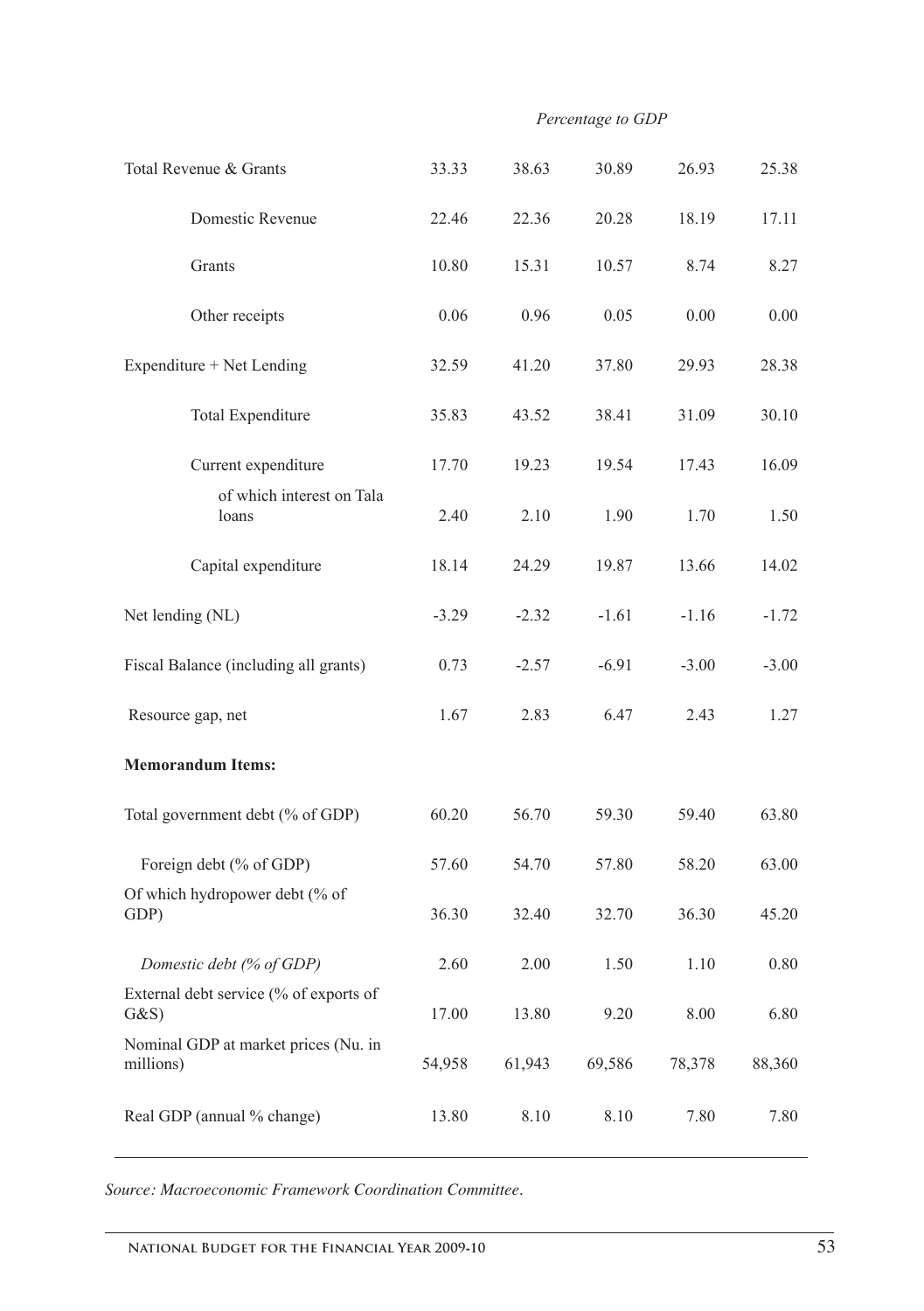#### **Economic Growth**

During the FY 2009-10, the economy is projected to grow by around 8 % and similar trends are projected in the FYs 2010-11 and 2011-12. The share of primary, secondary and tertiary sectors to the GDP on an average is projected to be 14 %, 46 % & 36 % respectively. The economic growth will continue to be significantly driven by electricity and construction. The high growth in these sub-sectors is mainly due to the major socio-infrastructure developments such as the hydropower project constructions. Also, the impact of the global economic crisis is likely to be minimal as the global economies are expected to recover by 2010. However, in the short run, the negative impact of global recession may continue to be felt mostly on the international reserves, trust funds and the tourism industry. Despite these negative externalities, the Bhutanese economy is projected to grow at a healthy pace.

### **Inflation**

Inflation which was at a high of 9.3 % in the third quarter of 2008, started to fall with decreasing global fuel prices and tradable commodities. As such, inflation is projected to go down to around 4  $\%$  in the FY 2009-10 and in the subsequent two FYs as shown in figure 4.1. However, the prices of non-tradable goods and services may increase with increasing disposable income of the Bhutanese people.

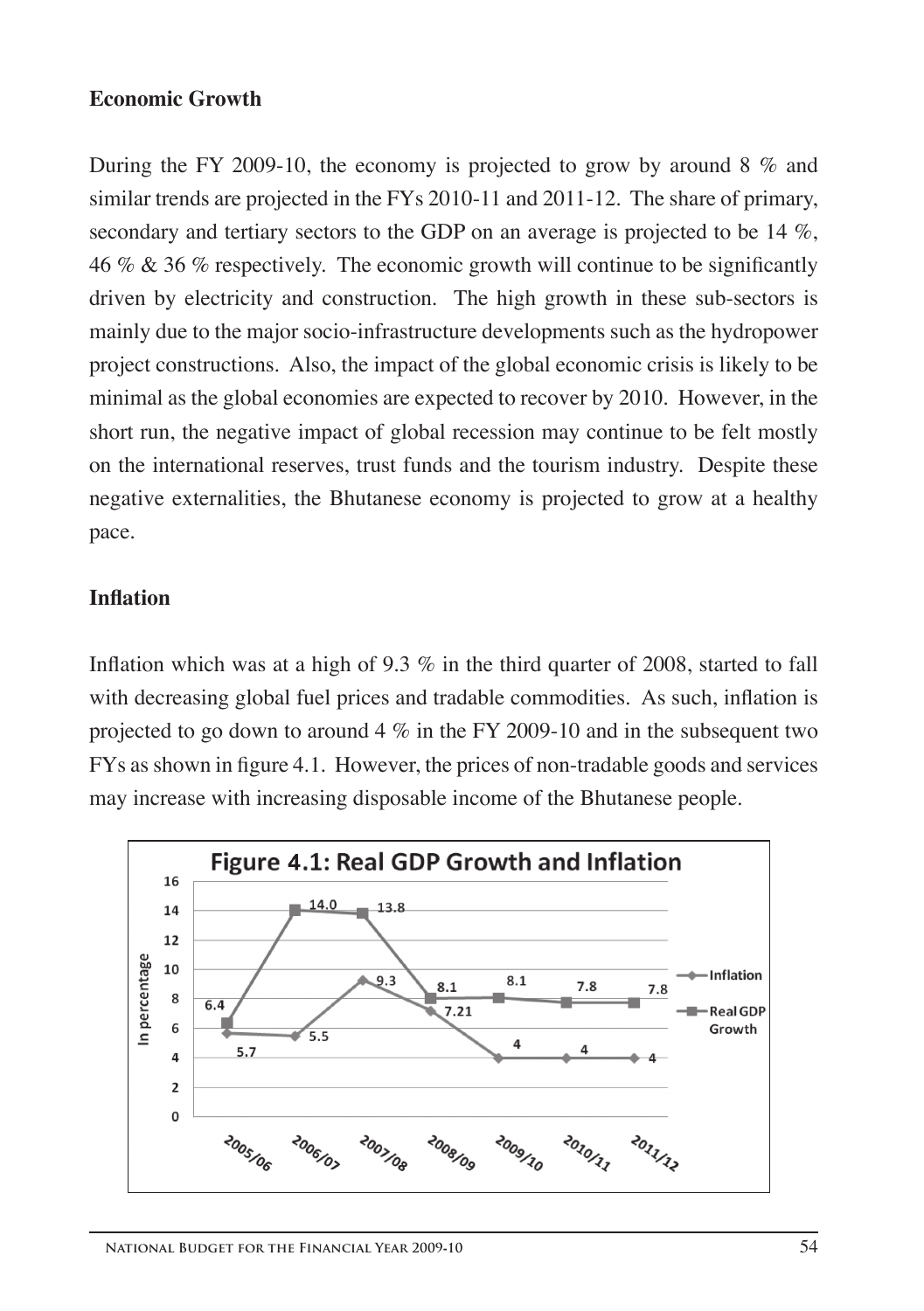#### **Balance of Payments and Reserves**

In the external sector, the overall balance of payments is projected to remain positive with significant flow of loans and grants despite the negative current account balance. Therefore, the gross international reserves will continue to be built up and sustain around 7 months of imports of total goods and services in the next three fiscal years. This will be within the constitutional requirement of 12 months essential imports.

### **Fiscal Position**

One of the main aspects of the Government's fiscal policy is to maintain the fiscal deficit to a sustainable level of the GDP, and hence, the fiscal deficit is projected at 3 % in the FYs 2010-11 and 2011-12. However, for FY 2009-10, the fiscal deficit is currently projected at about 6.91 %. Domestic revenue is projected to increase at a steady pace with almost 50% of the total revenue coming from CIT and dividends from hydro-power projects and the corporate sector. The total external grants for FYs 2009-10, 2010-11 and 2011-12 have been projected based on known commitments and disbursement trends.

# **External Debt Position**

### **Debt Stock**

Based on the projected disbursements of committed loans and scheduled repayments, the external debt outstanding for the FY 2009-10 is projected at Nu. 40,217.43 million, which accounts for 57.80 % of the estimated GDP. as presented below in *Table 4.2*. The projected debt stock is 18.69 % higher as compared to the previous FY due to the expected disbursement of the ADB loan for Dagachhu Hydropower project. Further, with the implementation of the mega-hydropower projects, external debt stock is projected to grow at a faster rate than the GDP. Nevertheless, of the total external debt stock, 60.86 % comprises of bilateral loans for hydropower projects which are self liquidating. The non-hydropower loans account for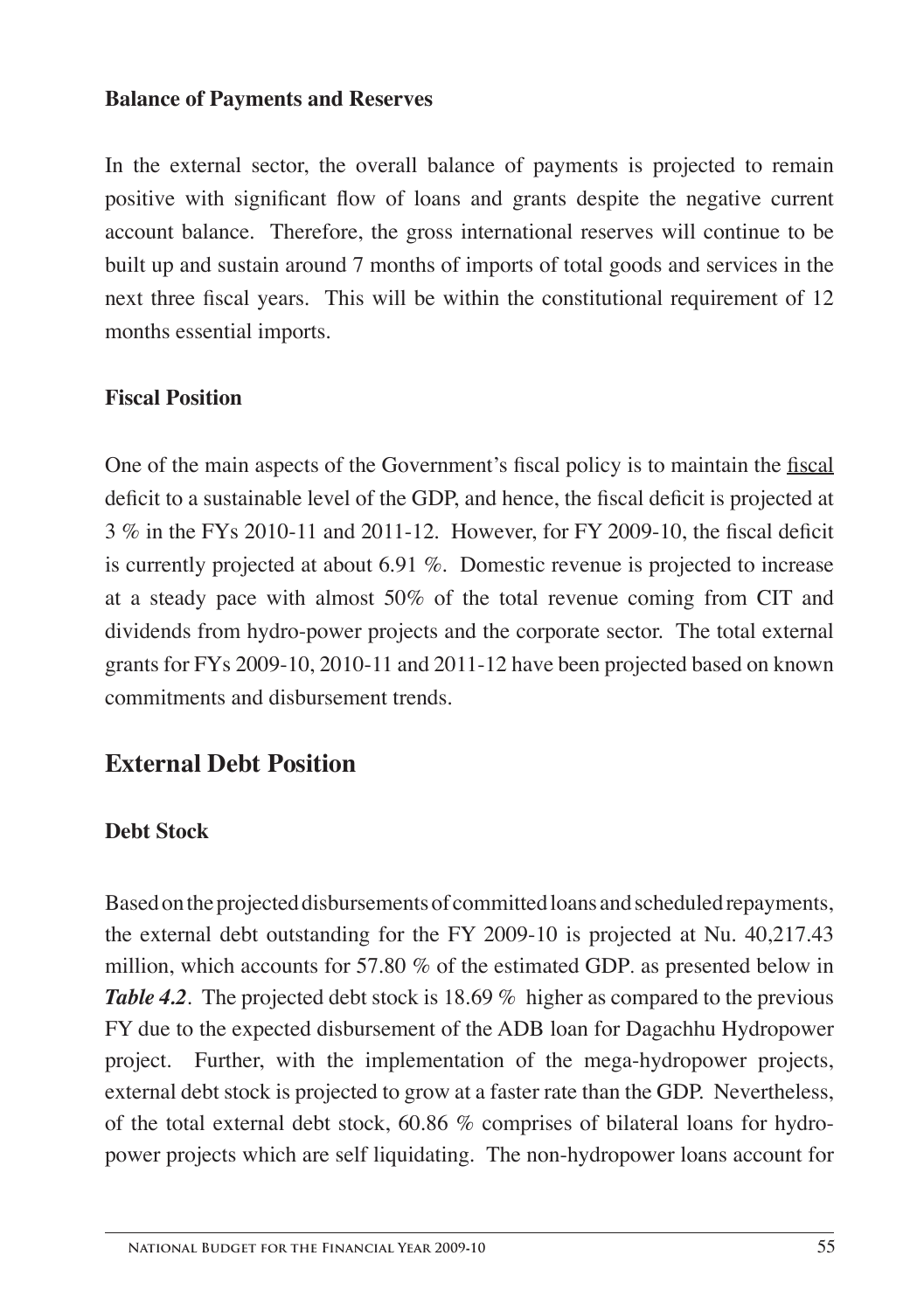about 39.14 % of the estimated GDP and are borrowed from International Financial Institutions at highly concessionary terms.

External debt outstanding as percentage of estimated GDP for the FYs 2010-11 and 2011-12 is projected at 58.20 % and 63.00 % respectively.

# **Debt Service**

Debt service ratio for the FY 2009-10 is estimated at about 9.20 %. With only one large loan (THPP) to be serviced, the debt service ratio is projected to fall during the FYs 2010-11 and 2011-12 as presented in *Table 4.2***.** Total debt service ratio is projected to gradually come down from 8.0 % in FY 2010-11 to around 6.8 % in the medium term.

|                                                              | 2007-08<br>(Actual) | 2008-09<br>(Revised<br><b>Estimate)</b> | 2009-10<br>(Estimate) | 2010-11<br>(Projetn) | 2011-12<br>(Projetn) |
|--------------------------------------------------------------|---------------------|-----------------------------------------|-----------------------|----------------------|----------------------|
| <b>External Debt</b><br>Outstanding<br>Total<br>(Nu. m)      | 31,669.48           | 33,882.23                               | 40,217.43             | 45,643.48            | 55,640.96            |
| <b>Indian Rupee</b><br>(Rs. m)                               | 17,320.25           | 18,830.10                               | 20,138.80             | 23,566.40            | 30,126.90            |
| Convertible<br>Currency (US<br>$\mathfrak{F}$ m)             | 334.79              | 351.50                                  | 409.00                | 464.00               | 533.80               |
| Hydro-power<br>Debt<br>(Nu. m)                               | 20,475.09           | 21,425.15                               | 24,477.48             | 29,132.22            | 37,893.89            |
| <b>External Debt</b><br>Outstanding<br>Total $(% of$<br>GDP) | 57.62               | 54.70                                   | 57.80                 | 58.24                | 62.97                |
| Debt Service<br>Ratio                                        | 17.00               | 13.80                                   | 9.20                  | 8.00                 | 6.80                 |

# **Table 4.2: Projected Debt and Debt Indicators**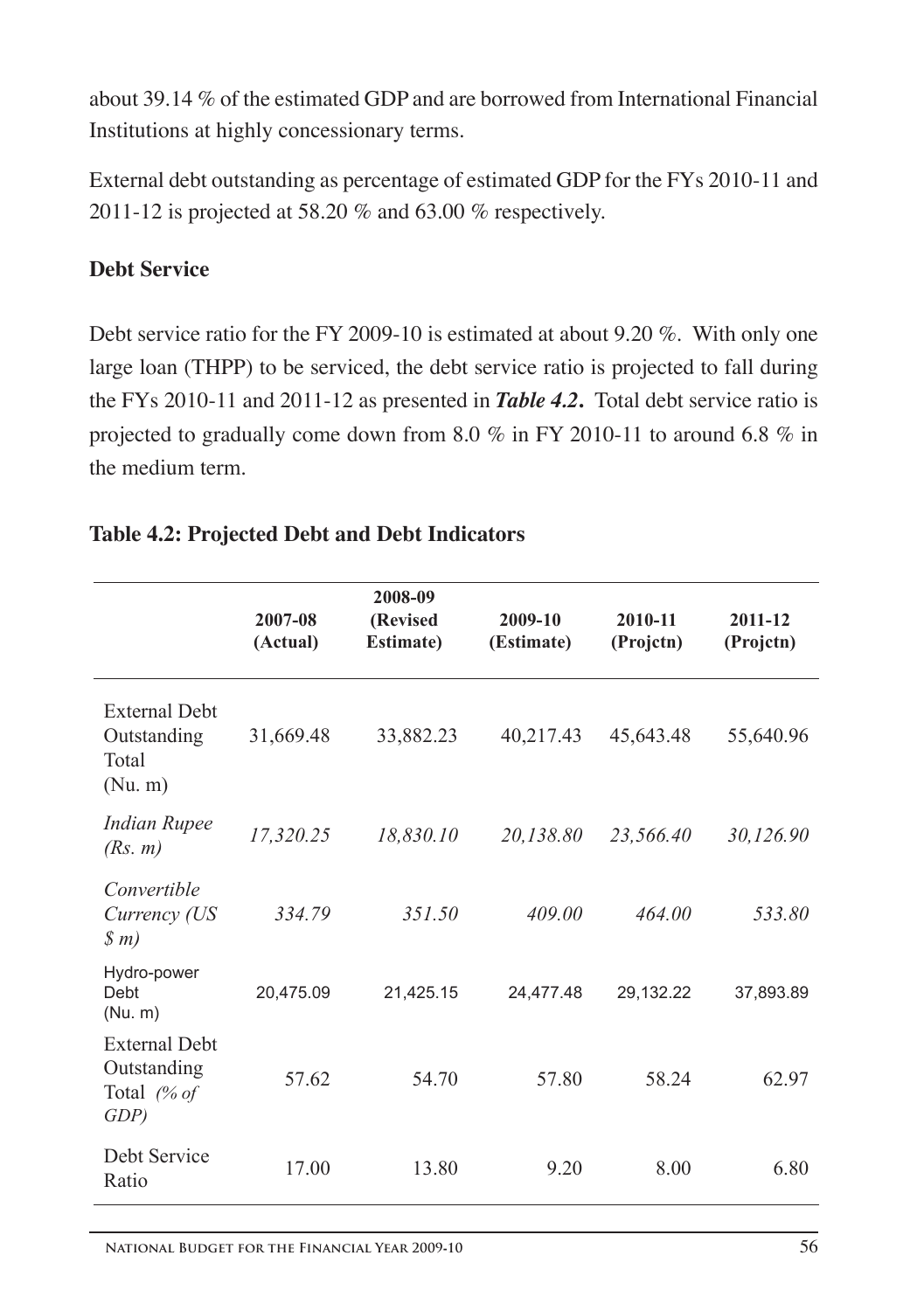# **CHAPTER V: REPORT ON STATE-OWNED ENTERPRISES & GOVERNMENT'S SHARES IN COMPANIES**

# **5.1 Performance of State-owned Enterprises (SoEs) & Investments in Companies**

The Royal Government has established many companies, and its shares have been divested over the years. Today there are 16 companies in which the Royal Government has the majority shares (*12 fully-owned and 4 semi-owned*). The Government's minority share-holdings are in five companies namely *BNB: 13.61 %, BFAL: 25.73 %, RICB: 39.25 %, PCA: 47.09 % and BBPL: 47.74 %*. On the whole, the Royal Government's assets in the various corporations are on a net worth basis Nu. 25,866.41 million or 41.7 % of GDP as of December 2008. *Their financial position as on December 2008 as in Table 5.1 .*

#### **Table 5.1 Financial Position of Companies in which Government has shares.**

*Nu. in millions*

| Corpor-<br>ations    | Govt.  | <b>PBT</b> |           |           | <b>Assets</b> |          | <b>Reserves</b> |          | <b>Net Assets</b> |  |
|----------------------|--------|------------|-----------|-----------|---------------|----------|-----------------|----------|-------------------|--|
|                      | Holdg  | 2007       | 2008      | 2007      | 2008          | 2007     | 2008            | 2007     | 2008              |  |
| DHI                  | 100 %  |            |           |           |               |          |                 |          |                   |  |
| <b>AWP</b>           | 100%   | 62.02      | 53.75     | 410.55    | 418.14        | 211.79   | 271.95          | 204.68   | 238.95            |  |
| <b>BAIL</b>          | 100%   | 3.47       | 3.67      | 62.34     | 62.70         | 27.81    | 26.85           | 56.88    | 55.91             |  |
| <b>DGPC</b>          | 100%   | 2.939.29   | 3.064.239 | 13.863.51 | 14.273.89     | 596.417  | 810.91          | 7.450.01 | 7.936.356         |  |
| <b>BFAL</b>          | 25.73% | 1.57       | 392.09    | 1.364.01  | 1.527.51      | 297.99   | 494.00          | 447.99   | 644.00            |  |
| <b>PCA</b>           | 47.09% | 463.68     | 293.11    | 1.391.02  | 1,476.76      | 787.77   | 763.54          | 1.014.43 | 1,103.54          |  |
| <b>WCC</b>           | 100%   | 2.26       | 11.10     | 44.80     | 40.20         |          |                 | 22.35    | 30.90             |  |
| <b>NRDC</b>          | 100%   | 138.84     | 49.64     | 530.06    | 522.56        | 378.36   | 412.25          | 408.36   | 442.25            |  |
| <b>BBPL</b>          | 47.74% | 44.04      | 19.86     | 271.75    | 248.29        | 55.66    | 67.25           | 202.67   | 207.25            |  |
| <b>B. Postal</b>     | 100%   | 10.11      | 20.04     | 179.12    | 185.95        | 66.17    | 79.47           | 89.76    | 103.07            |  |
| В.<br><b>Telecom</b> | 100%   | 584.35     | 297.23    | 3,113.57  | 3,151.03      | 1,218.85 | 1,280.61        | 2,072.93 | 2,134.69          |  |
| <b>BDFC</b>          | 87%    | 69.63      | 93.20     | 1.921.46  | 2.546.16      | 643.51   | 738.56          | 743.51   | 838.56            |  |
| <b>BoBL</b>          | 80%    | 255.68     | 241.92    | 1.9630.17 | 21.069.29     | 1.248.20 | 1,315.82        | 1.348.20 | 1,515.82          |  |
| <b>BNBL</b>          | 13.61% | 362.14     | 451.15    | 10.481.06 | 16,733.96     | 950.31   | 933.14          | 1,021.72 | 1,288.65          |  |
| <b>RICBL</b>         | 39.25% | 151.91     | 170.37    | 2,022.99  | 2,920.32      | 435.54   | 550.05          | 531.54   | 646.05            |  |
| <b>BBSC</b>          | 100%   | (34.36)    | (4.40)    | 351.19    | 406.32        | 325.95   | 380.34          | 324.00   | 373.99            |  |
| <b>Kuensel</b>       | 51%    | 6.65       | 11.17     | 169.02    | 172.80        | 94.23    | 97.70           | 144.23   | 147.70            |  |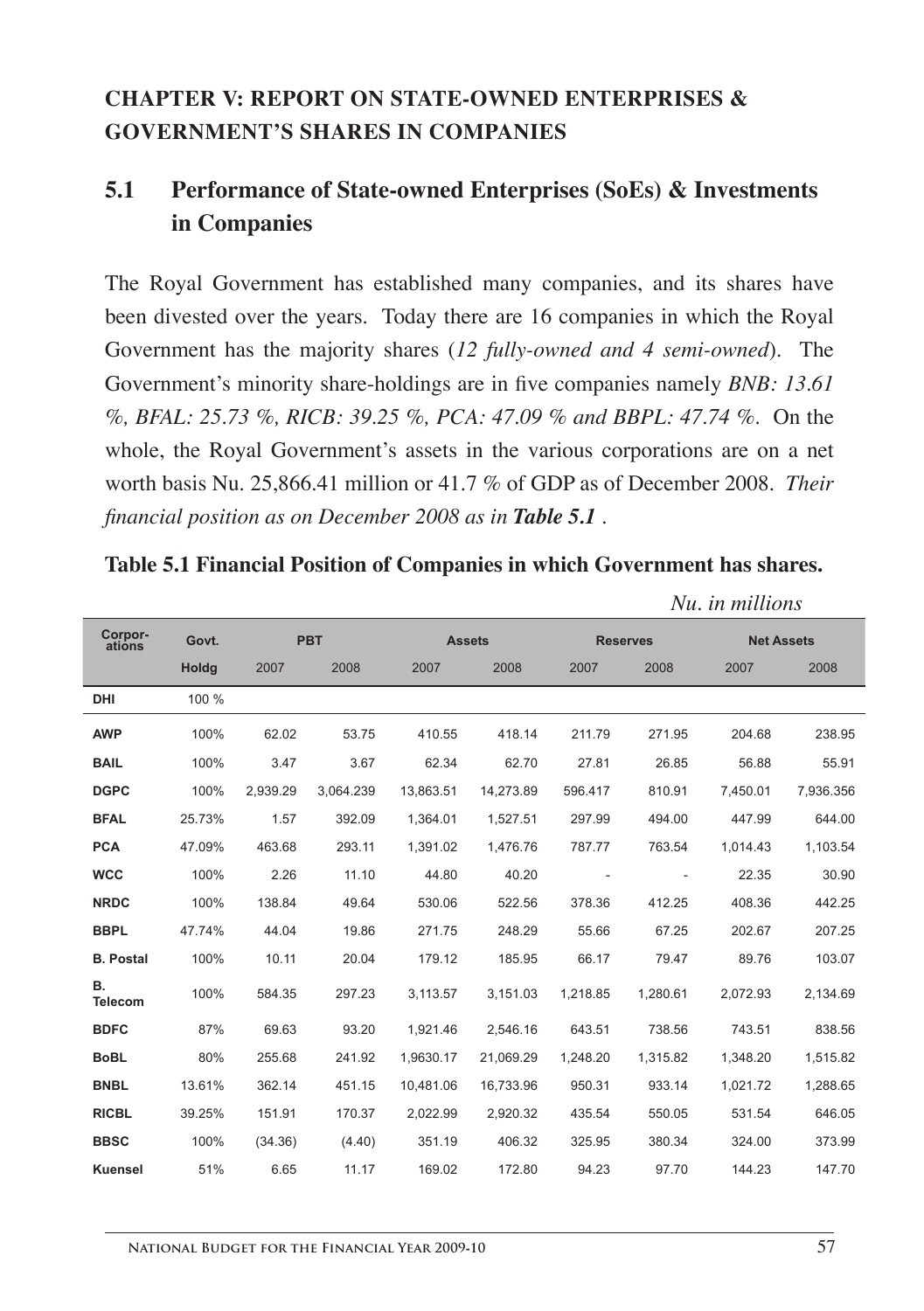| <b>BPC</b><br>100%<br>573.16<br>10.933.61<br>11.858.04<br>927.13<br>1.410.28<br>2.815.36<br>7.771.42<br><b>FCB</b><br>100%<br>2.89<br>278.63<br>284.94<br>167.29<br>245.83<br>(1.34)<br>168.65<br>51%<br><b>STCBL</b><br>303.00<br>79.56<br>56.76<br>467.34<br>36.76<br>(12.64)<br>61.14 | 8.701.84<br>246.74<br>99.56 |
|------------------------------------------------------------------------------------------------------------------------------------------------------------------------------------------------------------------------------------------------------------------------------------------|-----------------------------|
|                                                                                                                                                                                                                                                                                          |                             |
|                                                                                                                                                                                                                                                                                          |                             |
|                                                                                                                                                                                                                                                                                          |                             |
| 100%<br>31.15<br><b>Druk Air</b><br>194.94<br>4.069.81<br>4.276.35<br>1.631.84<br>۰                                                                                                                                                                                                      | 1.786.83                    |

*The performance of the companies are as summarised in Table 5.2.*

| Corpo-<br>rations | <b>Holdings</b> |          | <b>Return on Capital</b><br><b>Employed</b> | <b>Earnings Per</b><br><b>Share</b> |              |                          | Corporate<br><b>Income Tax</b> | <b>Subsidy</b>           |                          |
|-------------------|-----------------|----------|---------------------------------------------|-------------------------------------|--------------|--------------------------|--------------------------------|--------------------------|--------------------------|
|                   |                 | 2007     | 2008                                        | 2007                                | 2008         | 2007                     | 2008                           | 2007                     | 2008                     |
| <b>DHIL</b>       | 100%            |          |                                             |                                     |              |                          |                                |                          |                          |
| <b>AWP</b>        | 100 %           | 30.30 %  | 22.49 %                                     | 248 %                               | 215 %        | 19.46                    | 19.47                          |                          | $\overline{\phantom{0}}$ |
| <b>BAIL</b>       | 100%            | 6.10%    | 6.56 %                                      | 12 %                                | 13 %         | $\overline{\phantom{a}}$ | 1.10                           |                          |                          |
| <b>DGPC</b>       | 100%            | 24.17 %  | 24.75 %                                     | 43 %                                | 43 %         | 897.57                   | 919.35                         |                          | $\overline{a}$           |
| <b>PCA</b>        | 47.09%          | 45.71 %  | 26.56 %                                     | 142 %                               | 86 %         | 142.54                   | 130.92                         |                          | $\overline{a}$           |
| <b>BFAL</b>       | 25.73%          | 0.13%    | 30.73 %                                     | 1.05 %                              | 261 %        | 0.45                     | 113.58                         | $\overline{\phantom{a}}$ | $\overline{\phantom{0}}$ |
| <b>NRDC</b>       | 100%            | 34.%     | 11.22 %                                     | 463 %                               | 165 %        | 43.31                    | 15.22                          | $\overline{\phantom{a}}$ | $\overline{\phantom{a}}$ |
| <b>WCC</b>        | 100%            | 6.75 %   | 31.39 %                                     | $\overline{\phantom{a}}$            |              | 0.68                     | 3.15                           | 1.80                     | 1.80                     |
| <b>BBPL</b>       | 47.74%          | 21.73 %  | 9.58 %                                      | 31 %                                | 14 %         | 14.33                    | 6.87                           | $\overline{\phantom{0}}$ | $\overline{\phantom{a}}$ |
| Bhutan<br>Post    | 100%            | 11.26 %  | 19.44 %                                     | 46 %                                | 85 %         | 0.69                     | 6.13                           | 2.50                     | 3.00                     |
| Bhutan<br>Telecom | 100%            | 20.59 %  | 10.13 %                                     | 68 %                                | 35 %         | 178.74                   | 106.28                         |                          | $\overline{\phantom{0}}$ |
| <b>BDFC</b>       | 87%             | 3.89%    | 3.94 %                                      | 70 %                                | 93 %         | $\overline{\phantom{a}}$ |                                | 25.89                    | 30.46                    |
| <b>BoB</b>        | 80%             | 18.96 %  | 15.96 %                                     | 256 %                               | 121 %        | 72.34                    | 74.29                          |                          | $\overline{\phantom{a}}$ |
| <b>RICB</b>       | 39.25%          | 7.36 %   | 6.29 %                                      | 1.58 %                              | 1.77<br>$\%$ | 45.57                    | 51.11                          | $\overline{\phantom{0}}$ | $\overline{\phantom{a}}$ |
| <b>BNB</b>        | 13.61%          | 35.44 %  | 35.01 %                                     | 304 %                               | 127 %        | 112.60                   | 140.79                         | $\overline{\phantom{m}}$ | $\overline{\phantom{0}}$ |
| <b>BBSC</b>       | 100%            | $-7.42%$ | $-0.85%$                                    | $-26%$                              | $-3%$        | $\overline{\phantom{m}}$ | $\overline{\phantom{a}}$       | 49.42                    | 78.44                    |
| Kuensel           | 51%             | 4.72 %   | 7.56 %                                      | 13 %                                | 22 %         | 1.99                     | 3.35                           | $\overline{\phantom{a}}$ | $\overline{\phantom{a}}$ |
| Druk Air          | 100%            | 0.80%    | 4.80 %                                      | $1\%$                               | 9%           | $\overline{\phantom{a}}$ | 39.75                          | 135.67                   | 157.66                   |
| <b>BPC</b>        | 100%            | 5.68 %   | 8.46%                                       | 10 %                                | 16 %         | 117.54                   | 257.52                         | 11.50                    | 8.83                     |
| FCB               | 100%            | 1.18 %   | $-0.54%$                                    | 19 %                                | $-9%$        | 1.14                     |                                | 17.10                    | 16.32                    |
| <b>STCB</b>       | 51%             | 22.27 %  | 61.41 %                                     | $-63%$                              | 306 %        | 3.13                     | 18.34                          | $\overline{\phantom{a}}$ | $\overline{\phantom{a}}$ |

# **Table 5.2 Summary Indicators of Performance:**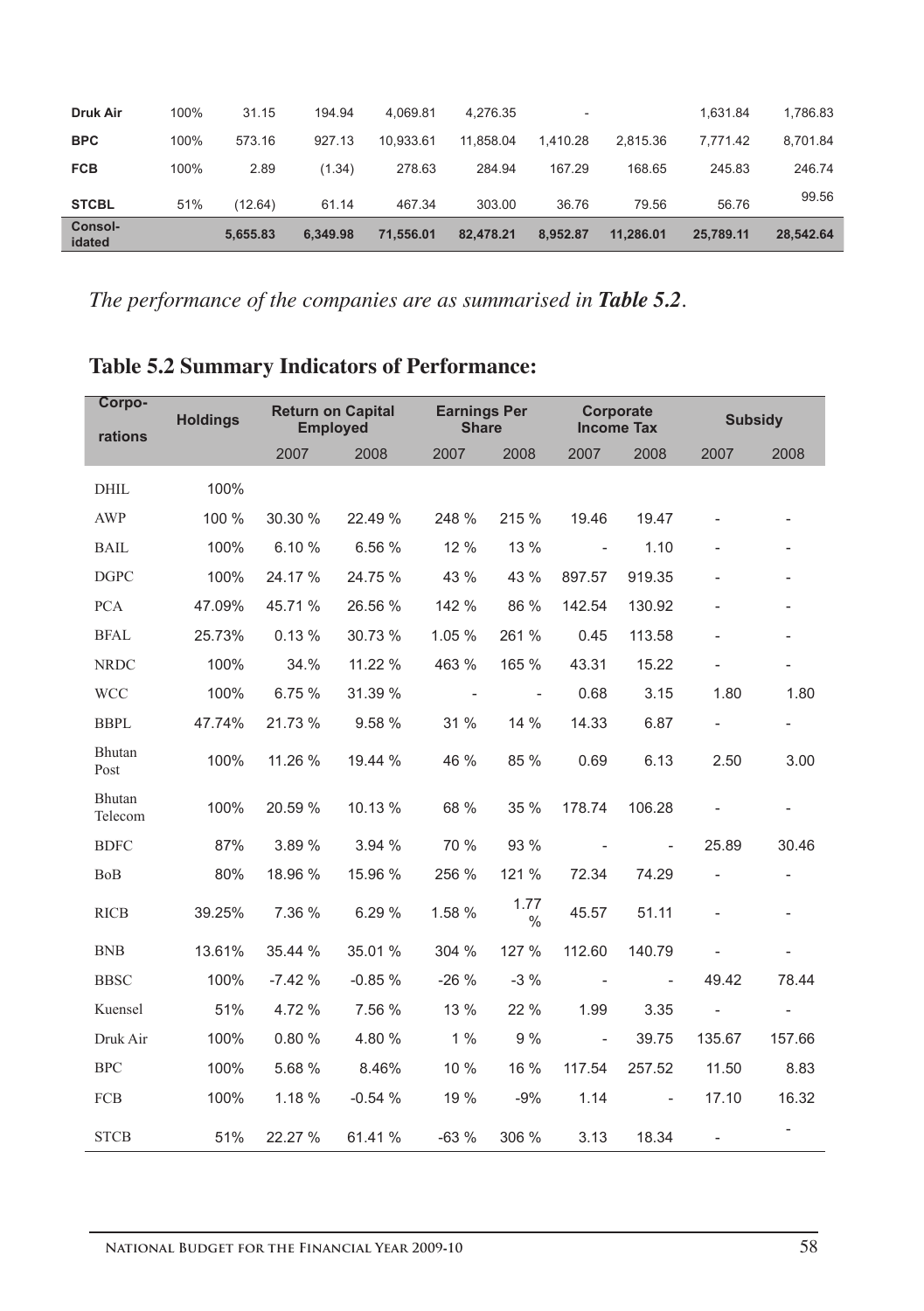### *Income and Net Worth*

All companies with Government share-holding, except FCB and BBS, have posted positive results. During the period reported, the companies recorded an average growth of 13 % in terms of turnover compared to 2007. Their gross income was Nu. 18,651.31 million as compared to Nu. 16,538.15 million in the previous year and total profit before tax was Nu. 6,349.37 million compared to Nu.5,655.84 million in 2007 (*12.26 %).*

Combined net-worth of the companies was Nu. 28,542.64 million as compared to Nu. 25,789.11 million in 2007 recording a growth of more than 10 %. Book value of total assets increased by Nu. 10,922.20 million from Nu. 71,556.01 million to Nu. 82,478.21 million by the end of 2008.

# *Profitability*

Except for BBS and FCB which posted combined loss of Nu. 5.742 million, (*BBS: Nu. 4.4 million and FCB: Nu. 1.34 million*) all other incorporated companies have posted positive results during the year. Bhutan Post, STCBL, DGPC, BNB and BFAL achieved high profitability compared to the previous year with STCBL achieving the highest return on equity of 61.41 %, DGPC 38.61 %, BFAL 60.88 % and BNB achieving 35.01 %.

Compared to the previous year, Bhutan Postal Corporation has achieved marked improvement. It achieved the highest profitability with a Return on Equity (RoE) of 19.44%. Profit before tax (PBT) increased from Nu. 0.60 million in 2006 to Nu. 20.037 million in 2008.

The BoBL, NRDC and Bhutan Telecom among the SoEs, and BBPL and PCA among the non-SoEs, experienced fall in profits during the year.

The net profit of Bank of Bhutan decreased due to cautious approach adopted by the bank with regard to its provisioning for risks. The net profit of Bhutan Telecom decreased due to competition from a new service provider which commenced its business from 2008.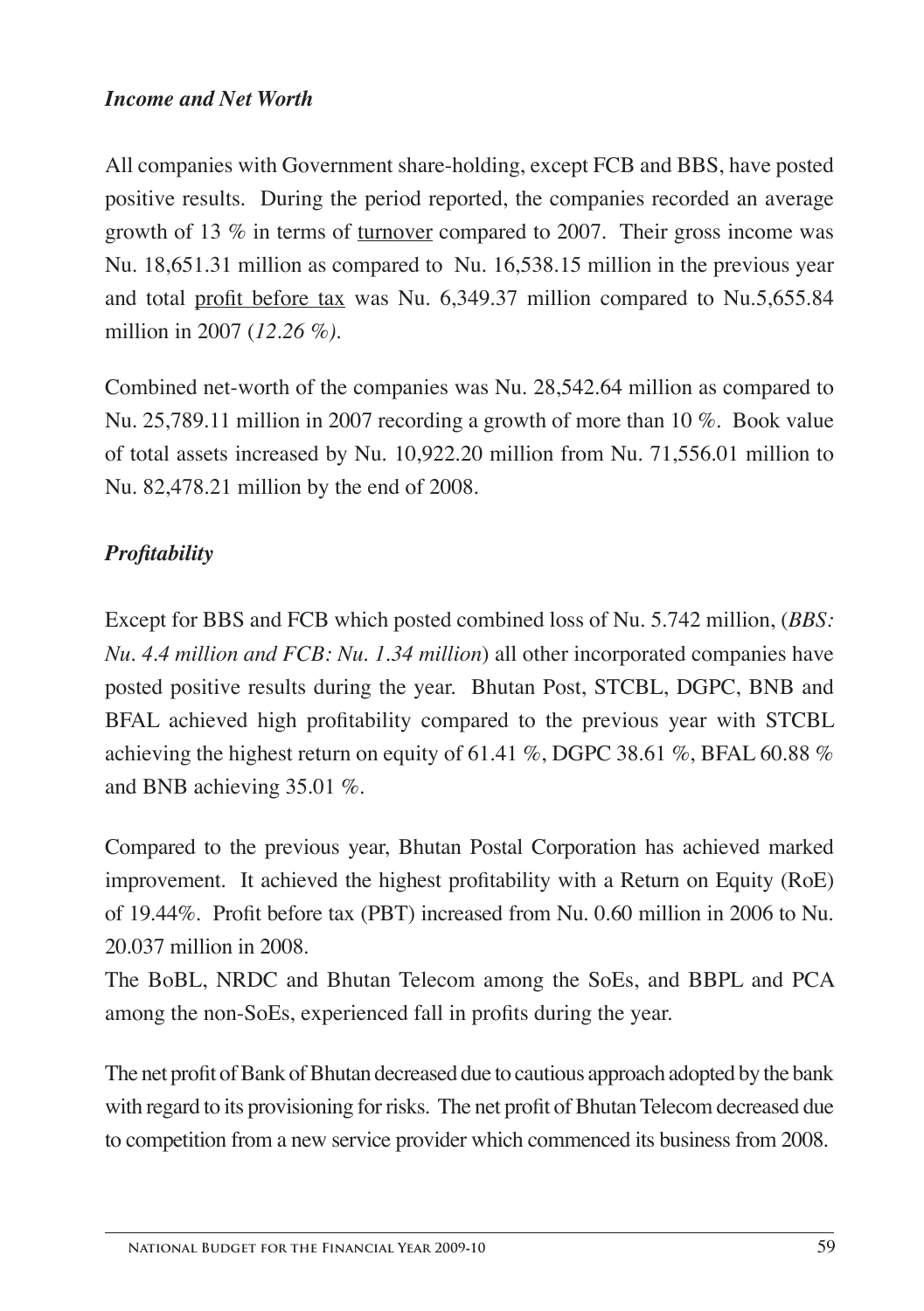BBS continued to post losses due to the lack of market and the developmental nature of its operations. Nevertheless, its loss declined from Nu. 34.36 million in 2007 to Nu. 4.40 million in 2008. Its gross income was Nu. 43.97 million *(excluding subsidies*), while its expenses were Nu. 151.759 million. During the year, the Government provided subsidies amounting to Nu. 78.44 million for current expenditures and Nu. 28.27 million for capital expenditures.

FCB posted a minor loss of Nu. 1.34 million in 2008 due to high increase in expenditure especially on stock of food commodities. One of the reasons for low profitability in these companies was because of social obligations these enterprises undertake besides their commercial objectives.

Druk Air has improved its financial performance since 2007, and there is a further improvement in 2008. However, this is after discounting the subsidy of interest payments on its loan for aircraft purchase.

# *Revenue Contributions*

The total contribution from the companies in the form of dividend and CIT was Nu. 4,033.014 million constituting more than 32 % of the total domestic revenue in 2008. The hydroelectric generating companies, now consolidated under one company as Druk Green Power Corporation, continued to be the largest source of the Government's revenues. It contributed Nu. 2,702.63 million in the form of taxes and dividends.

# **5.2 DHI**

Since its incorporation on  $11<sup>th</sup>$  November 2007, DHI prepared its audited annual report for the first time for the year ending December 2008. The total book value of investments of the Government on the date of incorporation was Nu. 15,998.982 million. The year ended with 22 % increase in the net worth coming mainly from transfer of Dungsam Cement Project (*Nu.3,070 million*) and Dagachhu Hydropower Project (*Nu.270 million*) by RGoB to DHI. DHI's income constitute mainly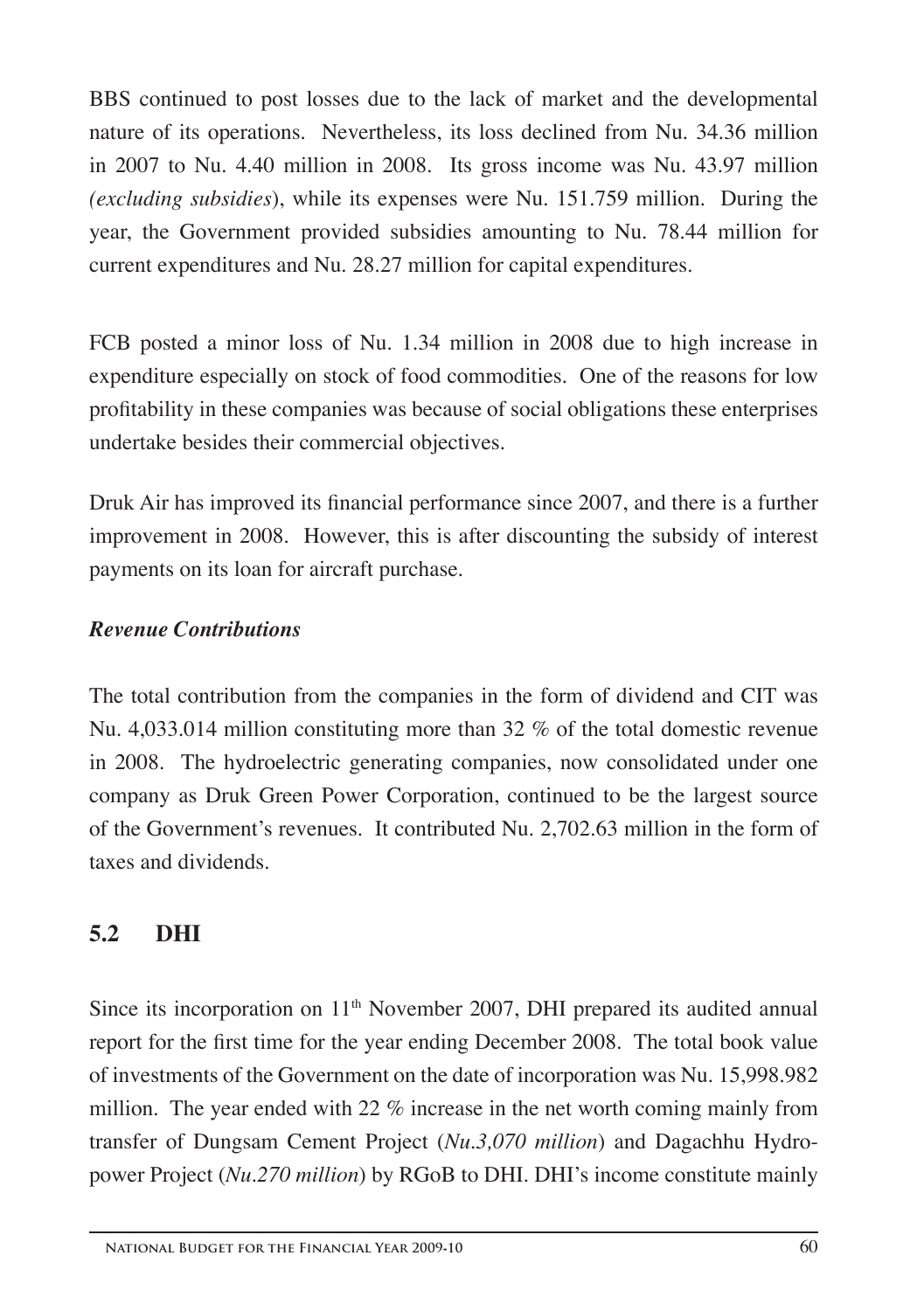of dividends declared by companies with Government share-holdings. During the year, DHI received a total amount of Nu. 2,223.380 million in the form of dividends and a grant amounting to Nu. 31.667 million from the Government of India for its capacity enhancement. Total expenditure for the year was Nu. 67.894 million, bulk of which was incurred on professional consultancy charges and personnel emoluments.

The total remittance from DHI to the Government was Nu. 2,110.493 million compared to Nu. 2,120.446 million received from all these companies in the previous year prior to the formation of DHI.

# **5.3 National Pension and Provident Fund (NPPF)**

The gross income of the NPPF grew by 8.04% from Nu. 392.03 million to Nu. 423.54 million during the year 2007-08 compared to 14.50 % during the previous year. The return on fund was 6.5 % as against 7,04 % in the previous financial year. The decrease was due to the increase in fund size by 16.45 % from Nu. 5,592.19 million during the previous year to Nu, 6,512.07 million and due to adverse challenges encountered during the year in the field of investments. The NPPF declared a <u>rate of return</u> of 6.5 % to its members compared to 6.8 % in the previous year due to subdued returns on investments. The number of pension beneficiaries increased from 490 to 597, and the pension payment increased by 84.6 % from Nu. 10.37 million to Nu. 19.12 million under the civil pension scheme. Under the Armed Forces pension scheme, there were 1,155 pension beneficiaries against 976 in the previous year, and the total payment was Nu. 25.03 million compared to Nu. 18.61 million in the previous year.

In order to improve the future sustainability of the fund, pragmatic reforms have been undertaken during the year through enhancement of contribution rates and rationalization of pension benefits. The pension delivery system have also be been simplified and Bhutan Post appointed as the agent for pension delivery in addition to the Bank of Bhutan.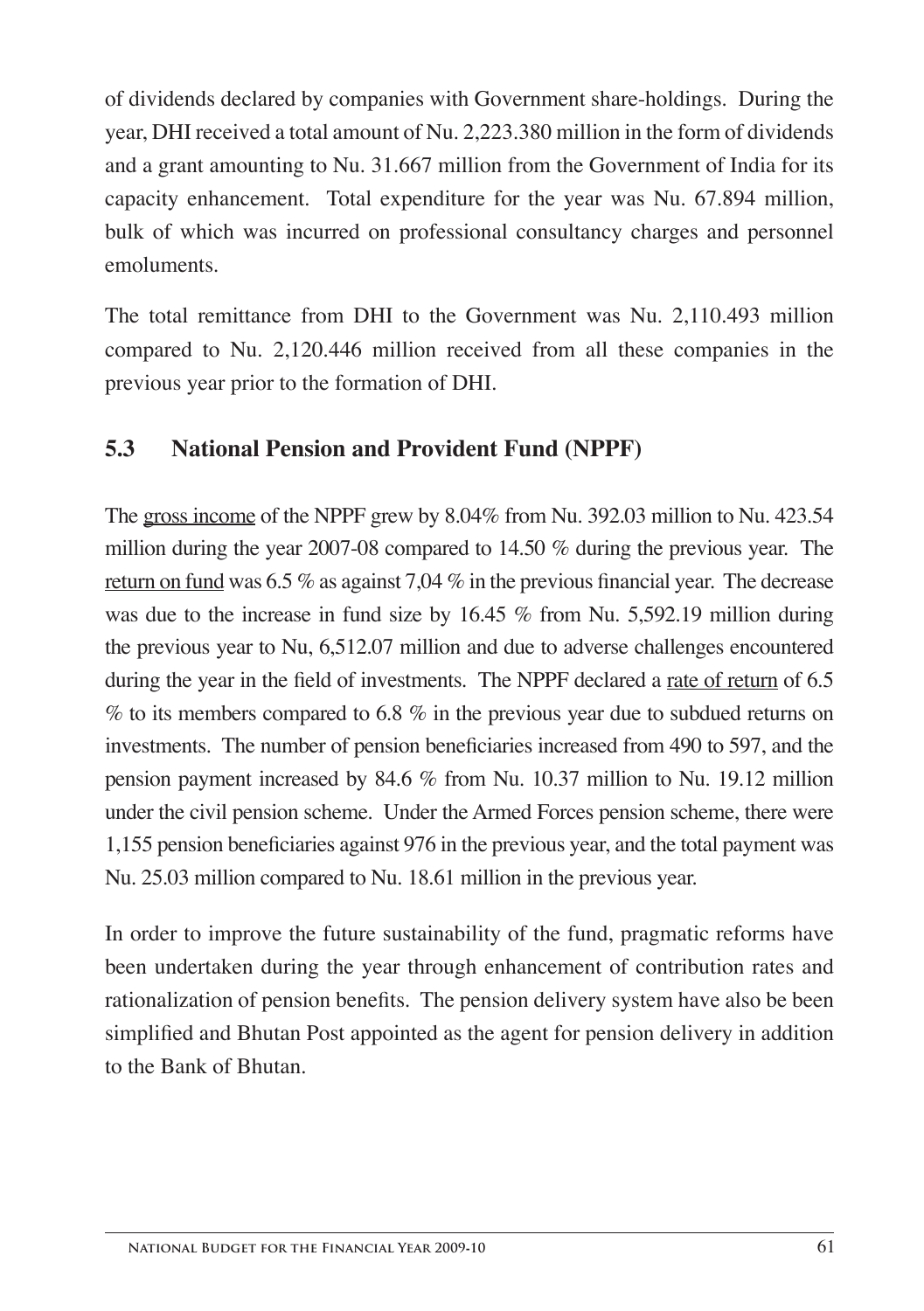### **5.4 Royal Monetary Authority of Bhutan**

The Royal Monetary Authority of Bhutan (RMA) derives its income from the investment of foreign currency reserves in secured investments outside the country. The gross operating income of the Authority during the FY 2007-08 was Nu. 927.714 million as against Nu. 963.708 million in FY 2006-07. The decline in the gross income was on account of fall in the interest earnings on the deposits of foreign currency reserves. The net surplus fell by Nu. 134.71 million from Nu. 791.454 million to Nu. 656.746 million compared to the previous year. The decrease was due to reduced interest income and higher interest payments amounting to Nu. 92.749 million on RMA bills.

Total asset increased from Nu. 22,449.099 million to Nu. 26,856.723 million which resulted in improvement in net worth by 57.88 % mainly contributed by increased time deposits of reserves with banks.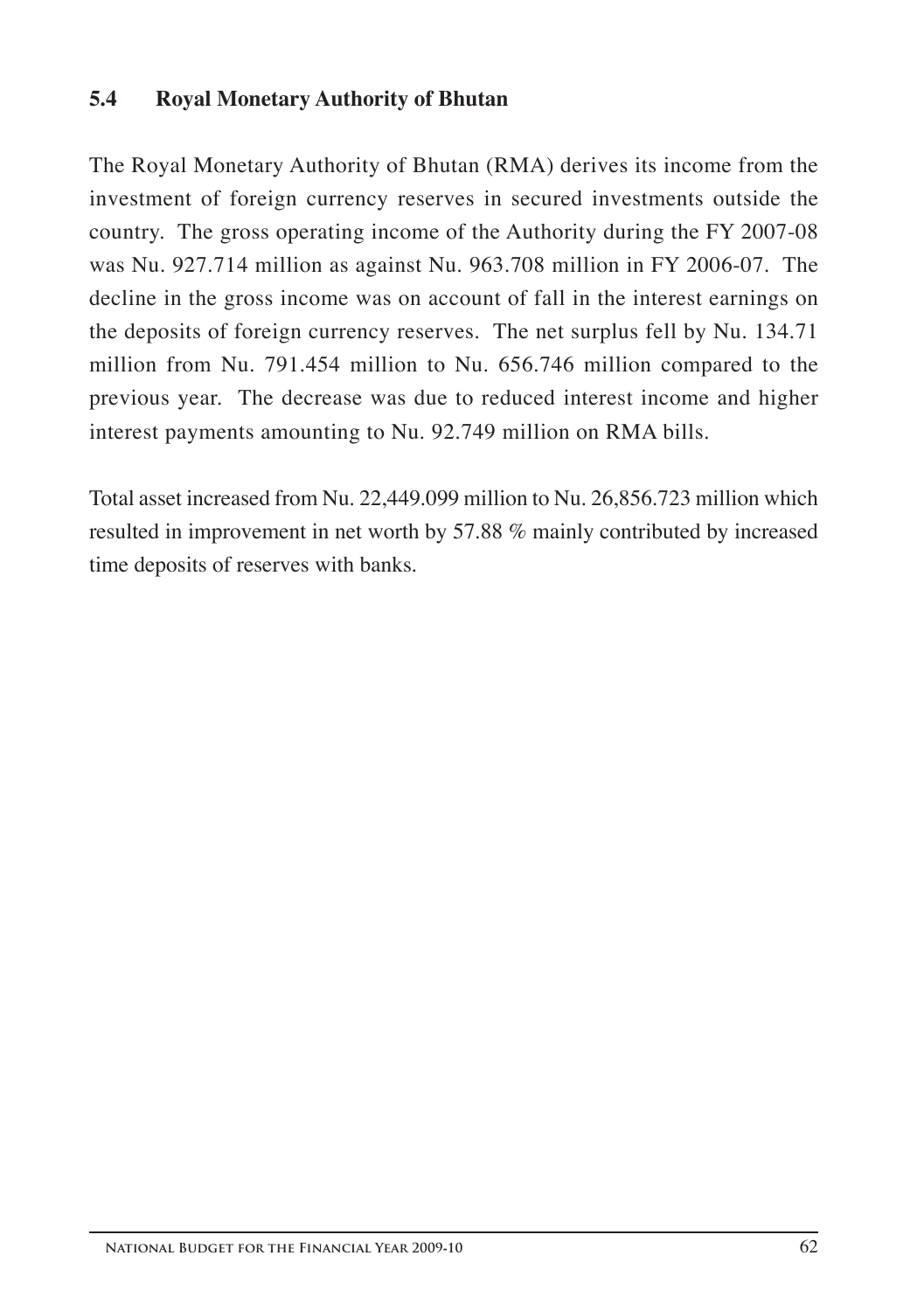# **CHAPTER VI: REPORT ON TRUST FUNDS**

# **6.1 Trust Funds**

As the Hon'ble Members are aware, the Government has established Trust Funds to mobilize and generate funds to carry out specific activities. The status and a brief report on the Trust Funds as follows:

# **6.1.1 Bhutan Trust Fund for Environmental Conservation (BTFEC):**

The pioneer in environmental trust funds, it was established in 1991 with an initial fund of US \$1 million from the WWF-US followed by US\$ 10 million contribution from Global Environment Facility (GEF-*World Bank*) in 1992. Currently, the total balance stands at US\$ 39.934 million, the increase, amongst others is because of income accumulated from investments. 95 % of the fund at present is invested in the US, of which 75 % is in treasury bills.

The fund is used exclusively for environment related activities. Till date, the fund has contributed around Nu. 97 million to various programmes, of which Nu. 37 million was spent in FY 2008-09.

# **6.1.2 Health Trust Fund (HTF)**

To ensure a sustainable financing mechanism for the essential drugs and vaccines component of primary health care services, the Health Trust Fund was established in 1998. The initial fund was US \$ 1 million from the Royal Government, with major contributions from the Gates Foundation, Summit Foundation and the Government of Norway. Today the fund balance is US \$ 23 million, with continuing contributions from within and abroad and income from interest accumulation. The target capital of the fund is US \$ 24 million. The fund is lying in fixed deposits in local banks and invested in Druk Air bonds while some amount is also invested in short term fixed deposits with the State Bank of India. Till date around Nu 5 million has been utilized on vaccines and drugs from the accumulated income of the fund.

# **6.1.3 Cultural Trust Fund (CTF)**

Recognizing the significance of the nation's cultural heritage and traditions, the Government established the CTF in 1999. With contributions from the Royal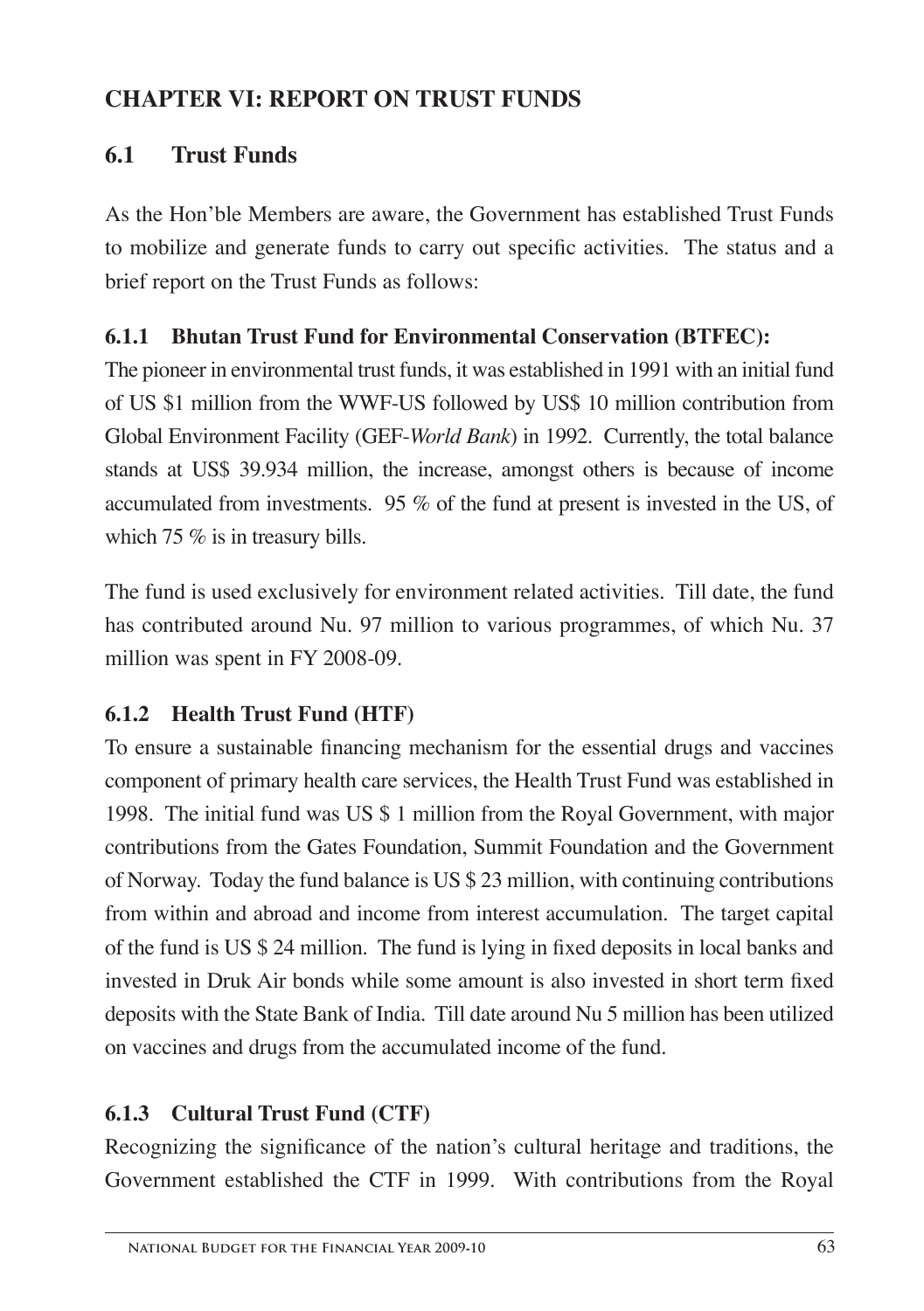Government and from abroad the fund was instituted with an initial capital of Nu. 31.267 million. At present, the fund balance is Nu. 41.596 million, and the increase is mainly from accumulated interest income. It is maintained in fixed deposits with the Bhutan National Bank. However, the fund is not yet operational.

# **6.1.4 Universal Service Fund for ICT**

In accordance with the Bhutan Information, Communication and Media Act 2006, the Universal Service Fund for ICT was established to compensate any ICT facility provider or ICT service provider who is required to provide universal service. Universal service includes the building of reliable national ICT infrastructure as well as providing access to ICT services in those areas where such services are currently not accessible. Further, the service may also include providing public voice telephony services together with free calls to emergency services and directory assistance, internet access together with free internet access for schools and hospitals etc.

As required by the Act, each ICT licensee should contribute towards the fund as determined by Bhutan Information and Communications Media Authority (BICMA). Currently, the source of the fund is the initial license fees (*25%*) levied on both Bhutan Telecom Ltd. and Tashi InfoComm Ltd. The fund balance stands at Nu. 360.182 million, which is in current deposits with the Bank of Bhutan.

There are various projects on-going under the fund amounting to around Nu. 309 million. Among these, one significant project in the pipeline is the Rural Communications Project of around Nu.250 million, which targets to connect those *Gewogs/ Chiwogs*/villages which are not accessible to mobile cellular services. Other significant projects are the installation of overhead ground wire optic fibre cable for Tingtibi – Tongsa - Bumthang transmission *(Nu. 43 million)* and installation of transmission link to Gasa and Dagana (*Nu. 1.45 million*).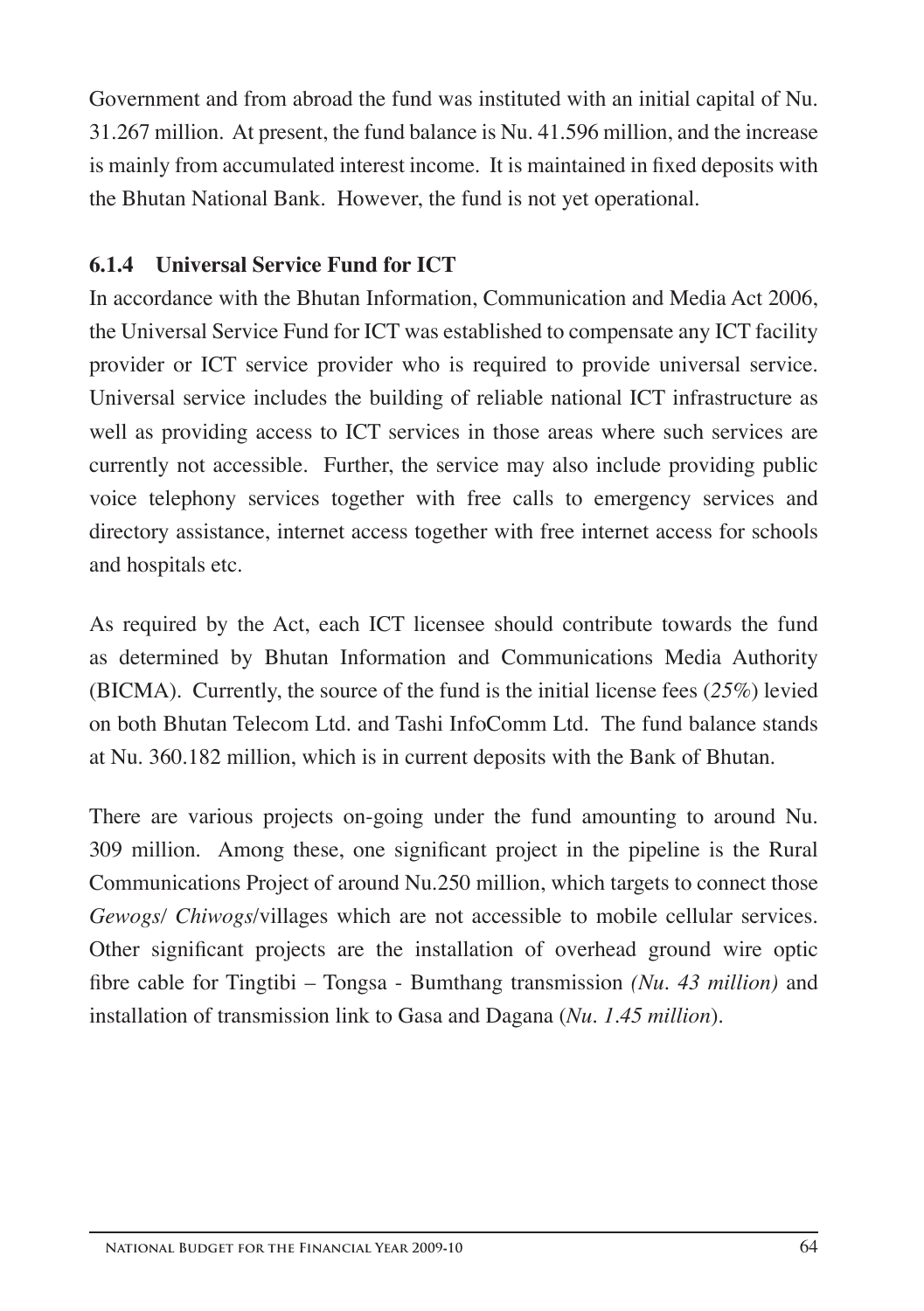| <b>Trust Fund</b>                                               | <b>Amount</b><br>$(2008-09$ Budget) | Amount<br>(present level) |
|-----------------------------------------------------------------|-------------------------------------|---------------------------|
| <b>Bhutan Trust Fund for</b><br><b>Environment Conservation</b> | US \$32.650 million                 | US \$39.934 million       |
| Health Trust Fund                                               | US \$22.500 million                 | US $$23.000$ million      |
| Cultural Trust Fund                                             | Nu. 40.780 million                  | Nu. $41.596$ million      |
| Universal Service Fund for<br><b>ICT</b>                        | $Nu.263.770$ million                | Nu. 360.182 million       |
|                                                                 |                                     |                           |

**Table 6.1: Summary of Trust Funds**

# **CONCLUSION**

In concluding, I trust that the budget will be found reasonable, and the House will have no difficulty in endorsing it. The Ministry of Finance took great care to frame the budget, and ensured that the deficit did not rise to very high levels. It was a difficult task to accommodate all the wishes of the people while attempting to contain the deficit at manageable limits. As the Honourable members are aware, a high budget deficit translates into inflation. Although the Government's policy is to limit the deficits to generally not more than about 5 % of GDP, this particular budget projects a slightly higher deficit of over 6 %. Ultimately, the actual deficit will depend largely upon the capacity of agencies to implement the programmes. I would also like to remind the House that as Bhutan is highly import-dependent, a high budget has direct impact on the balance of payments and foreign exchange reserves.

The successful implementation of the budget will also depend on the flow of international assistance as projected in the budget. In this regard, the Government remains ever grateful for the generous assistance of our development partners. As we all remember, the visit of the Indian Prime Minister last year was very important for us in many ways. Amongst others, India committed Nu. 100 billion for Bhutan's  $10<sup>th</sup> FYP$ . The amount has now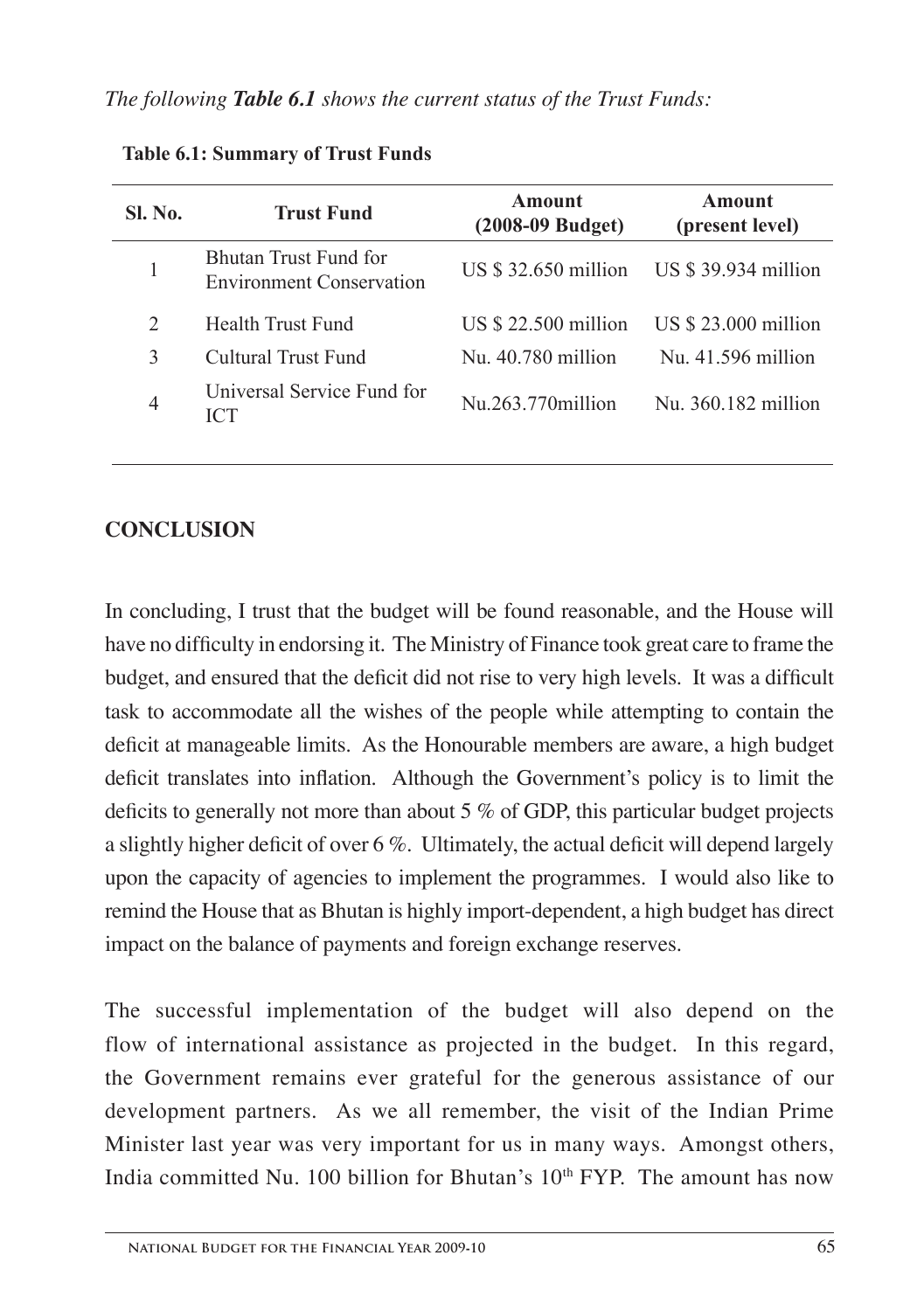been identified for different purposes, and as always, assistance from India remains pivotal to the successful implementation for our development plans.

With the blessings of our guardian deities, the enlightened and farsighted leadership of our King and the support from the people, I pray that Bhutan will continue to enjoy peace, prosperity and happiness at all times.

Thank you

\*\*\*\*\*\*\*\*\*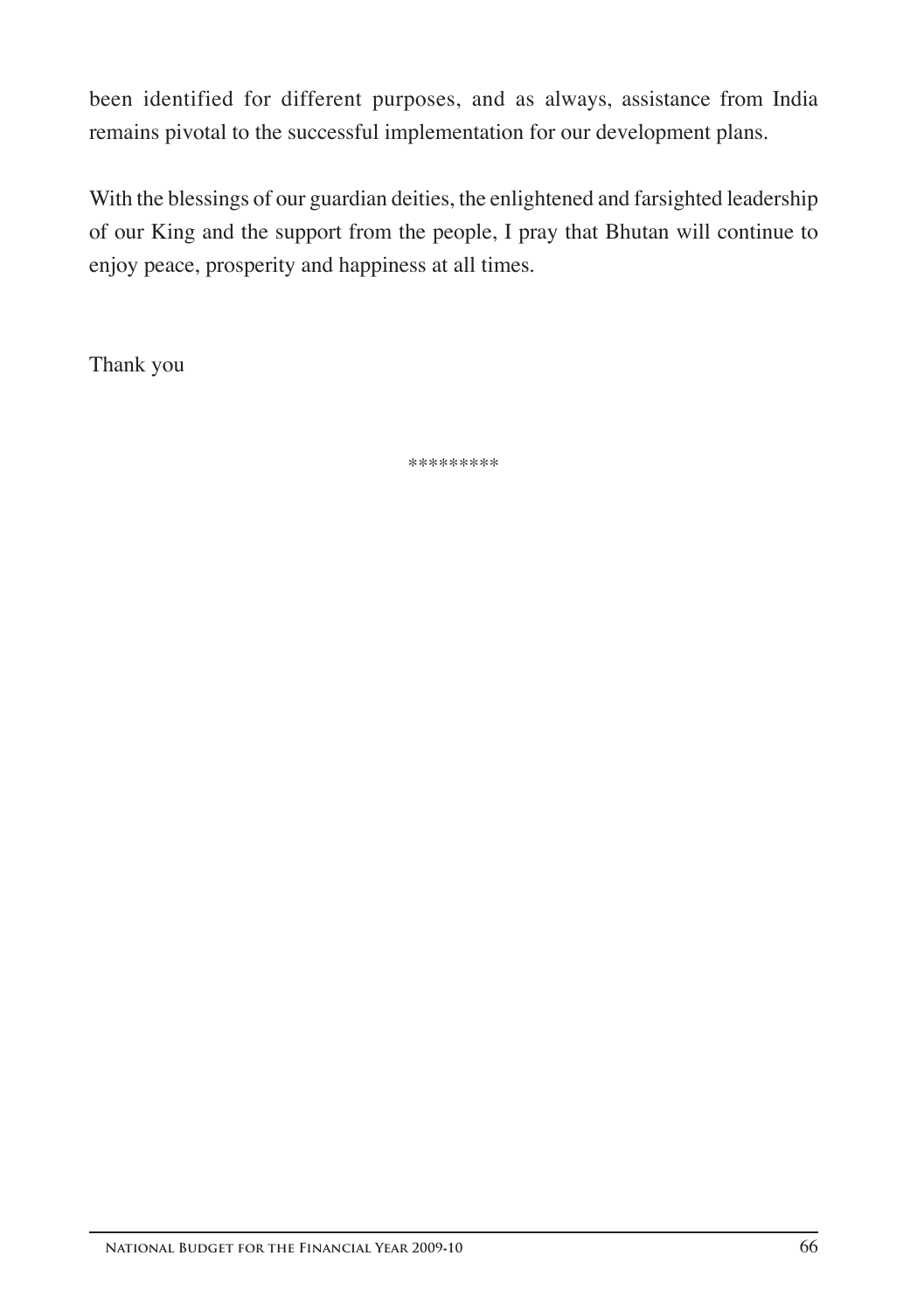|                  |                                                              |                |           | Nu. in millions |
|------------------|--------------------------------------------------------------|----------------|-----------|-----------------|
| SI.<br>No.       | <b>Agency</b>                                                | <b>Current</b> | Capital   | <b>Total</b>    |
| $\mathbf{1}$     | His Majesty's Secretariat                                    | 41.629         | 73.825    | 115.454         |
| $\overline{2}$   | His Majesty the 4 <sup>th</sup> Druk Gyalpo's<br>Secretariat | 17.554         | 0.100     | 17.654          |
| 3                | National Assembly of Bhutan                                  | 52.696         | 3.676     | 56.372          |
| $\overline{4}$   | National Council of Bhutan                                   | 37.877         | 4.205     | 42.082          |
| 5                | <b>Cabinet Secretariat</b>                                   | 20.700         | 2.734     | 23.434          |
| 6                | Judiciary                                                    | 137.390        | 315.250   | 452.640         |
| $\boldsymbol{7}$ | Office of the Anti-Corruption<br>Commission                  | 18.215         | 23.865    | 42.080          |
| 8                | Office of the Election Commission                            | 24.163         | 25.895    | 50.058          |
| 9                | Royal Audit Authority                                        | 74.541         | 11.458    | 85.999          |
| 10               | <b>Council for Religious Affairs</b>                         | 401.461        | 69.075    | 470.536         |
| 11               | Royal Civil Service Commission                               | 24.453         | 96.800    | 121.253         |
| 12               | Bhutan Information, Comm. &<br>Media Authority               | 10.209         | 1.740     | 11.949          |
| 13               | <b>Bhutan Narcotics Control Agency</b>                       | 11.501         | 2.953     | 14.454          |
| 14               | <b>Bhutan Olympic Committee</b>                              | 28.941         | 9.779     | 38.720          |
| 15               | <b>Centre for Bhutan Studies</b>                             | 7.330          | 2.690     | 10.020          |
| 16               | Drug Regulatory Authority                                    | 4.461          | 1.885     | 6.346           |
| 17               | Dzongkha Development<br>Commission                           | 13.882         | 5.428     | 19.310          |
| 18               | <b>Gross National Happiness</b><br>Commission                | 34.305         | 409.686   | 443.991         |
| 19               | National Commission for Women<br>and Children                | 10.253         | 0.826     | 11.079          |
| 20               | National Environment Commission                              | 17.104         | 57.368    | 74.472          |
| 21               | National Land Commission                                     | 144.811        | 137.320   | 282.131         |
| 22               | <b>National Statistics Bureau</b>                            | 20.970         | 17.649    | 38.619          |
| 23               | Office of the Attorney General                               | 12.736         | 4.350     | 17.086          |
| 24               | Royal Institute of Management                                | 36.774         | 38.240    | 75.014          |
| 25               | Royal University of Bhutan                                   | 302.999        | 513.902   | 816.901         |
| 26               | Thimphu Thomdey                                              | 247.737        | 38.965    | 286.702         |
| 27               | Tourism Council                                              | 34.580         | 201.903   | 236.483         |
|                  | <b>Total Autonomous</b>                                      | 1,789.272      | 2,071.567 | 3,860.839       |

*Schedule of Expenditure Budget for the FY 2009-10 – on the basis of Organisations*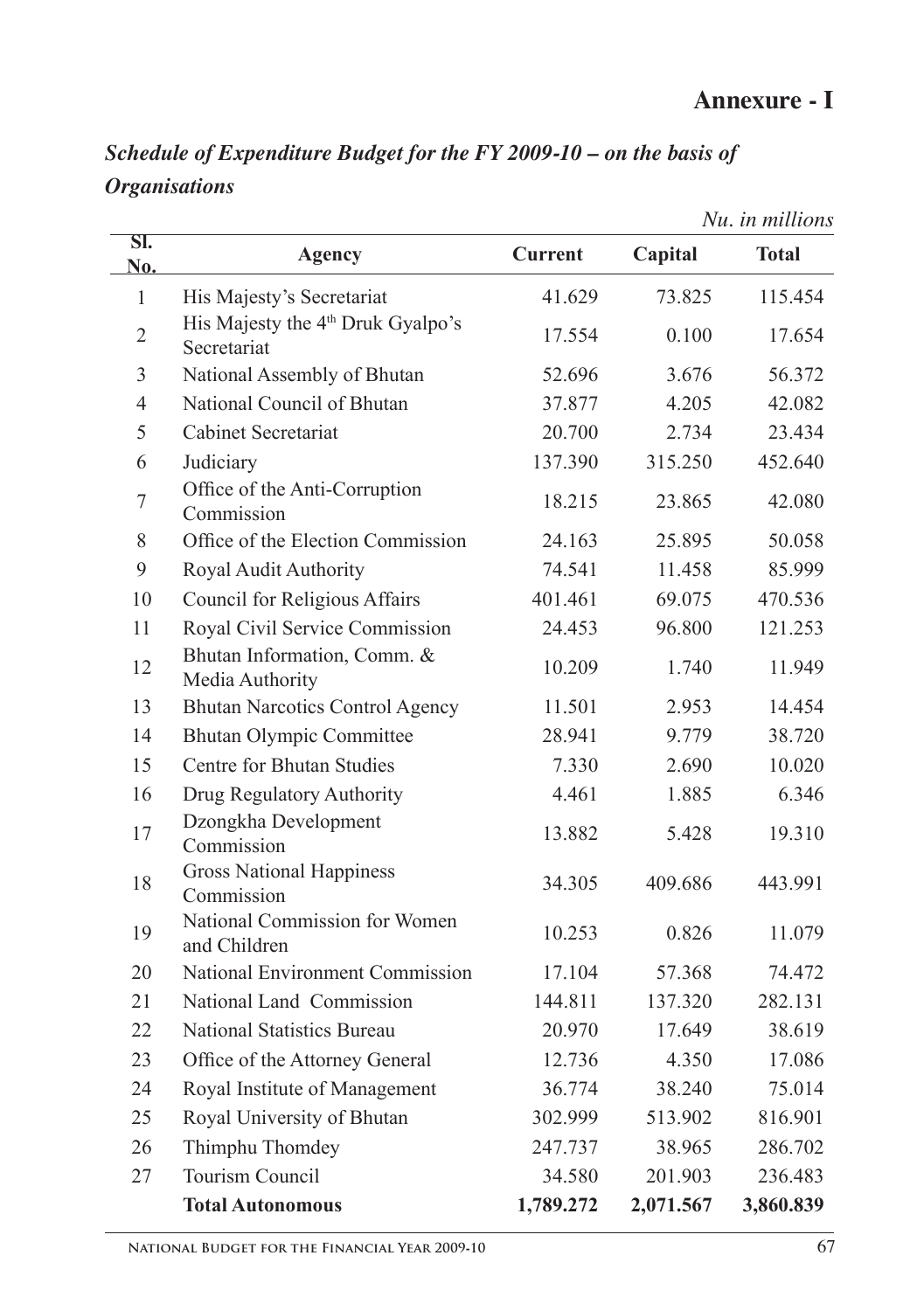| SI.<br>No.              | <b>Agency</b>                                                 | <b>Current</b> | Capital   | <b>Total</b> |
|-------------------------|---------------------------------------------------------------|----------------|-----------|--------------|
| 28                      | <b>Ministry of Home and Cultural</b><br><b>Affairs</b>        | 840.506        | 500.421   | 1,340.927    |
| A                       | Secretariat                                                   | 38.962         | 8.142     | 47.104       |
| B                       | Department of Census & Civil<br>Registration                  | 24.099         | 6.700     | 30.799       |
| $\mathcal{C}$           | Department of Culture                                         | 65.355         | 269.131   | 334.486      |
| D                       | Department of Disaster<br>Management                          | 11.941         | 8.932     | 20.873       |
| E                       | Department of Immigration                                     | 52.583         | 15.637    | 68.220       |
| F                       | Department of Local Governance                                | 4.180          | 6.390     | 10.570       |
| G                       | Royal Bhutan Police                                           | 643.386        | 185.489   | 828.875      |
| 29                      | <b>Ministry of Finance</b>                                    | 3,661.908      | 4,370.605 | 8,032.513    |
| $\mathsf{A}$            | Secretariat                                                   | 317.324        | 207.744   | 525.068      |
| B                       | Department of Revenue & Customs                               | 172.079        | 23.253    | 195.332      |
| $\mathcal{C}$           | Department of National Property                               | 70.223         | 31.686    | 101.909      |
| D                       | Department of National Budget                                 | 858.003        | 852.713   | 1,710.716    |
| E                       | Department of Public Accounts                                 | 2,244.279      | 274.319   | 2518.598     |
| $\mathbf{i}$            | Lending                                                       |                | 693.667   | 693.667      |
| $\overline{\mathbf{u}}$ | Repayment                                                     |                | 2,287.223 | 2,287.223    |
| 30                      | <b>Ministry of Foreign Affairs</b>                            | 364.117        | 22.429    | 386.546      |
| A                       | Secretariat                                                   | 91.831         | 1.790     | 93.621       |
| B                       | <b>Embassies and Missions Abroad</b>                          | 272.286        | 20.639    | 292.925      |
| 31                      | <b>Ministry of Agriculture</b>                                | 1,062.501      | 848.567   | 1,911.068    |
| A                       | Secretariat                                                   | 164.869        | 167.857   | 332.726      |
| B                       | Department of Agriculture                                     | 208.952        | 164.776   | 373.728      |
| $\mathcal{C}$           | Department of Forestry                                        | 390.164        | 167.941   | 558.105      |
| D                       | Department of Livestock                                       | 182.289        | 309.524   | 491.813      |
| E                       | Council for Renewable Natural<br>Resources Research of Bhutan | 116.227        | 38.469    | 154.696      |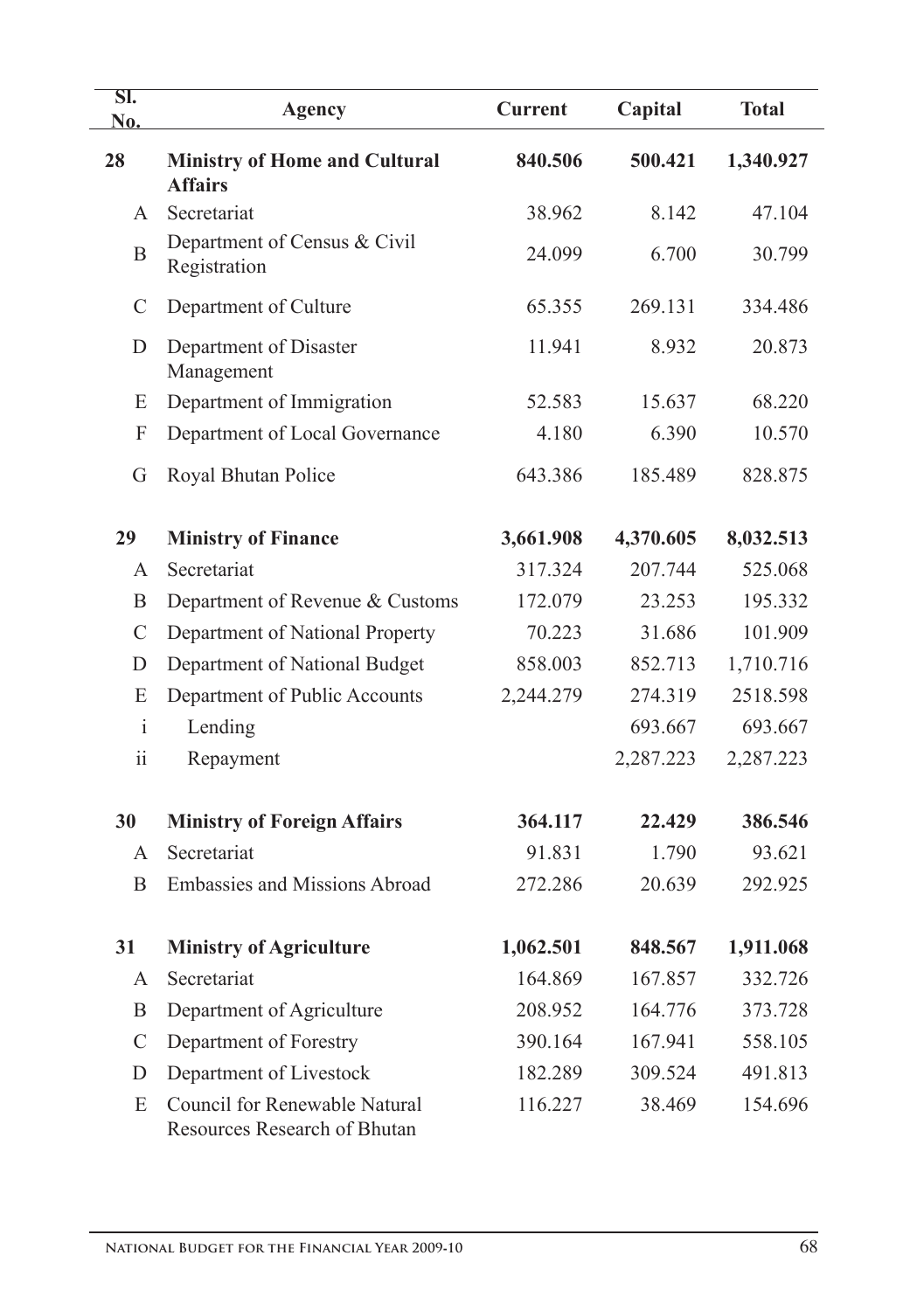| SI.<br>No.    | <b>Agency</b>                                               | <b>Current</b> | Capital   | <b>Total</b> |
|---------------|-------------------------------------------------------------|----------------|-----------|--------------|
| 32            | <b>Ministry of Economic Affairs</b>                         | 235.304        | 820.875   | 1,056.179    |
| A             | Secretariat                                                 | 53.852         | 11.542    | 65.394       |
| B             | Department of Energy                                        | 54.872         | 719.466   | 774.338      |
| $\mathcal{C}$ | Department of Geology & Mines                               | 86.182         | 10.556    | 96.738       |
| D             | Department of Industries                                    | 27.334         | 76.574    | 103.908      |
| E             | Department of Trade                                         | 13.064         | 2.737     | 15.801       |
| 33            | <b>Ministry of Works and Human</b><br><b>Settlement</b>     | 360.358        | 3,002.010 | 3,362.368    |
| A             | Secretariat                                                 | 45.516         | 17.740    | 63.256       |
| B             | Department of Roads                                         | 252.192        | 2,423.872 | 2,676.064    |
| $\mathcal{C}$ | Dept. of Urban Dev. & Engineering<br><b>Services</b>        | 45.515         | 398.488   | 444.003      |
| D             | <b>National Housing Development</b><br>Organisation         | 17.135         | 161.910   | 179.045      |
| 34            | <b>Ministry of Information and</b><br><b>Communications</b> | 132.111        | 560.663   | 692.774      |
| A             | Secretariat                                                 | 21.265         | 4.962     | 26.227       |
| B             | Department of Civil Aviation                                | 40.205         | 81.841    | 122.046      |
| $\mathcal{C}$ | Department of Information $&$<br>Media                      | 4.661          | 16.625    | 21.286       |
| D             | Department of Information &<br>Technology                   | 30.358         | 415.200   | 445.558      |
| E             | Road Safety & Transport Authority                           | 35.622         | 42.035    | 77.657       |
| 35            | <b>Ministry of Health</b>                                   | 894.939        | 506.183   | 1411.122     |
| A             | Secretariat                                                 | 59.640         | 68.500    | 128.140      |
| B             | Department of Public Health                                 | 142.860        | 142.969   | 285.829      |
| $\mathcal{C}$ | Department of Medical Services                              | 692.439        | 304.714   | 997.153      |
| 36            | <b>Ministry of Education</b>                                | 191.133        | 801.833   | 992.966      |
| A             | Secretariat                                                 | 105.571        | 155.319   | 260.890      |
| B             | Department of Adult & Higher<br>Education                   | 9.553          | 204.294   | 213.847      |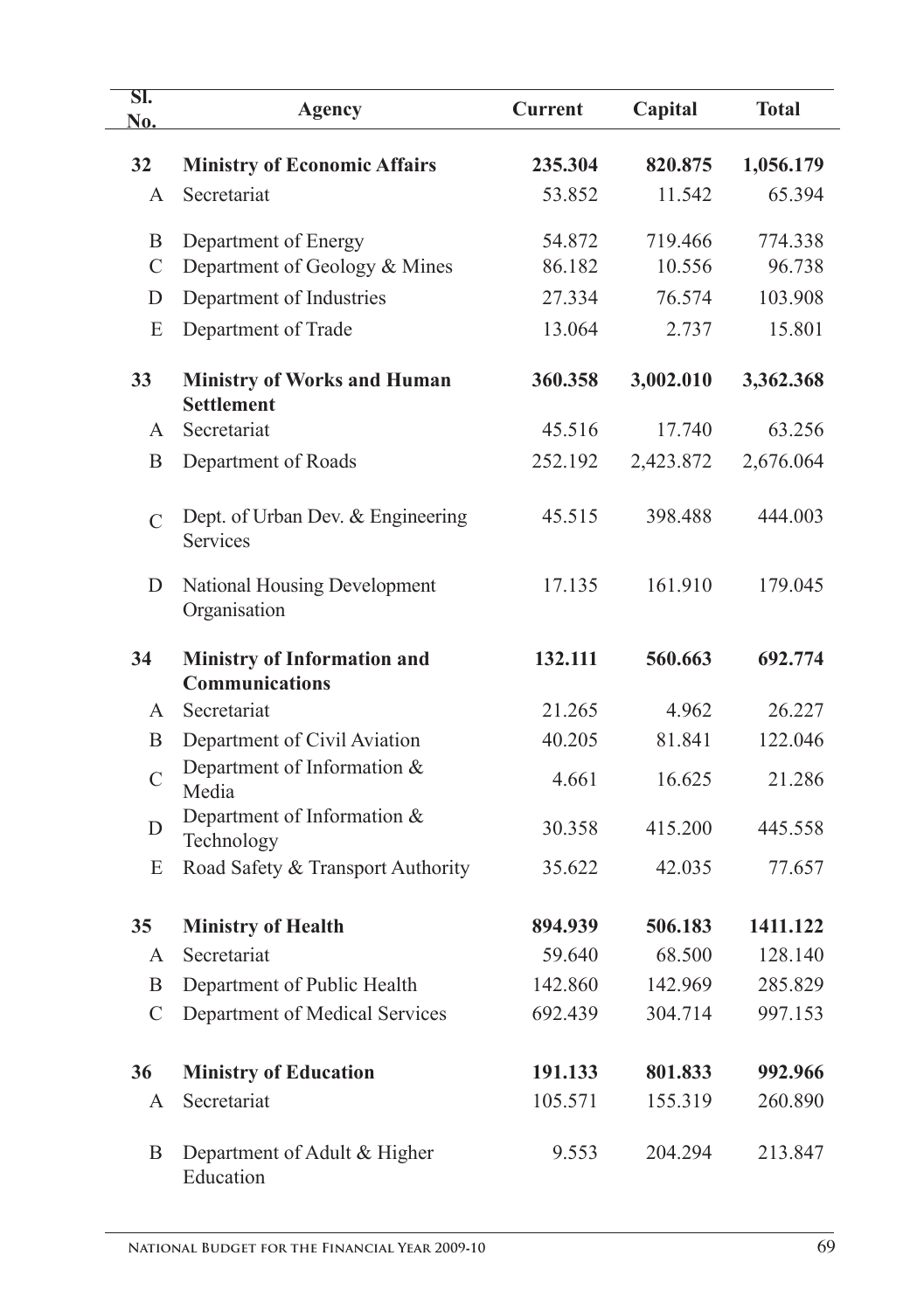| SI.<br>No.    | <b>Agency</b>                                           | <b>Current</b> | Capital | <b>Total</b> |
|---------------|---------------------------------------------------------|----------------|---------|--------------|
| $\mathcal{C}$ | Department of School Education                          | 49.627         | 434.509 | 484.136      |
| D             | Department of Youth & Sports                            | 26.382         | 7.711   | 34.093       |
| 37            | <b>Ministry of Labour and Human</b><br><b>Resources</b> | 167.887        | 258.942 | 426.829      |
| A             | Secretariat                                             | 14.510         | 1.782   | 16.292       |
| B             | Department of Employment                                | 14.859         | 23.898  | 38.757       |
| $\mathcal{C}$ | Department of Human Resources                           | 125.141        | 206.016 | 331.157      |
| D             | Department of Labour                                    | 8.962          | 9.835   | 18.797       |
| E             | Department of Occupational<br><b>Standards</b>          | 4.415          | 17.411  | 21.826       |
|               | Dzongkhags & Gewogs                                     |                |         |              |
| 38            | <b>Dzongkhag Chhukha</b>                                | 362.084        | 290.076 | 652.160      |
| A             | Dzongkhag Activities                                    | 351.406        | 223.102 | 574.508      |
| B             | Bjabchho Gewog                                          | 0.607          | 5.644   | 6.251        |
| $\mathcal{C}$ | <b>Bongo Gewog</b>                                      | 2.624          | 12.916  | 15.540       |
| D             | Chapchha Gewog                                          | 0.700          | 5.657   | 6.357        |
| E             | Darla Gewog                                             | 0.812          | 7.701   | 8.513        |
| F             | Dungna Gewog                                            | 0.574          | 1.075   | 1.649        |
| G             | Geling Gewog                                            | 0.475          | 4.710   | 5.185        |
| H             | Getena Gewog                                            | 0.612          | 1.921   | 2.533        |
| I             | Lokchina Gewog                                          | 2.106          | 6.024   | 8.130        |
| $\bf J$       | Metakha Gewog                                           | 0.566          | 1.660   | 2.226        |
| K             | Phuentsholing Gewog                                     | 0.817          | 8.050   | 8.867        |
| L             | Sampheling Gewog                                        | 0.785          | 11.616  | 12.401       |
| 39            | Dzongkhag Haa                                           | 124.419        | 91.094  | 215.513      |
| A             | Dzongkhag Activities                                    | 120.667        | 76.164  | 196.831      |
| B             | Bji Gewog                                               | 0.631          | 3.314   | 3.945        |
| $\mathcal{C}$ | <b>Gakidling Gewog</b>                                  | 0.661          | 2.825   | 3.486        |
| D             | Iusu Gewog                                              | 0.624          | 2.862   | 3.486        |
| E             | Katsho Gewog                                            | 0.613          | 1.907   | 2.520        |
| F             | Sama Gewog                                              | 0.618          | 2.972   | 3.590        |
| G             | Sombay Gewog                                            | 0.605          | 1.050   | 1.655        |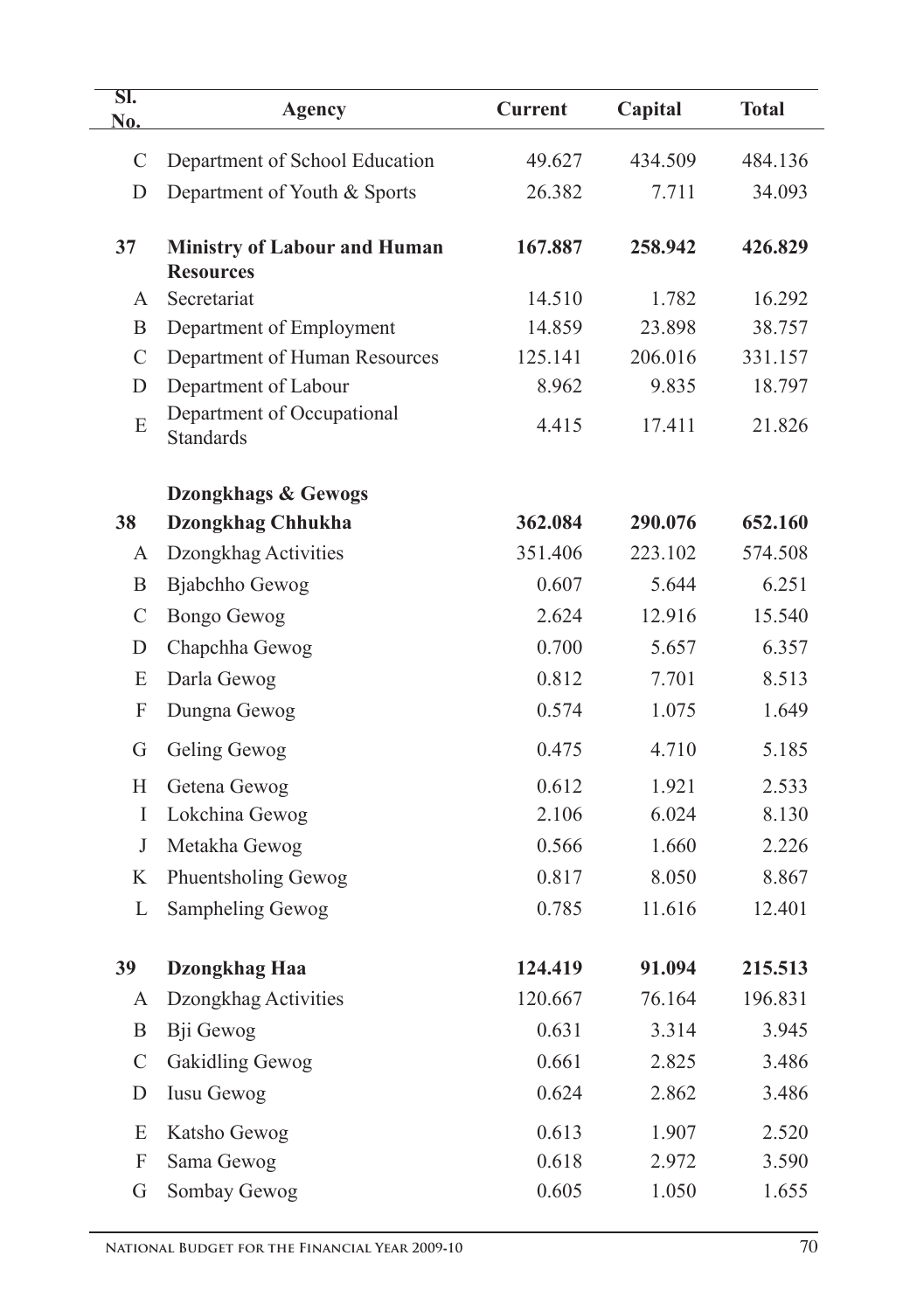| SI.<br>No.                | <b>Agency</b>            | <b>Current</b> | Capital | <b>Total</b> |
|---------------------------|--------------------------|----------------|---------|--------------|
|                           |                          |                |         |              |
| 40                        | <b>Dzongkhag Paro</b>    | 248.214        | 105.688 | 353.902      |
| A                         | Dzongkhag Activities     | 241.710        | 69.002  | 310.712      |
| B                         | Dobshari Gewog           | 0.613          | 3.590   | 4.203        |
| $\mathcal{C}$             | Dogar Gewog              | 0.671          | 2.175   | 2.846        |
| D                         | Dotey Gewog              | 0.580          | 1.515   | 2.095        |
| E                         | Hungray Gewog            | 0.559          | 1.365   | 1.924        |
| F                         | Lango Gewog              | 0.648          | 3.649   | 4.297        |
| G                         | Lugyni Gewog             | 0.630          | 2.820   | 3.450        |
| H                         | Naja Gewog               | 0.791          | 3.485   | 4.276        |
| $\bf{I}$                  | Shaba Gewog              | 0.705          | 4.539   | 5.244        |
| $\bf J$                   | <b>Tsento Gewog</b>      | 0.691          | 6.330   | 7.021        |
| K                         | Wangchang Gewog          | 0.616          | 7.218   | 7.834        |
| 41                        | <b>Dzongkhag Samtse</b>  | 285.716        | 268.776 | 554.492      |
| A                         | Dzongkhag Activities     | 274.818        | 189.135 | 463.953      |
| B                         | Bara Gewog               | 0.825          | 4.845   | 5.670        |
| $\mathcal{C}$             | Biru Gewog               | 0.787          | 5.050   | 5.837        |
| D                         | Chargharay Gewog         | 0.653          | 2.079   | 2.732        |
| E                         | Chengmari Gewog          | 0.729          | 3.990   | 4.719        |
| $\boldsymbol{\mathrm{F}}$ | Denchukha Gewog          | 0.731          | 4.120   | 4.851        |
| G                         | Dorokha Gewog            | 0.641          | 10.730  | 11.371       |
| H                         | Dumtoe Gewog             | 0.641          | 2.270   | 2.911        |
| I                         | Lahreni Gewog            | 0.674          | 4.718   | 5.392        |
| $\bf J$                   | Pugli Gewog              | 0.885          | 9.527   | 10.412       |
| K                         | Samtse Gewog             | 0.812          | 6.199   | 7.011        |
| L                         | Sibsu Gewog              | 0.671          | 5.036   | 5.707        |
| М                         | <b>Tading Gewog</b>      | 0.819          | 7.198   | 8.017        |
| ${\bf N}$                 | Tendu Gewog              | 0.699          | 6.495   | 7.194        |
| $\mathcal{O}$             | <b>Ugyentse Gewog</b>    | 0.607          | 4.060   | 4.667        |
|                           |                          | 0.724          |         |              |
| $\mathbf P$               | Yoedseltse Gewog         |                | 3.324   | 4.048        |
| 42                        | <b>Dzongkhag Tsirang</b> | 141.568        | 111.622 | 253.190      |
| A                         | Dzongkhag Activities     | 134.542        | 84.627  | 219.169      |
| B                         | <b>Barshong Gewog</b>    | 0.612          | 2.000   | 2.612        |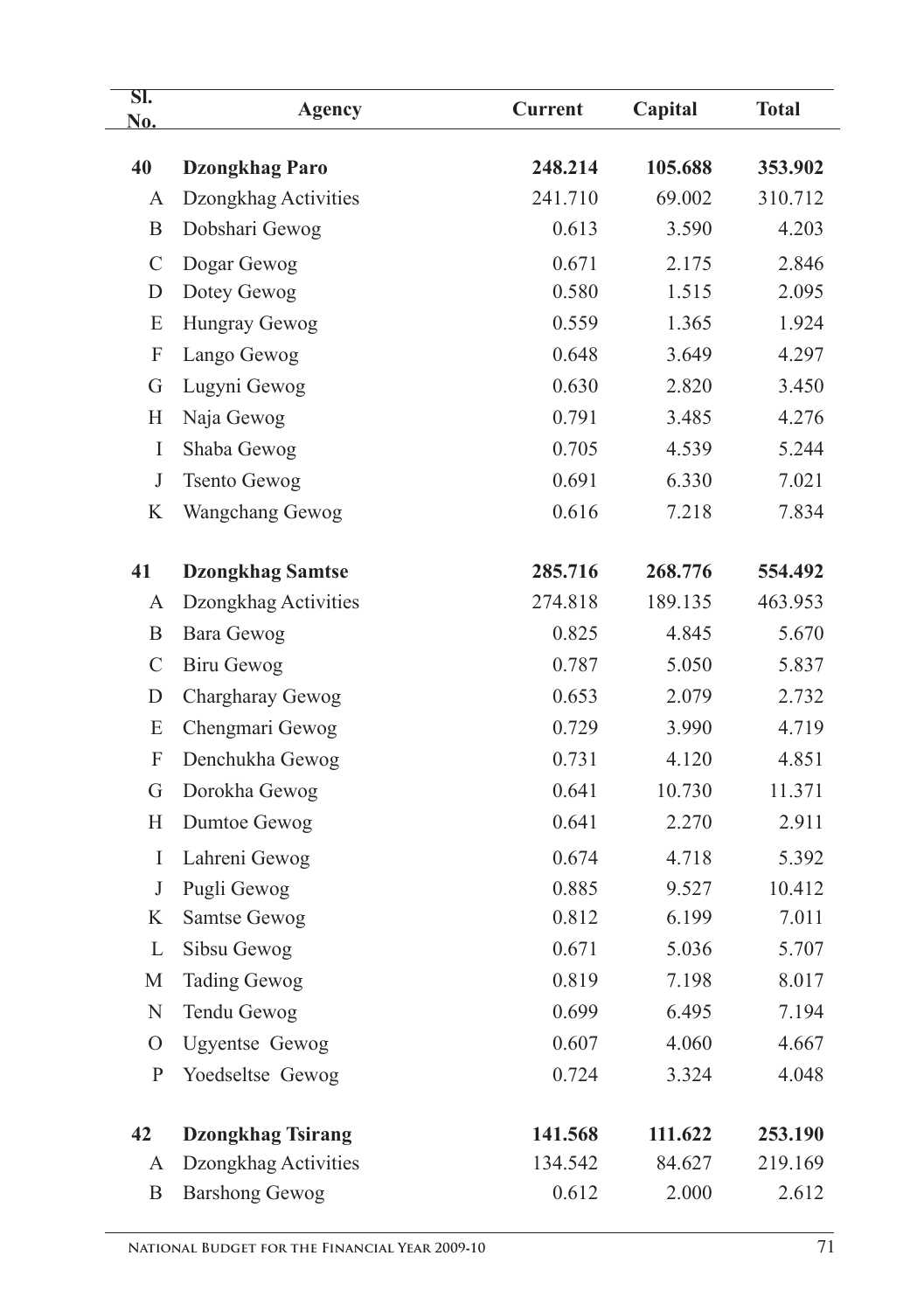| SI.<br>No.    | Agency                   | <b>Current</b> | Capital | <b>Total</b> |
|---------------|--------------------------|----------------|---------|--------------|
| $\mathcal{C}$ | Beteni Gewog             | 0.612          | 1.690   | 2.302        |
| D             | Dunglagang Gewog         | 0.550          | 2.015   | 2.565        |
| E             | Goseling Gewog           | 0.612          | 2.010   | 2.622        |
| F             | Kikhorthang Gewog        | 0.594          | 4.400   | 4.994        |
| G             | Mendalgang Gewog         | 0.598          | 2.850   | 3.448        |
| Н             | Pataley Gewog            | 0.555          | 1.930   | 2.485        |
| I             | Phuentenchhu Gewog       | 0.593          | 2.400   | 2.993        |
| $\bf J$       | Rangthangling Gewog      | 0.575          | 1.990   | 2.565        |
| K             | Shemjong Gewog           | 0.557          | 1.910   | 2.467        |
| L             | Tsholingkhar Gewog       | 0.593          | 2.200   | 2.793        |
| M             | Tsirangteod Gewog        | 0.575          | 1.600   | 2.175        |
| 43            | <b>Dzongkhag Dagana</b>  | 164.711        | 161.956 | 326.667      |
| A             | Dzongkhag Activities     | 156.661        | 122.191 | 278.852      |
| B             | Deorali Gewog            | 0.575          | 2.100   | 2.675        |
| $\mathcal{C}$ | Dorona Gewog             | 0.575          | 7.150   | 7.725        |
| D             | Dujeygang Gewog          | 0.593          | 3.310   | 3.903        |
| E             | <b>Gesarling Gewog</b>   | 0.557          | 2.990   | 3.547        |
| F             | Goshi Gewog              | 0.557          | 3.380   | 3.937        |
| G             | Kana Gewog               | 0.593          | 3.250   | 3.843        |
| H             | Khebisa Gewog            | 0.593          | 1.950   | 2.543        |
| I             | Lajab Gewog              | 0.575          | 2.385   | 2.960        |
| $\mathbf J$   | Lhamoidzingkha Gewog     | 0.575          | 3.065   | 3.640        |
| K             | Nichula Gewog            | 0.557          | 1.000   | 1.557        |
| L             | <b>Tashiding Gewog</b>   | 0.575          | 2.550   | 3.125        |
| M             | Tsangkha Gewog           | 0.575          | 2.180   | 2.755        |
| ${\bf N}$     | <b>Tsendagang Gewog</b>  | 0.575          | 2.285   | 2.860        |
| $\mathcal{O}$ | <b>Tseza Gewog</b>       | 0.575          | 2.170   | 2.745        |
| 44            | <b>Dzongkhag Punakha</b> | 207.186        | 170.631 | 377.817      |
| A             | Dzongkhag Activities     | 200.583        | 137.988 | 338.571      |
| B             | Chhubu Gewog             | 0.600          | 2.680   | 3.280        |
| $\mathcal{C}$ | Goenshari Gewog          | 0.548          | 1.140   | 1.688        |
| D             | Guma Gewog               | 0.590          | 5.540   | 6.130        |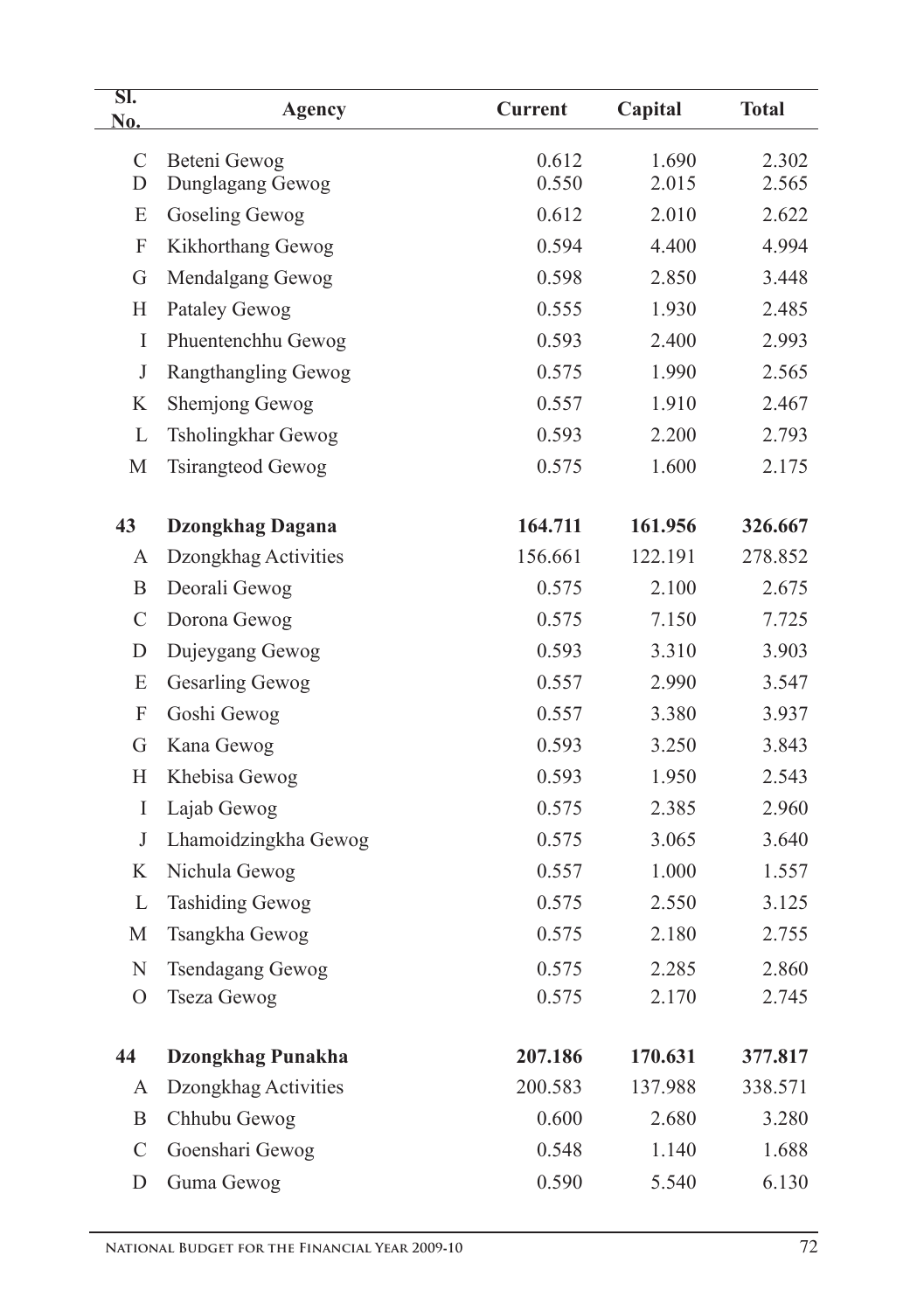| SI.<br>No.                | <b>Agency</b>              | <b>Current</b> | Capital | <b>Total</b> |
|---------------------------|----------------------------|----------------|---------|--------------|
| E                         | Kabjisa Gewog              | 0.590          | 6.158   | 6.748        |
| $\boldsymbol{\mathrm{F}}$ | Lingbukha Gewog            | 0.586          | 0.950   | 1.536        |
| G                         | Shengana Gewog             | 0.645          | 1.700   | 2.345        |
| H                         | Talo Gewog                 | 0.619          | 2.060   | 2.679        |
| I                         | <b>Teowang Gewog</b>       | 0.646          | 2.150   | 2.796        |
| $\bf J$                   | Zomi Gewog                 | 0.591          | 1.710   | 2.301        |
| K                         | Babi Gewog                 | 0.573          | 4.370   | 4.943        |
| L                         | Toebi Gewog                | 0.615          | 4.185   | 4.800        |
| 45                        | <b>Dzongkhag W/Phodang</b> | 208.306        | 154.165 | 362.471      |
| A                         | Dzongkhag Activities       | 198.613        | 105.809 | 304.422      |
| B                         | Athang Gewog               | 0.630          | 2.880   | 3.510        |
| $\mathcal{C}$             | Bjena Gewog                | 0.637          | 2.923   | 3.560        |
| D                         | Daga Gewog                 | 0.637          | 2.390   | 3.027        |
| E                         | Dangchhu Gewog             | 0.752          | 2.920   | 3.672        |
| F                         | <b>Gangtey Gewog</b>       | 0.640          | 2.280   | 2.920        |
| G                         | Gasey Tshogongm Gewog      | 0.660          | 2.469   | 3.129        |
| H                         | Gasey Tshowogm Gewog       | 0.587          | 1.710   | 2.297        |
| I                         | Kazhi Gewog                | 0.655          | 2.205   | 2.860        |
| J                         | Nahi Gewog                 | 0.587          | 2.750   | 3.337        |
| K                         | Nyisho Gewog               | 0.622          | 8.180   | 8.802        |
| L                         | Phangyul Gewog             | 0.642          | 4.091   | 4.733        |
| М                         | Phobji Gewog               | 0.660          | 2.663   | 3.323        |
| N                         | Ruepisa Gewog              | 0.752          | 4.340   | 5.092        |
| $\overline{O}$            | Sephu Gewog                | 0.645          | 3.625   | 4.270        |
| $\mathbf{P}$              | Thedtsho Gewog             | 0.587          | 2.930   | 3.517        |
| 46                        | <b>Dzongkhag Bumthang</b>  | 132.120        | 74.668  | 206.788      |
| A                         | Dzongkhag Activities       | 129.161        | 57.573  | 186.734      |
| B                         | Chhoekhor Gewog            | 0.739          | 6.990   | 7.729        |
| $\mathcal{C}$             | Chhumey Gewog              | 0.776          | 4.790   | 5.566        |
| D                         | Tang Gewog                 | 0.722          | 2.695   | 3.417        |
| E                         | Ura Gewog                  | 0.722          | 2.620   | 3.342        |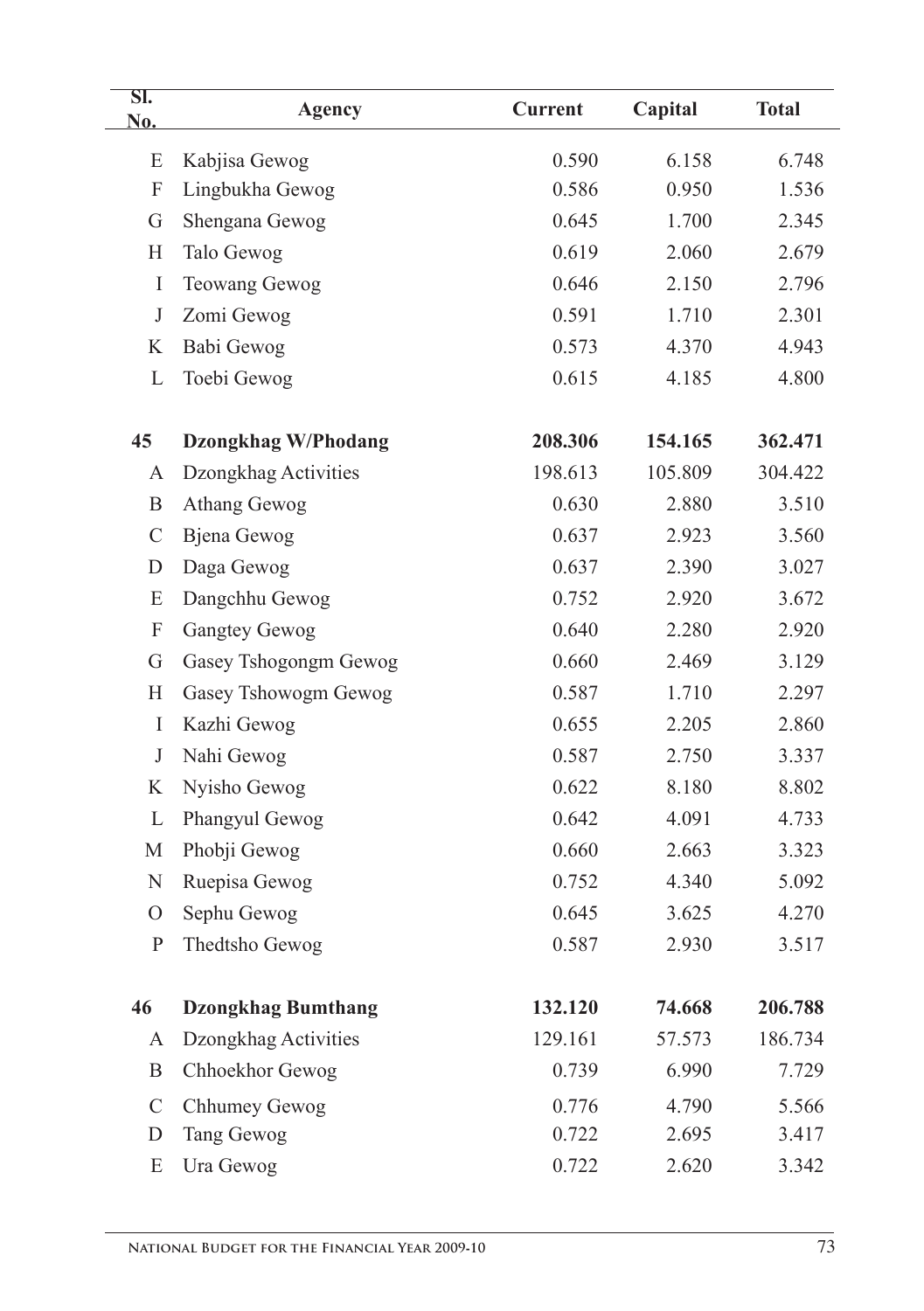| SI.<br>No.                | <b>Agency</b>             | <b>Current</b> | Capital | <b>Total</b> |
|---------------------------|---------------------------|----------------|---------|--------------|
|                           |                           |                |         |              |
| 47                        | <b>Dzongkhag Sarpang</b>  | 221.114        | 129.803 | 350.917      |
| A                         | Dzongkhag Activities      | 213.747        | 96.267  | 310.014      |
| B                         | <b>Bhur Gewog</b>         | 0.612          | 2.032   | 2.644        |
| $\mathsf C$               | Chhuzagang Gewog          | 0.649          | 3.052   | 3.701        |
| D                         | Dekiling Gewog            | 0.649          | 4.020   | 4.669        |
| E                         | Doeban Gewog              | 0.630          | 3.624   | 4.254        |
| $\boldsymbol{\mathrm{F}}$ | Gelephu Gewog             | 0.612          | 4.170   | 4.782        |
| G                         | <b>Hilley Gewog</b>       | 0.649          | 3.499   | 4.148        |
| $H_{\rm}$                 | Jigmechholing Gewog       | 0.704          | 4.671   | 5.375        |
| I                         | Sarpangtar Gewog          | 0.569          | 3.060   | 3.629        |
| $\mathbf{J}$              | Serzhong Gewog            | 0.586          | 1.154   | 1.740        |
| K                         | Singhi Gewog              | 0.557          | 1.100   | 1.657        |
| L                         | <b>Umling Gewog</b>       | 0.612          | 1.859   | 2.471        |
| M                         | Tareythang Gewog          | 0.538          | 1.295   | 1.833        |
| 48                        | <b>Dzongkhag Zhemgang</b> | 189.447        | 154.159 | 343.606      |
| A                         | Dzongkhag Activities      | 182.451        | 116.343 | 298.794      |
| B                         | <b>Bardo Gewog</b>        | 1.414          | 3.821   | 5.235        |
| $\mathbf C$               | <b>Bjoka</b> Gewog        | 0.575          | 1.940   | 2.515        |
| D                         | <b>Goshing Gewog</b>      | 1.690          | 6.443   | 8.133        |
| E                         | Nangkor Gewog             | 0.685          | 5.442   | 6.127        |
| F                         | Ngangla Gewog             | 0.704          | 3.910   | 4.614        |
| G                         | Phangkhar Gewog           | 0.649          | 4.010   | 4.659        |
| $H_{\rm}$                 | Shingkhar Gewog           | 0.649          | 3.220   | 3.869        |
| I                         | Tong Gewog                | 0.630          | 9.030   | 9.660        |
| 49                        | <b>Dzongkhag Tongsa</b>   | 134.963        | 104.533 | 239.496      |
| A                         | Dzongkhag Activities      | 131.518        | 79.330  | 210.848      |
| B                         | Dagteng Gewog             | 0.649          | 5.417   | 6.066        |
| $\mathcal{C}$             | Korphu Gewog              | 0.593          | 9.686   | 10.279       |
| D                         | Langthel Gewog            | 0.722          | 3.110   | 3.832        |
| E                         | Nubi Gewog                | 0.851          | 4.070   | 4.921        |
| F                         | Tangbi Gewog              | 0.630          | 2.920   | 3.550        |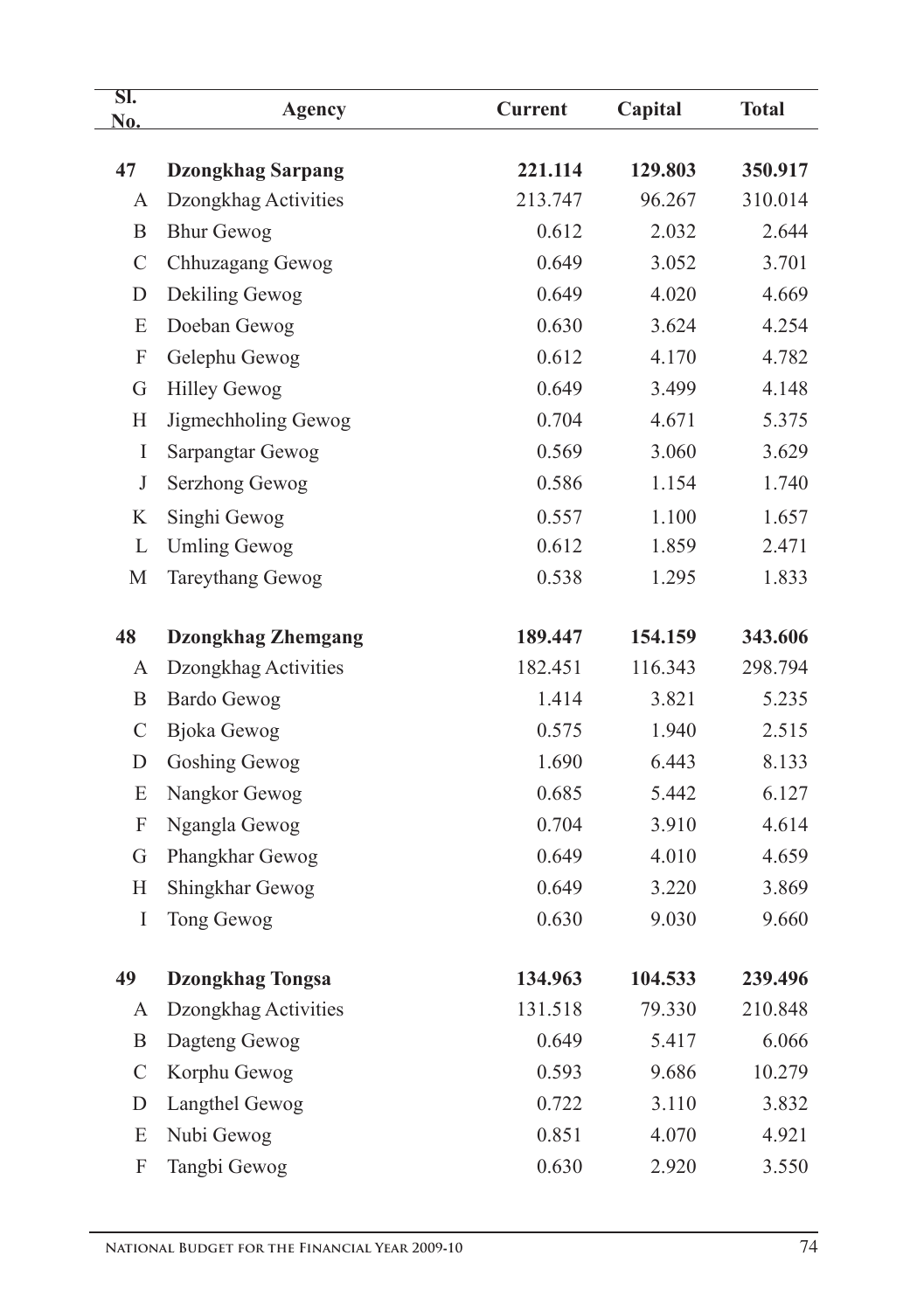| SI.<br>No.    | <b>Agency</b>                 | <b>Current</b>     | Capital           | <b>Total</b>       |
|---------------|-------------------------------|--------------------|-------------------|--------------------|
|               |                               |                    |                   |                    |
| 50<br>A       | <b>Dzongkhag Lhuentse</b>     | 142.047<br>137.181 | 127.703<br>86.525 | 269.750<br>223.706 |
| B             | Dzongkhag Activities          | 0.649              | 13.200            | 13.849             |
|               | Gangzur Gewog                 |                    |                   |                    |
| $\mathcal{C}$ | Jarey Gewog                   | 0.598              | 2.080             | 2.678              |
| D             | Khoma Gewog                   | 0.637              | 7.400             | 8.037              |
| E             | Kurtoe Gewog                  | 0.603              | 3.550             | 4.153              |
| F             | Minjay Gewog                  | 0.577              | 2.490             | 3.067              |
| G             | Minbi Gewog                   | 0.612              | 4.410             | 5.022              |
| H             | Metsho Gewog                  | 0.595              | 2.350             | 2.945              |
| $\bf{I}$      | <b>Tsankhar Gewog</b>         | 0.595              | 5.698             | 6.293              |
| 51            | <b>Dzongkhag Mongar</b>       | 254.225            | 224.799           | 479.024            |
| A             | Dzongkhag Activities          | 244.650            | 171.417           | 416.067            |
| B             | <b>Balam Gewog</b>            | 0.490              | 2.800             | 3.290              |
| $\mathcal{C}$ | Chhali Gewog                  | 0.566              | 2.650             | 3.216              |
| D             | Chaskhar Gewog                | 0.546              | 3.325             | 3.871              |
| E             | Dametse Gewog                 | 0.561              | 2.880             | 3.441              |
| F             | Depung Gewog                  | 0.526              | 1.965             | 2.491              |
| G             | Gongdue Gewog                 | 0.586              | 2.320             | 2.906              |
| H             | Jurmey Gewog                  | 0.546              | 2.320             | 2.866              |
| $\bf{I}$      | Kengkhar Gewog                | 0.607              | 4.245             | 4.852              |
| $_{\rm J}$    | Mongar Gewog                  | 0.612              | 6.220             | 6.832              |
| K             | Narang Gewog                  | 0.544              | 2.080             | 2.624              |
| L             | <b>Ngatshang Gewog</b>        | 0.541              | 2.965             | 3.506              |
| M             | Saleng Gewog                  | 0.618              | 4.720             | 5.338              |
| $\mathbf N$   | Sherimung Gewog               | 0.542              | 3.330             | 3.872              |
| $\mathcal{O}$ | Silambi Gewog                 | 0.646              | 4.082             | 4.728              |
| $\mathbf P$   | Thangrong Gewog               | 0.546              | 3.190             | 3.736              |
| Q             | <b>Tsakaling Gewog</b>        | 0.569              | 2.740             | 3.309              |
| $\mathbf R$   | <b>Tsamang Gewog</b>          | 0.529              | 1.550             | 2.079              |
| 52            | <b>Dzongkhag Pema Gatshel</b> | 193.416            | 121.803           | 315.219            |
| A             | Dzongkhag Activities          | 186.466            | 91.222            | 277.688            |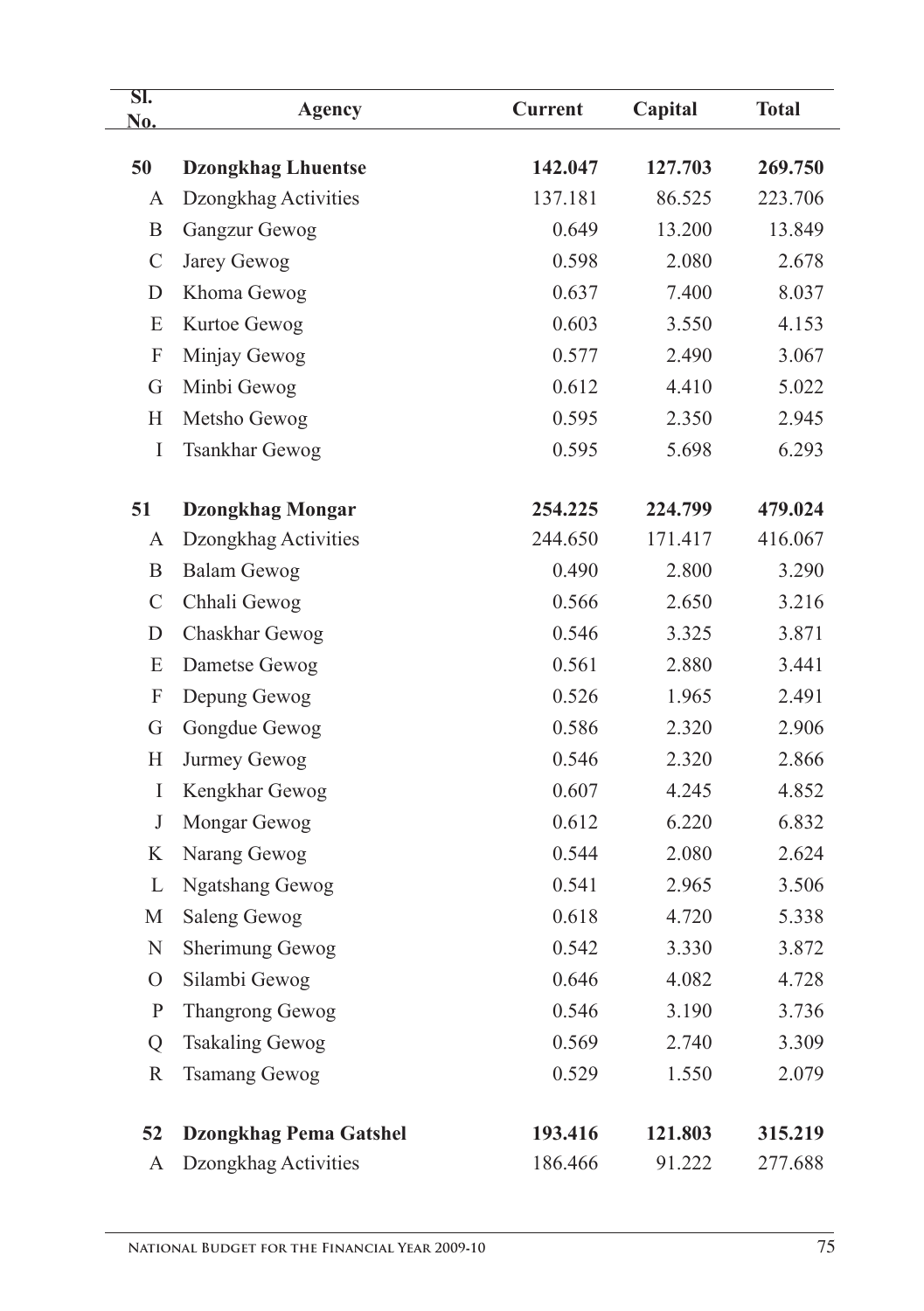| SI.<br>No.    | Agency                           | <b>Current</b> | Capital | <b>Total</b> |
|---------------|----------------------------------|----------------|---------|--------------|
| B             | Chhimong Gewog                   | 0.605          | 1.241   | 1.846        |
| $\mathcal{C}$ | Chhokhorling Gewog               | 0.566          | 1.907   | 2.473        |
| D             | Chongshing Gewog                 | 0.643          | 1.285   | 1.928        |
| E             | Dechhenling Gewog                | 0.667          | 2.797   | 3.464        |
| F             | Dungmin Gewog                    | 0.589          | 2.250   | 2.839        |
| G             | Khar Gewog                       | 0.673          | 2.770   | 3.443        |
| H             | Nanong Gewog                     | 0.675          | 5.427   | 6.102        |
| I             | Norbugang Gewog                  | 0.614          | 2.936   | 3.550        |
| $\mathbf{J}$  | Shumar Gewog                     | 0.698          | 4.614   | 5.312        |
| K             | <b>Iurung Gewog</b>              | 0.589          | 1.755   | 2.344        |
| L             | Zobel Gewog                      | 0.631          | 3.599   | 4.230        |
| 53            | <b>Dzongkhag Samdub Jongkhar</b> | 203.342        | 173.509 | 376.851      |
| A             | Dzongkhag Activities             | 197.303        | 122.724 | 320.027      |
| B             | Gomdar Gewog                     | 0.596          | 4.630   | 5.226        |
| $\mathcal{C}$ | Langchenphu Gewog                | 0.551          | 1.780   | 2.331        |
| D             | Lauri Gewog                      | 0.654          | 4.890   | 5.544        |
| E             | Martshala Gewog                  | 0.608          | 4.820   | 5.428        |
| F             | Orong Gewog                      | 0.555          | 4.990   | 5.545        |
| G             | Pemathang Gewog                  | 0.552          | 5.090   | 5.642        |
| H             | Phuentshothang Gewog             | 0.677          | 9.675   | 10.352       |
| $\bf{I}$      | <b>Samrang Gewog</b>             | 0.170          | 1.000   | 1.170        |
| $\mathbf{J}$  | Serthi Gewog                     | 0.613          | 4.810   | 5.423        |
| K             | Wangphu Gewog                    | 0.532          | 3.780   | 4.312        |
| 54            | <b>Dzongkhag Tashigang</b>       | 352.447        | 304.079 | 656.526      |
| A             | Dzongkhag Activities             | 341.225        | 212.771 | 553.996      |
| B             | <b>Bartsham Gewog</b>            | 0.669          | 3.780   | 4.449        |
| $\mathcal{C}$ | <b>Bidung Gewog</b>              | 0.674          | 8.220   | 8.894        |
| D             | Kanglung Gewog                   | 0.794          | 8.296   | 9.090        |
| E             | Kangpara Gewog                   | 0.664          | 3.650   | 4.314        |
| F             | Khaling Gewog                    | 0.699          | 7.140   | 7.839        |
| G             | Lumang Gewog                     | 1.085          | 9.655   | 10.740       |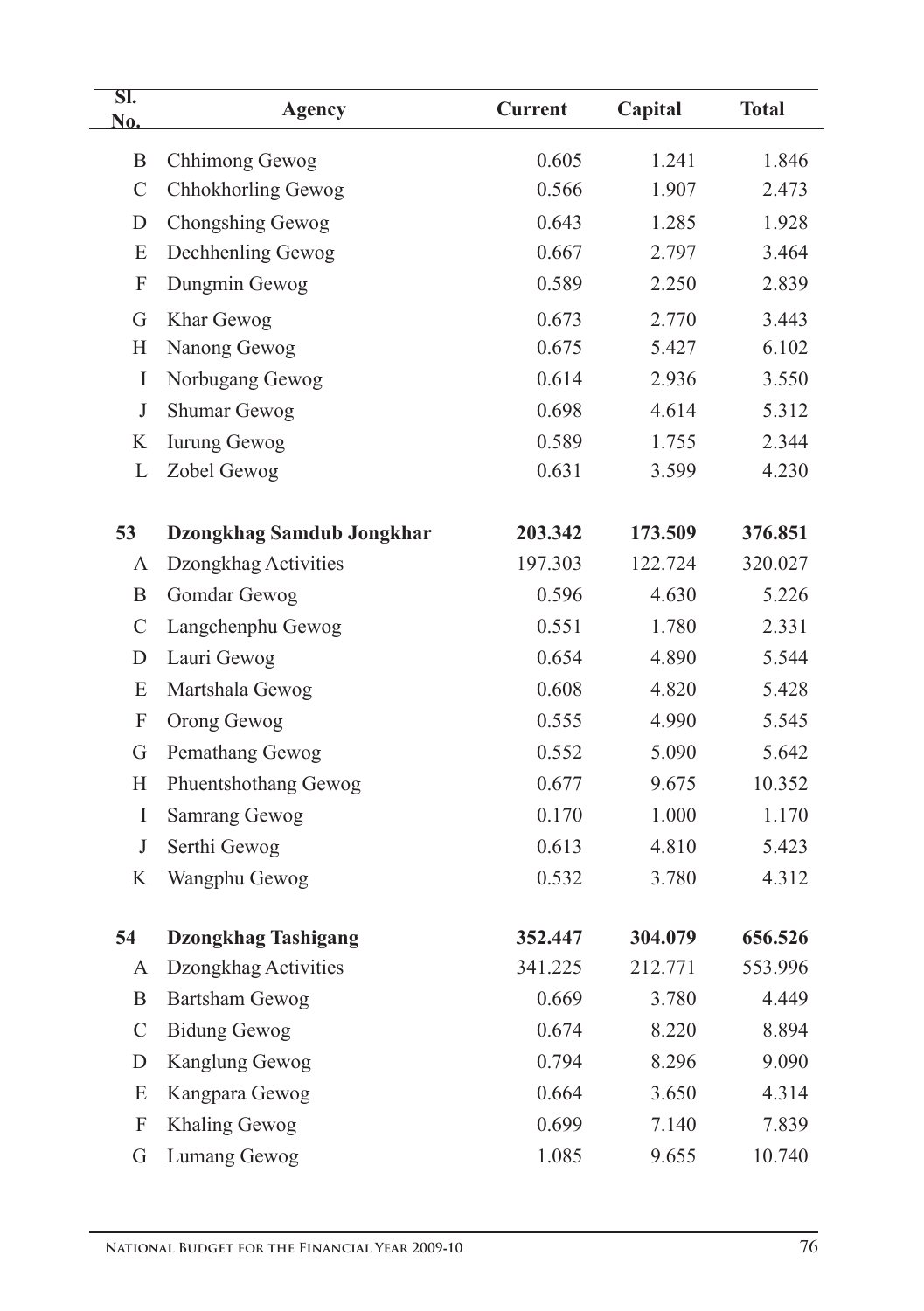| SI.<br>No.    | <b>Agency</b>            | <b>Current</b> | Capital | <b>Total</b> |
|---------------|--------------------------|----------------|---------|--------------|
| H             | Merag Gewog              | 0.634          | 2.890   | 3.524        |
| $\bf{I}$      | Phongmey Gewog           | 0.723          | 4.595   | 5.318        |
| $\bf J$       | Radi Gewog               | 0.725          | 6.000   | 6.725        |
| K             | <b>Sagteng Gewog</b>     | 0.611          | 3.880   | 4.491        |
| L             | Samkhar Gewog            | 0.718          | 7.815   | 8.533        |
| M             | Shongphu Gewog           | 0.706          | 3.358   | 4.064        |
| ${\bf N}$     | Thimshing Gewog          | 1.103          | 7.759   | 8.862        |
| $\mathcal{O}$ | <b>Uzorong Gewog</b>     | 0.733          | 8.425   | 9.158        |
| $\mathbf{P}$  | Yangnyer Gewog           | 0.684          | 5.845   | 6.529        |
| 55            | <b>Dzongkhag Thimphu</b> | 107.840        | 107.571 | 215.411      |
| A             | Dzongkhag Activities     | 102.635        | 81.011  | 183.646      |
| B             | Chang Gewog              | 0.714          | 4.585   | 5.299        |
| $\mathcal{C}$ | Dagala Gewog             | 0.551          | 1.465   | 2.016        |
| D             | Genyey Gewog             | 0.736          | 5.930   | 6.666        |
| E             | Kawang Gewog             | 0.649          | 3.866   | 4.515        |
| F             | Lingzhi Gewog            | 0.581          | 2.085   | 2.666        |
| G             | Mewang Gewog             | 0.822          | 5.094   | 5.916        |
| H             | Naro Gewog               | 0.558          | 0.985   | 1.543        |
| $\mathbf I$   | Soe Gewog                | 0.594          | 2.550   | 3.144        |
| 56            | <b>Dzongkhag Gasa</b>    | 59.290         | 28.463  | 87.753       |
| A             | Dzongkhag Activities     | 56.675         | 19.854  | 76.529       |
| B.            | Khamey Gewog             | 0.662          | 1.338   | 2.000        |
| C             | Khatoe Gewog             | 0.634          | 0.792   | 1.426        |
| D             | Laya Gewog               | 0.659          | 3.115   | 3.774        |
| E             | Lunana Gewog             | 0.660          | 3.364   | 4.024        |
| 57            | Dzongkhag Tashi Yangtse  | 161.643        | 129.009 | 290.652      |
| A             | Dzongkhag Activities     | 156.789        | 99.820  | 256.609      |
| B             | <b>Bumdeling Gewog</b>   | 0.628          | 3.366   | 3.994        |
| $\mathcal{C}$ | Jamkhar Gewog            | 0.591          | 3.525   | 4.116        |